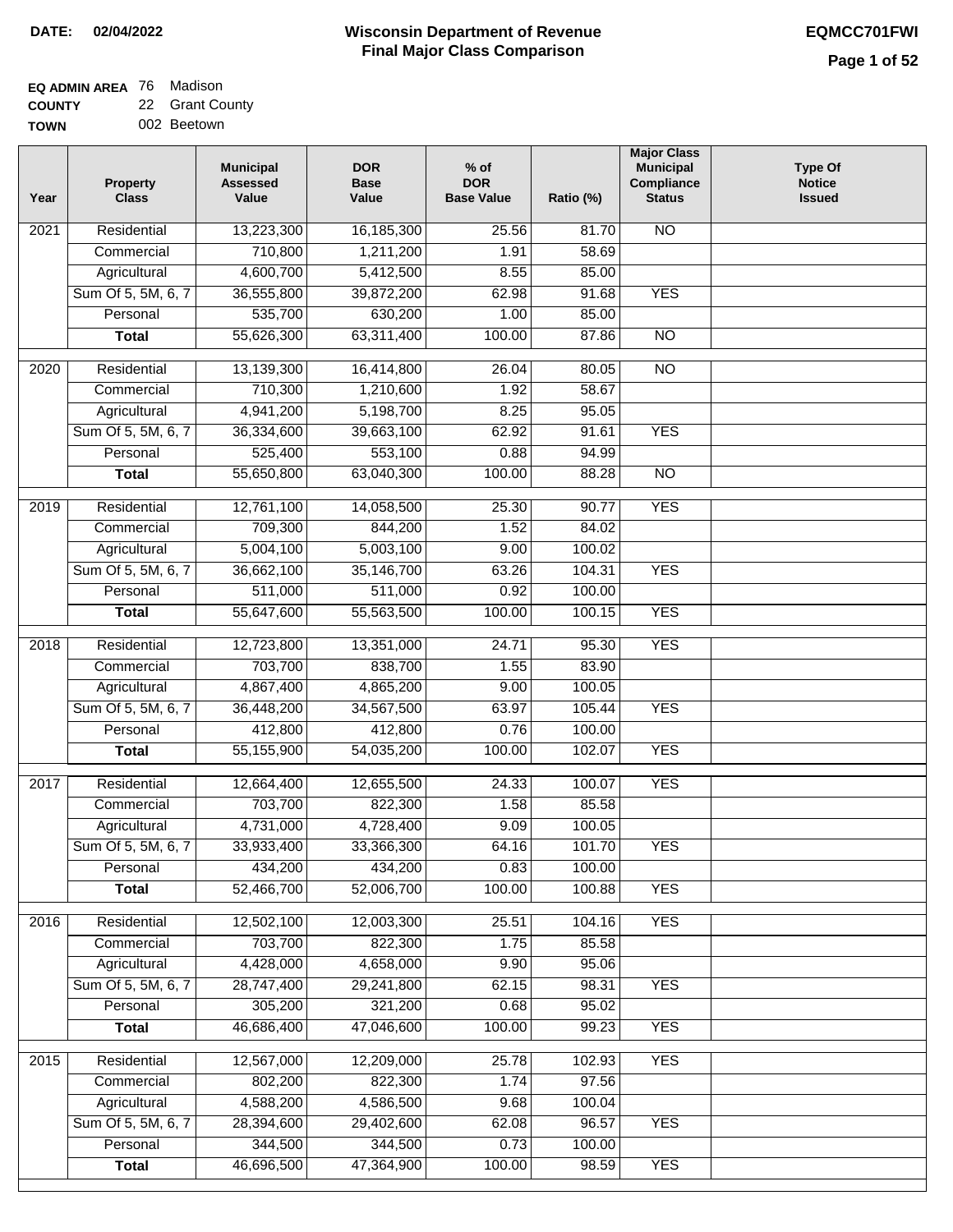| <b>EQ ADMIN AREA 76 Madison</b> |                 |
|---------------------------------|-----------------|
| <b>COUNTY</b>                   | 22 Grant County |

**TOWN** 004 Bloomington

| Year              | <b>Property</b><br><b>Class</b> | <b>Municipal</b><br><b>Assessed</b><br>Value | <b>DOR</b><br><b>Base</b><br>Value | $%$ of<br><b>DOR</b><br><b>Base Value</b> | Ratio (%) | <b>Major Class</b><br><b>Municipal</b><br>Compliance<br><b>Status</b> | <b>Type Of</b><br><b>Notice</b><br><b>Issued</b> |
|-------------------|---------------------------------|----------------------------------------------|------------------------------------|-------------------------------------------|-----------|-----------------------------------------------------------------------|--------------------------------------------------|
| 2021              | Residential                     | 13,097,100                                   | 12,287,000                         | 31.04                                     | 106.59    | <b>YES</b>                                                            |                                                  |
|                   | Commercial                      | 570,400                                      | 520,800                            | 1.32                                      | 109.52    |                                                                       |                                                  |
|                   | Agricultural                    | 4,002,600                                    | 3,996,100                          | 10.10                                     | 100.16    |                                                                       |                                                  |
|                   | Sum Of 5, 5M, 6, 7              | 21,717,100                                   | 20,881,700                         | 52.76                                     | 104.00    | <b>YES</b>                                                            |                                                  |
|                   | Personal                        | 1,894,500                                    | 1,894,500                          | 4.79                                      | 100.00    |                                                                       |                                                  |
|                   | <b>Total</b>                    | 41,281,700                                   | 39,580,100                         | 100.00                                    | 104.30    | <b>YES</b>                                                            |                                                  |
| 2020              | Residential                     | 9,200,800                                    | 12,011,400                         | 29.50                                     | 76.60     | $\overline{NO}$                                                       |                                                  |
|                   | Commercial                      | 361,000                                      | 534,700                            | 1.31                                      | 67.51     |                                                                       |                                                  |
|                   | Agricultural                    | 4,448,400                                    | 5,556,200                          | 13.65                                     | 80.06     |                                                                       |                                                  |
|                   | Sum Of 5, 5M, 6, 7              | 16,520,700                                   | 20,269,900                         | 49.78                                     | 81.50     | $\overline{NO}$                                                       |                                                  |
|                   | Personal                        | 1,874,500                                    | 2,343,200                          | 5.76                                      | 80.00     |                                                                       |                                                  |
|                   | <b>Total</b>                    | 32,405,400                                   | 40,715,400                         | 100.00                                    | 79.59     | $\overline{NO}$                                                       | 2nd Notice of Non-Compliance                     |
|                   |                                 |                                              |                                    |                                           |           |                                                                       |                                                  |
| 2019              | Residential                     | 8,185,400                                    | 11,317,700                         | 34.30                                     | 72.32     | <b>NO</b>                                                             |                                                  |
|                   | Commercial                      | 287,300                                      | 353,900                            | 1.07                                      | 81.18     |                                                                       |                                                  |
|                   | Agricultural                    | 3,935,100                                    | 3,758,500                          | 11.39                                     | 104.70    |                                                                       |                                                  |
|                   | Sum Of 5, 5M, 6, 7              | 16,864,500                                   | 15,598,900                         | 47.27                                     | 108.11    | <b>YES</b>                                                            |                                                  |
|                   | Personal                        | 1,970,100                                    | 1,970,100                          | 5.97                                      | 100.00    |                                                                       |                                                  |
|                   | <b>Total</b>                    | 31,242,400                                   | 32,999,100                         | 100.00                                    | 94.68     | $\overline{NO}$                                                       | 1st Notice of Non-Compliance                     |
| $\overline{2018}$ | Residential                     | 7,667,900                                    | 10,302,700                         | 32.53                                     | 74.43     | $\overline{NO}$                                                       |                                                  |
|                   | Commercial                      | 287,300                                      | 353,900                            | 1.12                                      | 81.18     |                                                                       |                                                  |
|                   | Agricultural                    | 3,935,100                                    | 3,656,600                          | 11.54                                     | 107.62    |                                                                       |                                                  |
|                   | Sum Of 5, 5M, 6, 7              | 16,846,600                                   | 15,378,100                         | 48.55                                     | 109.55    | <b>YES</b>                                                            |                                                  |
|                   | Personal                        | 1,981,600                                    | 1,981,600                          | 6.26                                      | 100.00    |                                                                       |                                                  |
|                   | <b>Total</b>                    | 30,718,500                                   | 31,672,900                         | 100.00                                    | 96.99     | <b>NO</b>                                                             |                                                  |
| 2017              | Residential                     | 7,429,700                                    | 9,465,900                          | 30.12                                     | 78.49     | N <sub>O</sub>                                                        |                                                  |
|                   | Commercial                      | 519,800                                      | 672,500                            | 2.14                                      | 77.29     |                                                                       |                                                  |
|                   | Agricultural                    | 3,931,400                                    | 3,562,500                          | 11.33                                     | 110.36    |                                                                       |                                                  |
|                   | Sum Of 5, 5M, 6, 7              | 16,863,100                                   | 15,878,000                         | 50.52                                     | 106.20    | YES                                                                   |                                                  |
|                   | Personal                        | 1,851,600                                    | 1,851,600                          | 5.89                                      | 100.00    |                                                                       |                                                  |
|                   | <b>Total</b>                    | 30,595,600                                   | 31,430,500                         | 100.00                                    | 97.34     | $\overline{N}$                                                        |                                                  |
| 2016              | Residential                     | 7,682,700                                    | 8,983,500                          | 28.49                                     | 85.52     | N <sub>O</sub>                                                        |                                                  |
|                   | Commercial                      | 453,600                                      | 659,800                            | 2.09                                      | 68.75     |                                                                       |                                                  |
|                   | Agricultural                    | 3,931,800                                    | 3,512,100                          | 11.14                                     | 111.95    |                                                                       |                                                  |
|                   | Sum Of 5, 5M, 6, 7              | 17,213,000                                   | 16,801,000                         | 53.27                                     | 102.45    | <b>YES</b>                                                            |                                                  |
|                   | Personal                        | 1,580,500                                    | 1,580,500                          | 5.01                                      | 100.00    |                                                                       |                                                  |
|                   | <b>Total</b>                    | 30,861,600                                   | 31,536,900                         | 100.00                                    | 97.86     | N <sub>O</sub>                                                        |                                                  |
| $\overline{2015}$ | Residential                     | 7,525,700                                    | 8,321,700                          | 26.56                                     | 90.43     | <b>YES</b>                                                            |                                                  |
|                   | Commercial                      | 435,600                                      | 641,800                            | 2.05                                      | 67.87     |                                                                       |                                                  |
|                   | Agricultural                    | 3,930,400                                    | 3,466,000                          | 11.06                                     | 113.40    |                                                                       |                                                  |
|                   | Sum Of 5, 5M, 6, 7              | 17,314,600                                   | 17,321,600                         | 55.28                                     | 99.96     | <b>YES</b>                                                            |                                                  |
|                   | Personal                        | 1,584,100                                    | 1,584,100                          | 5.06                                      | 100.00    | <b>YES</b>                                                            |                                                  |
|                   | <b>Total</b>                    | 30,790,400                                   | 31,335,200                         | 100.00                                    | 98.26     | <b>YES</b>                                                            |                                                  |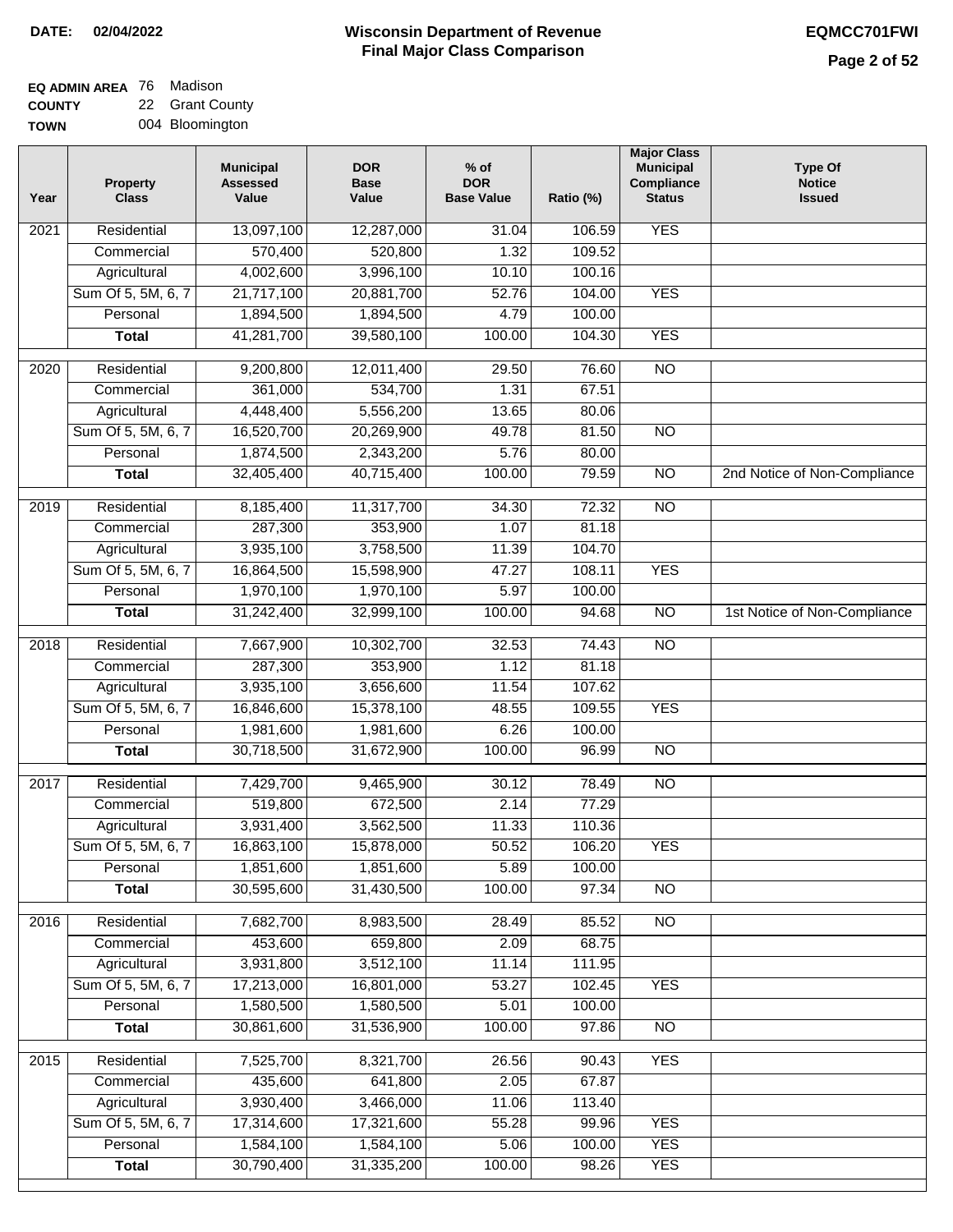| <b>EQ ADMIN AREA</b> 76 Madison |                 |
|---------------------------------|-----------------|
| <b>COUNTY</b>                   | 22 Grant County |

**TOWN** 006 Boscobel

| Year              | <b>Property</b><br><b>Class</b> | <b>Municipal</b><br><b>Assessed</b><br>Value | <b>DOR</b><br><b>Base</b><br>Value | $%$ of<br><b>DOR</b><br><b>Base Value</b> | Ratio (%) | <b>Major Class</b><br><b>Municipal</b><br>Compliance<br><b>Status</b> | <b>Type Of</b><br><b>Notice</b><br><b>Issued</b> |
|-------------------|---------------------------------|----------------------------------------------|------------------------------------|-------------------------------------------|-----------|-----------------------------------------------------------------------|--------------------------------------------------|
| 2021              | Residential                     | 18,880,900                                   | 19,840,200                         | 64.79                                     | 95.16     | <b>YES</b>                                                            |                                                  |
|                   | Commercial                      | 7,654,600                                    | 7,565,000                          | 24.71                                     | 101.18    | <b>YES</b>                                                            |                                                  |
|                   | Agricultural                    | 232,000                                      | 231,100                            | 0.75                                      | 100.39    |                                                                       |                                                  |
|                   | Sum Of 5, 5M, 6, 7              | 1,903,300                                    | 2,050,900                          | 6.70                                      | 92.80     |                                                                       |                                                  |
|                   | Personal                        | 933,800                                      | 933,800                            | 3.05                                      | 100.00    |                                                                       |                                                  |
|                   | <b>Total</b>                    | 29,604,600                                   | 30,621,000                         | 100.00                                    | 96.68     | <b>YES</b>                                                            |                                                  |
| 2020              | Residential                     | 15,691,100                                   | 18,646,800                         | 70.48                                     | 84.15     | $\overline{NO}$                                                       |                                                  |
|                   | Commercial                      | 4,829,500                                    | 4,540,600                          | 17.16                                     | 106.36    | <b>YES</b>                                                            |                                                  |
|                   | Agricultural                    | 194,500                                      | 216,000                            | 0.82                                      | 90.05     |                                                                       |                                                  |
|                   | Sum Of 5, 5M, 6, 7              | 1,835,200                                    | 1,958,400                          | 7.40                                      | 93.71     |                                                                       |                                                  |
|                   | Personal                        | 985,300                                      | 1,093,600                          | 4.13                                      | 90.10     |                                                                       |                                                  |
|                   | <b>Total</b>                    | 23,535,600                                   | 26,455,400                         | 100.00                                    | 88.96     | $\overline{NO}$                                                       |                                                  |
| 2019              | Residential                     | 15,550,500                                   | 17,442,700                         | 66.55                                     | 89.15     | $\overline{NO}$                                                       |                                                  |
|                   | Commercial                      | 4,829,500                                    | 5,364,100                          | 20.47                                     | 90.03     | <b>YES</b>                                                            |                                                  |
|                   | Agricultural                    | 199,900                                      | 207,200                            | 0.79                                      | 96.48     |                                                                       |                                                  |
|                   | Sum Of 5, 5M, 6, 7              | 1,835,200                                    | 1,957,800                          | 7.47                                      | 93.74     |                                                                       |                                                  |
|                   | Personal                        | 1,194,200                                    | 1,238,600                          | 4.73                                      | 96.42     |                                                                       |                                                  |
|                   | <b>Total</b>                    | 23,609,300                                   | 26,210,400                         | 100.00                                    | 90.08     | $\overline{NO}$                                                       |                                                  |
| $\overline{2018}$ | Residential                     | 15,387,800                                   | 16,000,600                         | 69.19                                     | 96.17     | <b>YES</b>                                                            |                                                  |
|                   | Commercial                      | 4,826,300                                    | 4,965,400                          | 21.47                                     | 97.20     | <b>YES</b>                                                            |                                                  |
|                   | Agricultural                    | 201,800                                      | 201,400                            | 0.87                                      | 100.20    |                                                                       |                                                  |
|                   | Sum Of 5, 5M, 6, 7              | 1,835,200                                    | 1,912,700                          | 8.27                                      | 95.95     |                                                                       |                                                  |
|                   | Personal                        | 44,000                                       | 44,000                             | 0.19                                      | 100.00    |                                                                       |                                                  |
|                   | <b>Total</b>                    | 22,295,100                                   | 23,124,100                         | 100.00                                    | 96.41     | <b>YES</b>                                                            |                                                  |
| 2017              | Residential                     | 15,028,500                                   | 14,892,100                         | 66.48                                     | 100.92    | <b>YES</b>                                                            |                                                  |
|                   | Commercial                      | 5,241,800                                    | 4,881,100                          | 21.79                                     | 107.39    | <b>YES</b>                                                            |                                                  |
|                   | Agricultural                    | 199,700                                      | 195,900                            | 0.87                                      | 101.94    |                                                                       |                                                  |
|                   | Sum Of 5, 5M, 6, 7              | 1,849,800                                    | 1,921,100                          | 8.58                                      | 96.29     |                                                                       |                                                  |
|                   | Personal                        | 521,000                                      | 511,400                            | 2.28                                      | 101.88    |                                                                       |                                                  |
|                   | <b>Total</b>                    | 22,840,800                                   | 22,401,600                         | 100.00                                    | 101.96    | <b>YES</b>                                                            |                                                  |
| 2016              | Residential                     | 15,031,200                                   | 15,028,800                         | 66.59                                     | 100.02    | <b>YES</b>                                                            |                                                  |
|                   | Commercial                      | 5,250,400                                    | 4,791,100                          | 21.23                                     | 109.59    | <b>YES</b>                                                            |                                                  |
|                   | Agricultural                    | 204,200                                      | 192,900                            | 0.85                                      | 105.86    |                                                                       |                                                  |
|                   | Sum Of 5, 5M, 6, 7              | 1,894,500                                    | 1,978,100                          | 8.76                                      | 95.77     |                                                                       |                                                  |
|                   | Personal                        | 610,800                                      | 579,200                            | 2.57                                      | 105.46    |                                                                       |                                                  |
|                   | <b>Total</b>                    | 22,991,100                                   | 22,570,100                         | 100.00                                    | 101.87    | <b>YES</b>                                                            |                                                  |
| 2015              | Residential                     | 14,912,600                                   | 14,950,300                         | 66.69                                     | 99.75     | <b>YES</b>                                                            |                                                  |
|                   | Commercial                      | 5,245,900                                    | 4,788,200                          | 21.36                                     | 109.56    | <b>YES</b>                                                            |                                                  |
|                   | Agricultural                    | 206,700                                      | 195,600                            | 0.87                                      | 105.67    |                                                                       |                                                  |
|                   | Sum Of 5, 5M, 6, 7              | 1,866,900                                    | 1,940,200                          | 8.66                                      | 96.22     | <b>YES</b>                                                            |                                                  |
|                   | Personal                        | 571,400                                      | 541,800                            | 2.42                                      | 105.46    |                                                                       |                                                  |
|                   | <b>Total</b>                    | 22,803,500                                   | 22,416,100                         | 100.00                                    | 101.73    | <b>YES</b>                                                            |                                                  |
|                   |                                 |                                              |                                    |                                           |           |                                                                       |                                                  |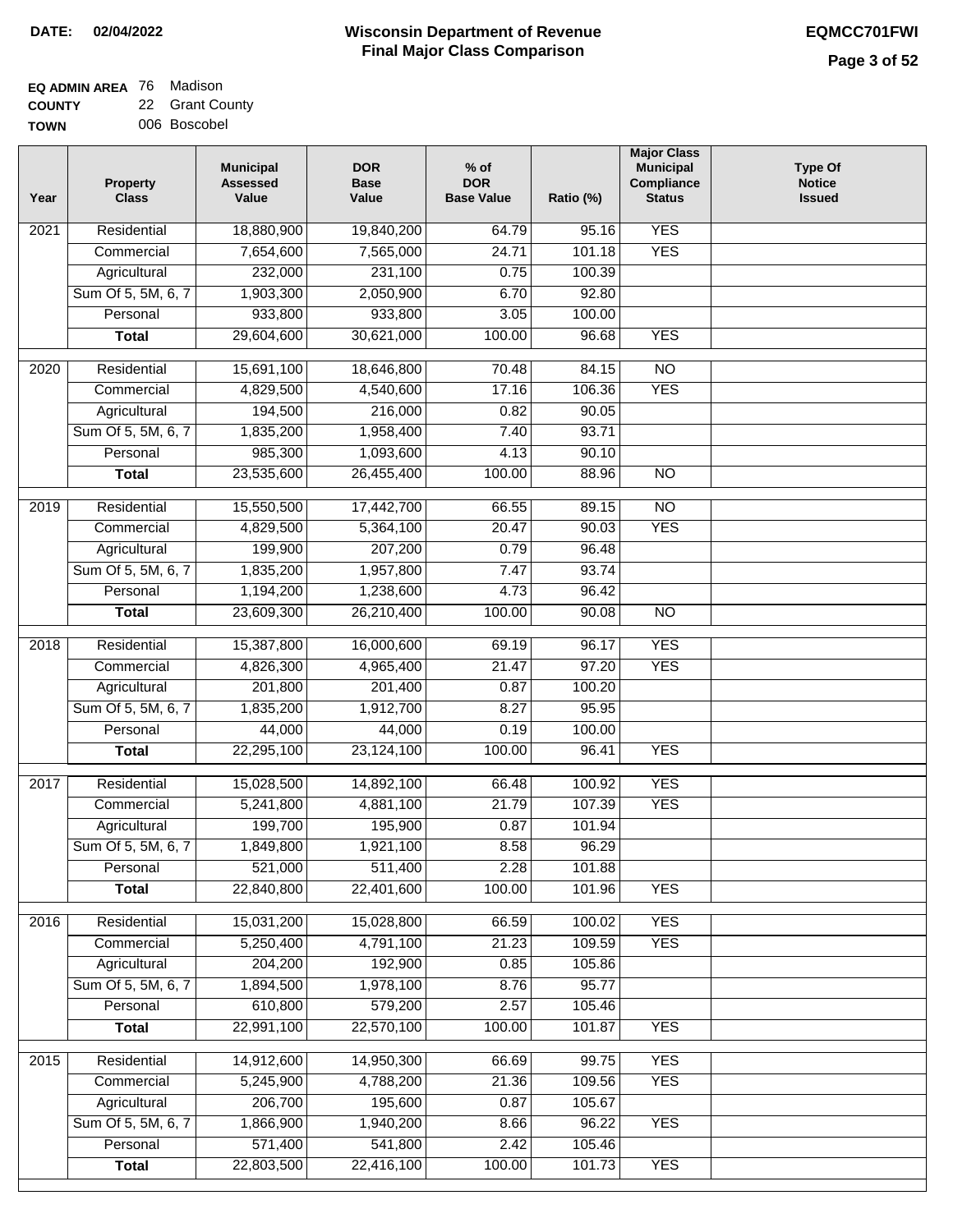# **Wisconsin Department of Revenue DATE: 02/04/2022 EQMCC701FWI Final Major Class Comparison**

| EQ ADMIN AREA 76 Madison |                 |
|--------------------------|-----------------|
| <b>COUNTY</b>            | 22 Grant County |

**TOWN** 008 Cassville

| Year              | <b>Property</b><br><b>Class</b> | <b>Municipal</b><br><b>Assessed</b><br>Value | <b>DOR</b><br><b>Base</b><br>Value | $%$ of<br><b>DOR</b><br><b>Base Value</b> | Ratio (%)          | <b>Major Class</b><br><b>Municipal</b><br>Compliance<br><b>Status</b> | <b>Type Of</b><br><b>Notice</b><br><b>Issued</b> |
|-------------------|---------------------------------|----------------------------------------------|------------------------------------|-------------------------------------------|--------------------|-----------------------------------------------------------------------|--------------------------------------------------|
| 2021              | Residential                     | 12,227,800                                   | 15,792,100                         | 43.82                                     | $\overline{77.43}$ | <b>NO</b>                                                             |                                                  |
|                   | Commercial                      | 579,400                                      | 705,000                            | 1.96                                      | 82.18              |                                                                       |                                                  |
|                   | Agricultural                    | 2,246,700                                    | 2,498,200                          | 6.93                                      | 89.93              |                                                                       |                                                  |
|                   | Sum Of 5, 5M, 6, 7              | 12,714,200                                   | 16,611,200                         | 46.10                                     | 76.54              | $\overline{NO}$                                                       |                                                  |
|                   | Personal                        | 343,050                                      | 428,800                            | 1.19                                      | 80.00              |                                                                       |                                                  |
|                   | <b>Total</b>                    | 28, 111, 150                                 | 36,035,300                         | 100.00                                    | 78.01              | $\overline{NO}$                                                       |                                                  |
| $\overline{2020}$ | Residential                     | 12,256,100                                   | 14,946,000                         | 42.47                                     | 82.00              | $\overline{NO}$                                                       |                                                  |
|                   | Commercial                      | 557,400                                      | 692,300                            | 1.97                                      | 80.51              |                                                                       |                                                  |
|                   | Agricultural                    | 2,161,700                                    | 2,400,200                          | 6.82                                      | 90.06              |                                                                       |                                                  |
|                   | Sum Of 5, 5M, 6, 7              | 12,688,000                                   | 16,735,500                         | 47.56                                     | 75.81              | <b>NO</b>                                                             |                                                  |
|                   | Personal                        | 373,900                                      | 415,500                            | 1.18                                      | 89.99              |                                                                       |                                                  |
|                   | <b>Total</b>                    | 28,037,100                                   | 35,189,500                         | 100.00                                    | 79.67              | <b>NO</b>                                                             |                                                  |
|                   |                                 |                                              |                                    |                                           |                    |                                                                       |                                                  |
| $\frac{1}{2019}$  | Residential                     | 11,451,300                                   | 13,221,500                         | 42.14                                     | 86.61              | $\overline{NO}$                                                       |                                                  |
|                   | Commercial                      | 1,281,100                                    | 1,603,500                          | 5.11                                      | 79.89              |                                                                       |                                                  |
|                   | Agricultural                    | 2,216,400                                    | 2,305,100                          | 7.35                                      | 96.15              |                                                                       |                                                  |
|                   | Sum Of 5, 5M, 6, 7              | 12,627,900                                   | 13,861,200                         | 44.18                                     | 91.10              | <b>YES</b>                                                            |                                                  |
|                   | Personal                        | 370,000                                      | 385,400                            | 1.23                                      | 96.00              |                                                                       |                                                  |
|                   | <b>Total</b>                    | 27,946,700                                   | 31,376,700                         | 100.00                                    | 89.07              | $\overline{NO}$                                                       |                                                  |
| 2018              | Residential                     | 11,513,600                                   | 12,783,700                         | 41.64                                     | 90.06              | <b>YES</b>                                                            |                                                  |
|                   | Commercial                      | 1,281,100                                    | 1,603,500                          | 5.22                                      | 79.89              |                                                                       |                                                  |
|                   | Agricultural                    | 2,154,300                                    | 2,242,600                          | 7.31                                      | 96.06              |                                                                       |                                                  |
|                   | Sum Of 5, 5M, 6, 7              | 12,773,400                                   | 13,650,700                         | 44.47                                     | 93.57              | <b>YES</b>                                                            |                                                  |
|                   | Personal                        | 399,700                                      | 416,400                            | 1.36                                      | 95.99              |                                                                       |                                                  |
|                   | <b>Total</b>                    | 28,122,100                                   | 30,696,900                         | 100.00                                    | 91.61              | <b>YES</b>                                                            |                                                  |
| 2017              | Residential                     | 11,467,100                                   | 12,435,300                         | 40.29                                     | 92.21              | <b>YES</b>                                                            |                                                  |
|                   | Commercial                      | 1,290,400                                    | 1,572,000                          | 5.09                                      | 82.09              |                                                                       |                                                  |
|                   | Agricultural                    | 2,192,100                                    | 2,189,600                          | 7.09                                      | 100.11             |                                                                       |                                                  |
|                   | Sum Of 5, 5M, 6, 7              | 12,608,300                                   | 14,228,100                         | 46.09                                     | 88.62              | $\overline{NO}$                                                       |                                                  |
|                   | Personal                        | 424,700                                      | 442,400                            | 1.43                                      | 96.00              |                                                                       |                                                  |
|                   | <b>Total</b>                    | 27,982,600                                   | 30,867,400                         | 100.00                                    | 90.65              | $\overline{NO}$                                                       |                                                  |
| 2016              | Residential                     | 11,341,900                                   | 12,690,700                         | 40.46                                     | 89.37              | N <sub>O</sub>                                                        |                                                  |
|                   | Commercial                      | 1,252,800                                    | 1,497,500                          | 4.77                                      | 83.66              |                                                                       |                                                  |
|                   | Agricultural                    | 2,155,000                                    | 2,153,600                          | 6.87                                      | 100.07             |                                                                       |                                                  |
|                   | Sum Of 5, 5M, 6, 7              | 12,540,500                                   | 14,440,000                         | 46.04                                     | 86.85              | <b>NO</b>                                                             |                                                  |
|                   | Personal                        | 560,100                                      | 583,500                            | 1.86                                      | 95.99              |                                                                       |                                                  |
|                   | <b>Total</b>                    | 27,850,300                                   | 31,365,300                         | 100.00                                    | 88.79              | N <sub>O</sub>                                                        |                                                  |
|                   |                                 | 11,270,300                                   | 12,758,100                         |                                           |                    | $\overline{NO}$                                                       |                                                  |
| 2015              | Residential<br>Commercial       | 565,800                                      | 744,900                            | 40.94<br>2.39                             | 88.34<br>75.96     |                                                                       |                                                  |
|                   |                                 |                                              |                                    |                                           |                    |                                                                       |                                                  |
|                   | Agricultural                    | 2,132,800                                    | 2,131,300                          | 6.84                                      | 100.07             |                                                                       |                                                  |
|                   | Sum Of 5, 5M, 6, 7              | 12,593,900                                   | 14,827,200                         | 47.58<br>2.25                             | 84.94              | <b>NO</b>                                                             |                                                  |
|                   | Personal                        | 673,900<br>27,236,700                        | 701,900<br>31,163,400              | 100.00                                    | 96.01<br>87.40     | $\overline{NO}$                                                       |                                                  |
|                   | <b>Total</b>                    |                                              |                                    |                                           |                    |                                                                       |                                                  |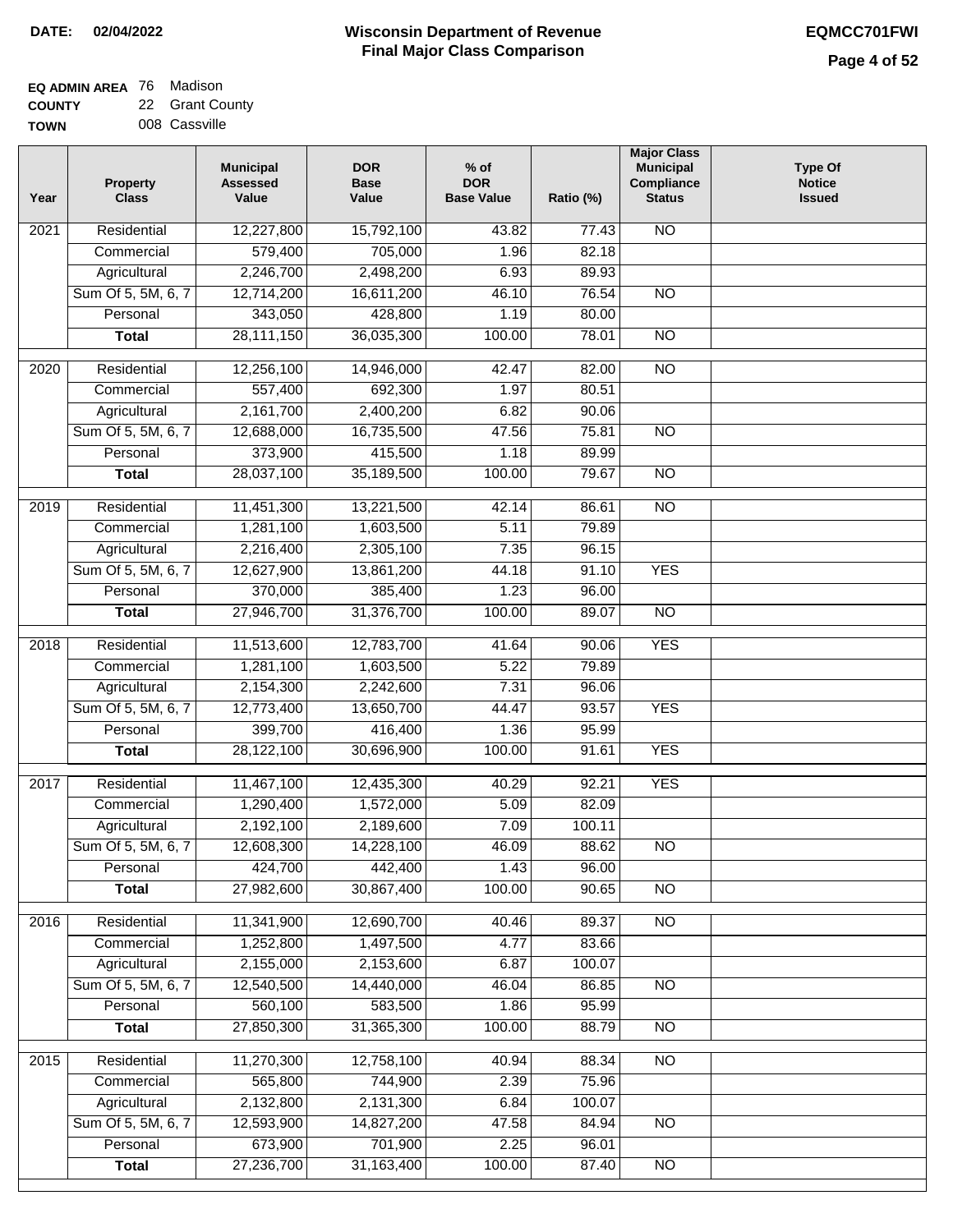**EQ ADMIN AREA** 76 Madison **COUNTY** 22 Grant County

**TOWN** 010 Castle Rock

| Year              | <b>Property</b><br><b>Class</b> | <b>Municipal</b><br><b>Assessed</b><br>Value | <b>DOR</b><br><b>Base</b><br>Value | $%$ of<br><b>DOR</b><br><b>Base Value</b> | Ratio (%) | <b>Major Class</b><br><b>Municipal</b><br>Compliance<br><b>Status</b> | <b>Type Of</b><br><b>Notice</b><br><b>Issued</b> |
|-------------------|---------------------------------|----------------------------------------------|------------------------------------|-------------------------------------------|-----------|-----------------------------------------------------------------------|--------------------------------------------------|
| 2021              | Residential                     | 5,019,000                                    | 8,343,600                          | 32.11                                     | 60.15     | <b>NO</b>                                                             |                                                  |
|                   | Commercial                      | 445,300                                      | 666,600                            | 2.57                                      | 66.80     |                                                                       |                                                  |
|                   | Agricultural                    | 2,686,900                                    | 2,687,000                          | 10.34                                     | 100.00    |                                                                       |                                                  |
|                   | Sum Of 5, 5M, 6, 7              | 11,259,400                                   | 14,264,900                         | 54.90                                     | 78.93     | $\overline{NO}$                                                       |                                                  |
|                   | Personal                        | 16,100                                       | 21,400                             | 0.08                                      | 75.23     |                                                                       |                                                  |
|                   | <b>Total</b>                    | 19,426,700                                   | 25,983,500                         | 100.00                                    | 74.77     | $\overline{NO}$                                                       |                                                  |
| $\overline{2020}$ | Residential                     | 5,019,000                                    | 8,180,000                          | 32.19                                     | 61.36     | $\overline{NO}$                                                       |                                                  |
|                   | Commercial                      | 445,300                                      | 666,600                            | 2.62                                      | 66.80     |                                                                       |                                                  |
|                   | Agricultural                    | 2,585,500                                    | 2,585,800                          | 10.18                                     | 99.99     |                                                                       |                                                  |
|                   | Sum Of 5, 5M, 6, 7              | 11,111,200                                   | 13,943,000                         | 54.87                                     | 79.69     | $\overline{NO}$                                                       |                                                  |
|                   | Personal                        | 35,700                                       | 37,600                             | 0.15                                      | 94.95     |                                                                       |                                                  |
|                   | <b>Total</b>                    | 19,196,700                                   | 25,413,000                         | 100.00                                    | 75.54     | <b>NO</b>                                                             |                                                  |
| $\frac{1}{2019}$  | Residential                     | 4,899,300                                    | 5,521,500                          | 27.55                                     | 88.73     | $\overline{NO}$                                                       |                                                  |
|                   | Commercial                      | 445,300                                      | 515,100                            | 2.57                                      | 86.45     |                                                                       |                                                  |
|                   | Agricultural                    | 2,482,400                                    | 2,480,100                          | 12.38                                     | 100.09    |                                                                       |                                                  |
|                   | Sum Of 5, 5M, 6, 7              | 11,113,600                                   | 11,486,000                         | 57.31                                     | 96.76     | <b>YES</b>                                                            |                                                  |
|                   | Personal                        | 34,900                                       | 37,500                             | 0.19                                      | 93.07     |                                                                       |                                                  |
|                   | <b>Total</b>                    | 18,975,500                                   | 20,040,200                         | 100.00                                    | 94.69     | $\overline{NO}$                                                       |                                                  |
|                   |                                 |                                              |                                    |                                           |           |                                                                       |                                                  |
| 2018              | Residential                     | 4,795,900                                    | 5,102,600                          | 26.14                                     | 93.99     | <b>YES</b>                                                            |                                                  |
|                   | Commercial                      | 445,300                                      | 495,300                            | 2.54                                      | 89.91     |                                                                       |                                                  |
|                   | Agricultural                    | 2,552,300                                    | 2,413,500                          | 12.36                                     | 105.75    |                                                                       |                                                  |
|                   | Sum Of 5, 5M, 6, 7              | 11,125,800                                   | 11,487,200                         | 58.84                                     | 96.85     | <b>YES</b>                                                            |                                                  |
|                   | Personal                        | 22,500                                       | 24,200                             | 0.12                                      | 92.98     |                                                                       |                                                  |
|                   | <b>Total</b>                    | 18,941,800                                   | 19,522,800                         | 100.00                                    | 97.02     | <b>YES</b>                                                            |                                                  |
| 2017              | Residential                     | 4,724,900                                    | 4,879,900                          | 25.26                                     | 96.82     | <b>YES</b>                                                            |                                                  |
|                   | Commercial                      | 445,300                                      | 485,600                            | 2.51                                      | 91.70     |                                                                       |                                                  |
|                   | Agricultural                    | 2,552,100                                    | 2,352,800                          | 12.18                                     | 108.47    |                                                                       |                                                  |
|                   | Sum Of 5, 5M, 6, 7              | 10,248,900                                   | 11,578,700                         | 59.92                                     | 88.52     | $\overline{NO}$                                                       |                                                  |
|                   | Personal                        | 25,500                                       | 25,000                             | 0.13                                      | 102.00    |                                                                       |                                                  |
|                   | <b>Total</b>                    | 17,996,700                                   | 19,322,000                         | 100.00                                    | 93.14     | NO                                                                    |                                                  |
|                   |                                 |                                              |                                    |                                           |           |                                                                       |                                                  |
| 2016              | Residential                     | 4,662,000                                    | 4,771,200                          | 24.76                                     | 97.71     | <b>YES</b>                                                            |                                                  |
|                   | Commercial                      | 445,300                                      | 485,600                            | 2.52                                      | 91.70     |                                                                       |                                                  |
|                   | Agricultural                    | 2,552,100                                    | 2,317,500                          | 12.03                                     | 110.12    |                                                                       |                                                  |
|                   | Sum Of 5, 5M, 6, 7              | 10,170,700                                   | 11,664,800                         | 60.53                                     | 87.19     | <b>NO</b>                                                             |                                                  |
|                   | Personal                        | 28,700                                       | 31,900                             | 0.17                                      | 89.97     |                                                                       |                                                  |
|                   | <b>Total</b>                    | 17,858,800                                   | 19,271,000                         | 100.00                                    | 92.67     | N <sub>O</sub>                                                        |                                                  |
| 2015              | Residential                     | 4,492,400                                    | 4,724,100                          | 25.12                                     | 95.10     | <b>YES</b>                                                            |                                                  |
|                   | Commercial                      | 37,300                                       | 32,300                             | 0.17                                      | 115.48    |                                                                       |                                                  |
|                   | Agricultural                    | 2,553,100                                    | 2,288,900                          | 12.17                                     | 111.54    |                                                                       |                                                  |
|                   | Sum Of 5, 5M, 6, 7              | 9,891,700                                    | 11,744,900                         | 62.45                                     | 84.22     | <b>NO</b>                                                             |                                                  |
|                   | Personal                        | 14,400                                       | 15,200                             | 0.08                                      | 94.74     |                                                                       |                                                  |
|                   | <b>Total</b>                    | 16,988,900                                   | 18,805,400                         | 100.00                                    | 90.34     | $\overline{NO}$                                                       |                                                  |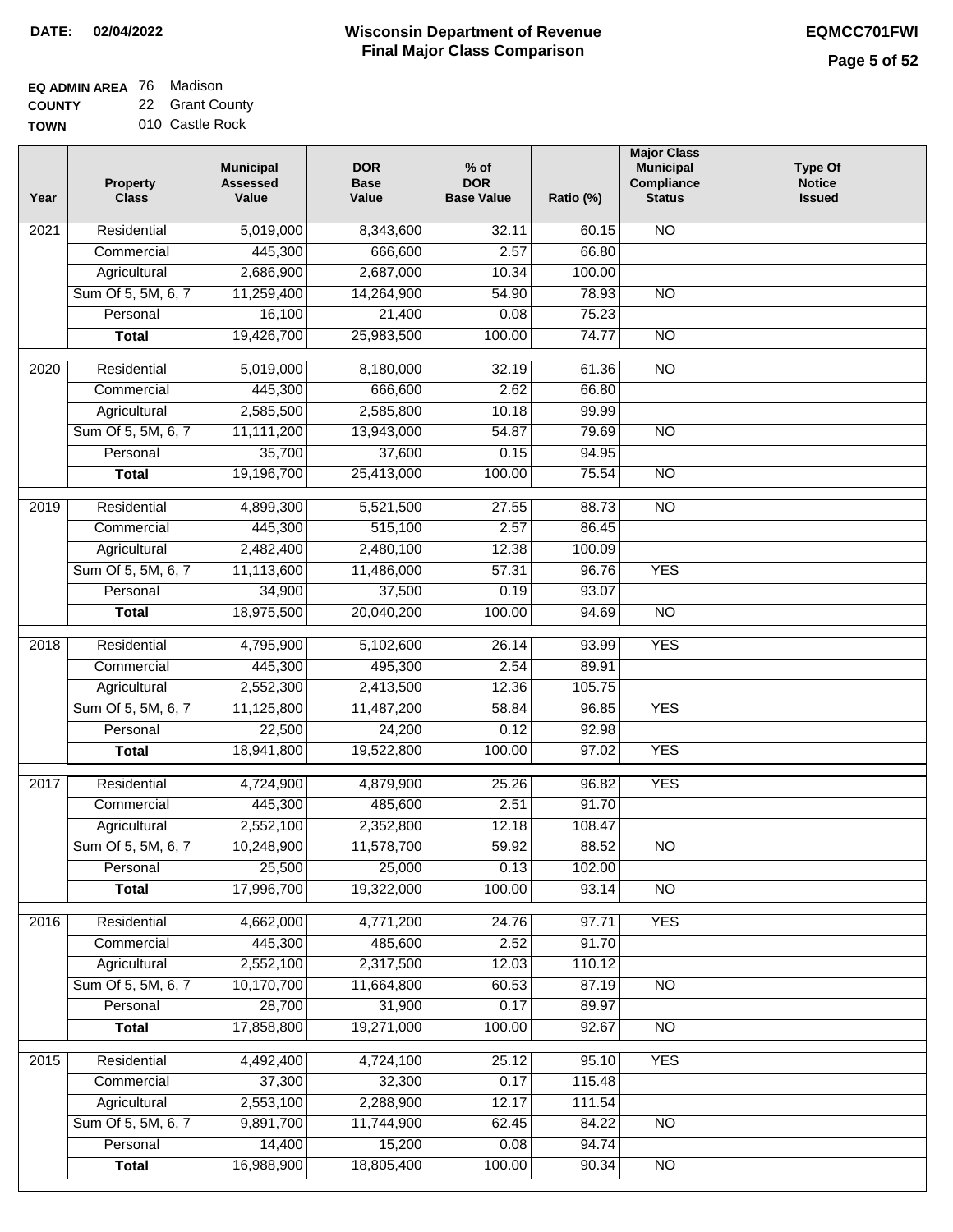#### **Wisconsin Department of Revenue Final Major Class Comparison DATE: 02/04/2022 EQMCC701FWI**

### **EQ ADMIN AREA** 76 Madison **COUNTY**

**TOWN** 22 Grant County 012 Clifton

| Year             | <b>Property</b><br><b>Class</b> | <b>Municipal</b><br><b>Assessed</b><br>Value | <b>DOR</b><br><b>Base</b><br>Value | $%$ of<br><b>DOR</b><br><b>Base Value</b> | Ratio (%) | <b>Major Class</b><br><b>Municipal</b><br>Compliance<br><b>Status</b> | <b>Type Of</b><br><b>Notice</b><br><b>Issued</b> |
|------------------|---------------------------------|----------------------------------------------|------------------------------------|-------------------------------------------|-----------|-----------------------------------------------------------------------|--------------------------------------------------|
| 2021             | Residential                     | 11,750,700                                   | 13,500,100                         | 32.11                                     | 87.04     | <b>NO</b>                                                             |                                                  |
|                  | Commercial                      | 2,895,800                                    | 3,012,900                          | 7.17                                      | 96.11     |                                                                       |                                                  |
|                  | Agricultural                    | 4,021,900                                    | 4,188,700                          | 9.96                                      | 96.02     |                                                                       |                                                  |
|                  | Sum Of 5, 5M, 6, 7              | 18,958,300                                   | 21,239,800                         | 50.51                                     | 89.26     | $\overline{NO}$                                                       |                                                  |
|                  | Personal                        | 102,700                                      | 107,000                            | 0.25                                      | 95.98     |                                                                       |                                                  |
|                  | <b>Total</b>                    | 37,729,400                                   | 42,048,500                         | 100.00                                    | 89.73     | $\overline{NO}$                                                       |                                                  |
| 2020             | Residential                     | 11,569,000                                   | 12,443,200                         | 30.70                                     | 92.97     | <b>YES</b>                                                            |                                                  |
|                  | Commercial                      | 2,895,800                                    | 3,012,900                          | 7.43                                      | 96.11     |                                                                       |                                                  |
|                  | Agricultural                    | 4,036,500                                    | 4,032,800                          | 9.95                                      | 100.09    |                                                                       |                                                  |
|                  | Sum Of 5, 5M, 6, 7              | 18,807,300                                   | 20,935,400                         | 51.66                                     | 89.83     | $\overline{NO}$                                                       |                                                  |
|                  | Personal                        | 103,800                                      | 103,800                            | 0.26                                      | 100.00    |                                                                       |                                                  |
|                  | <b>Total</b>                    | 37,412,400                                   | 40,528,100                         | 100.00                                    | 92.31     | <b>NO</b>                                                             |                                                  |
| $\frac{1}{2019}$ | Residential                     | 11,484,600                                   | 10,630,000                         | 30.47                                     | 108.04    | <b>YES</b>                                                            |                                                  |
|                  | Commercial                      | 2,895,800                                    | 3,115,300                          | 8.93                                      | 92.95     |                                                                       |                                                  |
|                  | Agricultural                    | 3,874,600                                    | 3,873,000                          | 11.10                                     | 100.04    |                                                                       |                                                  |
|                  | Sum Of 5, 5M, 6, 7              | 18,433,100                                   | 17,168,400                         | 49.21                                     | 107.37    | <b>YES</b>                                                            |                                                  |
|                  | Personal                        | 99,200                                       | 99,200                             | 0.28                                      | 100.00    |                                                                       |                                                  |
|                  | <b>Total</b>                    | 36,787,300                                   | 34,885,900                         | 100.00                                    | 105.45    | <b>YES</b>                                                            |                                                  |
| 2018             | Residential                     | 11,163,800                                   | 9,897,700                          | 29.05                                     | 112.79    | $\overline{NO}$                                                       |                                                  |
|                  | Commercial                      | 2,895,800                                    | 3,115,300                          | 9.14                                      | 92.95     |                                                                       |                                                  |
|                  | Agricultural                    | 3,755,500                                    | 3,754,000                          | 11.02                                     | 100.04    |                                                                       |                                                  |
|                  | Sum Of 5, 5M, 6, 7              | 18,655,400                                   | 17,205,800                         | 50.50                                     | 108.43    | <b>YES</b>                                                            |                                                  |
|                  | Personal                        | 99,200                                       | 99,200                             | 0.29                                      | 100.00    |                                                                       |                                                  |
|                  | <b>Total</b>                    | 36,569,700                                   | 34,072,000                         | 100.00                                    | 107.33    | <b>NO</b>                                                             |                                                  |
| 2017             | Residential                     | 5,886,900                                    | 5,873,500                          | 17.97                                     | 100.23    | <b>YES</b>                                                            |                                                  |
|                  | Commercial                      | 2,739,100                                    | 2,929,700                          | 8.96                                      | 93.49     |                                                                       |                                                  |
|                  | Agricultural                    | 3,251,200                                    | 3,528,900                          | 10.79                                     | 92.13     |                                                                       |                                                  |
|                  | Sum Of 5, 5M, 6, 7              | 18,240,200                                   | 20,223,900                         | 61.86                                     | 90.19     | <b>YES</b>                                                            |                                                  |
|                  | Personal                        | 125,400                                      | 136,400                            | 0.42                                      | 91.94     |                                                                       |                                                  |
|                  | <b>Total</b>                    | 30,242,800                                   | 32,692,400                         | 100.00                                    | 92.51     | <b>YES</b>                                                            |                                                  |
| 2016             | Residential                     | 5,777,500                                    | 5,488,400                          | 17.01                                     | 105.27    | <b>YES</b>                                                            |                                                  |
|                  | Commercial                      | 351,200                                      | 324,400                            | 1.01                                      | 108.26    |                                                                       |                                                  |
|                  | Agricultural                    | 3,471,900                                    | 3,471,600                          | 10.76                                     | 100.01    |                                                                       |                                                  |
|                  | Sum Of 5, 5M, 6, 7              | 20,134,200                                   | 22,872,600                         | 70.91                                     | 88.03     | $\overline{NO}$                                                       |                                                  |
|                  | Personal                        | 99,300                                       | 99,300                             | 0.31                                      | 100.00    |                                                                       |                                                  |
|                  | <b>Total</b>                    | 29,834,100                                   | 32,256,300                         | 100.00                                    | 92.49     | N <sub>O</sub>                                                        | 1st Notice of Non-Compliance                     |
| 2015             | Residential                     | 5,637,400                                    | 5,034,400                          | 15.63                                     | 111.98    | N <sub>O</sub>                                                        |                                                  |
|                  | Commercial                      | 261,100                                      | 246,400                            | 0.77                                      | 105.97    |                                                                       |                                                  |
|                  | Agricultural                    | 3,440,900                                    | 3,435,400                          | 10.67                                     | 100.16    |                                                                       |                                                  |
|                  | Sum Of 5, 5M, 6, 7              | 20,185,300                                   | 23,396,500                         | 72.65                                     | 86.27     | NO                                                                    |                                                  |
|                  | Personal                        | 89,500                                       | 89,500                             | 0.28                                      | 100.00    |                                                                       |                                                  |
|                  | <b>Total</b>                    | 29,614,200                                   | 32,202,200                         | 100.00                                    | 91.96     | $\overline{NO}$                                                       |                                                  |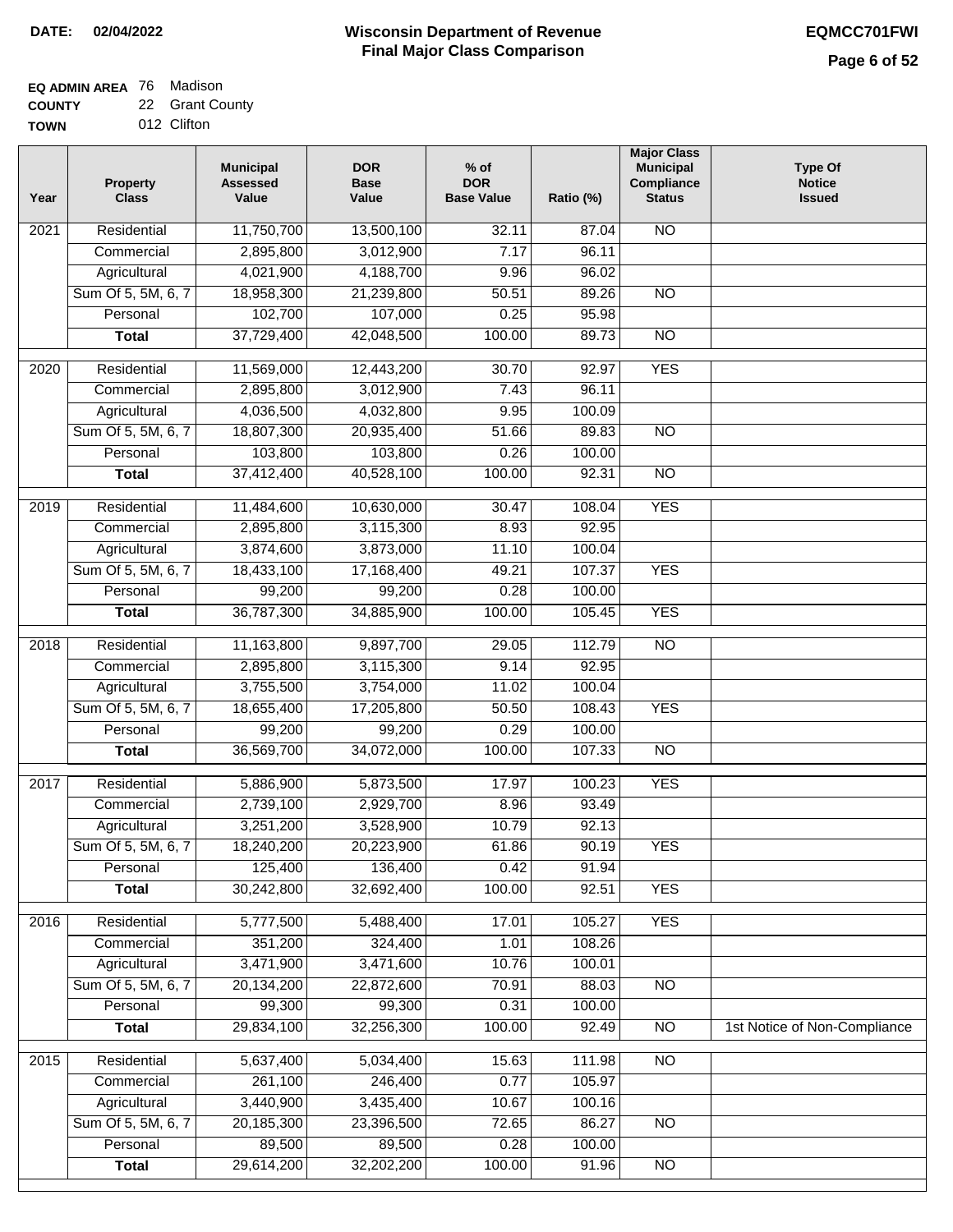# **EQ ADMIN AREA** 76 Madison

**COUNTY TOWN** 22 Grant County 014 Ellenboro

| Year | <b>Property</b><br><b>Class</b> | <b>Municipal</b><br><b>Assessed</b><br>Value | <b>DOR</b><br><b>Base</b><br>Value | $%$ of<br><b>DOR</b><br><b>Base Value</b> | Ratio (%) | <b>Major Class</b><br><b>Municipal</b><br>Compliance<br><b>Status</b> | <b>Type Of</b><br><b>Notice</b><br><b>Issued</b> |
|------|---------------------------------|----------------------------------------------|------------------------------------|-------------------------------------------|-----------|-----------------------------------------------------------------------|--------------------------------------------------|
| 2021 | Residential                     | 16,609,000                                   | 18,403,300                         | 39.95                                     | 90.25     | <b>YES</b>                                                            |                                                  |
|      | Commercial                      | 724,500                                      | 740,600                            | 1.61                                      | 97.83     |                                                                       |                                                  |
|      | Agricultural                    | 3,567,900                                    | 3,471,700                          | 7.54                                      | 102.77    |                                                                       |                                                  |
|      | Sum Of 5, 5M, 6, 7              | 25,368,500                                   | 23,436,700                         | 50.87                                     | 108.24    | <b>YES</b>                                                            |                                                  |
|      | Personal                        | 19,600                                       | 19,100                             | 0.04                                      | 102.62    |                                                                       |                                                  |
|      | <b>Total</b>                    | 46,289,500                                   | 46,071,400                         | 100.00                                    | 100.47    | <b>YES</b>                                                            |                                                  |
| 2020 | Residential                     | 16,321,700                                   | 16,941,400                         | 38.25                                     | 96.34     | <b>YES</b>                                                            |                                                  |
|      | Commercial                      | 724,500                                      | 740,600                            | 1.67                                      | 97.83     |                                                                       |                                                  |
|      | Agricultural                    | 3,342,900                                    | 3,342,300                          | 7.55                                      | 100.02    |                                                                       |                                                  |
|      | Sum Of 5, 5M, 6, 7              | 25,111,500                                   | 23,245,400                         | 52.48                                     | 108.03    | <b>YES</b>                                                            |                                                  |
|      | Personal                        | 24,200                                       | 24,200                             | 0.05                                      | 100.00    |                                                                       |                                                  |
|      | <b>Total</b>                    | 45,524,800                                   | 44,293,900                         | 100.00                                    | 102.78    | <b>YES</b>                                                            |                                                  |
| 2019 | Residential                     | 13,607,000                                   | 18,028,000                         | 40.55                                     | 75.48     | $\overline{NO}$                                                       |                                                  |
|      | Commercial                      | 622,800                                      | 644,100                            | 1.45                                      | 96.69     |                                                                       |                                                  |
|      | Agricultural                    | 2,810,700                                    | 3,050,300                          | 6.86                                      | 92.15     |                                                                       |                                                  |
|      | Sum Of 5, 5M, 6, 7              | 21,235,500                                   | 22,694,300                         | 51.05                                     | 93.57     | <b>YES</b>                                                            |                                                  |
|      | Personal                        | 35,910                                       | 41,200                             | 0.09                                      | 87.16     |                                                                       |                                                  |
|      | <b>Total</b>                    | 38,311,910                                   | 44,457,900                         | 100.00                                    | 86.18     | $\overline{NO}$                                                       | 2nd Notice of Non-Compliance                     |
| 2018 | Residential                     | 13,385,500                                   | 17,957,600                         | 40.87                                     | 74.54     | $\overline{NO}$                                                       |                                                  |
|      | Commercial                      | 619,300                                      | 638,200                            | 1.45                                      | 97.04     |                                                                       |                                                  |
|      | Agricultural                    | 2,811,500                                    | 2,958,800                          | 6.73                                      | 95.02     |                                                                       |                                                  |
|      | Sum Of 5, 5M, 6, 7              | 21,256,000                                   | 22,352,200                         | 50.88                                     | 95.10     | <b>YES</b>                                                            |                                                  |
|      | Personal                        | 28,437                                       | 28,500                             | 0.06                                      | 99.78     |                                                                       |                                                  |
|      | <b>Total</b>                    | 38,100,737                                   | 43,935,300                         | 100.00                                    | 86.72     | <b>NO</b>                                                             | 1st Notice of Non-Compliance                     |
| 2017 | Residential                     | 13,340,600                                   | 16,585,800                         | 38.89                                     | 80.43     | $\overline{NO}$                                                       |                                                  |
|      | Commercial                      | 552,600                                      | 560,300                            | 1.31                                      | 98.63     |                                                                       |                                                  |
|      | Agricultural                    | 2,804,500                                    | 2,853,200                          | 6.69                                      | 98.29     |                                                                       |                                                  |
|      | Sum Of 5, 5M, 6, 7              | 20,745,700                                   | 22,511,800                         | 52.78                                     | 92.15     | YES                                                                   |                                                  |
|      | Personal                        | 127,167                                      | 139,800                            | 0.33                                      | 90.96     |                                                                       |                                                  |
|      | <b>Total</b>                    | 37,570,567                                   | 42,650,900                         | 100.00                                    | 88.09     | <b>NO</b>                                                             |                                                  |
| 2016 | Residential                     | 13,265,800                                   | 15,440,500                         | 38.84                                     | 85.92     | N <sub>O</sub>                                                        |                                                  |
|      | Commercial                      | 405,100                                      | 398,200                            | 1.00                                      | 101.73    |                                                                       |                                                  |
|      | Agricultural                    | 2,825,500                                    | 2,860,800                          | 7.20                                      | 98.77     |                                                                       |                                                  |
|      | Sum Of 5, 5M, 6, 7              | 19,462,600                                   | 20,917,500                         | 52.61                                     | 93.04     | <b>YES</b>                                                            |                                                  |
|      | Personal                        | 141,872                                      | 141,900                            | 0.36                                      | 99.98     |                                                                       |                                                  |
|      | <b>Total</b>                    | 36,100,872                                   | 39,758,900                         | 100.00                                    | 90.80     | N <sub>O</sub>                                                        |                                                  |
| 2015 | Residential                     | 13,196,100                                   | 14,779,600                         | 37.78                                     | 89.29     | N <sub>O</sub>                                                        |                                                  |
|      | Commercial                      | 371,000                                      | 360,400                            | 0.92                                      | 102.94    |                                                                       |                                                  |
|      | Agricultural                    | 2,824,800                                    | 2,824,200                          | 7.22                                      | 100.02    |                                                                       |                                                  |
|      | Sum Of 5, 5M, 6, 7              | 19,561,700                                   | 21,018,600                         | 53.73                                     | 93.07     | <b>YES</b>                                                            |                                                  |
|      | Personal                        | 139,191                                      | 139,100                            | 0.36                                      | 100.07    |                                                                       |                                                  |
|      | <b>Total</b>                    | 36,092,791                                   | 39,121,900                         | 100.00                                    | 92.26     | NO                                                                    |                                                  |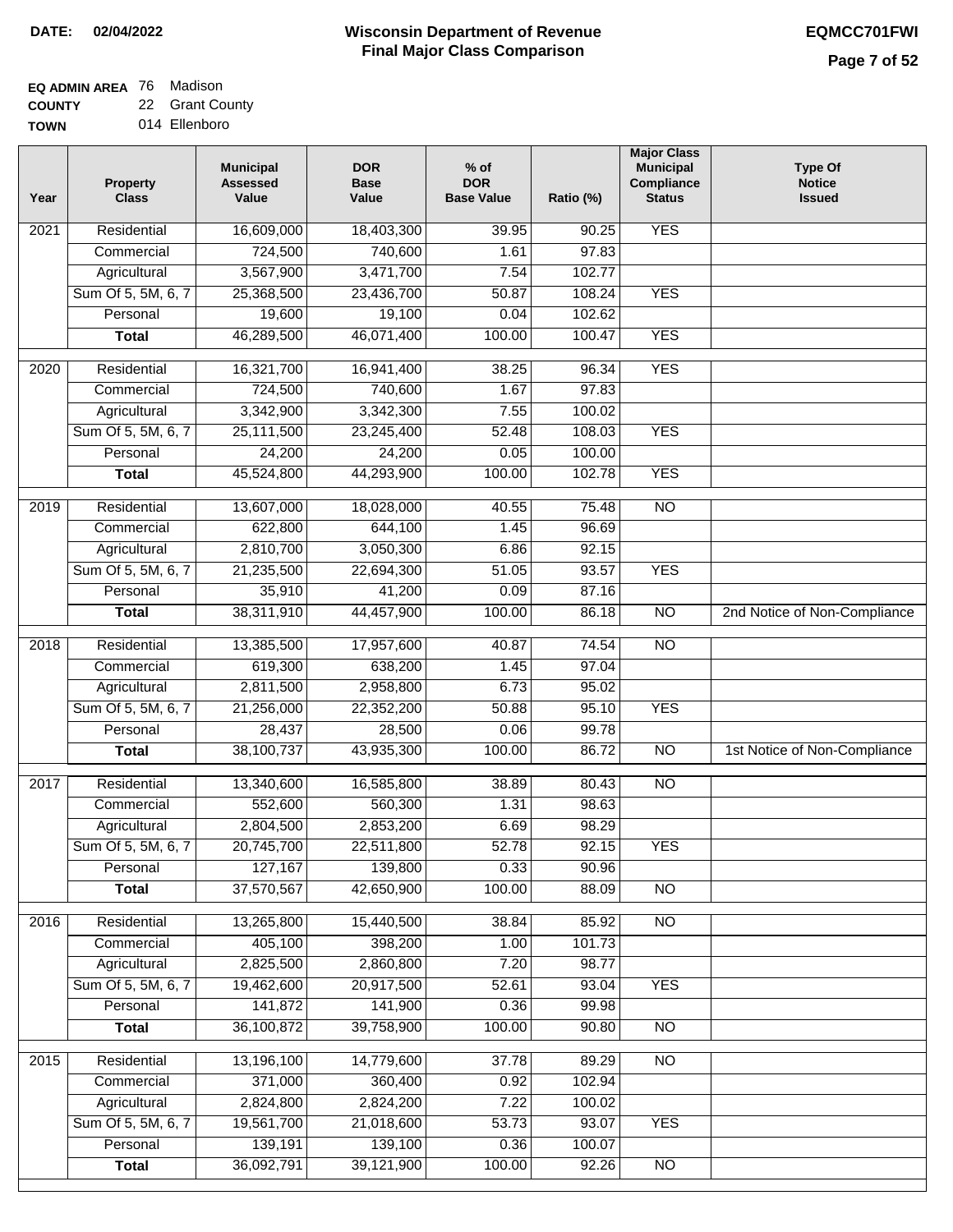٦

# **EQ ADMIN AREA** 76 Madison

**COUNTY TOW** 22 Grant County

| ---- |               |  |
|------|---------------|--|
| ٧Ν   | 016 Fennimore |  |

| Year              | <b>Property</b><br><b>Class</b> | <b>Municipal</b><br><b>Assessed</b><br>Value | <b>DOR</b><br><b>Base</b><br>Value | $%$ of<br><b>DOR</b><br><b>Base Value</b> | Ratio (%) | <b>Major Class</b><br><b>Municipal</b><br>Compliance<br><b>Status</b> | <b>Type Of</b><br><b>Notice</b><br><b>Issued</b> |
|-------------------|---------------------------------|----------------------------------------------|------------------------------------|-------------------------------------------|-----------|-----------------------------------------------------------------------|--------------------------------------------------|
| 2021              | Residential                     | 15,263,300                                   | 15,205,200                         | 36.86                                     | 100.38    | <b>YES</b>                                                            |                                                  |
|                   | Commercial                      | 2,160,500                                    | 2,558,100                          | 6.20                                      | 84.46     |                                                                       |                                                  |
|                   | Agricultural                    | 4,651,300                                    | 4,652,200                          | 11.28                                     | 99.98     |                                                                       |                                                  |
|                   | Sum Of 5, 5M, 6, 7              | 18,615,900                                   | 18,785,400                         | 45.54                                     | 99.10     | <b>YES</b>                                                            |                                                  |
|                   | Personal                        | 45,700                                       | 51,900                             | 0.13                                      | 88.05     |                                                                       |                                                  |
|                   | <b>Total</b>                    | 40,736,700                                   | 41,252,800                         | 100.00                                    | 98.75     | <b>YES</b>                                                            |                                                  |
| $\overline{2020}$ | Residential                     | 12,730,000                                   | 13,938,800                         | 35.12                                     | 91.33     | <b>YES</b>                                                            |                                                  |
|                   | Commercial                      | 2,067,200                                    | 2,540,800                          | 6.40                                      | 81.36     |                                                                       |                                                  |
|                   | Agricultural                    | 4,474,000                                    | 4,468,100                          | 11.26                                     | 100.13    |                                                                       |                                                  |
|                   | Sum Of 5, 5M, 6, 7              | 15,507,100                                   | 18,690,900                         | 47.09                                     | 82.97     | <b>NO</b>                                                             |                                                  |
|                   | Personal                        | 53,075                                       | 53,100                             | 0.13                                      | 99.95     |                                                                       |                                                  |
|                   | <b>Total</b>                    | 34,831,375                                   | 39,691,700                         | 100.00                                    | 87.75     | $\overline{NO}$                                                       | 1st Notice of Non-Compliance                     |
| 2019              | Residential                     | 10,400,800                                   | 12,775,800                         | 37.62                                     | 81.41     | $\overline{NO}$                                                       |                                                  |
|                   | Commercial                      | 2,088,900                                    | 2,108,200                          | 6.21                                      | 99.08     |                                                                       |                                                  |
|                   | Agricultural                    | 4,293,400                                    | 4,288,100                          | 12.63                                     | 100.12    |                                                                       |                                                  |
|                   | Sum Of 5, 5M, 6, 7              | 16,715,700                                   | 14,723,400                         | 43.36                                     | 113.53    | $\overline{NO}$                                                       |                                                  |
|                   | Personal                        | 58,700                                       | 63,100                             | 0.19                                      | 93.03     |                                                                       |                                                  |
|                   | <b>Total</b>                    | 33,557,500                                   | 33,958,600                         | 100.00                                    | 98.82     | $\overline{NO}$                                                       |                                                  |
| 2018              | Residential                     | 10,396,700                                   | 12,522,600                         | 38.15                                     | 83.02     | $\overline{NO}$                                                       |                                                  |
|                   | Commercial                      | 2,027,300                                    | 2,042,100                          | 6.22                                      | 99.28     |                                                                       |                                                  |
|                   | Agricultural                    | 4,480,600                                    | 4,167,400                          | 12.70                                     | 107.52    |                                                                       |                                                  |
|                   | Sum Of 5, 5M, 6, 7              | 16,094,200                                   | 14,026,400                         | 42.73                                     | 114.74    | <b>NO</b>                                                             |                                                  |
|                   | Personal                        | 59,700                                       | 64,200                             | 0.20                                      | 92.99     |                                                                       |                                                  |
|                   | <b>Total</b>                    | 33,058,500                                   | 32,822,700                         | 100.00                                    | 100.72    | $\overline{NO}$                                                       |                                                  |
| 2017              | Residential                     | 10,300,000                                   | 11,827,300                         | 34.19                                     | 87.09     | <b>NO</b>                                                             |                                                  |
|                   | Commercial                      | 2,023,200                                    | 1,997,400                          | 5.77                                      | 101.29    |                                                                       |                                                  |
|                   | Agricultural                    | 4,480,700                                    | 4,067,000                          | 11.76                                     | 110.17    |                                                                       |                                                  |
|                   | Sum Of 5, 5M, 6, 7              | 15,998,000                                   | 14,312,400                         | 41.38                                     | 111.78    | $\overline{NO}$                                                       |                                                  |
|                   | Personal                        | 2,409,093                                    | 2,385,200                          | 6.90                                      | 101.00    |                                                                       |                                                  |
|                   | <b>Total</b>                    | 35,210,993                                   | 34,589,300                         | 100.00                                    | 101.80    | $\overline{N}$                                                        |                                                  |
| 2016              | Residential                     | 10,389,500                                   | 11,156,600                         | 32.58                                     | 93.12     | <b>YES</b>                                                            |                                                  |
|                   | Commercial                      | 1,874,900                                    | 1,797,000                          | 5.25                                      | 104.34    |                                                                       |                                                  |
|                   | Agricultural                    | 4,483,000                                    | 4,007,300                          | 11.70                                     | 111.87    |                                                                       |                                                  |
|                   | Sum Of 5, 5M, 6, 7              | 15,948,200                                   | 14,699,000                         | 42.93                                     | 108.50    | <b>YES</b>                                                            |                                                  |
|                   | Personal                        | 2,685,195                                    | 2,581,900                          | 7.54                                      | 104.00    |                                                                       |                                                  |
|                   | <b>Total</b>                    | 35,380,795                                   | 34,241,800                         | 100.00                                    | 103.33    | <b>YES</b>                                                            |                                                  |
| 2015              | Residential                     | 10,388,200                                   | 10,494,300                         | 30.82                                     | 98.99     | <b>YES</b>                                                            |                                                  |
|                   | Commercial                      | 1,874,900                                    | 1,797,000                          | 5.28                                      | 104.34    | <b>YES</b>                                                            |                                                  |
|                   | Agricultural                    | 4,483,000                                    | 3,955,700                          | 11.62                                     | 113.33    |                                                                       |                                                  |
|                   | Sum Of 5, 5M, 6, 7              | 15,658,700                                   | 14,745,500                         | 43.31                                     | 106.19    | <b>YES</b>                                                            |                                                  |
|                   | Personal                        | 2,902,310                                    | 3,055,100                          | 8.97                                      | 95.00     | <b>YES</b>                                                            |                                                  |
|                   | <b>Total</b>                    | 35,307,110                                   | 34,047,600                         | 100.00                                    | 103.70    | <b>YES</b>                                                            |                                                  |
|                   |                                 |                                              |                                    |                                           |           |                                                                       |                                                  |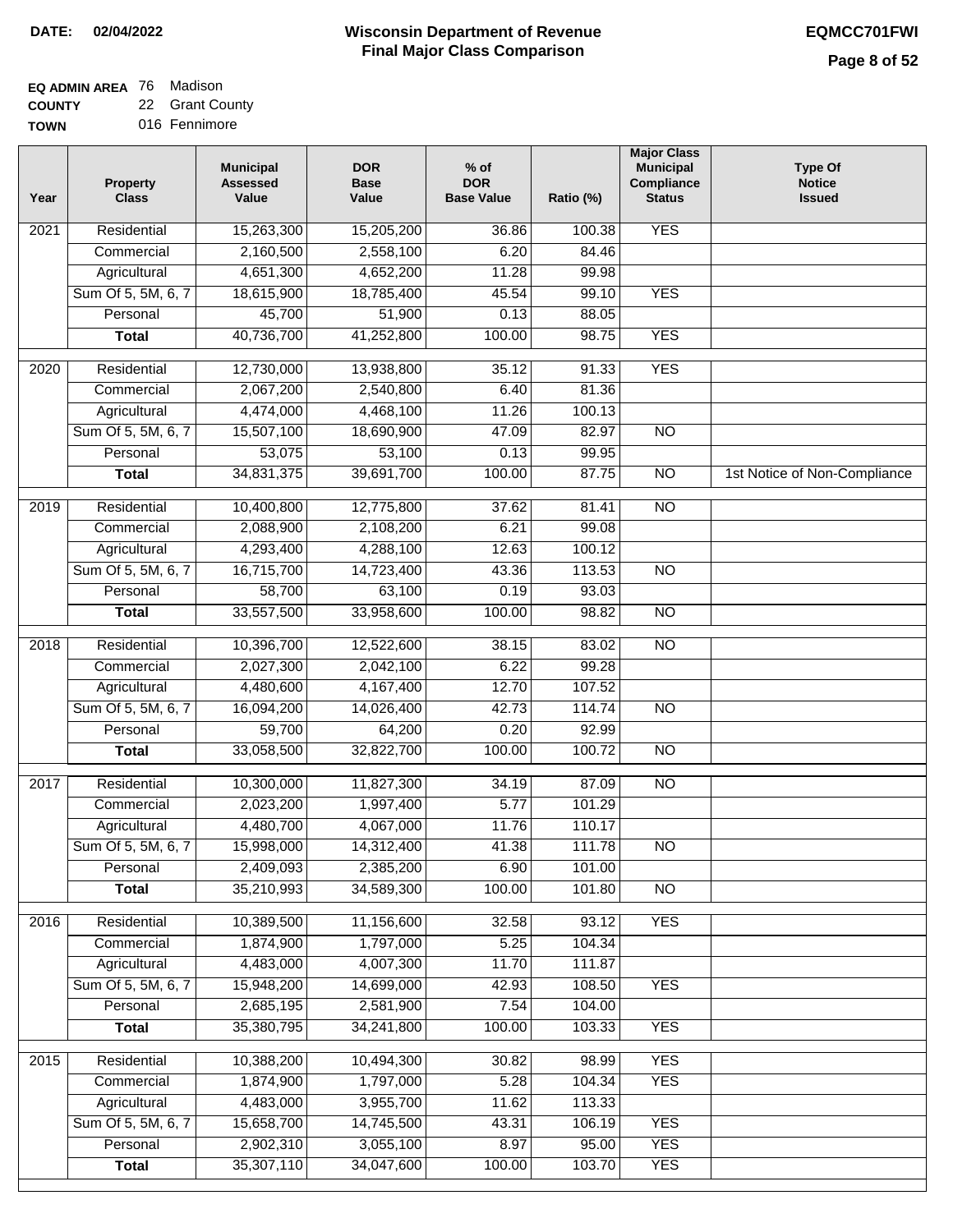#### **Wisconsin Department of Revenue Final Major Class Comparison DATE: 02/04/2022 EQMCC701FWI**

**EQ ADMIN AREA** 76 Madison **COUNTY** 22 Grant County

**TOWN** 018 Glen Haven

| Year             | <b>Property</b><br><b>Class</b> | <b>Municipal</b><br><b>Assessed</b><br>Value | <b>DOR</b><br><b>Base</b><br>Value | $%$ of<br><b>DOR</b><br><b>Base Value</b> | Ratio (%) | <b>Major Class</b><br><b>Municipal</b><br>Compliance<br><b>Status</b> | <b>Type Of</b><br><b>Notice</b><br><b>Issued</b> |
|------------------|---------------------------------|----------------------------------------------|------------------------------------|-------------------------------------------|-----------|-----------------------------------------------------------------------|--------------------------------------------------|
| 2021             | Residential                     | 8,382,700                                    | 11,484,900                         | 30.69                                     | 72.99     | <b>NO</b>                                                             |                                                  |
|                  | Commercial                      | 545,100                                      | 1,119,300                          | 2.99                                      | 48.70     |                                                                       |                                                  |
|                  | Agricultural                    | 3,620,000                                    | 3,760,800                          | 10.05                                     | 96.26     |                                                                       |                                                  |
|                  | Sum Of 5, 5M, 6, 7              | 15,883,300                                   | 20,931,300                         | 55.93                                     | 75.88     | $\overline{NO}$                                                       |                                                  |
|                  | Personal                        | 130,600                                      | 130,600                            | 0.35                                      | 100.00    |                                                                       |                                                  |
|                  | <b>Total</b>                    | 28,561,700                                   | 37,426,900                         | 100.00                                    | 76.31     | $\overline{NO}$                                                       |                                                  |
| $\frac{1}{2020}$ | Residential                     | 7,804,300                                    | 11,145,700                         | 30.08                                     | 70.02     | $\overline{NO}$                                                       |                                                  |
|                  | Commercial                      | 545,100                                      | 1,119,300                          | 3.02                                      | 48.70     |                                                                       |                                                  |
|                  | Agricultural                    | 3,620,300                                    | 3,614,400                          | 9.75                                      | 100.16    |                                                                       |                                                  |
|                  | Sum Of 5, 5M, 6, 7              | 15,872,300                                   | 21,045,400                         | 56.79                                     | 75.42     | $\overline{NO}$                                                       |                                                  |
|                  | Personal                        | 132,200                                      | 132,200                            | 0.36                                      | 100.00    |                                                                       |                                                  |
|                  | <b>Total</b>                    | 27,974,200                                   | 37,057,000                         | 100.00                                    | 75.49     | $\overline{NO}$                                                       |                                                  |
|                  |                                 |                                              |                                    |                                           |           |                                                                       |                                                  |
| $\frac{1}{2019}$ | Residential                     | 7,275,000                                    | 7,898,800                          | 28.45                                     | 92.10     | <b>YES</b>                                                            |                                                  |
|                  | Commercial                      | 556,000                                      | 1,036,800                          | 3.73                                      | 53.63     |                                                                       |                                                  |
|                  | Agricultural                    | 3,631,200                                    | 3,475,600                          | 12.52                                     | 104.48    |                                                                       |                                                  |
|                  | Sum Of 5, 5M, 6, 7              | 16,352,200                                   | 15,210,500                         | 54.79                                     | 107.51    | <b>YES</b>                                                            |                                                  |
|                  | Personal                        | 138,300                                      | 138,300                            | 0.50                                      | 100.00    |                                                                       |                                                  |
|                  | <b>Total</b>                    | 27,952,700                                   | 27,760,000                         | 100.00                                    | 100.69    | <b>YES</b>                                                            |                                                  |
| 2018             | Residential                     | 7,250,400                                    | 7,224,100                          | 26.96                                     | 100.36    | <b>YES</b>                                                            |                                                  |
|                  | Commercial                      | 581,200                                      | 1,071,100                          | 4.00                                      | 54.26     |                                                                       |                                                  |
|                  | Agricultural                    | 3,631,700                                    | 3,383,600                          | 12.63                                     | 107.33    |                                                                       |                                                  |
|                  | Sum Of 5, 5M, 6, 7              | 16,339,700                                   | 14,979,500                         | 55.91                                     | 109.08    | <b>YES</b>                                                            |                                                  |
|                  | Personal                        | 135,500                                      | 135,500                            | 0.51                                      | 100.00    |                                                                       |                                                  |
|                  | <b>Total</b>                    | 27,938,500                                   | 26,793,800                         | 100.00                                    | 104.27    | <b>YES</b>                                                            |                                                  |
| 2017             | Residential                     | 7,449,900                                    | 6,877,200                          | 25.62                                     | 108.33    | <b>YES</b>                                                            |                                                  |
|                  | Commercial                      | 594,900                                      | 1,050,100                          | 3.91                                      | 56.65     |                                                                       |                                                  |
|                  | Agricultural                    | 3,631,700                                    | 3,299,400                          | 12.29                                     | 110.07    |                                                                       |                                                  |
|                  | Sum Of 5, 5M, 6, 7              | 16,147,000                                   | 15,455,100                         | 57.57                                     | 104.48    | <b>YES</b>                                                            |                                                  |
|                  | Personal                        | 163,900                                      | 163,900                            | 0.61                                      | 100.00    |                                                                       |                                                  |
|                  | <b>Total</b>                    | 27,987,400                                   | 26,845,700                         | 100.00                                    | 104.25    | <b>YES</b>                                                            |                                                  |
| 2016             | Residential                     | 7,234,300                                    | 6,405,400                          | 23.85                                     | 112.94    | N <sub>O</sub>                                                        |                                                  |
|                  | Commercial                      | 594,900                                      | 1,019,500                          | 3.80                                      | 58.35     |                                                                       |                                                  |
|                  | Agricultural                    | 3,627,400                                    | 3,247,100                          | 12.09                                     | 111.71    |                                                                       |                                                  |
|                  | Sum Of 5, 5M, 6, 7              | 16,170,500                                   | 16,050,100                         | 59.77                                     | 100.75    | <b>YES</b>                                                            |                                                  |
|                  | Personal                        | 129,800                                      | 129,800                            | 0.48                                      | 100.00    |                                                                       |                                                  |
|                  | <b>Total</b>                    | 27,756,900                                   | 26,851,900                         | 100.00                                    | 103.37    | $\overline{NO}$                                                       |                                                  |
| 2015             | Residential                     | 7,063,100                                    | 6,360,500                          | 23.58                                     | 111.05    | N <sub>O</sub>                                                        |                                                  |
|                  | Commercial                      | 697,300                                      | 1,180,000                          | 4.37                                      | 59.09     |                                                                       |                                                  |
|                  | Agricultural                    | 3,627,000                                    | 3,202,900                          | 11.87                                     | 113.24    |                                                                       |                                                  |
|                  | Sum Of 5, 5M, 6, 7              | 15,958,700                                   | 16,111,700                         | 59.73                                     | 99.05     | <b>YES</b>                                                            |                                                  |
|                  | Personal                        | 119,700                                      | 119,700                            | 0.44                                      | 100.00    |                                                                       |                                                  |
|                  | <b>Total</b>                    | 27,465,800                                   | 26,974,800                         | 100.00                                    | 101.82    | $\overline{NO}$                                                       |                                                  |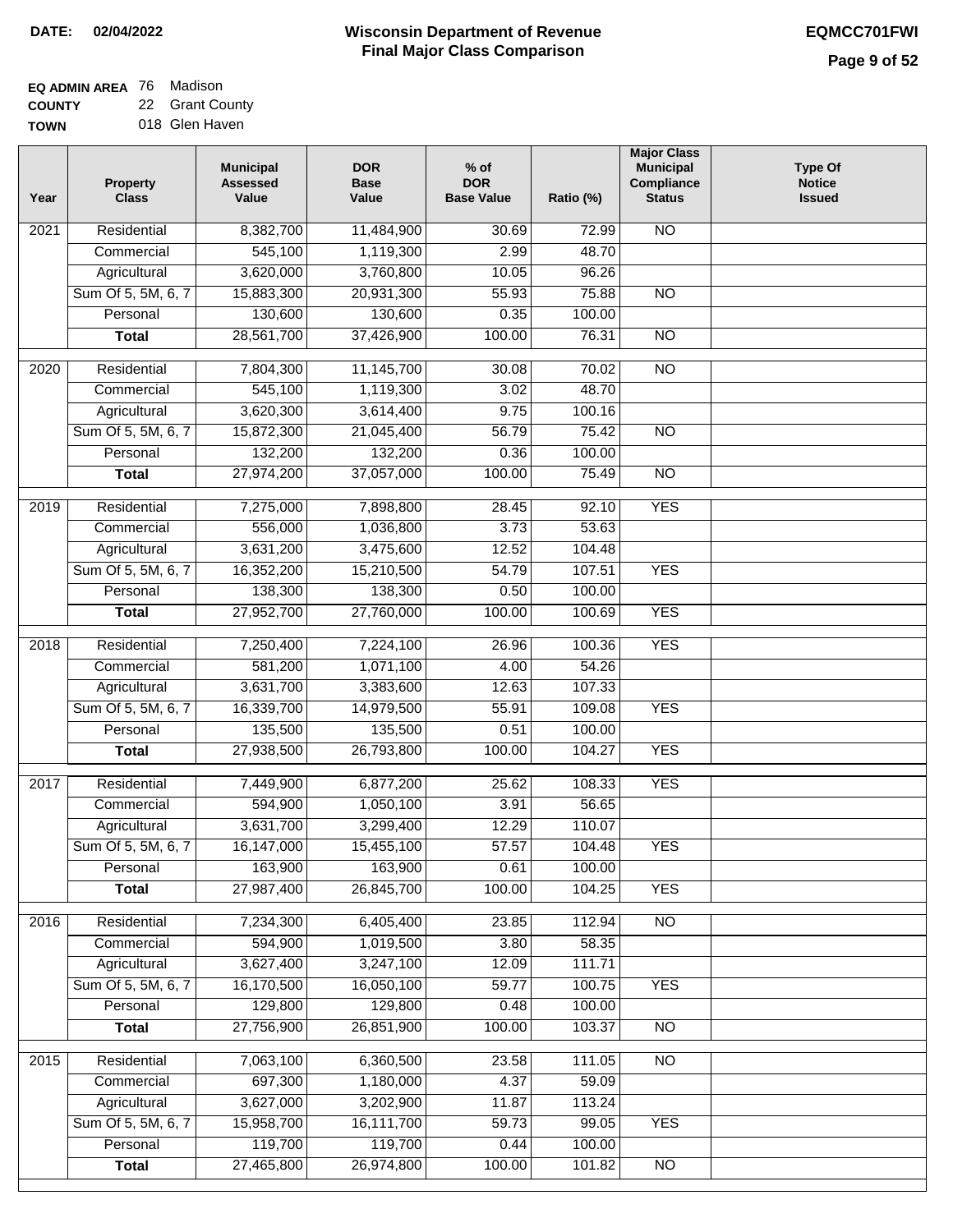#### **Wisconsin Department of Revenue Final Major Class Comparison DATE: 02/04/2022 EQMCC701FWI**

#### **EQ ADMIN AREA** 76 Madison **COUNTY** 22 Grant County

**TOWN** 020 Harrison

| Year             | <b>Property</b><br><b>Class</b> | <b>Municipal</b><br><b>Assessed</b><br>Value | <b>DOR</b><br><b>Base</b><br>Value | $%$ of<br><b>DOR</b><br><b>Base Value</b> | Ratio (%) | <b>Major Class</b><br><b>Municipal</b><br>Compliance<br><b>Status</b> | <b>Type Of</b><br><b>Notice</b><br><b>Issued</b> |
|------------------|---------------------------------|----------------------------------------------|------------------------------------|-------------------------------------------|-----------|-----------------------------------------------------------------------|--------------------------------------------------|
| 2021             | Residential                     | 15,520,400                                   | 18,732,000                         | 34.17                                     | 82.86     | <b>NO</b>                                                             |                                                  |
|                  | Commercial                      | 314,700                                      | 453,300                            | 0.83                                      | 69.42     |                                                                       |                                                  |
|                  | Agricultural                    | 3,099,500                                    | 3,442,500                          | 6.28                                      | 90.04     |                                                                       |                                                  |
|                  | Sum Of 5, 5M, 6, 7              | 29,497,100                                   | 32, 157, 800                       | 58.67                                     | 91.73     | <b>YES</b>                                                            |                                                  |
|                  | Personal                        | 26,100                                       | 29,000                             | 0.05                                      | 90.00     |                                                                       |                                                  |
|                  | <b>Total</b>                    | 48,457,800                                   | 54,814,600                         | 100.00                                    | 88.40     | $\overline{NO}$                                                       |                                                  |
| $\frac{1}{2020}$ | Residential                     | 15,137,800                                   | 17,602,800                         | 33.72                                     | 86.00     | $\overline{NO}$                                                       |                                                  |
|                  | Commercial                      | 314,700                                      | 440,100                            | 0.84                                      | 71.51     |                                                                       |                                                  |
|                  | Agricultural                    | 2,986,000                                    | 3,313,100                          | 6.35                                      | 90.13     |                                                                       |                                                  |
|                  | Sum Of 5, 5M, 6, 7              | 28,719,200                                   | 30,811,600                         | 59.01                                     | 93.21     | <b>YES</b>                                                            |                                                  |
|                  | Personal                        | 38,300                                       | 42,500                             | 0.08                                      | 90.12     |                                                                       |                                                  |
|                  | <b>Total</b>                    | 47,196,000                                   | 52,210,100                         | 100.00                                    | 90.40     | <b>NO</b>                                                             |                                                  |
|                  |                                 |                                              |                                    |                                           |           |                                                                       |                                                  |
| $\frac{2019}{ }$ | Residential                     | 14,884,300                                   | 16,615,500                         | 32.98                                     | 89.58     | $\overline{NO}$                                                       |                                                  |
|                  | Commercial                      | 292,600                                      | 294,600                            | 0.58                                      | 99.32     |                                                                       |                                                  |
|                  | Agricultural                    | 2,862,600                                    | 3,179,400                          | 6.31                                      | 90.04     |                                                                       |                                                  |
|                  | Sum Of 5, 5M, 6, 7              | 28,583,700                                   | 30,228,000                         | 60.00                                     | 94.56     | <b>YES</b>                                                            |                                                  |
|                  | Personal                        | 57,900                                       | 64,300                             | 0.13                                      | 90.05     |                                                                       |                                                  |
|                  | <b>Total</b>                    | 46,681,100                                   | 50,381,800                         | 100.00                                    | 92.65     | $\overline{NO}$                                                       |                                                  |
| 2018             | Residential                     | 14,860,500                                   | 16,237,600                         | 33.78                                     | 91.52     | <b>YES</b>                                                            |                                                  |
|                  | Commercial                      | 292,600                                      | 294,600                            | 0.61                                      | 99.32     |                                                                       |                                                  |
|                  | Agricultural                    | 2,940,000                                    | 3,093,700                          | 6.44                                      | 95.03     |                                                                       |                                                  |
|                  | Sum Of 5, 5M, 6, 7              | 26,888,000                                   | 28,371,900                         | 59.03                                     | 94.77     | <b>YES</b>                                                            |                                                  |
|                  | Personal                        | 61,500                                       | 64,800                             | 0.13                                      | 94.91     |                                                                       |                                                  |
|                  | <b>Total</b>                    | 45,042,600                                   | 48,062,600                         | 100.00                                    | 93.72     | <b>YES</b>                                                            |                                                  |
| 2017             | Residential                     | 14,721,900                                   | 15,476,600                         | 36.33                                     | 95.12     | <b>YES</b>                                                            |                                                  |
|                  | Commercial                      | 292,600                                      | 288,800                            | 0.68                                      | 101.32    |                                                                       |                                                  |
|                  | Agricultural                    | 2,870,600                                    | 3,019,500                          | 7.09                                      | 95.07     |                                                                       |                                                  |
|                  | Sum Of 5, 5M, 6, 7              | 22,006,700                                   | 23,650,200                         | 55.52                                     | 93.05     | <b>YES</b>                                                            |                                                  |
|                  | Personal                        | 151,800                                      | 159,800                            | 0.38                                      | 94.99     |                                                                       |                                                  |
|                  | <b>Total</b>                    | 40,043,600                                   | 42,594,900                         | 100.00                                    | 94.01     | <b>YES</b>                                                            |                                                  |
|                  |                                 |                                              |                                    |                                           |           |                                                                       |                                                  |
| 2016             | Residential                     | 14,696,900                                   | 15,000,100                         | 35.94                                     | 97.98     | <b>YES</b>                                                            |                                                  |
|                  | Commercial                      | 292,600                                      | 280,300                            | 0.67                                      | 104.39    |                                                                       |                                                  |
|                  | Agricultural                    | 2,824,500                                    | 2,970,000                          | 7.12                                      | 95.10     |                                                                       |                                                  |
|                  | Sum Of 5, 5M, 6, 7              | 21,561,700                                   | 23,401,900<br>89,000               | 56.06                                     | 92.14     | <b>YES</b>                                                            |                                                  |
|                  | Personal                        | 84,500                                       |                                    | 0.21                                      | 94.94     |                                                                       |                                                  |
|                  | <b>Total</b>                    | 39,460,200                                   | 41,741,300                         | 100.00                                    | 94.54     | <b>YES</b>                                                            |                                                  |
| 2015             | Residential                     | 14,428,400                                   | 14,173,100                         | 34.22                                     | 101.80    | <b>YES</b>                                                            |                                                  |
|                  | Commercial                      | 292,600                                      | 274,800                            | 0.66                                      | 106.48    |                                                                       |                                                  |
|                  | Agricultural                    | 2,928,100                                    | 2,927,600                          | 7.07                                      | 100.02    |                                                                       |                                                  |
|                  | Sum Of 5, 5M, 6, 7              | 21,571,700                                   | 23,881,400                         | 57.66                                     | 90.33     | <b>YES</b>                                                            |                                                  |
|                  | Personal                        | 158,200                                      | 158,200                            | 0.38                                      | 100.00    |                                                                       |                                                  |
|                  | <b>Total</b>                    | 39,379,000                                   | 41,415,100                         | 100.00                                    | 95.08     | <b>YES</b>                                                            |                                                  |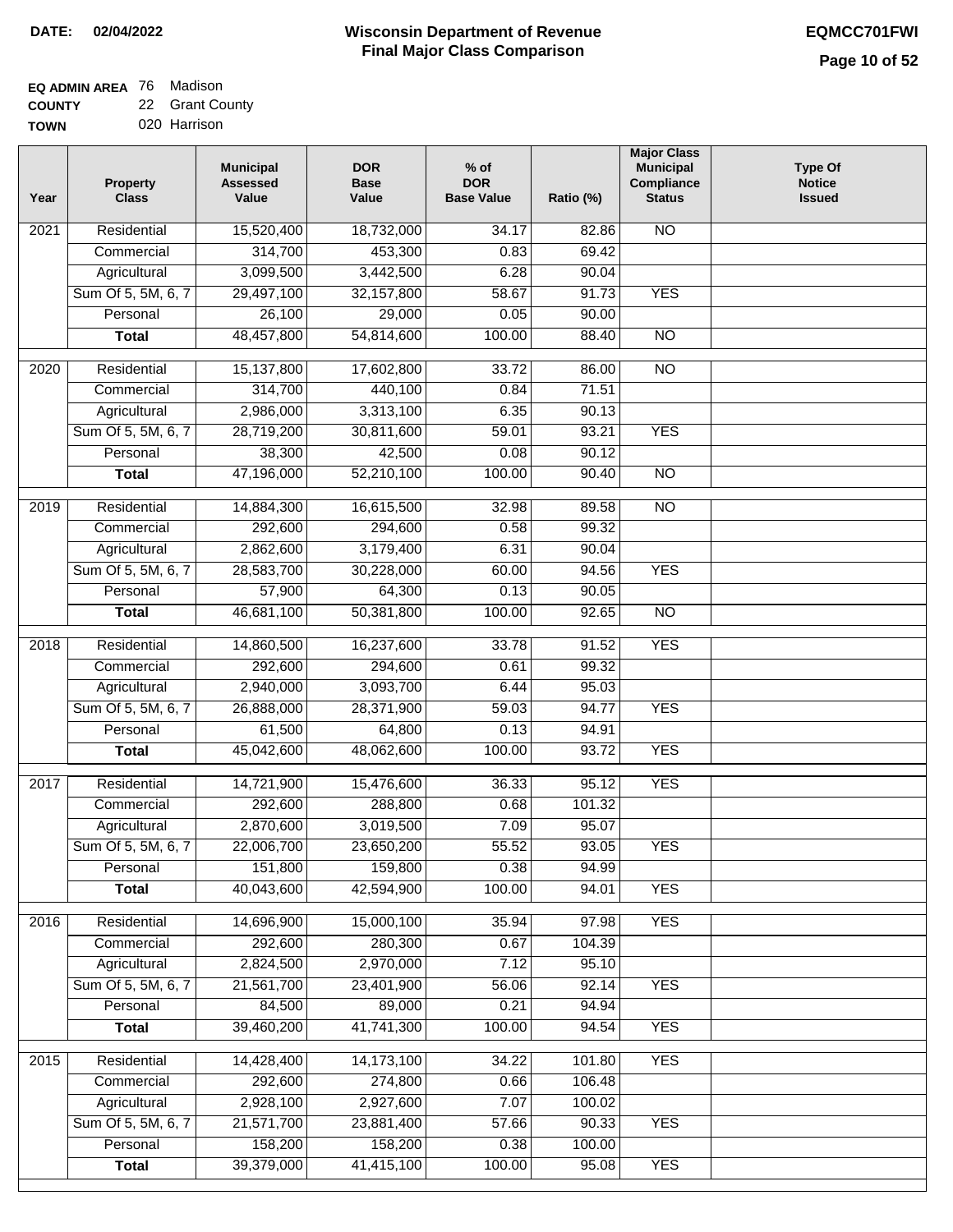| <b>EQ ADMIN AREA 76 Madison</b> |                 |
|---------------------------------|-----------------|
| <b>COUNTY</b>                   | 22 Grant County |

**TOWN** 022 Hazel Green

| Year              | <b>Property</b><br><b>Class</b> | <b>Municipal</b><br><b>Assessed</b><br>Value | <b>DOR</b><br><b>Base</b><br>Value | $%$ of<br><b>DOR</b><br><b>Base Value</b> | Ratio (%) | <b>Major Class</b><br><b>Municipal</b><br>Compliance<br><b>Status</b> | <b>Type Of</b><br><b>Notice</b><br><b>Issued</b> |
|-------------------|---------------------------------|----------------------------------------------|------------------------------------|-------------------------------------------|-----------|-----------------------------------------------------------------------|--------------------------------------------------|
| $\overline{202}1$ | Residential                     | 34,438,700                                   | 41,782,400                         | 49.28                                     | 82.42     | N <sub>O</sub>                                                        |                                                  |
|                   | Commercial                      | 4,190,700                                    | 4,399,900                          | 5.19                                      | 95.25     |                                                                       |                                                  |
|                   | Agricultural                    | 4,931,600                                    | 5,469,400                          | 6.45                                      | 90.17     |                                                                       |                                                  |
|                   | Sum Of 5, 5M, 6, 7              | 32,112,300                                   | 32,592,500                         | 38.44                                     | 98.53     | <b>YES</b>                                                            |                                                  |
|                   | Personal                        | 494,500                                      | 549,500                            | 0.65                                      | 89.99     |                                                                       |                                                  |
|                   | <b>Total</b>                    | 76, 167, 800                                 | 84,793,700                         | 100.00                                    | 89.83     | $\overline{NO}$                                                       |                                                  |
| $\overline{2020}$ | Residential                     | 34,411,200                                   | 40,146,000                         | 48.56                                     | 85.72     | $\overline{10}$                                                       |                                                  |
|                   | Commercial                      | 4,078,500                                    | 4,150,700                          | 5.02                                      | 98.26     |                                                                       |                                                  |
|                   | Agricultural                    | 5,267,900                                    | 5,263,400                          | 6.37                                      | 100.09    |                                                                       |                                                  |
|                   | Sum Of 5, 5M, 6, 7              | 32,052,600                                   | 32,446,200                         | 39.24                                     | 98.79     | <b>YES</b>                                                            |                                                  |
|                   | Personal                        | 673,000                                      | 673,000                            | 0.81                                      | 100.00    |                                                                       |                                                  |
|                   | <b>Total</b>                    | 76,483,200                                   | 82,679,300                         | 100.00                                    | 92.51     | $\overline{NO}$                                                       |                                                  |
| 2019              | Residential                     | 33,352,700                                   | 35,070,500                         | 47.45                                     | 95.10     | <b>YES</b>                                                            |                                                  |
|                   | Commercial                      | 3,721,200                                    | 3,799,600                          | 5.14                                      | 97.94     |                                                                       |                                                  |
|                   | Agricultural                    | 5,065,800                                    | 5,058,200                          | 6.84                                      | 100.15    |                                                                       |                                                  |
|                   | Sum Of 5, 5M, 6, 7              | 32,279,100                                   | 29,442,100                         | 39.84                                     | 109.64    | <b>YES</b>                                                            |                                                  |
|                   | Personal                        | 538,200                                      | 538,200                            | 0.73                                      | 100.00    |                                                                       |                                                  |
|                   | <b>Total</b>                    | 74,957,000                                   | 73,908,600                         | 100.00                                    | 101.42    | <b>YES</b>                                                            |                                                  |
|                   |                                 |                                              |                                    |                                           |           |                                                                       |                                                  |
| 2018              | Residential                     | 32,772,600                                   | 33,815,800                         | 46.72                                     | 96.92     | <b>YES</b>                                                            |                                                  |
|                   | Commercial                      | 3,578,500                                    | 3,658,700                          | 5.05                                      | 97.81     |                                                                       |                                                  |
|                   | Agricultural                    | 4,918,400                                    | 4,908,400                          | 6.78                                      | 100.20    |                                                                       |                                                  |
|                   | Sum Of 5, 5M, 6, 7              | 32,359,700                                   | 29,432,300                         | 40.66                                     | 109.95    | <b>YES</b>                                                            |                                                  |
|                   | Personal                        | 570,900                                      | 570,900                            | 0.79                                      | 100.00    |                                                                       |                                                  |
|                   | <b>Total</b>                    | 74,200,100                                   | 72,386,100                         | 100.00                                    | 102.51    | <b>YES</b>                                                            |                                                  |
| $\overline{2017}$ | Residential                     | 32,298,500                                   | 32,107,400                         | 46.61                                     | 100.60    | <b>YES</b>                                                            |                                                  |
|                   | Commercial                      | 3,606,500                                    | 3,616,700                          | 5.25                                      | 99.72     |                                                                       |                                                  |
|                   | Agricultural                    | 4,826,000                                    | 4,815,800                          | 6.99                                      | 100.21    |                                                                       |                                                  |
|                   | Sum Of 5, 5M, 6, 7              | 29,703,900                                   | 27,217,500                         | 39.51                                     | 109.14    | <b>YES</b>                                                            |                                                  |
|                   | Personal                        | 1,121,700                                    | 1,121,700                          | 1.63                                      | 100.00    |                                                                       |                                                  |
|                   | <b>Total</b>                    | 71,556,600                                   | 68,879,100                         | 100.00                                    | 103.89    | <b>YES</b>                                                            |                                                  |
| 2016              | Residential                     | 27,044,000                                   | 29,985,200                         | 45.11                                     | 90.19     | <b>YES</b>                                                            |                                                  |
|                   | Commercial                      | 3,460,900                                    | 3,773,300                          | 5.68                                      | 91.72     |                                                                       |                                                  |
|                   | Agricultural                    | 4,234,400                                    | 4,691,100                          | 7.06                                      | 90.26     |                                                                       |                                                  |
|                   | Sum Of 5, 5M, 6, 7              | 24,695,300                                   | 26,663,300                         | 40.11                                     | 92.62     | <b>YES</b>                                                            |                                                  |
|                   | Personal                        | 1,226,100                                    | 1,362,400                          | 2.05                                      | 90.00     |                                                                       |                                                  |
|                   | <b>Total</b>                    | 60,660,700                                   | 66,475,300                         | 100.00                                    | 91.25     | <b>YES</b>                                                            |                                                  |
| 2015              | Residential                     | 25,952,200                                   | 28,793,500                         | 44.23                                     | 90.13     | <b>YES</b>                                                            |                                                  |
|                   | Commercial                      | 3,460,900                                    | 3,699,400                          | 5.68                                      | 93.55     | <b>YES</b>                                                            |                                                  |
|                   | Agricultural                    | 4,176,000                                    | 4,636,200                          | 7.12                                      | 90.07     |                                                                       |                                                  |
|                   | Sum Of 5, 5M, 6, 7              | 24, 151, 600                                 | 26,551,700                         | 40.79                                     | 90.96     | <b>YES</b>                                                            |                                                  |
|                   | Personal                        | 1,276,400                                    | 1,418,200                          | 2.18                                      | 90.00     |                                                                       |                                                  |
|                   | <b>Total</b>                    | 59,017,100                                   | 65,099,000                         | 100.00                                    | 90.66     | <b>YES</b>                                                            |                                                  |
|                   |                                 |                                              |                                    |                                           |           |                                                                       |                                                  |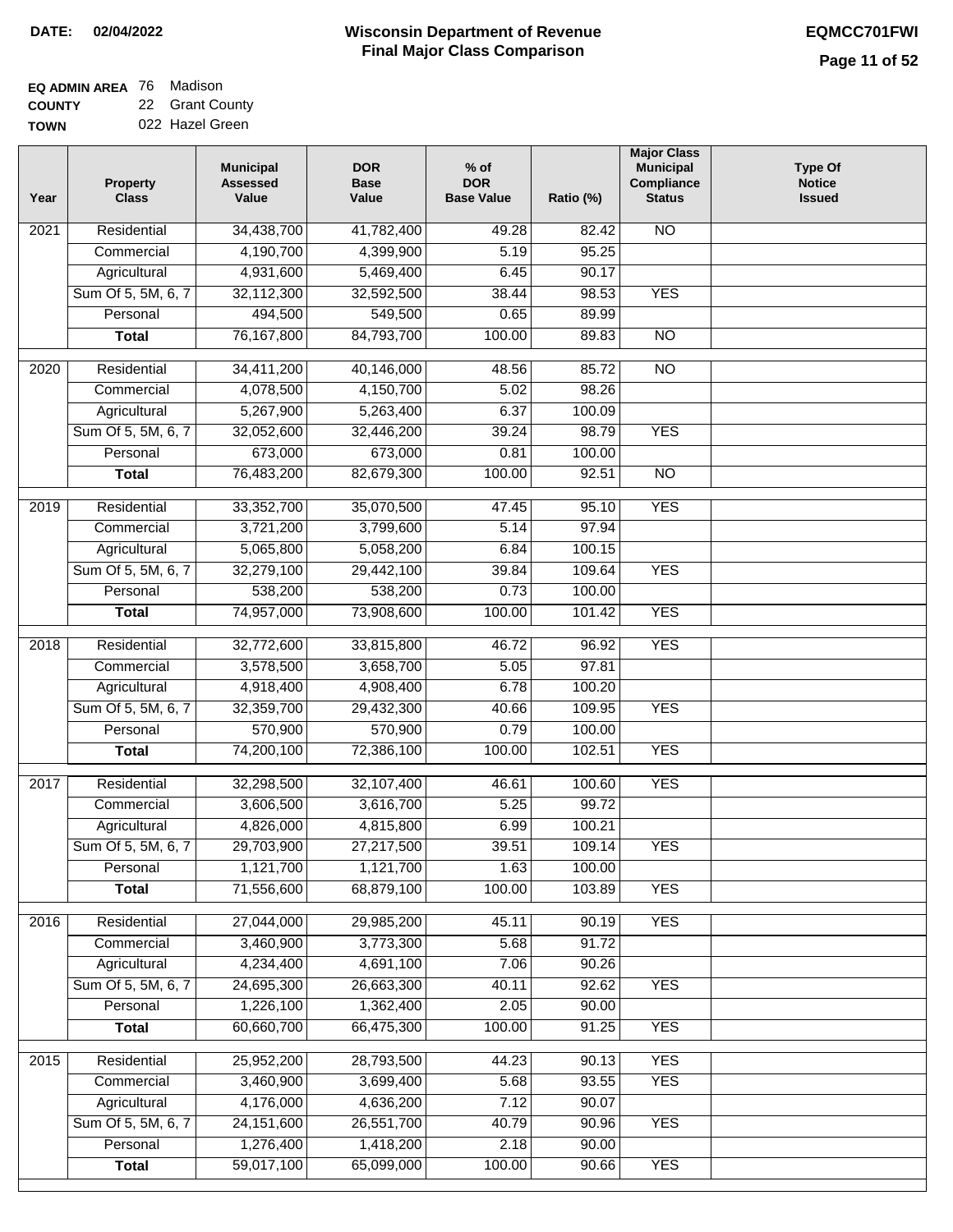| <b>EQ ADMIN AREA</b> 76 Madison |                   |
|---------------------------------|-------------------|
| <b>COUNTY</b>                   | 22 Grant County   |
| <b>TOWN</b>                     | 024 Hickory Grove |

| N |  | 024 Hickory Grove |  |
|---|--|-------------------|--|
|---|--|-------------------|--|

| Year              | <b>Property</b><br><b>Class</b> | <b>Municipal</b><br><b>Assessed</b><br>Value | <b>DOR</b><br><b>Base</b><br>Value | % of<br><b>DOR</b><br><b>Base Value</b> | Ratio (%) | <b>Major Class</b><br><b>Municipal</b><br>Compliance<br><b>Status</b> | <b>Type Of</b><br><b>Notice</b><br><b>Issued</b> |
|-------------------|---------------------------------|----------------------------------------------|------------------------------------|-----------------------------------------|-----------|-----------------------------------------------------------------------|--------------------------------------------------|
| $\overline{202}1$ | Residential                     | 10,785,800                                   | 10,696,600                         | 25.78                                   | 100.83    | <b>YES</b>                                                            |                                                  |
|                   | Commercial                      | 817,200                                      | 914,100                            | 2.20                                    | 89.40     |                                                                       |                                                  |
|                   | Agricultural                    | 2,723,200                                    | 2,728,300                          | 6.57                                    | 99.81     |                                                                       |                                                  |
|                   | Sum Of 5, 5M, 6, 7              | 27,610,400                                   | 27,041,600                         | 65.17                                   | 102.10    | <b>YES</b>                                                            |                                                  |
|                   | Personal                        | 115,000                                      | 115,000                            | 0.28                                    | 100.00    |                                                                       |                                                  |
|                   | <b>Total</b>                    | 42,051,600                                   | 41,495,600                         | 100.00                                  | 101.34    | <b>YES</b>                                                            |                                                  |
| $\overline{2020}$ | Residential                     | 10,592,200                                   | 10,298,300                         | 25.75                                   | 102.85    | <b>YES</b>                                                            |                                                  |
|                   | Commercial                      | 817,200                                      | 914,100                            | 2.29                                    | 89.40     |                                                                       |                                                  |
|                   | Agricultural                    | 2,625,700                                    | 2,621,600                          | 6.56                                    | 100.16    |                                                                       |                                                  |
|                   | Sum Of 5, 5M, 6, 7              | 26,956,100                                   | 26,096,800                         | 65.26                                   | 103.29    | <b>YES</b>                                                            |                                                  |
|                   | Personal                        | 58,000                                       | 58,000                             | 0.15                                    | 100.00    |                                                                       |                                                  |
|                   | <b>Total</b>                    | 41,049,200                                   | 39,988,800                         | 100.00                                  | 102.65    | <b>YES</b>                                                            |                                                  |
| 2019              | Residential                     | 7,459,700                                    | 8,517,300                          | 24.14                                   | 87.58     | $\overline{3}$                                                        |                                                  |
|                   | Commercial                      | 736,900                                      | 837,200                            | 2.37                                    | 88.02     |                                                                       |                                                  |
|                   | Agricultural                    | 2,255,100                                    | 2,504,000                          | 7.10                                    | 90.06     |                                                                       |                                                  |
|                   | Sum Of 5, 5M, 6, 7              | 20,625,200                                   | 23,401,800                         | 66.33                                   | 88.14     | $\overline{NO}$                                                       |                                                  |
|                   | Personal                        | 18,700                                       | 20,800                             | 0.06                                    | 89.90     |                                                                       |                                                  |
|                   | <b>Total</b>                    | 31,095,600                                   | 35,281,100                         | 100.00                                  | 88.14     | $\overline{NO}$                                                       | 2nd Notice of Non-Compliance                     |
| 2018              | Residential                     | 7,330,100                                    | 7,900,000                          | 23.14                                   | 92.79     | <b>YES</b>                                                            |                                                  |
|                   | Commercial                      | 757,100                                      | 827,900                            | 2.43                                    | 91.45     |                                                                       |                                                  |
|                   | Agricultural                    | 2,184,800                                    | 2,426,000                          | 7.11                                    | 90.06     |                                                                       |                                                  |
|                   | Sum Of 5, 5M, 6, 7              | 20,270,600                                   | 22,941,000                         | 67.20                                   | 88.36     | $\overline{3}$                                                        |                                                  |
|                   | Personal                        | 38,200                                       | 42,400                             | 0.12                                    | 90.09     |                                                                       |                                                  |
|                   | <b>Total</b>                    | 30,580,800                                   | 34, 137, 300                       | 100.00                                  | 89.58     | $\overline{10}$                                                       | 1st Notice of Non-Compliance                     |
| $\overline{20}17$ | Residential                     | 7,172,800                                    | 7,482,000                          | 21.99                                   | 95.87     | <b>YES</b>                                                            |                                                  |
|                   | Commercial                      | 757,100                                      | 811,700                            | 2.39                                    | 93.27     |                                                                       |                                                  |
|                   | Agricultural                    | 2,129,900                                    | 2,368,500                          | 6.96                                    | 89.93     |                                                                       |                                                  |
|                   | Sum Of 5, 5M, 6, 7              | 20,111,500                                   | 23,025,000                         | 67.68                                   | 87.35     | <b>NO</b>                                                             |                                                  |
|                   | Personal                        | 299,600                                      | 332,900                            | 0.98                                    | 90.00     |                                                                       |                                                  |
|                   | <b>Total</b>                    | 30,470,900                                   | 34,020,100                         | 100.00                                  | 89.57     | <b>NO</b>                                                             |                                                  |
| 2016              | Residential                     | 7,032,900                                    | 7,249,700                          | 21.66                                   | 97.01     | <b>YES</b>                                                            |                                                  |
|                   | Commercial                      | 753,700                                      | 792,100                            | 2.37                                    | 95.15     |                                                                       |                                                  |
|                   | Agricultural                    | 2,095,100                                    | 2,324,700                          | 6.94                                    | 90.12     |                                                                       |                                                  |
|                   | Sum Of 5, 5M, 6, 7              | 19,719,400                                   | 22,793,100                         | 68.09                                   | 86.51     | $\overline{NO}$                                                       |                                                  |
|                   | Personal                        | 282,200                                      | 313,600                            | 0.94                                    | 89.99     |                                                                       |                                                  |
|                   | <b>Total</b>                    | 29,883,300                                   | 33,473,200                         | 100.00                                  | 89.28     | $\overline{NO}$                                                       |                                                  |
| 2015              | Residential                     | 6,523,300                                    | 6,858,100                          | 20.35                                   | 95.12     | <b>YES</b>                                                            |                                                  |
|                   | Commercial                      | 753,700                                      | 792,100                            | 2.35                                    | 95.15     |                                                                       |                                                  |
|                   | Agricultural                    | 2,188,300                                    | 2,303,400                          | 6.83                                    | 95.00     |                                                                       |                                                  |
|                   | Sum Of 5, 5M, 6, 7              | 19,549,500                                   | 23,449,500                         | 69.57                                   | 83.37     | <b>NO</b>                                                             |                                                  |
|                   | Personal                        | 288,700                                      | 303,900                            | 0.90                                    | 95.00     |                                                                       |                                                  |
|                   | <b>Total</b>                    | 29,303,500                                   | 33,707,000                         | 100.00                                  | 86.94     | N <sub>O</sub>                                                        |                                                  |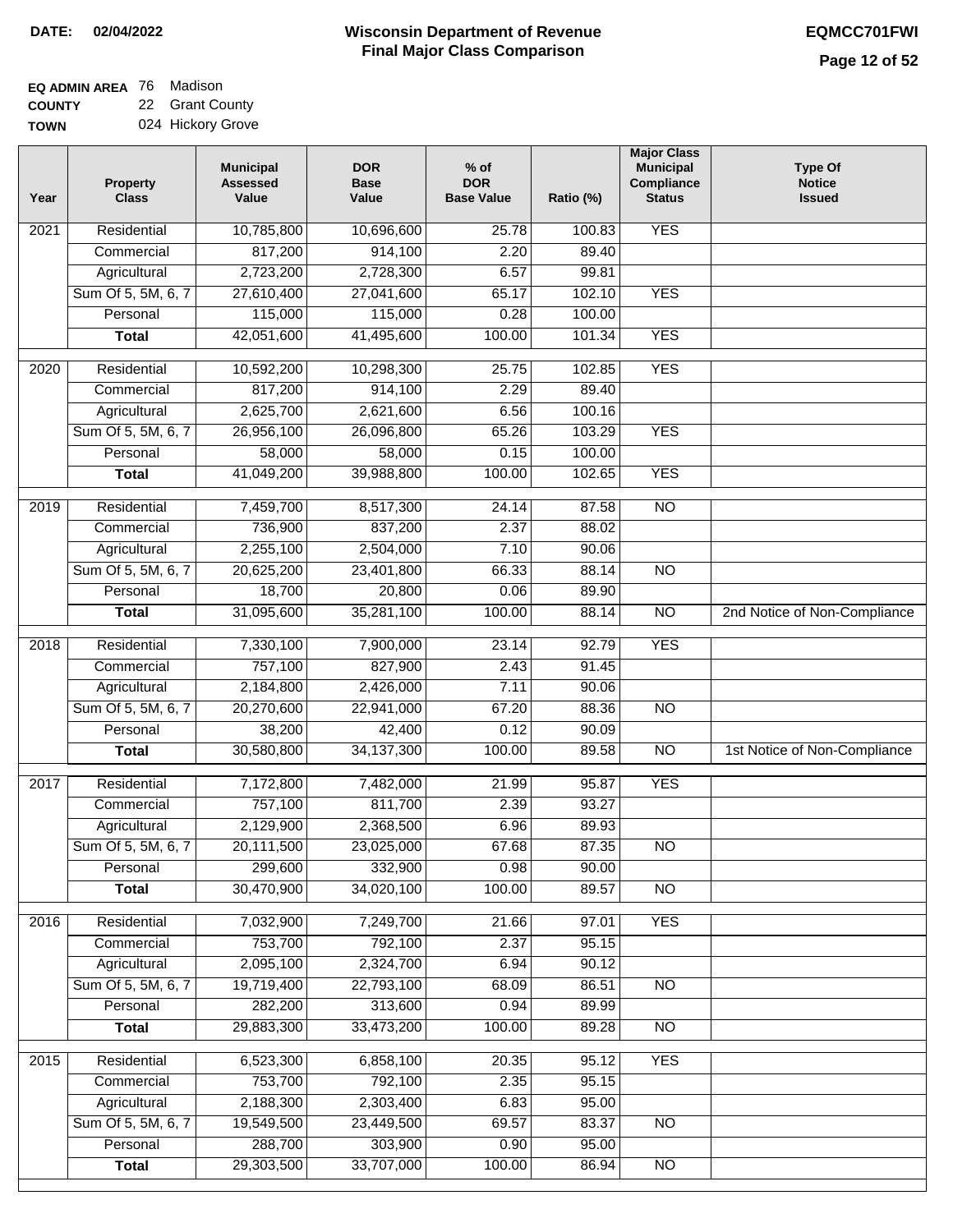# **Wisconsin Department of Revenue DATE: 02/04/2022 EQMCC701FWI Final Major Class Comparison**

| <b>EQ ADMIN AREA</b> 76 Madison |                 |
|---------------------------------|-----------------|
| <b>COUNTY</b>                   | 22 Grant County |

**COUNTY TOWN** 026 Jamestown

| Year             | <b>Property</b><br><b>Class</b> | <b>Municipal</b><br><b>Assessed</b><br>Value | <b>DOR</b><br><b>Base</b><br>Value | $%$ of<br><b>DOR</b><br><b>Base Value</b> | Ratio (%)      | <b>Major Class</b><br><b>Municipal</b><br>Compliance<br><b>Status</b> | <b>Type Of</b><br><b>Notice</b><br><b>Issued</b> |
|------------------|---------------------------------|----------------------------------------------|------------------------------------|-------------------------------------------|----------------|-----------------------------------------------------------------------|--------------------------------------------------|
| 2021             | Residential                     | 160,324,500                                  | 187,070,700                        | 76.86                                     | 85.70          | <b>NO</b>                                                             |                                                  |
|                  | Commercial                      | 24,358,200                                   | 24,819,900                         | 10.20                                     | 98.14          | <b>YES</b>                                                            |                                                  |
|                  | Agricultural                    | 3,089,300                                    | 3,267,100                          | 1.34                                      | 94.56          |                                                                       |                                                  |
|                  | Sum Of 5, 5M, 6, 7              | 26,369,200                                   | 26,732,900                         | 10.98                                     | 98.64          | <b>YES</b>                                                            |                                                  |
|                  | Personal                        | 1,434,600                                    | 1,510,100                          | 0.62                                      | 95.00          |                                                                       |                                                  |
|                  | <b>Total</b>                    | 215,575,800                                  | 243,400,700                        | 100.00                                    | 88.57          | $\overline{NO}$                                                       |                                                  |
| $\frac{1}{2020}$ | Residential                     | 158,958,500                                  | 174,781,600                        | 76.21                                     | 90.95          | <b>YES</b>                                                            |                                                  |
|                  | Commercial                      | 24,110,400                                   | 23,865,900                         | 10.41                                     | 101.02         | <b>YES</b>                                                            |                                                  |
|                  | Agricultural                    | 3,095,700                                    | 3,113,700                          | 1.36                                      | 99.42          |                                                                       |                                                  |
|                  | Sum Of 5, 5M, 6, 7              | 26,149,800                                   | 26,193,500                         | 11.42                                     | 99.83          | <b>YES</b>                                                            |                                                  |
|                  | Personal                        | 1,401,000                                    | 1,401,000                          | 0.61                                      | 100.00         |                                                                       |                                                  |
|                  | <b>Total</b>                    | 213,715,400                                  | 229,355,700                        | 100.00                                    | 93.18          | <b>YES</b>                                                            |                                                  |
|                  |                                 | 130,043,100                                  |                                    |                                           |                | $\overline{NO}$                                                       |                                                  |
| $\frac{1}{2019}$ | Residential<br>Commercial       |                                              | 157,564,600                        | 74.95<br>10.75                            | 82.53          | <b>YES</b>                                                            |                                                  |
|                  |                                 | 21,148,100                                   | 22,589,900                         |                                           | 93.62<br>92.31 |                                                                       |                                                  |
|                  | Agricultural                    | 2,707,900                                    | 2,933,500                          | 1.40                                      |                | <b>YES</b>                                                            |                                                  |
|                  | Sum Of 5, 5M, 6, 7              | 22,959,600                                   | 25,432,300                         | 12.10                                     | 90.28          |                                                                       |                                                  |
|                  | Personal                        | 1,455,189                                    | 1,692,100                          | 0.80                                      | 86.00          | $\overline{NO}$                                                       |                                                  |
|                  | <b>Total</b>                    | 178,313,889                                  | 210,212,400                        | 100.00                                    | 84.83          |                                                                       | 2nd Notice of Non-Compliance                     |
| 2018             | Residential                     | 127,619,800                                  | 153,148,200                        | 74.85                                     | 83.33          | $\overline{NO}$                                                       |                                                  |
|                  | Commercial                      | 20,399,500                                   | 21,719,500                         | 10.62                                     | 93.92          | <b>YES</b>                                                            |                                                  |
|                  | Agricultural                    | 2,700,200                                    | 2,842,900                          | 1.39                                      | 94.98          |                                                                       |                                                  |
|                  | Sum Of 5, 5M, 6, 7              | 23,122,400                                   | 25,446,000                         | 12.44                                     | 90.87          | <b>YES</b>                                                            |                                                  |
|                  | Personal                        | 1,451,245                                    | 1,451,200                          | 0.71                                      | 100.00         |                                                                       |                                                  |
|                  | <b>Total</b>                    | 175,293,145                                  | 204,607,800                        | 100.00                                    | 85.67          | <b>NO</b>                                                             | 1st Notice of Non-Compliance                     |
| 2017             | Residential                     | 124,659,200                                  | 144,402,200                        | 73.50                                     | 86.33          | $\overline{NO}$                                                       |                                                  |
|                  | Commercial                      | 20,086,000                                   | 20,564,100                         | 10.47                                     | 97.68          | <b>YES</b>                                                            |                                                  |
|                  | Agricultural                    | 2,701,100                                    | 2,774,700                          | 1.41                                      | 97.35          |                                                                       |                                                  |
|                  | Sum Of 5, 5M, 6, 7              | 23,115,000                                   | 26,004,200                         | 13.24                                     | 88.89          | $\overline{NO}$                                                       |                                                  |
|                  | Personal                        | 2,509,255                                    | 2,727,500                          | 1.39                                      | 92.00          |                                                                       |                                                  |
|                  | <b>Total</b>                    | 173,070,555                                  | 196,472,700                        | 100.00                                    | 88.09          | NO                                                                    |                                                  |
| 2016             | Residential                     | 121,844,500                                  | 133,592,900                        | 72.98                                     | 91.21          | <b>YES</b>                                                            |                                                  |
|                  | Commercial                      | 19,055,600                                   | 18,962,200                         | 10.36                                     | 100.49         | <b>YES</b>                                                            |                                                  |
|                  | Agricultural                    | 2,700,900                                    | 2,732,400                          | 1.49                                      | 98.85          |                                                                       |                                                  |
|                  | Sum Of 5, 5M, 6, 7              | 22,063,200                                   | 25,362,000                         | 13.85                                     | 86.99          | N <sub>O</sub>                                                        |                                                  |
|                  | Personal                        | 2,408,425                                    | 2,408,400                          | 1.32                                      | 100.00         |                                                                       |                                                  |
|                  | <b>Total</b>                    | 168,072,625                                  | 183,057,900                        | 100.00                                    | 91.81          | $\overline{NO}$                                                       |                                                  |
|                  |                                 |                                              |                                    |                                           |                |                                                                       |                                                  |
| 2015             | Residential                     | 118,284,100                                  | 128,888,200                        | 72.46                                     | 91.77          | <b>YES</b>                                                            |                                                  |
|                  | Commercial                      | 18,605,600                                   | 18,149,200                         | 10.20                                     | 102.51         | <b>YES</b>                                                            |                                                  |
|                  | Agricultural                    | 2,701,900                                    | 2,701,800                          | 1.52                                      | 100.00         |                                                                       |                                                  |
|                  | Sum Of 5, 5M, 6, 7              | 22,085,900                                   | 25,915,700                         | 14.57                                     | 85.22          | $\overline{NO}$                                                       |                                                  |
|                  | Personal                        | 2,212,495                                    | 2,212,500                          | 1.24                                      | 100.00         |                                                                       |                                                  |
|                  | <b>Total</b>                    | 163,889,995                                  | 177,867,400                        | 100.00                                    | 92.14          | $\overline{NO}$                                                       |                                                  |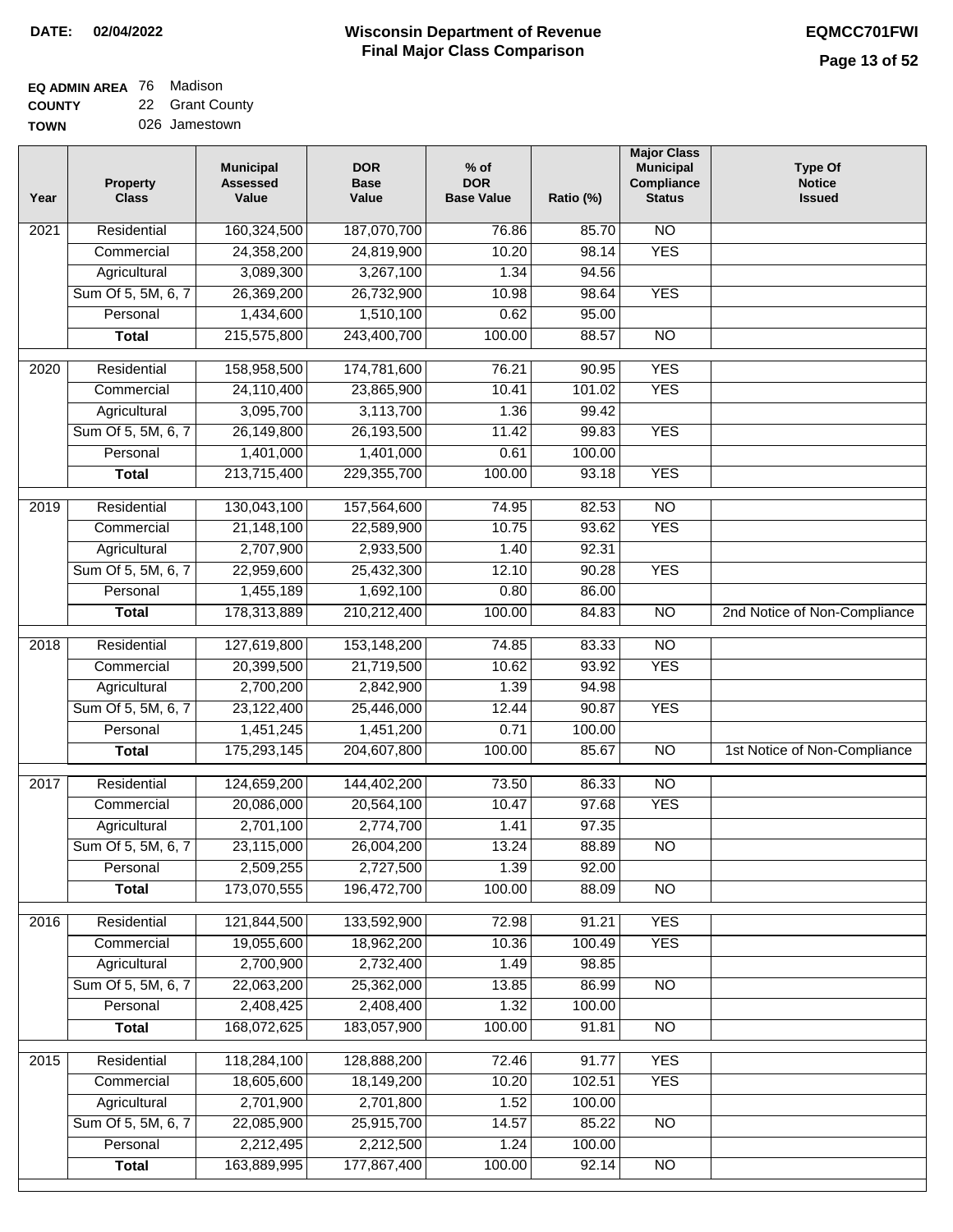#### **EQ ADMIN AREA** 76 Madison **COUNTY** 22 Grant County

**TOWN** 028 Liberty

| Year              | <b>Property</b><br><b>Class</b> | <b>Municipal</b><br><b>Assessed</b><br>Value | <b>DOR</b><br><b>Base</b><br>Value | $%$ of<br><b>DOR</b><br><b>Base Value</b> | Ratio (%) | <b>Major Class</b><br><b>Municipal</b><br>Compliance<br><b>Status</b> | <b>Type Of</b><br><b>Notice</b><br><b>Issued</b> |
|-------------------|---------------------------------|----------------------------------------------|------------------------------------|-------------------------------------------|-----------|-----------------------------------------------------------------------|--------------------------------------------------|
| $\overline{202}1$ | Residential                     | 11,320,500                                   | 14,588,300                         | 27.36                                     | 77.60     | <b>NO</b>                                                             |                                                  |
|                   | Commercial                      | 2,313,000                                    | 2,365,200                          | 4.44                                      | 97.79     |                                                                       |                                                  |
|                   | Agricultural                    | 2,790,300                                    | 3,284,400                          | 6.16                                      | 84.96     |                                                                       |                                                  |
|                   | Sum Of 5, 5M, 6, 7              | 30,424,000                                   | 32,994,000                         | 61.87                                     | 92.21     | <b>YES</b>                                                            |                                                  |
|                   | Personal                        | 82,100                                       | 96,600                             | 0.18                                      | 84.99     |                                                                       |                                                  |
|                   | <b>Total</b>                    | 46,929,900                                   | 53,328,500                         | 100.00                                    | 88.00     | $\overline{NO}$                                                       | 1st Notice of Non-Compliance                     |
| $\overline{2020}$ | Residential                     | 10,984,600                                   | 13,278,700                         | 25.56                                     | 82.72     | $\overline{10}$                                                       |                                                  |
|                   | Commercial                      | 2,313,000                                    | 2,365,200                          | 4.55                                      | 97.79     |                                                                       |                                                  |
|                   | Agricultural                    | 2,842,800                                    | 3,157,800                          | 6.08                                      | 90.02     |                                                                       |                                                  |
|                   | Sum Of 5, 5M, 6, 7              | 30,486,000                                   | 33,062,000                         | 63.64                                     | 92.21     | <b>YES</b>                                                            |                                                  |
|                   | Personal                        | 76,400                                       | 84,900                             | 0.16                                      | 89.99     |                                                                       |                                                  |
|                   | <b>Total</b>                    | 46,702,800                                   | 51,948,600                         | 100.00                                    | 89.90     | $\overline{NO}$                                                       |                                                  |
| 2019              | Residential                     | 10,524,100                                   | 12,043,000                         | 25.25                                     | 87.39     | $\overline{10}$                                                       |                                                  |
|                   | Commercial                      | 2,289,100                                    | 2,336,300                          | 4.90                                      | 97.98     |                                                                       |                                                  |
|                   | Agricultural                    | 2,731,000                                    | 3,029,600                          | 6.35                                      | 90.14     |                                                                       |                                                  |
|                   | Sum Of 5, 5M, 6, 7              | 28,314,800                                   | 30,166,600                         | 63.26                                     | 93.86     | <b>YES</b>                                                            |                                                  |
|                   | Personal                        | 102,100                                      | 113,400                            | 0.24                                      | 90.04     |                                                                       |                                                  |
|                   | <b>Total</b>                    | 43,961,100                                   | 47,688,900                         | 100.00                                    | 92.18     | $\overline{NO}$                                                       |                                                  |
| 2018              | Residential                     | 10,573,900                                   | 11,980,200                         | 29.44                                     | 88.26     | $\overline{10}$                                                       |                                                  |
|                   | Commercial                      | 2,280,600                                    | 2,326,900                          | 5.72                                      | 98.01     |                                                                       |                                                  |
|                   | Agricultural                    | 2,667,800                                    | 2,959,000                          | 7.27                                      | 90.16     |                                                                       |                                                  |
|                   | Sum Of 5, 5M, 6, 7              | 22,337,900                                   | 23,328,400                         | 57.32                                     | 95.75     | <b>YES</b>                                                            |                                                  |
|                   | Personal                        | 93,800                                       | 104,200                            | 0.26                                      | 90.02     |                                                                       |                                                  |
|                   | <b>Total</b>                    | 37,954,000                                   | 40,698,700                         | 100.00                                    | 93.26     | <b>NO</b>                                                             |                                                  |
| 2017              | Residential                     | 10,551,300                                   | 11,069,100                         | 27.60                                     | 95.32     | <b>YES</b>                                                            |                                                  |
|                   | Commercial                      | 2,260,900                                    | 2,150,100                          | 5.36                                      | 105.15    |                                                                       |                                                  |
|                   | Agricultural                    | 2,597,700                                    | 2,886,800                          | 7.20                                      | 89.99     |                                                                       |                                                  |
|                   | Sum Of 5, 5M, 6, 7              | 21,473,600                                   | 22,937,300                         | 57.19                                     | 93.62     | <b>YES</b>                                                            |                                                  |
|                   | Personal                        | 955,600                                      | 1,061,800                          | 2.65                                      | 90.00     |                                                                       |                                                  |
|                   | <b>Total</b>                    | 37,839,100                                   | 40,105,100                         | 100.00                                    | 94.35     | <b>YES</b>                                                            |                                                  |
| 2016              | Residential                     | 10,219,500                                   | 9,992,400                          | 25.95                                     | 102.27    | <b>YES</b>                                                            |                                                  |
|                   | Commercial                      | 2,260,900                                    | 2,087,500                          | 5.42                                      | 108.31    |                                                                       |                                                  |
|                   | Agricultural                    | 2,718,900                                    | 2,863,300                          | 7.43                                      | 94.96     |                                                                       |                                                  |
|                   | Sum Of 5, 5M, 6, 7              | 20,829,900                                   | 22,559,500                         | 58.58                                     | 92.33     | <b>YES</b>                                                            |                                                  |
|                   | Personal                        | 960,400                                      | 1,011,000                          | 2.63                                      | 95.00     |                                                                       |                                                  |
|                   | <b>Total</b>                    | 36,989,600                                   | 38,513,700                         | 100.00                                    | 96.04     | <b>YES</b>                                                            |                                                  |
| 2015              | Residential                     | 10,203,000                                   | 9,560,500                          | 25.31                                     | 106.72    | <b>YES</b>                                                            |                                                  |
|                   | Commercial                      | 2,260,900                                    | 2,087,500                          | 5.53                                      | 108.31    | <b>YES</b>                                                            |                                                  |
|                   | Agricultural                    | 2,831,200                                    | 2,832,200                          | 7.50                                      | 99.96     |                                                                       |                                                  |
|                   | Sum Of 5, 5M, 6, 7              | 20,225,400                                   | 22,291,600                         | 59.02                                     | 90.73     | <b>YES</b>                                                            |                                                  |
|                   | Personal                        | 998,400                                      | 998,400                            | 2.64                                      | 100.00    |                                                                       |                                                  |
|                   | <b>Total</b>                    | 36,518,900                                   | 37,770,200                         | 100.00                                    | 96.69     | <b>YES</b>                                                            |                                                  |
|                   |                                 |                                              |                                    |                                           |           |                                                                       |                                                  |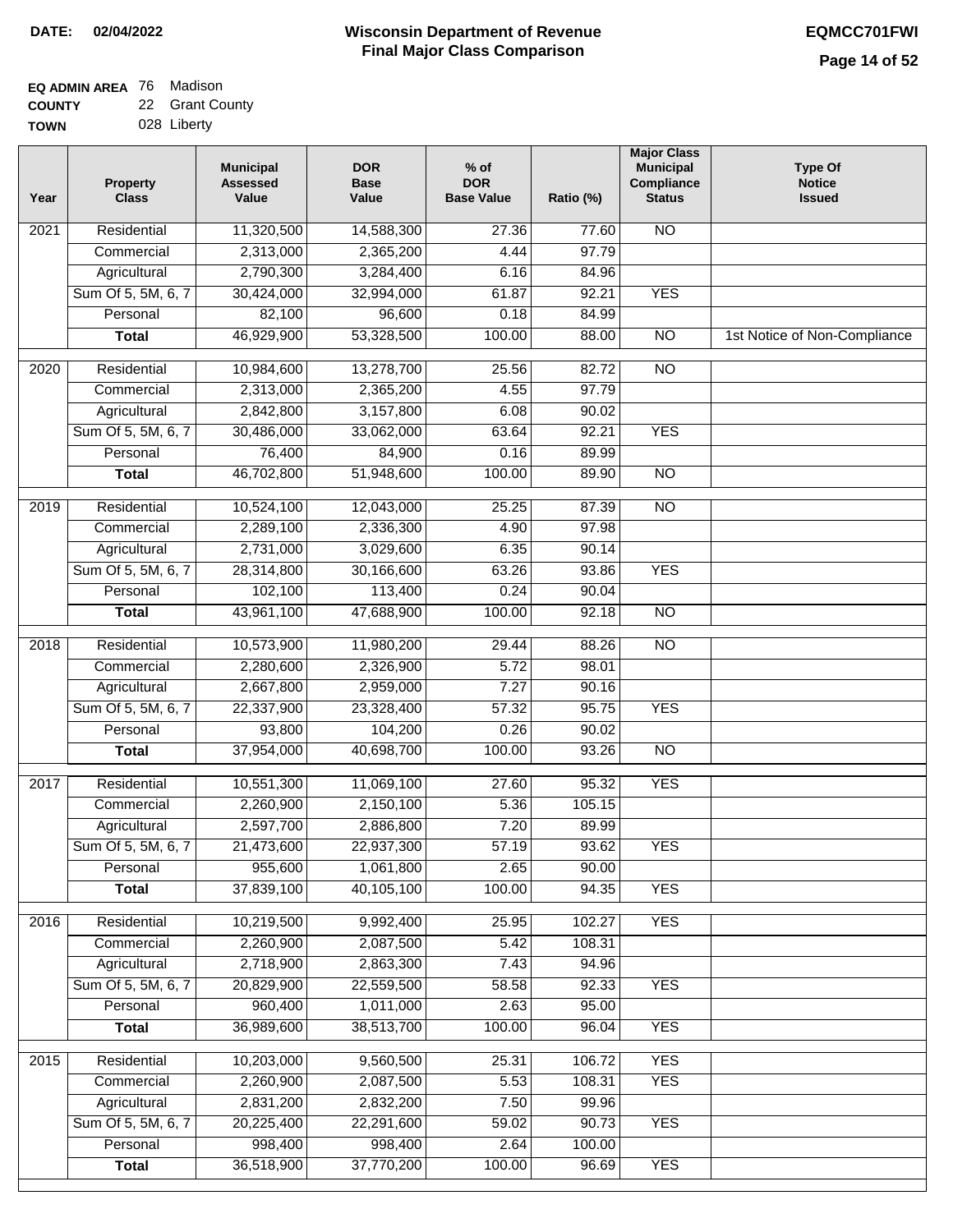| EQ ADMIN AREA 76 Madison |                 |
|--------------------------|-----------------|
| <b>COUNTY</b>            | 22 Grant County |

**TOWN** 030 Lima

| Year              | <b>Property</b><br><b>Class</b> | <b>Municipal</b><br><b>Assessed</b><br>Value | <b>DOR</b><br><b>Base</b><br>Value | $%$ of<br><b>DOR</b><br><b>Base Value</b> | Ratio (%) | <b>Major Class</b><br><b>Municipal</b><br>Compliance<br><b>Status</b> | <b>Type Of</b><br><b>Notice</b><br><b>Issued</b> |
|-------------------|---------------------------------|----------------------------------------------|------------------------------------|-------------------------------------------|-----------|-----------------------------------------------------------------------|--------------------------------------------------|
| $\overline{202}1$ | Residential                     | 23,071,400                                   | 32,140,500                         | 51.20                                     | 71.78     | <b>NO</b>                                                             |                                                  |
|                   | Commercial                      | 1,412,500                                    | 1,535,800                          | 2.45                                      | 91.97     |                                                                       |                                                  |
|                   | Agricultural                    | 3,314,250                                    | 4,143,700                          | 6.60                                      | 79.98     |                                                                       |                                                  |
|                   | Sum Of 5, 5M, 6, 7              | 20,234,450                                   | 24,907,300                         | 39.68                                     | 81.24     | $\overline{NO}$                                                       |                                                  |
|                   | Personal                        | 33,500                                       | 41,900                             | 0.07                                      | 79.95     |                                                                       |                                                  |
|                   | <b>Total</b>                    | 48,066,100                                   | 62,769,200                         | 100.00                                    | 76.58     | $\overline{NO}$                                                       | 1st Notice of Non-Compliance                     |
| $\overline{2020}$ | Residential                     | 23,144,800                                   | 30,147,500                         | 50.56                                     | 76.77     | $\overline{10}$                                                       |                                                  |
|                   | Commercial                      | 1,349,200                                    | 1,456,700                          | 2.44                                      | 92.62     |                                                                       |                                                  |
|                   | Agricultural                    | 3,586,500                                    | 3,988,100                          | 6.69                                      | 89.93     |                                                                       |                                                  |
|                   | Sum Of 5, 5M, 6, 7              | 19,749,700                                   | 23,981,200                         | 40.22                                     | 82.35     | $\overline{NO}$                                                       |                                                  |
|                   | Personal                        | 49,200                                       | 54,600                             | 0.09                                      | 90.11     |                                                                       |                                                  |
|                   | <b>Total</b>                    | 47,879,400                                   | 59,628,100                         | 100.00                                    | 80.30     | $\overline{NO}$                                                       |                                                  |
| 2019              | Residential                     | 22,849,400                                   | 26,661,500                         | 50.23                                     | 85.70     | $\overline{10}$                                                       |                                                  |
|                   | Commercial                      | 1,348,800                                    | 1,796,500                          | 3.38                                      | 75.08     |                                                                       |                                                  |
|                   | Agricultural                    | 3,539,500                                    | 3,828,200                          | 7.21                                      | 92.46     |                                                                       |                                                  |
|                   | Sum Of 5, 5M, 6, 7              | 19,642,300                                   | 20,706,400                         | 39.01                                     | 94.86     | <b>YES</b>                                                            |                                                  |
|                   | Personal                        | 76,200                                       | 82,400                             | 0.16                                      | 92.48     |                                                                       |                                                  |
|                   | <b>Total</b>                    | 47,456,200                                   | 53,075,000                         | 100.00                                    | 89.41     | $\overline{NO}$                                                       |                                                  |
| 2018              | Residential                     | 22,347,000                                   | 25, 181, 500                       | 49.08                                     | 88.74     | $\overline{10}$                                                       |                                                  |
|                   | Commercial                      | 1,348,300                                    | 1,796,000                          | 3.50                                      | 75.07     |                                                                       |                                                  |
|                   | Agricultural                    | 3,536,300                                    | 3,721,100                          | 7.25                                      | 95.03     |                                                                       |                                                  |
|                   | Sum Of 5, 5M, 6, 7              | 19,345,200                                   | 20,283,400                         | 39.53                                     | 95.37     | <b>YES</b>                                                            |                                                  |
|                   | Personal                        | 308,000                                      | 324,200                            | 0.63                                      | 95.00     |                                                                       |                                                  |
|                   | <b>Total</b>                    | 46,884,800                                   | 51,306,200                         | 100.00                                    | 91.38     | <b>NO</b>                                                             |                                                  |
| 2017              | Residential                     | 22,090,700                                   | 23,576,600                         | 47.50                                     | 93.70     | <b>YES</b>                                                            |                                                  |
|                   | Commercial                      | 1,333,800                                    | 1,745,800                          | 3.52                                      | 76.40     |                                                                       |                                                  |
|                   | Agricultural                    | 3,628,300                                    | 3,628,900                          | 7.31                                      | 99.98     |                                                                       |                                                  |
|                   | Sum Of 5, 5M, 6, 7              | 19,184,100                                   | 20,310,600                         | 40.92                                     | 94.45     | <b>YES</b>                                                            |                                                  |
|                   | Personal                        | 367,900                                      | 367,900                            | 0.74                                      | 100.00    |                                                                       |                                                  |
|                   | <b>Total</b>                    | 46,604,800                                   | 49,629,800                         | 100.00                                    | 93.90     | <b>YES</b>                                                            |                                                  |
| 2016              | Residential                     | 21,447,800                                   | 21,406,600                         | 44.46                                     | 100.19    | <b>YES</b>                                                            |                                                  |
|                   | Commercial                      | 1,333,800                                    | 1,695,000                          | 3.52                                      | 78.69     |                                                                       |                                                  |
|                   | Agricultural                    | 3,566,400                                    | 3,566,900                          | 7.41                                      | 99.99     |                                                                       |                                                  |
|                   | Sum Of 5, 5M, 6, 7              | 19,323,250                                   | 21,106,400                         | 43.84                                     | 91.55     | <b>YES</b>                                                            |                                                  |
|                   | Personal                        | 368,700                                      | 368,700                            | 0.77                                      | 100.00    |                                                                       |                                                  |
|                   | <b>Total</b>                    | 46,039,950                                   | 48,143,600                         | 100.00                                    | 95.63     | <b>YES</b>                                                            |                                                  |
| 2015              | Residential                     | 21,420,800                                   | 20,568,000                         | 44.23                                     | 104.15    | <b>YES</b>                                                            |                                                  |
|                   | Commercial                      | 1,333,800                                    | 1,695,000                          | 3.64                                      | 78.69     |                                                                       |                                                  |
|                   | Agricultural                    | 3,527,100                                    | 3,528,000                          | 7.59                                      | 99.97     |                                                                       |                                                  |
|                   | Sum Of 5, 5M, 6, 7              | 18,654,000                                   | 20,351,900                         | 43.76                                     | 91.66     | <b>YES</b>                                                            |                                                  |
|                   | Personal                        | 361,300                                      | 361,300                            | 0.78                                      | 100.00    |                                                                       |                                                  |
|                   | <b>Total</b>                    | 45,297,000                                   | 46,504,200                         | 100.00                                    | 97.40     | <b>YES</b>                                                            |                                                  |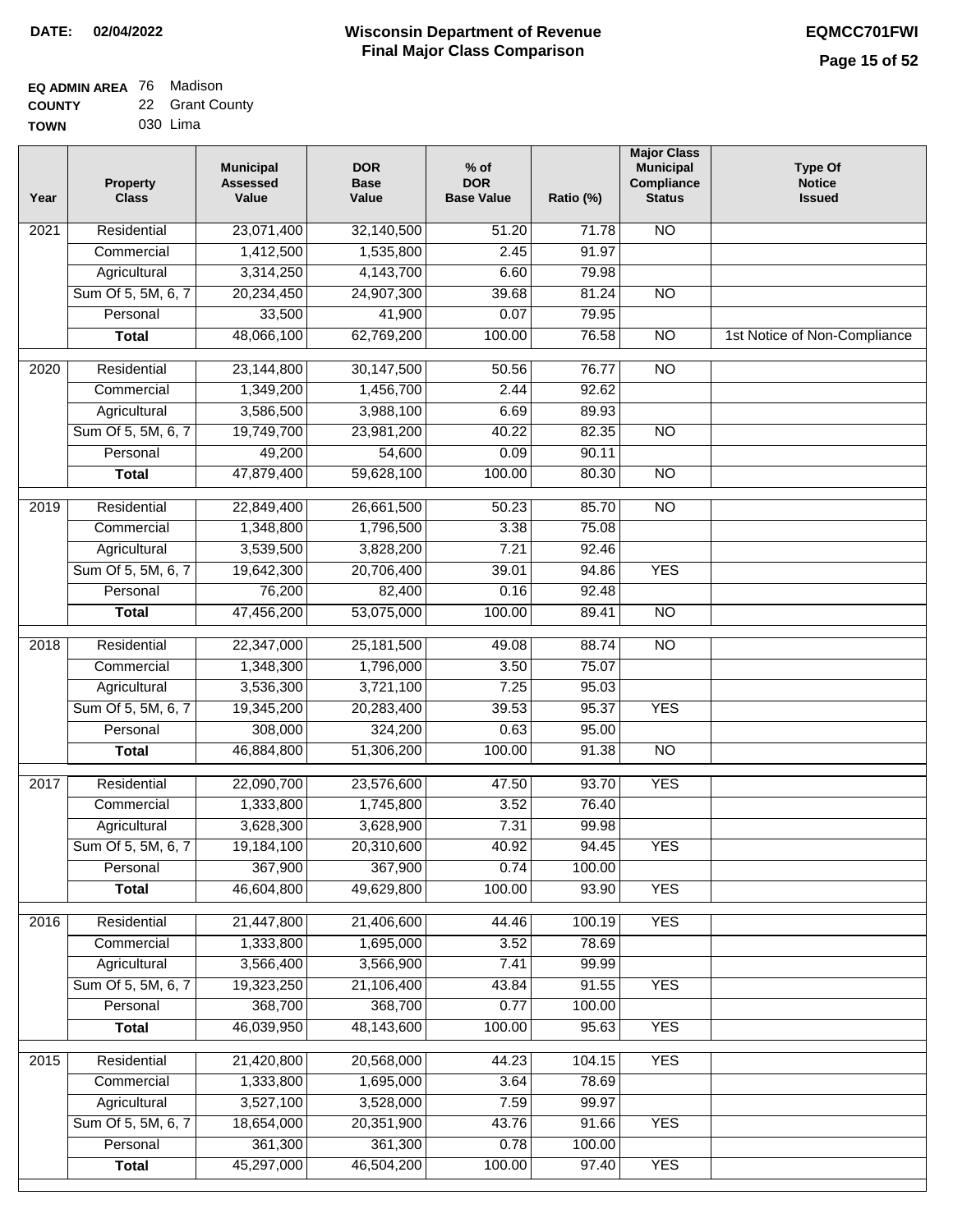# **Wisconsin Department of Revenue DATE: 02/04/2022 EQMCC701FWI Final Major Class Comparison**

٦

| <b>EQ ADMIN AREA</b> 76 Madison |                 |
|---------------------------------|-----------------|
| <b>COUNTY</b>                   | 22 Grant County |

**TOWN** 032 Little Grant

| Year              | <b>Property</b><br><b>Class</b> | <b>Municipal</b><br><b>Assessed</b><br>Value | <b>DOR</b><br><b>Base</b><br>Value | $%$ of<br><b>DOR</b><br><b>Base Value</b> | Ratio (%) | <b>Major Class</b><br><b>Municipal</b><br>Compliance<br><b>Status</b> | <b>Type Of</b><br><b>Notice</b><br><b>Issued</b> |
|-------------------|---------------------------------|----------------------------------------------|------------------------------------|-------------------------------------------|-----------|-----------------------------------------------------------------------|--------------------------------------------------|
| 2021              | Residential                     | 4,991,000                                    | 6,600,300                          | 20.56                                     | 75.62     | <b>NO</b>                                                             |                                                  |
|                   | Commercial                      | 227,900                                      | 294,100                            | 0.92                                      | 77.49     |                                                                       |                                                  |
|                   | Agricultural                    | 2,923,900                                    | 3,435,600                          | 10.70                                     | 85.11     |                                                                       |                                                  |
|                   | Sum Of 5, 5M, 6, 7              | 18,388,400                                   | 21,627,300                         | 67.38                                     | 85.02     | $\overline{NO}$                                                       |                                                  |
|                   | Personal                        | 120,600                                      | 141,900                            | 0.44                                      | 84.99     |                                                                       |                                                  |
|                   | <b>Total</b>                    | 26,651,800                                   | 32,099,200                         | 100.00                                    | 83.03     | $\overline{NO}$                                                       |                                                  |
| $\overline{2020}$ | Residential                     | 4,811,300                                    | 6,498,300                          | 20.42                                     | 74.04     | $\overline{NO}$                                                       |                                                  |
|                   | Commercial                      | 227,900                                      | 294,100                            | 0.92                                      | 77.49     |                                                                       |                                                  |
|                   | Agricultural                    | 3,142,100                                    | 3,303,600                          | 10.38                                     | 95.11     |                                                                       |                                                  |
|                   | Sum Of 5, 5M, 6, 7              | 18,408,500                                   | 21,606,800                         | 67.90                                     | 85.20     | <b>NO</b>                                                             |                                                  |
|                   | Personal                        | 112,100                                      | 118,000                            | 0.37                                      | 95.00     |                                                                       |                                                  |
|                   | <b>Total</b>                    | 26,701,900                                   | 31,820,800                         | 100.00                                    | 83.91     | <b>NO</b>                                                             |                                                  |
|                   |                                 |                                              |                                    |                                           |           |                                                                       |                                                  |
| $\frac{1}{2019}$  | Residential                     | 4,481,800                                    | 5,149,000                          | 18.63                                     | 87.04     | $\overline{NO}$                                                       |                                                  |
|                   | Commercial                      | 227,900                                      | 250,500                            | 0.91                                      | 90.98     |                                                                       |                                                  |
|                   | Agricultural                    | 3,010,900                                    | 3,167,300                          | 11.46                                     | 95.06     |                                                                       |                                                  |
|                   | Sum Of 5, 5M, 6, 7              | 18,524,600                                   | 18,951,300                         | 68.56                                     | 97.75     | <b>YES</b>                                                            |                                                  |
|                   | Personal                        | 117,600                                      | 123,800                            | 0.45                                      | 94.99     |                                                                       |                                                  |
|                   | <b>Total</b>                    | 26,362,800                                   | 27,641,900                         | 100.00                                    | 95.37     | $\overline{NO}$                                                       |                                                  |
| 2018              | Residential                     | 4,361,300                                    | 4,777,300                          | 17.87                                     | 91.29     | <b>YES</b>                                                            |                                                  |
|                   | Commercial                      | 227,900                                      | 250,500                            | 0.94                                      | 90.98     |                                                                       |                                                  |
|                   | Agricultural                    | 2,923,200                                    | 3,072,600                          | 11.49                                     | 95.14     |                                                                       |                                                  |
|                   | Sum Of 5, 5M, 6, 7              | 18,421,200                                   | 18,624,500                         | 69.66                                     | 98.91     | <b>YES</b>                                                            |                                                  |
|                   | Personal                        | 10,200                                       | 10,700                             | 0.04                                      | 95.33     |                                                                       |                                                  |
|                   | <b>Total</b>                    | 25,943,800                                   | 26,735,600                         | 100.00                                    | 97.04     | <b>YES</b>                                                            |                                                  |
| 2017              | Residential                     | 3,959,300                                    | 4,085,100                          | 15.51                                     | 96.92     | <b>YES</b>                                                            |                                                  |
|                   | Commercial                      | 227,900                                      | 245,600                            | 0.93                                      | 92.79     |                                                                       |                                                  |
|                   | Agricultural                    | 2,863,700                                    | 3,014,800                          | 11.45                                     | 94.99     |                                                                       |                                                  |
|                   | Sum Of 5, 5M, 6, 7              | 18,301,000                                   | 18,917,200                         | 71.85                                     | 96.74     | <b>YES</b>                                                            |                                                  |
|                   | Personal                        | 64,200                                       | 67,600                             | 0.26                                      | 94.97     |                                                                       |                                                  |
|                   | <b>Total</b>                    | 25,416,100                                   | 26,330,300                         | 100.00                                    | 96.53     | <b>YES</b>                                                            |                                                  |
| 2016              | Residential                     | 3,835,800                                    | 3,799,900                          | 14.65                                     | 100.94    | <b>YES</b>                                                            |                                                  |
|                   | Commercial                      | 224,900                                      | 242,400                            | 0.93                                      | 92.78     |                                                                       |                                                  |
|                   | Agricultural                    | 2,805,500                                    | 2,951,400                          | 11.38                                     | 95.06     |                                                                       |                                                  |
|                   | Sum Of 5, 5M, 6, 7              | 18,091,600                                   | 18,871,800                         | 72.75                                     | 95.87     | <b>YES</b>                                                            |                                                  |
|                   | Personal                        | 71,900                                       | 75,700                             | 0.29                                      | 94.98     |                                                                       |                                                  |
|                   | <b>Total</b>                    | 25,029,700                                   | 25,941,200                         | 100.00                                    | 96.49     | <b>YES</b>                                                            |                                                  |
|                   |                                 |                                              |                                    |                                           |           |                                                                       |                                                  |
| 2015              | Residential                     | 3,640,800                                    | 3,679,900                          | 14.11                                     | 98.94     | <b>YES</b>                                                            |                                                  |
|                   | Commercial                      | 224,900                                      | 242,400                            | 0.93                                      | 92.78     |                                                                       |                                                  |
|                   | Agricultural                    | 2,773,600                                    | 2,914,000                          | 11.17                                     | 95.18     |                                                                       |                                                  |
|                   | Sum Of 5, 5M, 6, 7              | 18,200,800                                   | 19,174,900                         | 73.52                                     | 94.92     | <b>YES</b>                                                            |                                                  |
|                   | Personal                        | 66,800                                       | 70,200                             | 0.27                                      | 95.16     |                                                                       |                                                  |
|                   | <b>Total</b>                    | 24,906,900                                   | 26,081,400                         | 100.00                                    | 95.50     | <b>YES</b>                                                            |                                                  |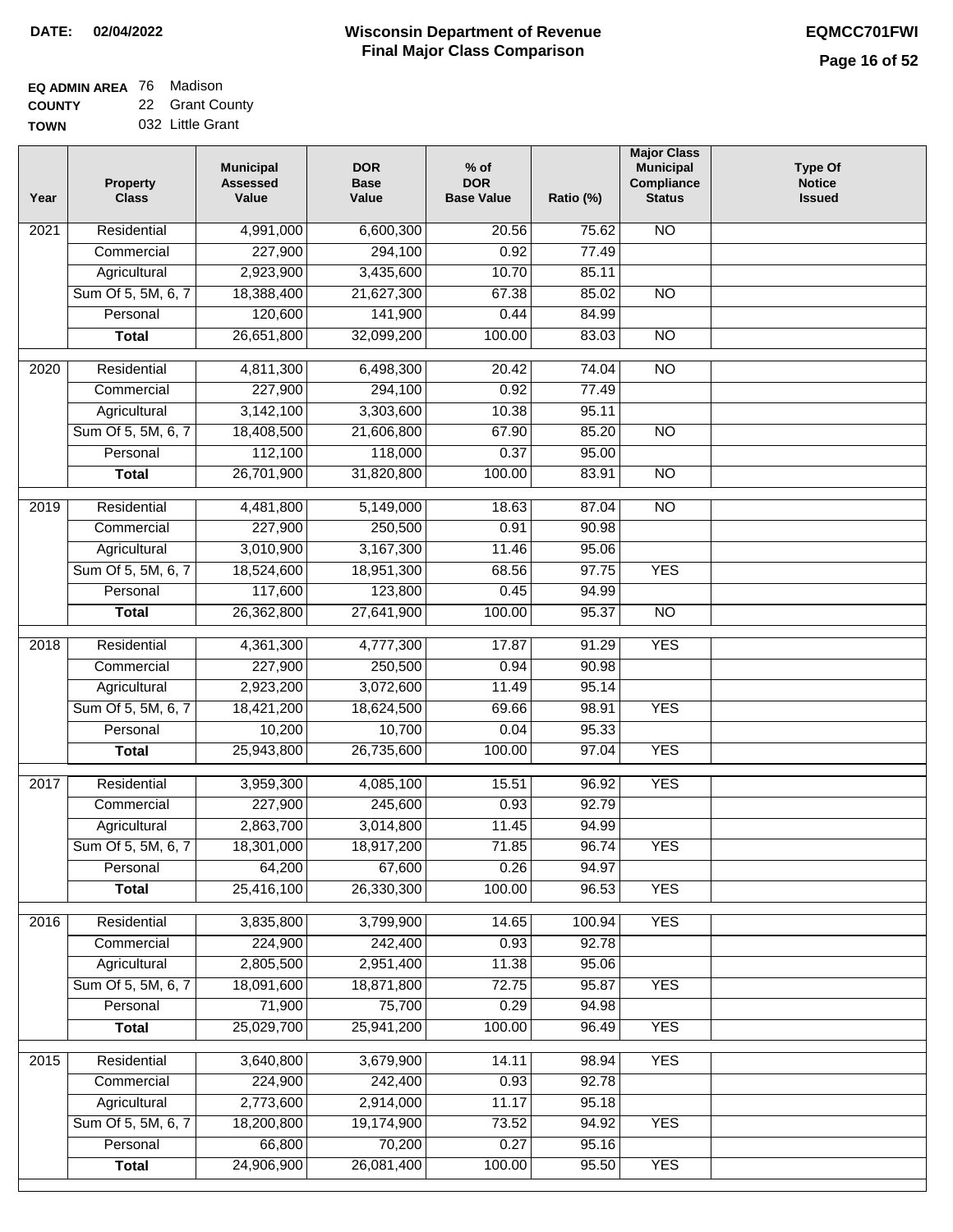| <b>EQ ADMIN AREA</b> 76 Madison |                 |
|---------------------------------|-----------------|
| <b>COUNTY</b>                   | 22 Grant County |
| <b>TOWN</b>                     | 034 Marion      |

034 Marion

| Year              | <b>Property</b><br><b>Class</b> | <b>Municipal</b><br><b>Assessed</b><br>Value | <b>DOR</b><br><b>Base</b><br>Value | $%$ of<br><b>DOR</b><br><b>Base Value</b> | Ratio (%) | <b>Major Class</b><br><b>Municipal</b><br>Compliance<br><b>Status</b> | <b>Type Of</b><br><b>Notice</b><br><b>Issued</b> |
|-------------------|---------------------------------|----------------------------------------------|------------------------------------|-------------------------------------------|-----------|-----------------------------------------------------------------------|--------------------------------------------------|
| $\overline{202}1$ | Residential                     | 13,491,700                                   | 19,449,100                         | 43.01                                     | 69.37     | N <sub>O</sub>                                                        |                                                  |
|                   | Commercial                      | 523,300                                      | 560,100                            | 1.24                                      | 93.43     |                                                                       |                                                  |
|                   | Agricultural                    | 1,845,600                                    | 2,453,000                          | 5.42                                      | 75.24     |                                                                       |                                                  |
|                   | Sum Of 5, 5M, 6, 7              | 16,552,100                                   | 22,701,700                         | 50.20                                     | 72.91     | $\overline{NO}$                                                       |                                                  |
|                   | Personal                        | 42,000                                       | 56,000                             | 0.12                                      | 75.00     |                                                                       |                                                  |
|                   | <b>Total</b>                    | 32,454,700                                   | 45,219,900                         | 100.00                                    | 71.77     | $\overline{NO}$                                                       |                                                  |
| 2020              | Residential                     | 13,427,500                                   | 18,265,900                         | 42.03                                     | 73.51     | $\overline{10}$                                                       |                                                  |
|                   | Commercial                      | 512,800                                      | 545,800                            | 1.26                                      | 93.95     |                                                                       |                                                  |
|                   | Agricultural                    | 2,124,500                                    | 2,357,300                          | 5.42                                      | 90.12     |                                                                       |                                                  |
|                   | Sum Of 5, 5M, 6, 7              | 16,634,600                                   | 22,235,300                         | 51.17                                     | 74.81     | $\overline{NO}$                                                       |                                                  |
|                   | Personal                        | 47,400                                       | 52,600                             | 0.12                                      | 90.11     |                                                                       |                                                  |
|                   | <b>Total</b>                    | 32,746,800                                   | 43,456,900                         | 100.00                                    | 75.35     | $\overline{NO}$                                                       |                                                  |
| 2019              | Residential                     | 13,216,100                                   | 14,978,300                         | 42.59                                     | 88.23     | $\overline{10}$                                                       |                                                  |
|                   | Commercial                      | 512,800                                      | 546,600                            | 1.55                                      | 93.82     |                                                                       |                                                  |
|                   | Agricultural                    | 2,137,900                                    | 2,247,600                          | 6.39                                      | 95.12     |                                                                       |                                                  |
|                   | Sum Of 5, 5M, 6, 7              | 16,508,100                                   | 17,340,800                         | 49.31                                     | 95.20     | <b>YES</b>                                                            |                                                  |
|                   | Personal                        | 54,200                                       | 57,100                             | 0.16                                      | 94.92     |                                                                       |                                                  |
|                   | <b>Total</b>                    | 32,429,100                                   | 35,170,400                         | 100.00                                    | 92.21     | $\overline{NO}$                                                       |                                                  |
|                   |                                 |                                              |                                    |                                           |           |                                                                       |                                                  |
| 2018              | Residential                     | 12,781,800                                   | 13,447,500                         | 40.37                                     | 95.05     | <b>YES</b>                                                            |                                                  |
|                   | Commercial                      | 512,800                                      | 506,100                            | 1.52                                      | 101.32    |                                                                       |                                                  |
|                   | Agricultural                    | 2,207,200                                    | 2,202,100                          | 6.61                                      | 100.23    |                                                                       |                                                  |
|                   | Sum Of 5, 5M, 6, 7              | 16,616,200                                   | 17,100,700                         | 51.33                                     | 97.17     | <b>YES</b>                                                            |                                                  |
|                   | Personal                        | 57,500                                       | 57,500                             | 0.17                                      | 100.00    |                                                                       |                                                  |
|                   | <b>Total</b>                    | 32,175,500                                   | 33,313,900                         | 100.00                                    | 96.58     | <b>YES</b>                                                            |                                                  |
| $\overline{20}17$ | Residential                     | 12,531,100                                   | 12,601,900                         | 38.70                                     | 99.44     | <b>YES</b>                                                            |                                                  |
|                   | Commercial                      | 512,800                                      | 491,400                            | 1.51                                      | 104.35    |                                                                       |                                                  |
|                   | Agricultural                    | 2,143,400                                    | 2,140,200                          | 6.57                                      | 100.15    |                                                                       |                                                  |
|                   | Sum Of 5, 5M, 6, 7              | 16,586,200                                   | 17,097,100                         | 52.50                                     | 97.01     | <b>YES</b>                                                            |                                                  |
|                   | Personal                        | 235,100                                      | 235,100                            | 0.72                                      | 100.00    |                                                                       |                                                  |
|                   | <b>Total</b>                    | 32,008,600                                   | 32,565,700                         | 100.00                                    | 98.29     | <b>YES</b>                                                            |                                                  |
| 2016              | Residential                     | 12,239,200                                   | 12,455,600                         | 39.11                                     | 98.26     | <b>YES</b>                                                            |                                                  |
|                   | Commercial                      | 511,800                                      | 480,800                            | 1.51                                      | 106.45    |                                                                       |                                                  |
|                   | Agricultural                    | 2,105,300                                    | 2,104,400                          | 6.61                                      | 100.04    |                                                                       |                                                  |
|                   | Sum Of 5, 5M, 6, 7              | 16,489,200                                   | 16,540,000                         | 51.93                                     | 99.69     | <b>YES</b>                                                            |                                                  |
|                   | Personal                        | 270,200                                      | 270,200                            | 0.85                                      | 100.00    |                                                                       |                                                  |
|                   | <b>Total</b>                    | 31,615,700                                   | 31,851,000                         | 100.00                                    | 99.26     | <b>YES</b>                                                            |                                                  |
| 2015              | Residential                     | 12,025,700                                   | 12,251,400                         | 39.19                                     | 98.16     | <b>YES</b>                                                            |                                                  |
|                   | Commercial                      | 504,800                                      | 473,800                            | 1.52                                      | 106.54    |                                                                       |                                                  |
|                   | Agricultural                    | 2,082,000                                    | 2,077,400                          | 6.65                                      | 100.22    |                                                                       |                                                  |
|                   | Sum Of 5, 5M, 6, 7              | 16,083,400                                   | 16,237,400                         | 51.94                                     | 99.05     | <b>YES</b>                                                            |                                                  |
|                   | Personal                        | 220,800                                      | 220,800                            | 0.71                                      | 100.00    |                                                                       |                                                  |
|                   | <b>Total</b>                    | 30,916,700                                   | 31,260,800                         | 100.00                                    | 98.90     | <b>YES</b>                                                            |                                                  |
|                   |                                 |                                              |                                    |                                           |           |                                                                       |                                                  |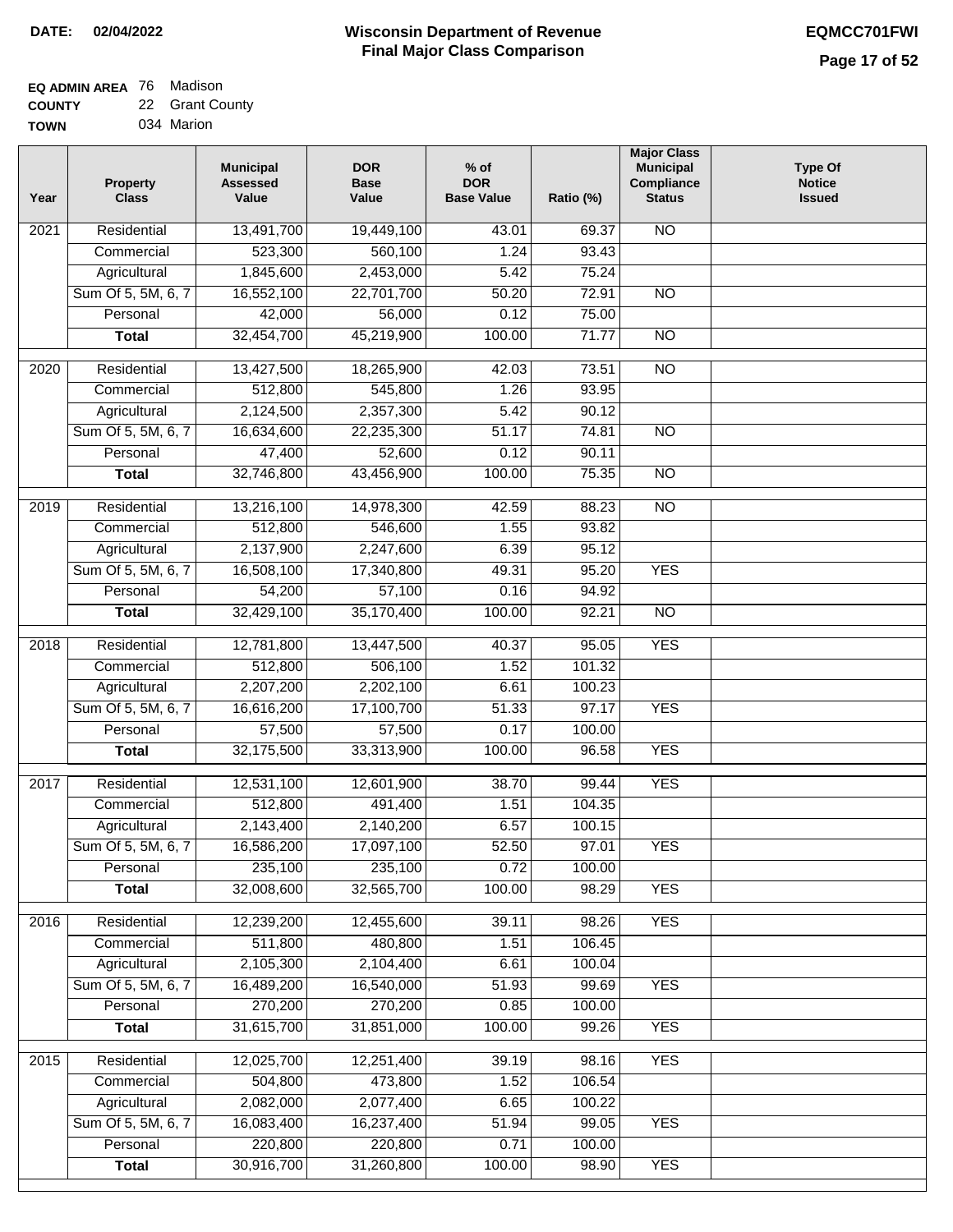**Major Class**

| <b>EQ ADMIN AREA</b> 76 Madison |                 |
|---------------------------------|-----------------|
| <b>COUNTY</b>                   | 22 Grant County |
| <b>TOWN</b>                     | 036 Millville   |

Sum Of 5, 5M, 6, 7 **Personal Total**

 4,732,300 32,000 9,904,700

 5,336,800 33,700 10,972,300

 48.64 0.31 100.00

 88.67 94.96 90.27

NO

NO

| Year              | Property<br><b>Class</b> | <b>Municipal</b><br><b>Assessed</b><br>Value | <b>DOR</b><br><b>Base</b><br>Value | $%$ of<br><b>DOR</b><br><b>Base Value</b> | Ratio (%) | <b>Municipal</b><br>Compliance<br><b>Status</b> | <b>Type Of</b><br><b>Notice</b><br><b>Issued</b> |
|-------------------|--------------------------|----------------------------------------------|------------------------------------|-------------------------------------------|-----------|-------------------------------------------------|--------------------------------------------------|
| 2021              | Residential              | 5,067,500                                    | 6,766,300                          | 44.20                                     | 74.89     | $\overline{NO}$                                 |                                                  |
|                   | Commercial               | 0                                            | 0                                  | 0.00                                      | 0.00      |                                                 |                                                  |
|                   | Agricultural             | 757,600                                      | 758,700                            | 4.96                                      | 99.86     |                                                 |                                                  |
|                   | Sum Of 5, 5M, 6, 7       | 5,660,700                                    | 7,767,800                          | 50.74                                     | 72.87     | <b>NO</b>                                       |                                                  |
|                   | Personal                 | 13,100                                       | 16,400                             | 0.11                                      | 79.88     |                                                 |                                                  |
|                   | <b>Total</b>             | 11,498,900                                   | 15,309,200                         | 100.00                                    | 75.11     | N <sub>O</sub>                                  |                                                  |
| $\overline{2020}$ | Residential              | 5,051,400                                    | 6,364,300                          | 44.01                                     | 79.37     | $\overline{NO}$                                 |                                                  |
|                   | Commercial               | 0                                            | 0                                  | 0.00                                      | 0.00      |                                                 |                                                  |
|                   | Agricultural             | 730,200                                      | 730,300                            | 5.05                                      | 99.99     |                                                 |                                                  |
|                   | Sum Of 5, 5M, 6, 7       | 5,507,700                                    | 7,351,700                          | 50.83                                     | 74.92     | $\overline{NO}$                                 |                                                  |
|                   | Personal                 | 14,200                                       | 15,600                             | 0.11                                      | 91.03     |                                                 |                                                  |
|                   | <b>Total</b>             | 11,303,500                                   | 14,461,900                         | 100.00                                    | 78.16     | $\overline{NO}$                                 |                                                  |
| $\frac{1}{2019}$  | Residential              | 5,031,100                                    | 5,820,600                          | 47.04                                     | 86.44     | $\overline{NO}$                                 |                                                  |
|                   | Commercial               | $\mathbf 0$                                  | $\Omega$                           | 0.00                                      | 0.00      |                                                 |                                                  |
|                   | Agricultural             | 707,900                                      | 707,400                            | 5.72                                      | 100.07    |                                                 |                                                  |
|                   | Sum Of 5, 5M, 6, 7       | 5,506,600                                    | 5,830,500                          | 47.12                                     | 94.44     | <b>YES</b>                                      |                                                  |
|                   | Personal                 | 14,600                                       | 16,300                             | 0.13                                      | 89.57     |                                                 |                                                  |
|                   | <b>Total</b>             | 11,260,200                                   | 12,374,800                         | 100.00                                    | 90.99     | $\overline{NO}$                                 |                                                  |
| $\overline{2018}$ | Residential              | 5,027,800                                    | 5,386,000                          | 45.61                                     | 93.35     | <b>YES</b>                                      |                                                  |
|                   | Commercial               | 0                                            | 0                                  | 0.00                                      | 0.00      |                                                 |                                                  |
|                   | Agricultural             | 739,400                                      | 688,400                            | 5.83                                      | 107.41    |                                                 |                                                  |
|                   | Sum Of 5, 5M, 6, 7       | 5,508,100                                    | 5,718,200                          | 48.42                                     | 96.33     | <b>YES</b>                                      |                                                  |
|                   | Personal                 | 14,300                                       | 15,900                             | 0.13                                      | 89.94     |                                                 |                                                  |
|                   | <b>Total</b>             | 11,289,600                                   | 11,808,500                         | 100.00                                    | 95.61     | <b>YES</b>                                      |                                                  |
| 2017              | Residential              | 4,613,500                                    | 5,108,900                          | 44.40                                     | 90.30     | <b>YES</b>                                      |                                                  |
|                   | Commercial               | 0                                            | 0                                  | 0.00                                      | 0.00      |                                                 |                                                  |
|                   | Agricultural             | 737,900                                      | 669,500                            | 5.82                                      | 110.22    |                                                 |                                                  |
|                   | Sum Of 5, 5M, 6, 7       | 5,036,300                                    | 5,714,800                          | 49.66                                     | 88.13     | $\overline{NO}$                                 |                                                  |
|                   | Personal                 | 14,100                                       | 14,000                             | 0.12                                      | 100.71    |                                                 |                                                  |
|                   | <b>Total</b>             | 10,401,800                                   | 11,507,200                         | 100.00                                    | 90.39     | $\overline{NO}$                                 |                                                  |
| 2016              | Residential              | 4,431,500                                    | 4,982,000                          | 45.43                                     | 88.95     | $\overline{NO}$                                 |                                                  |
|                   | Commercial               | $\mathbf 0$                                  | $\mathbf 0$                        | 0.00                                      | 0.00      |                                                 |                                                  |
|                   | Agricultural             | 739,400                                      | 660,700                            | 6.02                                      | 111.91    |                                                 |                                                  |
|                   | Sum Of 5, 5M, 6, 7       | 4,751,900                                    | 5,308,300                          | 48.40                                     | 89.52     | $\overline{NO}$                                 |                                                  |
|                   | Personal                 | 14,800                                       | 16,400                             | 0.15                                      | 90.24     |                                                 |                                                  |
|                   | <b>Total</b>             | 9,937,600                                    | 10,967,400                         | 100.00                                    | 90.61     | $\overline{NO}$                                 |                                                  |
| 2015              | Residential              | 4,411,000                                    | 4,958,700                          | 45.19                                     | 88.95     | <b>NO</b>                                       |                                                  |
|                   | Commercial               | $\overline{0}$                               | 0                                  | 0.00                                      | 0.00      |                                                 |                                                  |
|                   | Agricultural             | 729,400                                      | 643,100                            | 5.86                                      | 113.42    |                                                 |                                                  |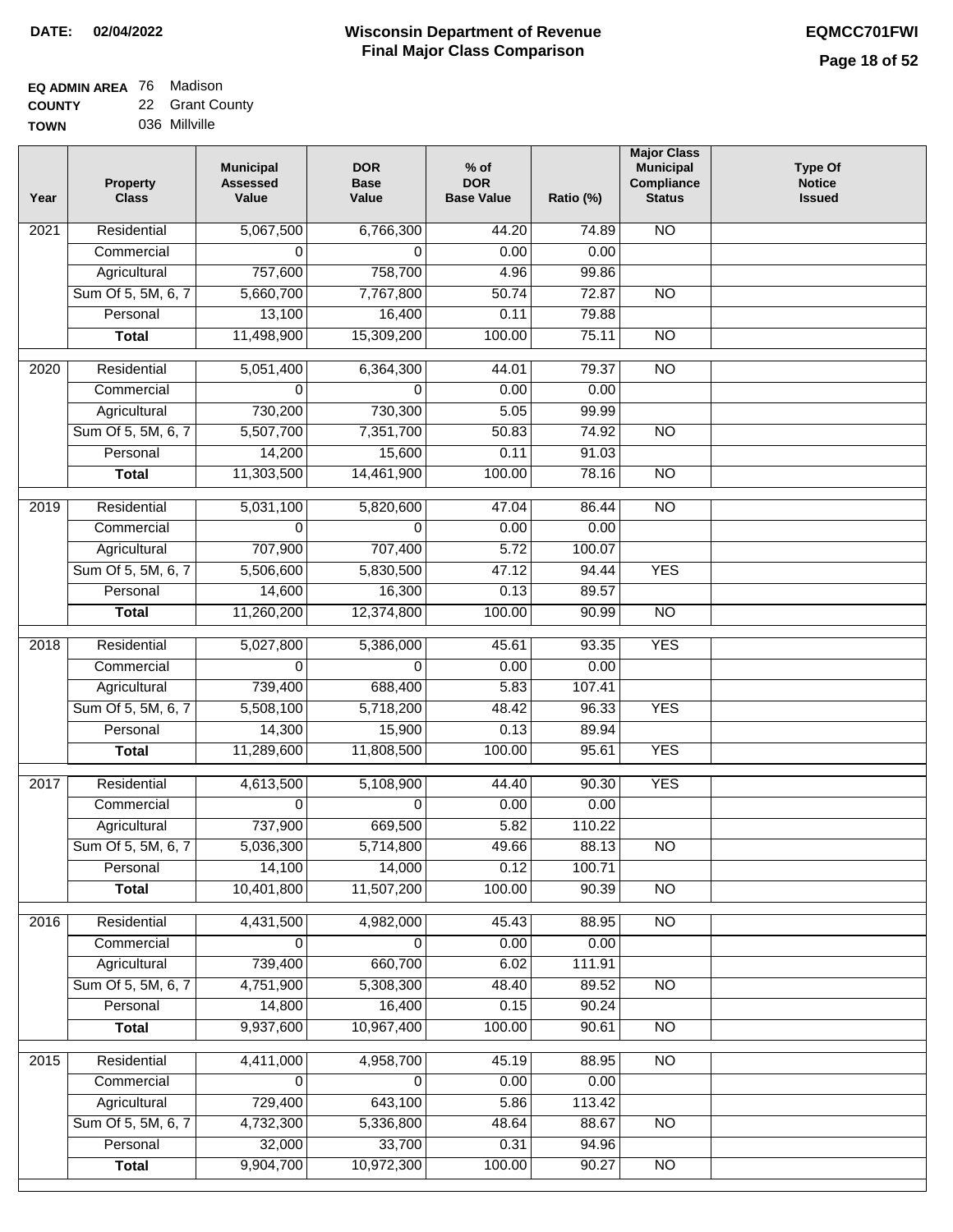| <b>EQ ADMIN AREA 76 Madison</b> |                 |
|---------------------------------|-----------------|
| <b>COUNTY</b>                   | 22 Grant County |
|                                 |                 |

**TOWN** 038 Mount Hope

| Year              | <b>Property</b><br><b>Class</b> | <b>Municipal</b><br><b>Assessed</b><br>Value | <b>DOR</b><br><b>Base</b><br>Value | $%$ of<br><b>DOR</b><br><b>Base Value</b> | Ratio (%)      | <b>Major Class</b><br><b>Municipal</b><br>Compliance<br><b>Status</b> | <b>Type Of</b><br><b>Notice</b><br><b>Issued</b> |
|-------------------|---------------------------------|----------------------------------------------|------------------------------------|-------------------------------------------|----------------|-----------------------------------------------------------------------|--------------------------------------------------|
| $\overline{202}1$ | Residential                     | 2,425,700                                    | 3,325,200                          | 12.24                                     | 72.95          | <b>NO</b>                                                             |                                                  |
|                   | Commercial                      | 1,249,800                                    | 1,869,300                          | 6.88                                      | 66.86          |                                                                       |                                                  |
|                   | Agricultural                    | 2,197,200                                    | 2,746,600                          | 10.11                                     | 80.00          |                                                                       |                                                  |
|                   | Sum Of 5, 5M, 6, 7              | 14,892,200                                   | 19,196,600                         | 70.67                                     | 77.58          | $\overline{NO}$                                                       |                                                  |
|                   | Personal                        | 21,100                                       | 26,400                             | 0.10                                      | 79.92          |                                                                       |                                                  |
|                   | <b>Total</b>                    | 20,786,000                                   | 27, 164, 100                       | 100.00                                    | 76.52          | $\overline{NO}$                                                       |                                                  |
| $\overline{2020}$ | Residential                     | 2,418,700                                    | 3,384,100                          | 12.59                                     | 71.47          | $\overline{10}$                                                       |                                                  |
|                   | Commercial                      | 1,249,800                                    | 1,869,300                          | 6.95                                      | 66.86          |                                                                       |                                                  |
|                   | Agricultural                    | 2,376,500                                    | 2,641,700                          | 9.83                                      | 89.96          |                                                                       |                                                  |
|                   | Sum Of 5, 5M, 6, 7              | 14,823,700                                   | 18,955,400                         | 70.52                                     | 78.20          | $\overline{NO}$                                                       |                                                  |
|                   | Personal                        | 24,600                                       | 27,400                             | 0.10                                      | 89.78          |                                                                       |                                                  |
|                   | <b>Total</b>                    | 20,893,300                                   | 26,877,900                         | 100.00                                    | 77.73          | $\overline{NO}$                                                       |                                                  |
|                   |                                 |                                              |                                    |                                           |                |                                                                       |                                                  |
| 2019              | Residential                     | 2,360,000                                    | 2,708,400                          | 12.04                                     | 87.14          | $\overline{NO}$                                                       |                                                  |
|                   | Commercial                      | 1,249,800                                    | 1,373,400                          | 6.11<br>11.30                             | 91.00          |                                                                       |                                                  |
|                   | Agricultural                    | 2,290,200<br>14,626,100                      | 2,542,100                          | 70.30                                     | 90.09<br>92.50 | <b>YES</b>                                                            |                                                  |
|                   | Sum Of 5, 5M, 6, 7<br>Personal  | 50,200                                       | 15,812,200<br>55,800               | 0.25                                      | 89.96          |                                                                       |                                                  |
|                   | <b>Total</b>                    | 20,576,300                                   | 22,491,900                         | 100.00                                    | 91.48          | $\overline{NO}$                                                       |                                                  |
|                   |                                 |                                              |                                    |                                           |                |                                                                       |                                                  |
| 2018              | Residential                     | 2,360,000                                    | 2,579,400                          | 11.86                                     | 91.49          | <b>YES</b>                                                            |                                                  |
|                   | Commercial                      | 1,249,800                                    | 1,373,400                          | 6.31                                      | 91.00          |                                                                       |                                                  |
|                   | Agricultural                    | 2,225,500                                    | 2,476,700                          | 11.39                                     | 89.86          |                                                                       |                                                  |
|                   | Sum Of 5, 5M, 6, 7              | 14,139,000                                   | 15,156,000                         | 69.67                                     | 93.29          | <b>YES</b>                                                            |                                                  |
|                   | Personal                        | 151,200                                      | 168,000                            | 0.77                                      | 90.00          |                                                                       |                                                  |
|                   | <b>Total</b>                    | 20,125,500                                   | 21,753,500                         | 100.00                                    | 92.52          | <b>YES</b>                                                            |                                                  |
| 2017              | Residential                     | 2,359,100                                    | 2,387,400                          | 11.03                                     | 98.81          | <b>YES</b>                                                            |                                                  |
|                   | Commercial                      | 1,249,800                                    | 1,346,500                          | 6.22                                      | 92.82          |                                                                       |                                                  |
|                   | Agricultural                    | 2,171,400                                    | 2,410,500                          | 11.14                                     | 90.08          |                                                                       |                                                  |
|                   | Sum Of 5, 5M, 6, 7              | 13,883,400                                   | 15,144,200                         | 69.96                                     | 91.67          | <b>YES</b>                                                            |                                                  |
|                   | Personal                        | 323,300                                      | 359,200                            | 1.66                                      | 90.01          |                                                                       |                                                  |
|                   | <b>Total</b>                    | 19,987,000                                   | 21,647,800                         | 100.00                                    | 92.33          | <b>YES</b>                                                            |                                                  |
| 2016              | Residential                     | 2,431,400                                    | 2,365,300                          | 11.40                                     | 102.79         | <b>YES</b>                                                            |                                                  |
|                   | Commercial                      | 606,300                                      | 695,600                            | 3.35                                      | 87.16          |                                                                       |                                                  |
|                   | Agricultural                    | 2,135,200                                    | 2,373,100                          | 11.44                                     | 89.98          |                                                                       |                                                  |
|                   | Sum Of 5, 5M, 6, 7              | 13,573,800                                   | 15,073,600                         | 72.64                                     | 90.05          | <b>YES</b>                                                            |                                                  |
|                   | Personal                        | 220,200                                      | 244,700                            | 1.18                                      | 89.99          |                                                                       |                                                  |
|                   | <b>Total</b>                    | 18,966,900                                   | 20,752,300                         | 100.00                                    | 91.40          | <b>YES</b>                                                            |                                                  |
|                   |                                 |                                              |                                    |                                           |                |                                                                       |                                                  |
| 2015              | Residential                     | 2,427,800                                    | 2,375,900                          | 11.37                                     | 102.18         | <b>YES</b>                                                            |                                                  |
|                   | Commercial                      | 606,300                                      | 695,600                            | 3.33                                      | 87.16          |                                                                       |                                                  |
|                   | Agricultural                    | 2,351,900                                    | 2,350,000                          | 11.24                                     | 100.08         |                                                                       |                                                  |
|                   | Sum Of 5, 5M, 6, 7              | 13,309,500                                   | 15,235,900                         | 72.88                                     | 87.36          | <b>NO</b>                                                             |                                                  |
|                   | Personal                        | 247,000                                      | 247,000                            | 1.18                                      | 100.00         |                                                                       |                                                  |
|                   | <b>Total</b>                    | 18,942,500                                   | 20,904,400                         | 100.00                                    | 90.61          | NO                                                                    |                                                  |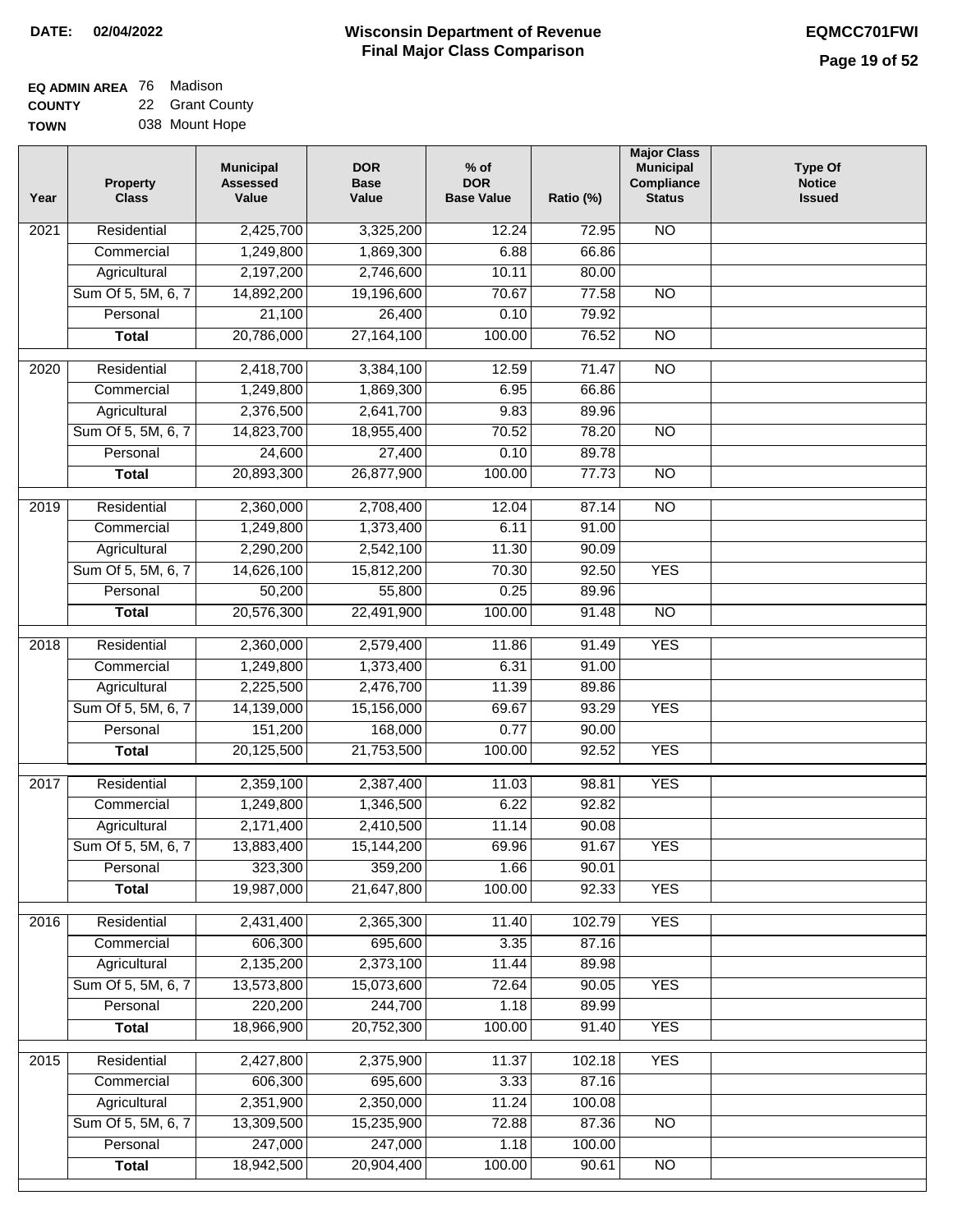| EQ ADMIN AREA 76 Madison |                 |
|--------------------------|-----------------|
| <b>COUNTY</b>            | 22 Grant County |

**TOWN** 040 Mount Ida

| Year              | <b>Property</b><br><b>Class</b> | <b>Municipal</b><br><b>Assessed</b><br>Value | <b>DOR</b><br><b>Base</b><br>Value | $%$ of<br><b>DOR</b><br><b>Base Value</b> | Ratio (%) | <b>Major Class</b><br><b>Municipal</b><br>Compliance<br><b>Status</b> | <b>Type Of</b><br><b>Notice</b><br><b>Issued</b> |
|-------------------|---------------------------------|----------------------------------------------|------------------------------------|-------------------------------------------|-----------|-----------------------------------------------------------------------|--------------------------------------------------|
| 2021              | Residential                     | 13,232,600                                   | 14,828,200                         | 37.00                                     | 89.24     | N <sub>O</sub>                                                        |                                                  |
|                   | Commercial                      | 408,400                                      | 584,300                            | 1.46                                      | 69.90     |                                                                       |                                                  |
|                   | Agricultural                    | 3,398,000                                    | 3,393,700                          | 8.47                                      | 100.13    |                                                                       |                                                  |
|                   | Sum Of 5, 5M, 6, 7              | 16,833,400                                   | 21,253,600                         | 53.03                                     | 79.20     | $\overline{NO}$                                                       |                                                  |
|                   | Personal                        | 15,900                                       | 18,300                             | 0.05                                      | 86.89     |                                                                       |                                                  |
|                   | <b>Total</b>                    | 33,888,300                                   | 40,078,100                         | 100.00                                    | 84.56     | $\overline{NO}$                                                       |                                                  |
| 2020              | Residential                     | 13,058,600                                   | 13,672,800                         | 35.37                                     | 95.51     | <b>YES</b>                                                            |                                                  |
|                   | Commercial                      | 408,400                                      | 584,300                            | 1.51                                      | 69.90     |                                                                       |                                                  |
|                   | Agricultural                    | 3,272,300                                    | 3,262,500                          | 8.44                                      | 100.30    |                                                                       |                                                  |
|                   | Sum Of 5, 5M, 6, 7              | 16,778,500                                   | 21,124,000                         | 54.64                                     | 79.43     | $\overline{NO}$                                                       |                                                  |
|                   | Personal                        | 16,600                                       | 17,100                             | 0.04                                      | 97.08     |                                                                       |                                                  |
|                   | <b>Total</b>                    | 33,534,400                                   | 38,660,700                         | 100.00                                    | 86.74     | $\overline{NO}$                                                       |                                                  |
|                   |                                 |                                              |                                    |                                           |           |                                                                       |                                                  |
| 2019              | Residential                     | 13,022,100                                   | 13,825,400                         | 40.64                                     | 94.19     | <b>YES</b>                                                            |                                                  |
|                   | Commercial                      | 624,800                                      | 873,400                            | 2.57                                      | 71.54     |                                                                       |                                                  |
|                   | Agricultural                    | 3,139,700                                    | 3,132,600                          | 9.21                                      | 100.23    |                                                                       |                                                  |
|                   | Sum Of 5, 5M, 6, 7              | 16,234,500                                   | 16, 161, 800                       | 47.51                                     | 100.45    | <b>YES</b>                                                            |                                                  |
|                   | Personal                        | 21,900                                       | 25,200                             | 0.07                                      | 86.90     |                                                                       |                                                  |
|                   | <b>Total</b>                    | 33,043,000                                   | 34,018,400                         | 100.00                                    | 97.13     | <b>YES</b>                                                            |                                                  |
| $\overline{2018}$ | Residential                     | 11,726,900                                   | 13,502,200                         | 40.69                                     | 86.85     | $\overline{NO}$                                                       |                                                  |
|                   | Commercial                      | 624,800                                      | 873,400                            | 2.63                                      | 71.54     |                                                                       |                                                  |
|                   | Agricultural                    | 2,744,300                                    | 3,035,600                          | 9.15                                      | 90.40     |                                                                       |                                                  |
|                   | Sum Of 5, 5M, 6, 7              | 15,898,800                                   | 15,747,800                         | 47.46                                     | 100.96    | <b>YES</b>                                                            |                                                  |
|                   | Personal                        | 18,000                                       | 20,700                             | 0.06                                      | 86.96     |                                                                       |                                                  |
|                   | <b>Total</b>                    | 31,012,800                                   | 33,179,700                         | 100.00                                    | 93.47     | <b>NO</b>                                                             | 1st Notice of Non-Compliance                     |
| 2017              | Residential                     | 10,558,600                                   | 12,485,100                         | 39.00                                     | 84.57     | N <sub>O</sub>                                                        |                                                  |
|                   | Commercial                      | 624,800                                      | 873,400                            | 2.73                                      | 71.54     |                                                                       |                                                  |
|                   | Agricultural                    | 2,747,200                                    | 2,976,300                          | 9.30                                      | 92.30     |                                                                       |                                                  |
|                   | Sum Of 5, 5M, 6, 7              | 14,152,600                                   | 15,655,700                         | 48.91                                     | 90.40     | <b>YES</b>                                                            |                                                  |
|                   | Personal                        | 20,700                                       | 21,800                             | 0.07                                      | 94.95     |                                                                       |                                                  |
|                   | <b>Total</b>                    | 28,103,900                                   | 32,012,300                         | 100.00                                    | 87.79     | $\overline{30}$                                                       |                                                  |
| 2016              | Residential                     | 10,517,800                                   | 12,221,800                         | 38.42                                     | 86.06     | N <sub>O</sub>                                                        |                                                  |
|                   | Commercial                      | 624,800                                      | 847,900                            | 2.67                                      | 73.69     |                                                                       |                                                  |
|                   | Agricultural                    | 2,747,200                                    | 2,920,300                          | 9.18                                      | 94.07     |                                                                       |                                                  |
|                   | Sum Of 5, 5M, 6, 7              | 13,946,700                                   | 15,797,800                         | 49.66                                     | 88.28     | $\overline{NO}$                                                       |                                                  |
|                   | Personal                        | 22,400                                       | 24,900                             | 0.08                                      | 89.96     |                                                                       |                                                  |
|                   | <b>Total</b>                    | 27,858,900                                   | 31,812,700                         | 100.00                                    | 87.57     | $\overline{NO}$                                                       |                                                  |
|                   |                                 |                                              |                                    |                                           |           |                                                                       |                                                  |
| $\frac{2015}{ }$  | Residential                     | 10,269,900                                   | 11,271,400                         | 36.56                                     | 91.11     | <b>YES</b>                                                            |                                                  |
|                   | Commercial                      | 624,800                                      | 847,900                            | 2.75                                      | 73.69     |                                                                       |                                                  |
|                   | Agricultural                    | 2,748,100                                    | 2,895,300                          | 9.39                                      | 94.92     |                                                                       |                                                  |
|                   | Sum Of 5, 5M, 6, 7              | 13,592,000                                   | 15,784,900                         | 51.21                                     | 86.11     | N <sub>O</sub>                                                        |                                                  |
|                   | Personal                        | 25,300                                       | 26,600                             | 0.09                                      | 95.11     |                                                                       |                                                  |
|                   | <b>Total</b>                    | 27,260,100                                   | 30,826,100                         | 100.00                                    | 88.43     | N <sub>O</sub>                                                        |                                                  |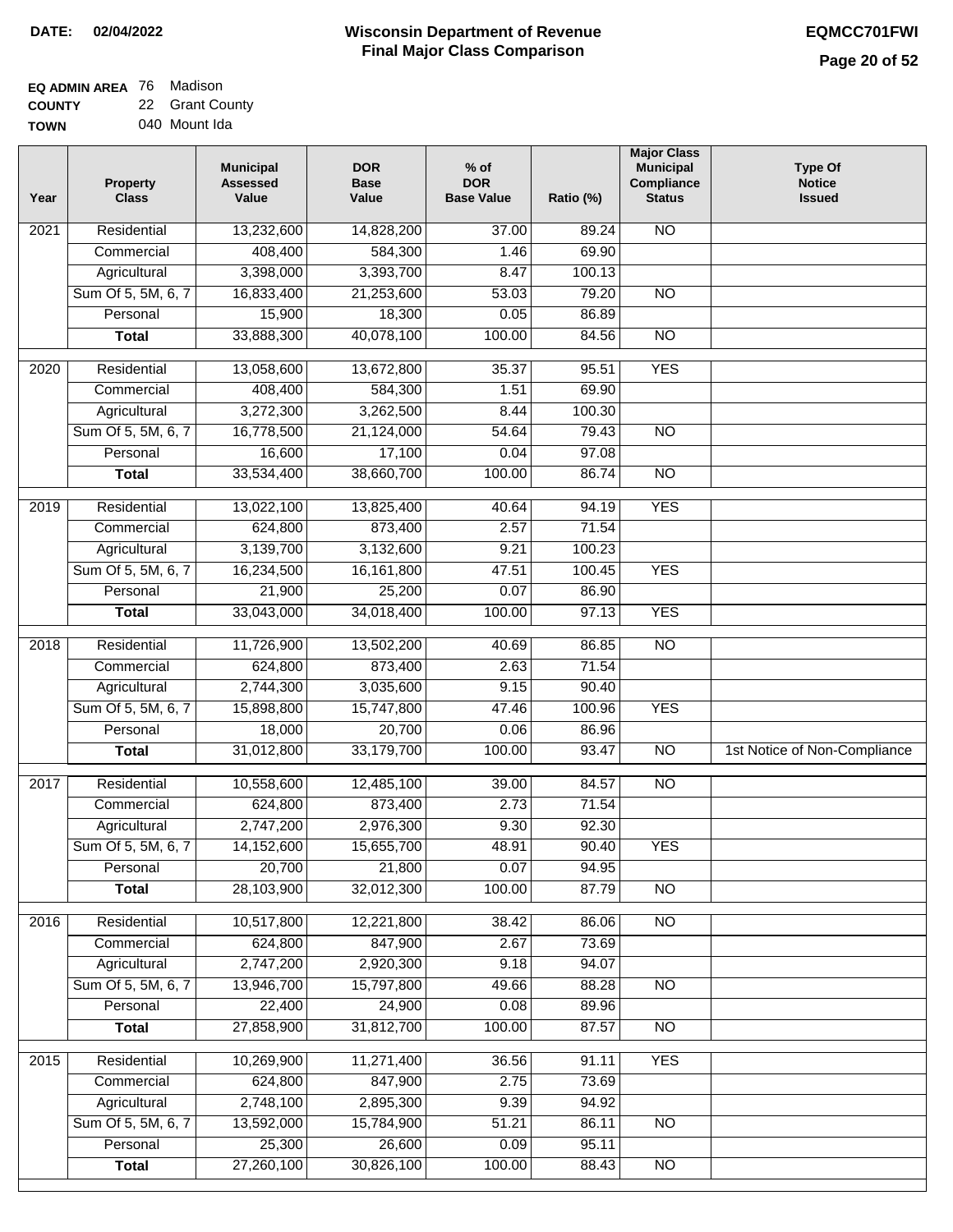| EQ ADMIN AREA 76 Madison |                 |
|--------------------------|-----------------|
| <b>COUNTY</b>            | 22 Grant County |

**TOWN** 042 Muscoda

| Year              | <b>Property</b><br><b>Class</b> | <b>Municipal</b><br><b>Assessed</b><br>Value | <b>DOR</b><br><b>Base</b><br>Value | $%$ of<br><b>DOR</b><br><b>Base Value</b> | Ratio (%) | <b>Major Class</b><br><b>Municipal</b><br>Compliance<br><b>Status</b> | <b>Type Of</b><br><b>Notice</b><br><b>Issued</b> |
|-------------------|---------------------------------|----------------------------------------------|------------------------------------|-------------------------------------------|-----------|-----------------------------------------------------------------------|--------------------------------------------------|
| 2021              | Residential                     | 31,694,800                                   | 38,863,800                         | 57.14                                     | 81.55     | <b>NO</b>                                                             |                                                  |
|                   | Commercial                      | 615,700                                      | 907,800                            | 1.33                                      | 67.82     |                                                                       |                                                  |
|                   | Agricultural                    | 1,445,700                                    | 1,653,700                          | 2.43                                      | 87.42     |                                                                       |                                                  |
|                   | Sum Of 5, 5M, 6, 7              | 23,647,100                                   | 26,481,000                         | 38.93                                     | 89.30     | $\overline{NO}$                                                       |                                                  |
|                   | Personal                        | 97,000                                       | 111,000                            | 0.16                                      | 87.39     |                                                                       |                                                  |
|                   | <b>Total</b>                    | 57,500,300                                   | 68,017,300                         | 100.00                                    | 84.54     | $\overline{NO}$                                                       |                                                  |
| $\overline{2020}$ | Residential                     | 30,204,000                                   | 36,045,500                         | 55.62                                     | 83.79     | $\overline{10}$                                                       |                                                  |
|                   | Commercial                      | 596,400                                      | 893,800                            | 1.38                                      | 66.73     |                                                                       |                                                  |
|                   | Agricultural                    | 1,561,800                                    | 1,581,500                          | 2.44                                      | 98.75     |                                                                       |                                                  |
|                   | Sum Of 5, 5M, 6, 7              | 24,178,600                                   | 26, 171, 200                       | 40.39                                     | 92.39     | <b>YES</b>                                                            |                                                  |
|                   | Personal                        | 108,700                                      | 110,300                            | 0.17                                      | 98.55     |                                                                       |                                                  |
|                   | <b>Total</b>                    | 56,649,500                                   | 64,802,300                         | 100.00                                    | 87.42     | <b>NO</b>                                                             |                                                  |
|                   |                                 |                                              |                                    |                                           |           |                                                                       |                                                  |
| $\frac{2019}{ }$  | Residential                     | 30,052,000                                   | 31,223,400                         | 54.41                                     | 96.25     | <b>YES</b>                                                            |                                                  |
|                   | Commercial                      | 584,700                                      | 610,200                            | 1.06                                      | 95.82     |                                                                       |                                                  |
|                   | Agricultural                    | 1,664,800                                    | 1,522,500                          | 2.65                                      | 109.35    |                                                                       |                                                  |
|                   | Sum Of 5, 5M, 6, 7              | 23,774,500                                   | 23,592,700                         | 41.11                                     | 100.77    | <b>YES</b>                                                            |                                                  |
|                   | Personal                        | 479,200                                      | 438,200                            | 0.76                                      | 109.36    |                                                                       |                                                  |
|                   | <b>Total</b>                    | 56,555,200                                   | 57,387,000                         | 100.00                                    | 98.55     | <b>YES</b>                                                            |                                                  |
| $\overline{2018}$ | Residential                     | 29,741,700                                   | 29,196,000                         | 54.93                                     | 101.87    | <b>YES</b>                                                            |                                                  |
|                   | Commercial                      | 601,900                                      | 586,700                            | 1.10                                      | 102.59    |                                                                       |                                                  |
|                   | Agricultural                    | 1,451,500                                    | 1,449,200                          | 2.73                                      | 100.16    |                                                                       |                                                  |
|                   | Sum Of 5, 5M, 6, 7              | 22,370,800                                   | 21,832,200                         | 41.08                                     | 102.47    | <b>YES</b>                                                            |                                                  |
|                   | Personal                        | 86,100                                       | 86,100                             | 0.16                                      | 100.00    |                                                                       |                                                  |
|                   | <b>Total</b>                    | 54,252,000                                   | 53,150,200                         | 100.00                                    | 102.07    | <b>YES</b>                                                            |                                                  |
| 2017              | Residential                     | 31, 154, 730                                 | 31,731,900                         | 65.60                                     | 98.18     | <b>YES</b>                                                            |                                                  |
|                   | Commercial                      | 518,750                                      | 651,600                            | 1.35                                      | 79.61     |                                                                       |                                                  |
|                   | Agricultural                    | 1,538,750                                    | 1,437,000                          | 2.97                                      | 107.08    |                                                                       |                                                  |
|                   | Sum Of 5, 5M, 6, 7              | 13,071,390                                   | 14,516,500                         | 30.01                                     | 90.05     | <b>YES</b>                                                            |                                                  |
|                   | Personal                        | 36,600                                       | 36,600                             | 0.08                                      | 100.00    |                                                                       |                                                  |
|                   | <b>Total</b>                    | 46,320,220                                   | 48,373,600                         | 100.00                                    | 95.76     | <b>YES</b>                                                            |                                                  |
| 2016              | Residential                     | 30,895,730                                   | 31,111,800                         | 66.09                                     | 99.31     | <b>YES</b>                                                            |                                                  |
|                   | Commercial                      | 518,750                                      | 638,800                            | 1.36                                      | 81.21     |                                                                       |                                                  |
|                   | Agricultural                    | 1,540,700                                    | 1,417,200                          | 3.01                                      | 108.71    |                                                                       |                                                  |
|                   | Sum Of 5, 5M, 6, 7              | 12,870,890                                   | 13,870,800                         | 29.46                                     | 92.79     | <b>YES</b>                                                            |                                                  |
|                   | Personal                        | 37,150                                       | 37,200                             | 0.08                                      | 99.87     |                                                                       |                                                  |
|                   | <b>Total</b>                    | 45,863,220                                   | 47,075,800                         | 100.00                                    | 97.42     | <b>YES</b>                                                            |                                                  |
| 2015              | Residential                     | 30,657,650                                   | 32,160,100                         | 67.21                                     | 95.33     | <b>YES</b>                                                            |                                                  |
|                   | Commercial                      | 518,750                                      | 638,800                            | 1.33                                      | 81.21     |                                                                       |                                                  |
|                   | Agricultural                    | 1,533,970                                    | 1,397,400                          | 2.92                                      | 109.77    |                                                                       |                                                  |
|                   | Sum Of 5, 5M, 6, 7              | 12,694,220                                   | 13,617,700                         | 28.46                                     | 93.22     | <b>YES</b>                                                            |                                                  |
|                   | Personal                        | 37,350                                       | 37,400                             | 0.08                                      | 99.87     |                                                                       |                                                  |
|                   | <b>Total</b>                    | 45,441,940                                   | 47,851,400                         | 100.00                                    | 94.96     | <b>YES</b>                                                            |                                                  |
|                   |                                 |                                              |                                    |                                           |           |                                                                       |                                                  |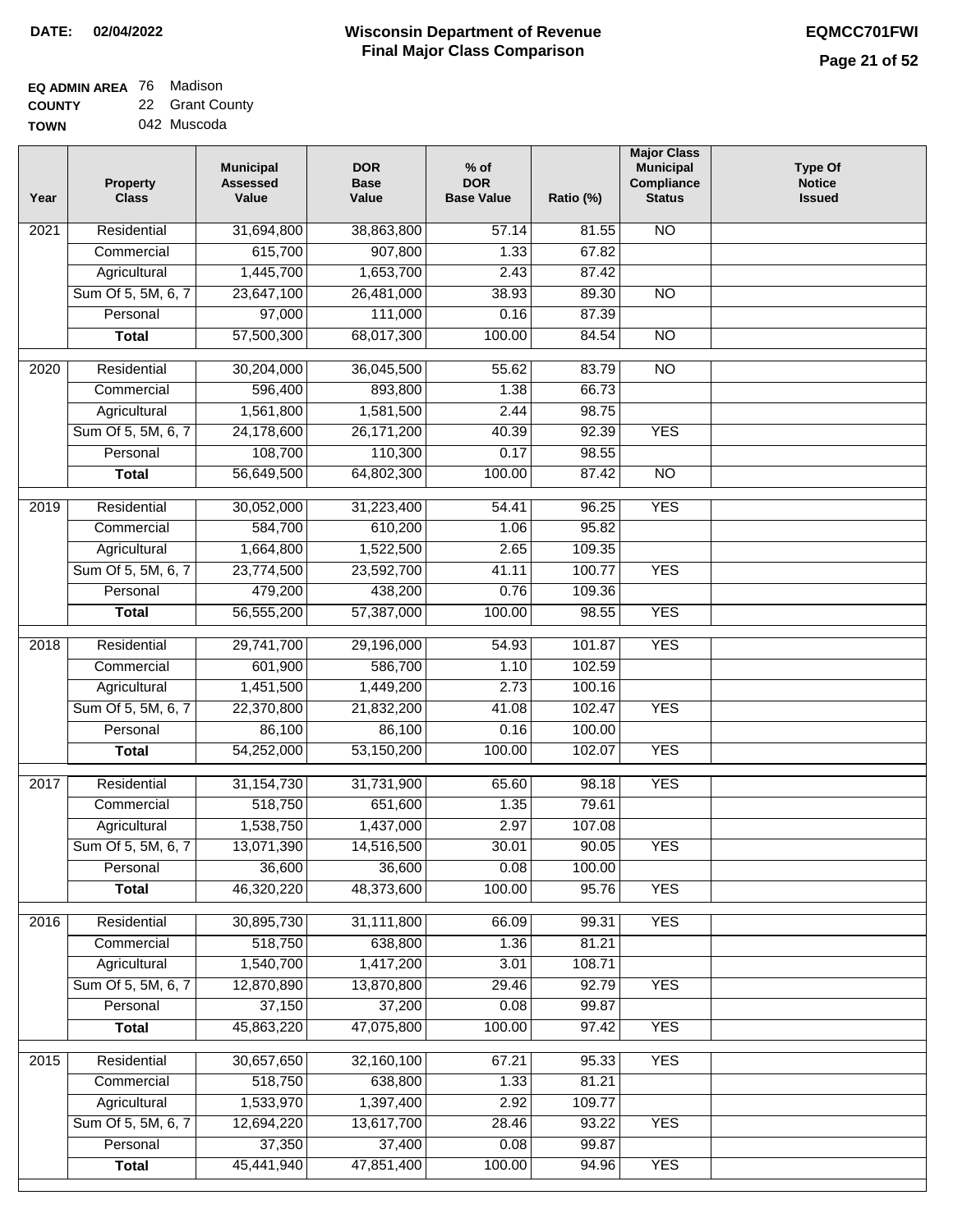#### **EQ ADMIN AREA** 76 Madison **COUNTY** 22 Grant County

**TOWN** 044 North Lancaster

| Year              | <b>Property</b><br><b>Class</b> | <b>Municipal</b><br><b>Assessed</b><br>Value | <b>DOR</b><br><b>Base</b><br>Value | $%$ of<br><b>DOR</b><br><b>Base Value</b> | Ratio (%) | <b>Major Class</b><br><b>Municipal</b><br>Compliance<br><b>Status</b> | <b>Type Of</b><br><b>Notice</b><br><b>Issued</b> |
|-------------------|---------------------------------|----------------------------------------------|------------------------------------|-------------------------------------------|-----------|-----------------------------------------------------------------------|--------------------------------------------------|
| 2021              | Residential                     | 17,945,500                                   | 25,137,700                         | 43.62                                     | 71.39     | N <sub>O</sub>                                                        |                                                  |
|                   | Commercial                      | 2,529,100                                    | 3,272,400                          | 5.68                                      | 77.29     |                                                                       |                                                  |
|                   | Agricultural                    | 2,984,500                                    | 3,511,800                          | 6.09                                      | 84.98     |                                                                       |                                                  |
|                   | Sum Of 5, 5M, 6, 7              | 22,358,500                                   | 25,645,400                         | 44.50                                     | 87.18     | $\overline{NO}$                                                       |                                                  |
|                   | Personal                        | 48,000                                       | 56,500                             | 0.10                                      | 84.96     |                                                                       |                                                  |
|                   | <b>Total</b>                    | 45,865,600                                   | 57,623,800                         | 100.00                                    | 79.59     | $\overline{NO}$                                                       | 1st Notice of Non-Compliance                     |
| $\overline{2020}$ | Residential                     | 17,804,700                                   | 23,339,200                         | 42.25                                     | 76.29     | $\overline{NO}$                                                       |                                                  |
|                   | Commercial                      | 2,088,600                                    | 2,758,400                          | 4.99                                      | 75.72     |                                                                       |                                                  |
|                   | Agricultural                    | 3,033,300                                    | 3,370,300                          | 6.10                                      | 90.00     |                                                                       |                                                  |
|                   | Sum Of 5, 5M, 6, 7              | 22,482,300                                   | 25,721,800                         | 46.56                                     | 87.41     | $\overline{NO}$                                                       |                                                  |
|                   | Personal                        | 48,200                                       | 53,600                             | 0.10                                      | 89.93     |                                                                       |                                                  |
|                   | <b>Total</b>                    | 45,457,100                                   | 55,243,300                         | 100.00                                    | 82.29     | $\overline{NO}$                                                       |                                                  |
| $\frac{1}{2019}$  | Residential                     | 17,413,800                                   | 20,411,600                         | 42.50                                     | 85.31     | $\overline{NO}$                                                       |                                                  |
|                   | Commercial                      | 2,058,500                                    | 2,256,600                          | 4.70                                      | 91.22     |                                                                       |                                                  |
|                   | Agricultural                    | 3,083,500                                    | 3,241,600                          | 6.75                                      | 95.12     |                                                                       |                                                  |
|                   | Sum Of 5, 5M, 6, 7              | 22,351,400                                   | 22,068,100                         | 45.95                                     | 101.28    | <b>YES</b>                                                            |                                                  |
|                   | Personal                        | 48,600                                       | 51,100                             | 0.11                                      | 95.11     |                                                                       |                                                  |
|                   | <b>Total</b>                    | 44,955,800                                   | 48,029,000                         | 100.00                                    | 93.60     | $\overline{N}$                                                        |                                                  |
| 2018              | Residential                     | 16,857,800                                   | 19,826,800                         | 42.49                                     | 85.03     | $\overline{NO}$                                                       |                                                  |
|                   | Commercial                      | 2,084,100                                    | 2,281,800                          | 4.89                                      | 91.34     |                                                                       |                                                  |
|                   | Agricultural                    | 3,002,600                                    | 3,157,500                          | 6.77                                      | 95.09     |                                                                       |                                                  |
|                   | Sum Of 5, 5M, 6, 7              | 21,897,000                                   | 21,353,000                         | 45.76                                     | 102.55    | <b>YES</b>                                                            |                                                  |
|                   | Personal                        | 45,900                                       | 48,300                             | 0.10                                      | 95.03     |                                                                       |                                                  |
|                   | <b>Total</b>                    | 43,887,400                                   | 46,667,400                         | 100.00                                    | 94.04     | <b>NO</b>                                                             |                                                  |
| 2017              | Residential                     | 16,773,600                                   | 18,611,100                         | 40.71                                     | 90.13     | <b>YES</b>                                                            |                                                  |
|                   | Commercial                      | 2,084,100                                    | 2,237,100                          | 4.89                                      | 93.16     |                                                                       |                                                  |
|                   | Agricultural                    | 2,931,900                                    | 3,082,500                          | 6.74                                      | 95.11     |                                                                       |                                                  |
|                   | Sum Of 5, 5M, 6, 7              | 21,437,400                                   | 21,429,900                         | 46.87                                     | 100.03    | YES                                                                   |                                                  |
|                   | Personal                        | 340,000                                      | 357,900                            | 0.78                                      | 95.00     |                                                                       |                                                  |
|                   | <b>Total</b>                    | 43,567,000                                   | 45,718,500                         | 100.00                                    | 95.29     | <b>YES</b>                                                            |                                                  |
|                   |                                 |                                              |                                    |                                           |           |                                                                       |                                                  |
| 2016              | Residential                     | 16,688,200                                   | 17,638,700                         | 39.82                                     | 94.61     | <b>YES</b>                                                            |                                                  |
|                   | Commercial                      | 1,925,400                                    | 2,069,600                          | 4.67                                      | 93.03     |                                                                       |                                                  |
|                   | Agricultural                    | 3,051,700                                    | 3,047,800                          | 6.88                                      | 100.13    |                                                                       |                                                  |
|                   | Sum Of 5, 5M, 6, 7              | 20,916,200                                   | 21,088,400                         | 47.61                                     | 99.18     | <b>YES</b>                                                            |                                                  |
|                   | Personal                        | 448,000                                      | 448,000                            | 1.01                                      | 100.00    |                                                                       |                                                  |
|                   | <b>Total</b>                    | 43,029,500                                   | 44,292,500                         | 100.00                                    | 97.15     | <b>YES</b>                                                            |                                                  |
| 2015              | Residential                     | 16,592,500                                   | 16, 154, 200                       | 38.07                                     | 102.71    | <b>YES</b>                                                            |                                                  |
|                   | Commercial                      | 1,925,400                                    | 2,049,100                          | 4.83                                      | 93.96     |                                                                       |                                                  |
|                   | Agricultural                    | 3,007,600                                    | 3,008,300                          | 7.09                                      | 99.98     |                                                                       |                                                  |
|                   | Sum Of 5, 5M, 6, 7              | 20,640,100                                   | 20,942,800                         | 49.36                                     | 98.55     | <b>YES</b>                                                            |                                                  |
|                   | Personal                        | 274,600                                      | 274,600                            | 0.65                                      | 100.00    |                                                                       |                                                  |
|                   | <b>Total</b>                    | 42,440,200                                   | 42,429,000                         | 100.00                                    | 100.03    | <b>YES</b>                                                            |                                                  |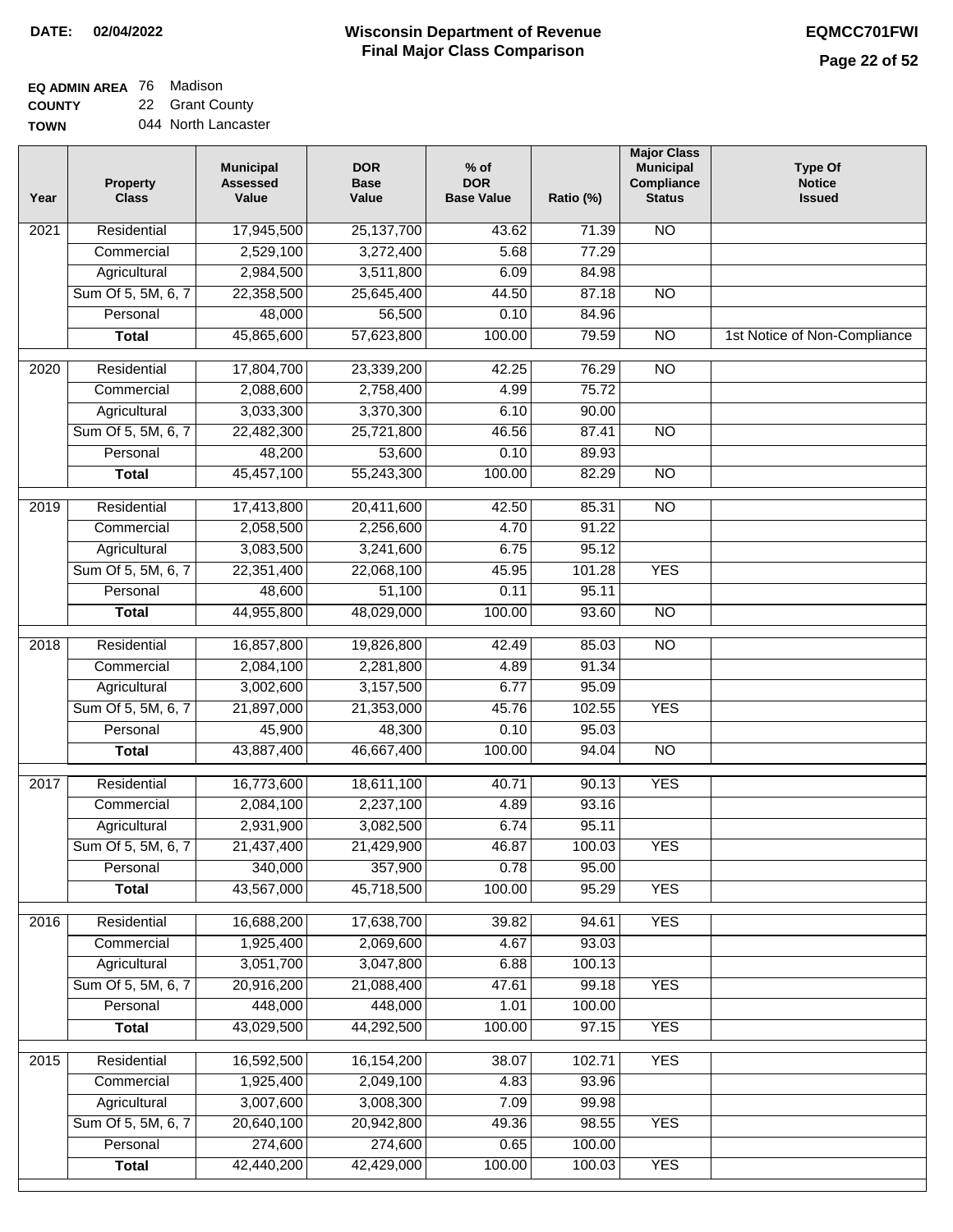| <b>EQ ADMIN AREA 76 Madison</b> |                 |
|---------------------------------|-----------------|
| <b>COUNTY</b>                   | 22 Grant County |

**TOWN** 046 Paris

| Year              | <b>Property</b><br><b>Class</b> | <b>Municipal</b><br><b>Assessed</b><br>Value | <b>DOR</b><br><b>Base</b><br>Value | $%$ of<br><b>DOR</b><br><b>Base Value</b> | Ratio (%) | <b>Major Class</b><br><b>Municipal</b><br>Compliance<br><b>Status</b> | <b>Type Of</b><br><b>Notice</b><br><b>Issued</b> |
|-------------------|---------------------------------|----------------------------------------------|------------------------------------|-------------------------------------------|-----------|-----------------------------------------------------------------------|--------------------------------------------------|
| $\overline{202}1$ | Residential                     | 29,229,000                                   | 38,469,000                         | 52.35                                     | 75.98     | N <sub>O</sub>                                                        |                                                  |
|                   | Commercial                      | 1,550,600                                    | 1,985,700                          | 2.70                                      | 78.09     |                                                                       |                                                  |
|                   | Agricultural                    | 2,643,900                                    | 3,114,300                          | 4.24                                      | 84.90     |                                                                       |                                                  |
|                   | Sum Of 5, 5M, 6, 7              | 26,764,200                                   | 29,827,700                         | 40.59                                     | 89.73     | $\overline{NO}$                                                       |                                                  |
|                   | Personal                        | 73,900                                       | 86,900                             | 0.12                                      | 85.04     |                                                                       |                                                  |
|                   | <b>Total</b>                    | 60,261,600                                   | 73,483,600                         | 100.00                                    | 82.01     | $\overline{NO}$                                                       | 2nd Notice of Non-Compliance                     |
| $\overline{2020}$ | Residential                     | 28,967,200                                   | 36,674,800                         | 52.30                                     | 78.98     | $\overline{NO}$                                                       |                                                  |
|                   | Commercial                      | 1,550,600                                    | 1,927,900                          | 2.75                                      | 80.43     |                                                                       |                                                  |
|                   | Agricultural                    | 2,550,200                                    | 3,000,000                          | 4.28                                      | 85.01     |                                                                       |                                                  |
|                   | Sum Of 5, 5M, 6, 7              | 26,247,200                                   | 28,461,900                         | 40.59                                     | 92.22     | <b>YES</b>                                                            |                                                  |
|                   | Personal                        | 50,200                                       | 59,000                             | 0.08                                      | 85.08     |                                                                       |                                                  |
|                   | <b>Total</b>                    | 59,365,400                                   | 70,123,600                         | 100.00                                    | 84.66     | $\overline{NO}$                                                       | 1st Notice of Non-Compliance                     |
| 2019              | Residential                     | 28,604,200                                   | 34,319,300                         | 53.37                                     | 83.35     | $\overline{NO}$                                                       |                                                  |
|                   | Commercial                      | 1,534,800                                    | 1,644,600                          | 2.56                                      | 93.32     |                                                                       |                                                  |
|                   | Agricultural                    | 2,598,200                                    | 2,881,800                          | 4.48                                      | 90.16     |                                                                       |                                                  |
|                   | Sum Of 5, 5M, 6, 7              | 26,152,800                                   | 25,371,400                         | 39.46                                     | 103.08    | <b>YES</b>                                                            |                                                  |
|                   | Personal                        | 73,300                                       | 81,500                             | 0.13                                      | 89.94     |                                                                       |                                                  |
|                   | <b>Total</b>                    | 58,963,300                                   | 64,298,600                         | 100.00                                    | 91.70     | $\overline{NO}$                                                       |                                                  |
| 2018              | Residential                     | 27,966,100                                   | 32,956,300                         | 53.12                                     | 84.86     | N <sub>O</sub>                                                        |                                                  |
|                   | Commercial                      | 1,534,800                                    | 1,644,600                          | 2.65                                      | 93.32     |                                                                       |                                                  |
|                   | Agricultural                    | 2,661,800                                    | 2,799,100                          | 4.51                                      | 95.09     |                                                                       |                                                  |
|                   | Sum Of 5, 5M, 6, 7              | 25,482,000                                   | 24,576,200                         | 39.61                                     | 103.69    | <b>YES</b>                                                            |                                                  |
|                   | Personal                        | 62,500                                       | 65,700                             | 0.11                                      | 95.13     |                                                                       |                                                  |
|                   | <b>Total</b>                    | 57,707,200                                   | 62,041,900                         | 100.00                                    | 93.01     | <b>NO</b>                                                             |                                                  |
|                   |                                 |                                              |                                    |                                           |           |                                                                       |                                                  |
| $\overline{2017}$ | Residential                     | 27,716,300                                   | 31,407,000                         | 52.84                                     | 88.25     | $\overline{NO}$                                                       |                                                  |
|                   | Commercial                      | 1,216,900                                    | 1,284,300                          | 2.16                                      | 94.75     |                                                                       |                                                  |
|                   | Agricultural                    | 2,582,600                                    | 2,717,400                          | 4.57                                      | 95.04     |                                                                       |                                                  |
|                   | Sum Of 5, 5M, 6, 7              | 24,717,200                                   | 23,868,300                         | 40.15                                     | 103.56    | <b>YES</b>                                                            |                                                  |
|                   | Personal                        | 156,300                                      | 164,500                            | 0.28                                      | 95.02     |                                                                       |                                                  |
|                   | <b>Total</b>                    | 56,389,300                                   | 59,441,500                         | 100.00                                    | 94.87     | <b>NO</b>                                                             |                                                  |
| 2016              | Residential                     | 27,689,500                                   | 30,391,800                         | 52.70                                     | 91.11     | <b>YES</b>                                                            |                                                  |
|                   | Commercial                      | 1,155,600                                    | 1,184,100                          | 2.05                                      | 97.59     |                                                                       |                                                  |
|                   | Agricultural                    | 2,547,500                                    | 2,680,200                          | 4.65                                      | 95.05     |                                                                       |                                                  |
|                   | Sum Of 5, 5M, 6, 7              | 24, 145, 300                                 | 23,252,400                         | 40.32                                     | 103.84    | <b>YES</b>                                                            |                                                  |
|                   | Personal                        | 151,300                                      | 159,300                            | 0.28                                      | 94.98     |                                                                       |                                                  |
|                   | <b>Total</b>                    | 55,689,200                                   | 57,667,800                         | 100.00                                    | 96.57     | <b>YES</b>                                                            |                                                  |
| 2015              | Residential                     | 27,133,100                                   | 28,674,200                         | 50.96                                     | 94.63     | <b>YES</b>                                                            |                                                  |
|                   | Commercial                      | 1,155,600                                    | 1,160,900                          | 2.06                                      | 99.54     |                                                                       |                                                  |
|                   | Agricultural                    | 2,655,000                                    | 2,646,000                          | 4.70                                      | 100.34    |                                                                       |                                                  |
|                   | Sum Of 5, 5M, 6, 7              | 23,985,000                                   | 23,624,500                         | 41.98                                     | 101.53    | <b>YES</b>                                                            |                                                  |
|                   | Personal                        | 165,200                                      | 165,200                            | 0.29                                      | 100.00    |                                                                       |                                                  |
|                   | <b>Total</b>                    | 55,093,900                                   | 56,270,800                         | 100.00                                    | 97.91     | <b>YES</b>                                                            |                                                  |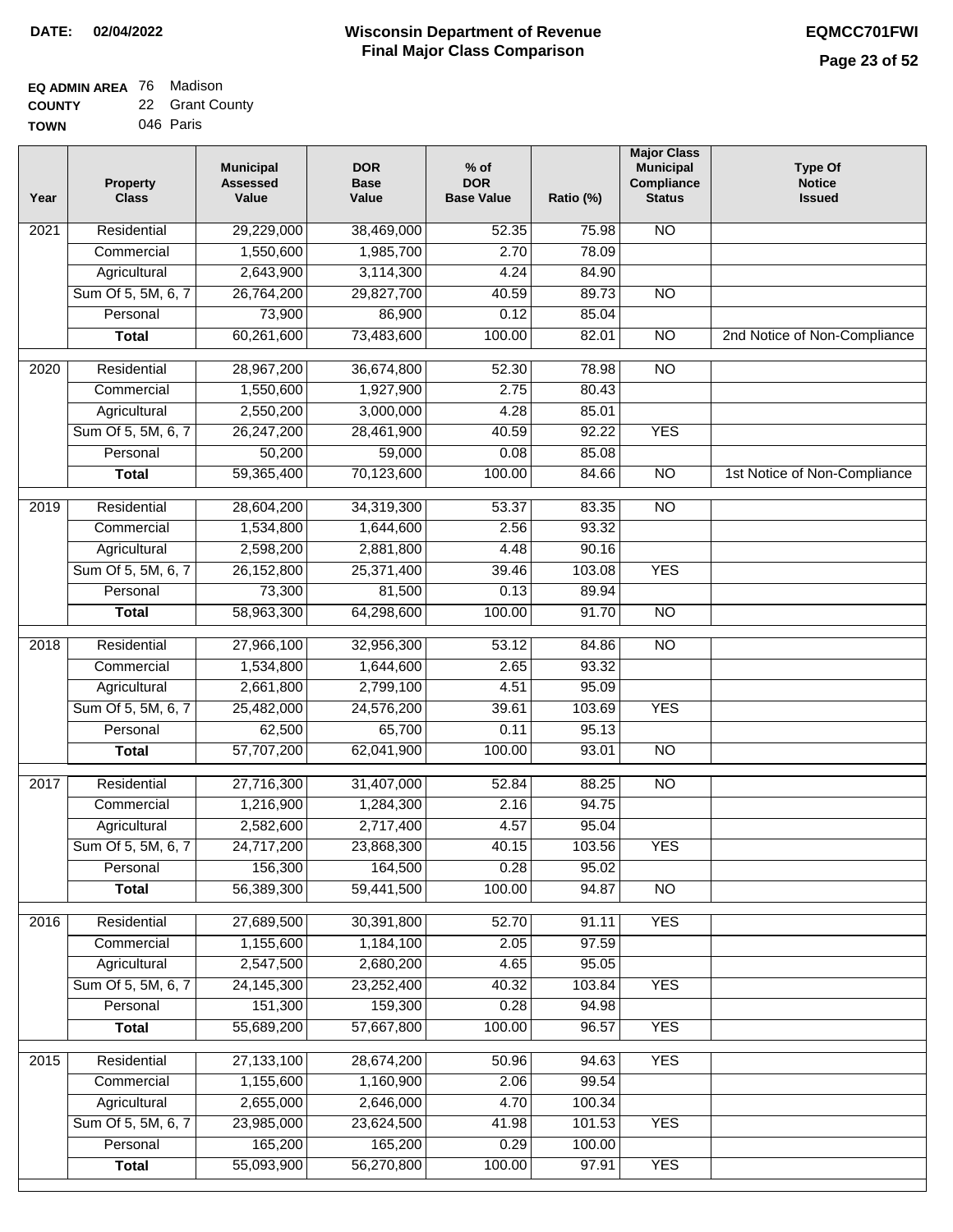$\Box$ 

#### **Wisconsin Department of Revenue Final Major Class Comparison DATE: 02/04/2022 EQMCC701FWI**

| EQ ADMIN AREA 76 | Madison         |
|------------------|-----------------|
| <b>COUNTY</b>    | 22 Grant County |
| <b>TOWN</b>      | 048 Patch Grove |

| Year | <b>Property</b><br><b>Class</b> | <b>Municipal</b><br><b>Assessed</b><br>Value | <b>DOR</b><br><b>Base</b><br>Value | $%$ of<br><b>DOR</b><br><b>Base Value</b> | Ratio (%) | <b>Municipal</b><br>Compliance<br><b>Status</b> | <b>Type Of</b><br><b>Notice</b><br><b>Issued</b> |
|------|---------------------------------|----------------------------------------------|------------------------------------|-------------------------------------------|-----------|-------------------------------------------------|--------------------------------------------------|
| 2021 | Residential                     | 5,738,000                                    | 7,730,800                          | 25.61                                     | 74.22     | $\overline{NO}$                                 |                                                  |
|      | Commercial                      | 501,400                                      | 947,200                            | 3.14                                      | 52.93     |                                                 |                                                  |
|      | Agricultural                    | 3,635,500                                    | 3,629,200                          | 12.02                                     | 100.17    |                                                 |                                                  |
|      | Sum Of 5, 5M, 6, 7              | 14,093,500                                   | 17,774,000                         | 58.89                                     | 79.29     | $\overline{NO}$                                 |                                                  |
|      | Personal                        | 82,100                                       | 102,600                            | 0.34                                      | 80.02     |                                                 |                                                  |
|      | <b>Total</b>                    | 24,050,500                                   | 30,183,800                         | 100.00                                    | 79.68     | $\overline{NO}$                                 |                                                  |
| 2020 | Residential                     | 5,656,200                                    | 7,799,200                          | 25.94                                     | 72.52     | $\overline{NO}$                                 |                                                  |
|      | Commercial                      | 481,100                                      | 921,800                            | 3.07                                      | 52.19     |                                                 |                                                  |
|      | Agricultural                    | 3,500,500                                    | 3,493,100                          | 11.62                                     | 100.21    |                                                 |                                                  |
|      | Sum Of 5, 5M, 6, 7              | 14,011,900                                   | 17,764,600                         | 59.08                                     | 78.88     | $\overline{NO}$                                 |                                                  |
|      | Personal                        | 85,200                                       | 88,800                             | 0.30                                      | 95.95     |                                                 |                                                  |
|      | <b>Total</b>                    | 23,734,900                                   | 30,067,500                         | 100.00                                    | 78.94     | $\overline{NO}$                                 |                                                  |
|      |                                 |                                              |                                    |                                           |           |                                                 |                                                  |
| 2019 | Residential                     | 5,561,500                                    | 6,398,800                          | 26.09                                     | 86.91     | <b>NO</b>                                       |                                                  |
|      | Commercial                      | 454,100                                      | 547,100                            | 2.23                                      | 83.00     |                                                 |                                                  |
|      | Agricultural                    | 3,352,300                                    | 3,351,100                          | 13.66                                     | 100.04    |                                                 |                                                  |
|      | Sum Of 5, 5M, 6, 7              | 14,047,900                                   | 14,159,400                         | 57.72                                     | 99.21     | <b>YES</b>                                      |                                                  |
|      | Personal                        | 73,400                                       | 74,100                             | 0.30                                      | 99.06     |                                                 |                                                  |
|      | <b>Total</b>                    | 23,489,200                                   | 24,530,500                         | 100.00                                    | 95.76     | <b>NO</b>                                       |                                                  |
| 2018 | Residential                     | 5,354,100                                    | 5,678,200                          | 24.55                                     | 94.29     | <b>YES</b>                                      |                                                  |
|      | Commercial                      | 454,100                                      | 547,100                            | 2.37                                      | 83.00     |                                                 |                                                  |
|      | Agricultural                    | 3,439,700                                    | 3,258,200                          | 14.09                                     | 105.57    |                                                 |                                                  |
|      | Sum Of 5, 5M, 6, 7              | 13,654,600                                   | 13,570,400                         | 58.67                                     | 100.62    | <b>YES</b>                                      |                                                  |
|      | Personal                        | 73,900                                       | 74,600                             | 0.32                                      | 99.06     |                                                 |                                                  |
|      | <b>Total</b>                    | 22,976,400                                   | 23,128,500                         | 100.00                                    | 99.34     | <b>YES</b>                                      |                                                  |
| 2017 | Residential                     | 5,153,000                                    | 5,218,000                          | 22.90                                     | 98.75     | <b>YES</b>                                      |                                                  |
|      | Commercial                      | 405,900                                      | 488,600                            | 2.14                                      | 83.07     |                                                 |                                                  |
|      | Agricultural                    | 3,439,900                                    | 3,176,700                          | 13.94                                     | 108.29    |                                                 |                                                  |
|      | Sum Of 5, 5M, 6, 7              | 13,436,200                                   | 13,830,000                         | 60.69                                     | 97.15     | <b>YES</b>                                      |                                                  |
|      | Personal                        | 76,200                                       | 74,700                             | 0.33                                      | 102.01    |                                                 |                                                  |
|      | <b>Total</b>                    | 22,511,200                                   | 22,788,000                         | 100.00                                    | 98.79     | <b>YES</b>                                      |                                                  |
| 2016 | Residential                     | 5,066,600                                    | 4,938,000                          | 21.84                                     | 102.60    | <b>YES</b>                                      |                                                  |
|      | Commercial                      | 380,900                                      | 464,100                            | 2.05                                      | 82.07     |                                                 |                                                  |
|      | Agricultural                    | 3,440,500                                    | 3,125,700                          | 13.82                                     | 110.07    |                                                 |                                                  |
|      | Sum Of 5, 5M, 6, 7              | 13,075,900                                   | 14,001,700                         | 61.92                                     | 93.39     | <b>YES</b>                                      |                                                  |
|      | Personal                        | 78,000                                       | 81,300                             | 0.36                                      | 95.94     |                                                 |                                                  |
|      | <b>Total</b>                    | 22,041,900                                   | 22,610,800                         | 100.00                                    | 97.48     | <b>YES</b>                                      |                                                  |
|      |                                 |                                              |                                    |                                           |           |                                                 |                                                  |
| 2015 | Residential                     | 4,793,600                                    | 4,770,100                          | 21.21                                     | 100.49    | <b>YES</b>                                      |                                                  |
|      | Commercial                      | 380,900                                      | 464,100                            | 2.06                                      | 82.07     |                                                 |                                                  |
|      | Agricultural                    | 3,441,800                                    | 3,087,600                          | 13.73                                     | 111.47    |                                                 |                                                  |
|      | Sum Of 5, 5M, 6, 7              | 12,901,000                                   | 14,128,000                         | 62.82                                     | 91.32     | <b>YES</b>                                      |                                                  |
|      | Personal                        | 37,900                                       | 39,900                             | 0.18                                      | 94.99     |                                                 |                                                  |
|      | <b>Total</b>                    | 21,555,200                                   | 22,489,700                         | 100.00                                    | 95.84     | <b>YES</b>                                      |                                                  |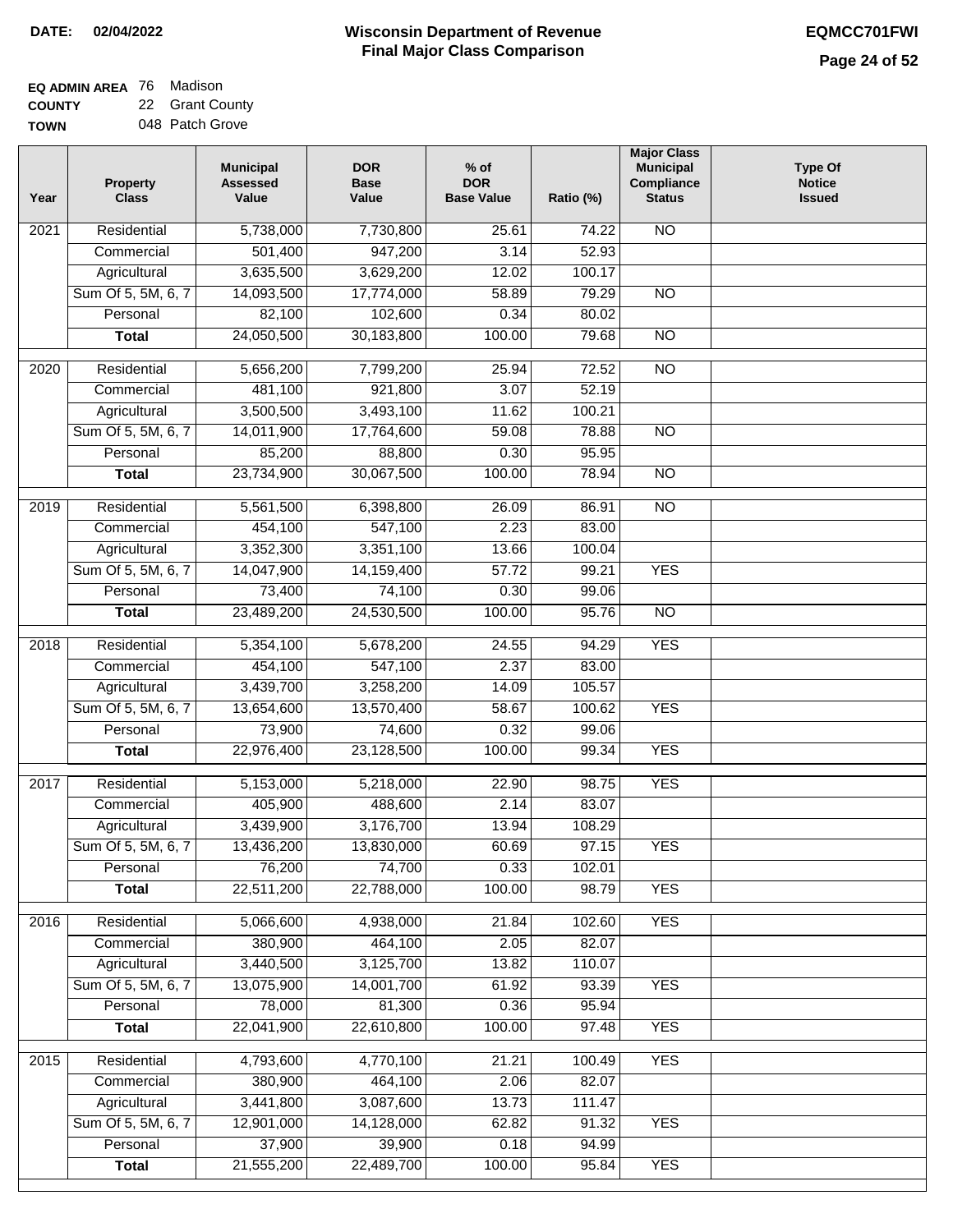| EQ ADMIN AREA 76 Madison |                 |
|--------------------------|-----------------|
| <b>COUNTY</b>            | 22 Grant County |

**TOWN** 050 Platteville

| Year              | <b>Property</b><br><b>Class</b> | <b>Municipal</b><br><b>Assessed</b><br>Value | <b>DOR</b><br><b>Base</b><br>Value | $%$ of<br><b>DOR</b><br><b>Base Value</b> | Ratio (%) | <b>Major Class</b><br><b>Municipal</b><br>Compliance<br><b>Status</b> | <b>Type Of</b><br><b>Notice</b><br><b>Issued</b> |
|-------------------|---------------------------------|----------------------------------------------|------------------------------------|-------------------------------------------|-----------|-----------------------------------------------------------------------|--------------------------------------------------|
| 2021              | Residential                     | 106,035,200                                  | 111, 153, 300                      | 74.75                                     | 95.40     | <b>YES</b>                                                            |                                                  |
|                   | Commercial                      | 9,891,200                                    | 9,636,900                          | 6.48                                      | 102.64    |                                                                       |                                                  |
|                   | Agricultural                    | 3,699,600                                    | 3,698,300                          | 2.49                                      | 100.04    |                                                                       |                                                  |
|                   | Sum Of 5, 5M, 6, 7              | 24,720,600                                   | 23,862,600                         | 16.05                                     | 103.60    | <b>YES</b>                                                            |                                                  |
|                   | Personal                        | 342,100                                      | 342,100                            | 0.23                                      | 100.00    |                                                                       |                                                  |
|                   | <b>Total</b>                    | 144,688,700                                  | 148,693,200                        | 100.00                                    | 97.31     | <b>YES</b>                                                            |                                                  |
| 2020              | Residential                     | 104,338,600                                  | 105,231,300                        | 74.17                                     | 99.15     | <b>YES</b>                                                            |                                                  |
|                   | Commercial                      | 9,719,700                                    | 9,147,800                          | 6.45                                      | 106.25    |                                                                       |                                                  |
|                   | Agricultural                    | 3,559,000                                    | 3,554,400                          | 2.51                                      | 100.13    |                                                                       |                                                  |
|                   | Sum Of 5, 5M, 6, 7              | 24,653,100                                   | 23,604,500                         | 16.64                                     | 104.44    | <b>YES</b>                                                            |                                                  |
|                   | Personal                        | 349,600                                      | 349,600                            | 0.25                                      | 100.00    |                                                                       |                                                  |
|                   | <b>Total</b>                    | 142,620,000                                  | 141,887,600                        | 100.00                                    | 100.52    | <b>YES</b>                                                            |                                                  |
|                   |                                 |                                              |                                    |                                           |           |                                                                       |                                                  |
| 2019              | Residential                     | 82,776,000                                   | 97,568,900                         | 72.47                                     | 84.84     | $\overline{10}$                                                       |                                                  |
|                   | Commercial                      | 8,891,100                                    | 10,457,000                         | 7.77                                      | 85.03     |                                                                       |                                                  |
|                   | Agricultural                    | 2,887,000                                    | 3,393,100                          | 2.52                                      | 85.08     |                                                                       |                                                  |
|                   | Sum Of 5, 5M, 6, 7              | 21,173,000                                   | 22,938,300                         | 17.04                                     | 92.30     | <b>YES</b>                                                            |                                                  |
|                   | Personal                        | 239,300                                      | 281,500                            | 0.21                                      | 85.01     |                                                                       |                                                  |
|                   | <b>Total</b>                    | 115,966,400                                  | 134,638,800                        | 100.00                                    | 86.13     | $\overline{NO}$                                                       | 2nd Notice of Non-Compliance                     |
| $\overline{2018}$ | Residential                     | 82,252,400                                   | 95,024,900                         | 72.32                                     | 86.56     | $\overline{NO}$                                                       |                                                  |
|                   | Commercial                      | 8,759,000                                    | 10,301,600                         | 7.84                                      | 85.03     |                                                                       |                                                  |
|                   | Agricultural                    | 2,803,800                                    | 3,298,900                          | 2.51                                      | 84.99     |                                                                       |                                                  |
|                   | Sum Of 5, 5M, 6, 7              | 20,927,400                                   | 22,507,100                         | 17.13                                     | 92.98     | <b>YES</b>                                                            |                                                  |
|                   | Personal                        | 223,800                                      | 263,300                            | 0.20                                      | 85.00     |                                                                       |                                                  |
|                   | <b>Total</b>                    | 114,966,400                                  | 131,395,800                        | 100.00                                    | 87.50     | $\overline{10}$                                                       | 1st Notice of Non-Compliance                     |
| 2017              | Residential                     | 80,888,200                                   | 98,314,400                         | 72.48                                     | 82.28     | N <sub>O</sub>                                                        |                                                  |
|                   | Commercial                      | 8,499,300                                    | 9,827,000                          | 7.24                                      | 86.49     |                                                                       |                                                  |
|                   | Agricultural                    | 2,745,100                                    | 3,229,000                          | 2.38                                      | 85.01     |                                                                       |                                                  |
|                   | Sum Of 5, 5M, 6, 7              | 21,192,200                                   | 23,307,000                         | 17.18                                     | 90.93     | <b>YES</b>                                                            |                                                  |
|                   | Personal                        | 821,000                                      | 965,900                            | 0.71                                      | 85.00     |                                                                       |                                                  |
|                   | <b>Total</b>                    | 114,145,800                                  | 135,643,300                        | 100.00                                    | 84.15     | $\overline{30}$                                                       |                                                  |
| 2016              | Residential                     | 79,090,900                                   | 93,241,300                         | 71.35                                     | 84.82     | $\overline{NO}$                                                       |                                                  |
|                   | Commercial                      | 8,433,700                                    | 9,465,800                          | 7.24                                      | 89.10     |                                                                       |                                                  |
|                   | Agricultural                    | 2,842,700                                    | 3,159,700                          | 2.42                                      | 89.97     |                                                                       |                                                  |
|                   | Sum Of 5, 5M, 6, 7              | 21,105,600                                   | 23,957,700                         | 18.33                                     | 88.10     | N <sub>O</sub>                                                        |                                                  |
|                   | Personal                        | 768,600                                      | 854,000                            | 0.65                                      | 90.00     |                                                                       |                                                  |
|                   | <b>Total</b>                    | 112,241,500                                  | 130,678,500                        | 100.00                                    | 85.89     | N <sub>O</sub>                                                        |                                                  |
| 2015              | Residential                     | 77,860,900                                   | 86,544,400                         | 70.03                                     | 89.97     | $\overline{NO}$                                                       |                                                  |
|                   | Commercial                      | 8,283,100                                    | 9,091,900                          | 7.36                                      | 91.10     | <b>YES</b>                                                            |                                                  |
|                   | Agricultural                    | 2,818,500                                    | 3,129,400                          | 2.53                                      | 90.07     |                                                                       |                                                  |
|                   | Sum Of 5, 5M, 6, 7              | 21,089,300                                   | 24,012,800                         | 19.43                                     | 87.83     | <b>NO</b>                                                             |                                                  |
|                   | Personal                        | 728,200                                      | 809,200                            | 0.65                                      | 89.99     |                                                                       |                                                  |
|                   | <b>Total</b>                    | 110,780,000                                  | 123,587,700                        | 100.00                                    | 89.64     | N <sub>O</sub>                                                        |                                                  |
|                   |                                 |                                              |                                    |                                           |           |                                                                       |                                                  |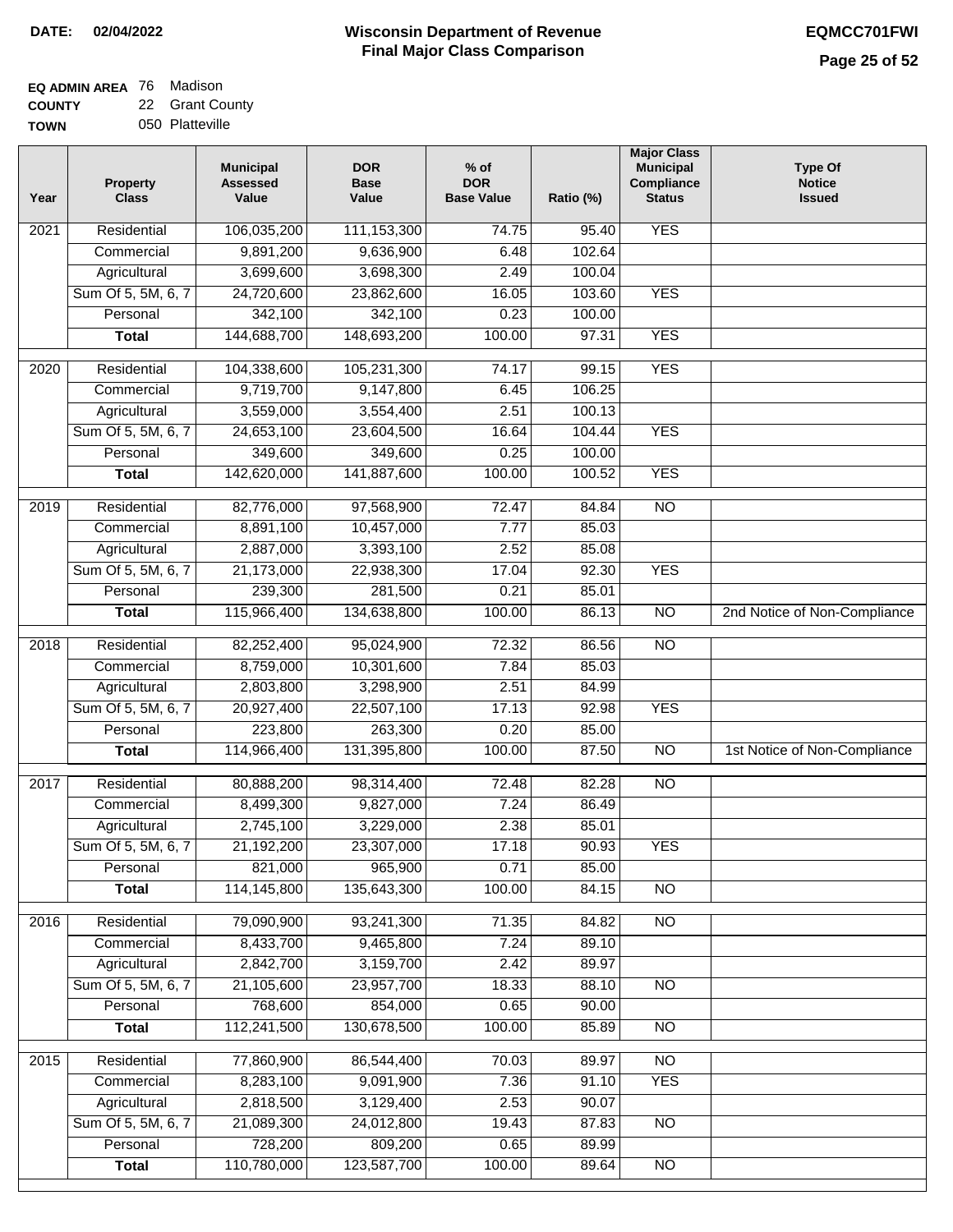$\overline{\phantom{a}}$ 

#### **EQ ADMIN AREA** 76 Madison **COUNTY** 22 Grant County

| <b>TOWN</b> | 052 Potosi |  |
|-------------|------------|--|
|             |            |  |

| Year              | <b>Property</b><br><b>Class</b> | <b>Municipal</b><br><b>Assessed</b><br>Value | <b>DOR</b><br><b>Base</b><br>Value | $%$ of<br><b>DOR</b><br><b>Base Value</b> | Ratio (%) | <b>Major Class</b><br><b>Municipal</b><br>Compliance<br><b>Status</b> | <b>Type Of</b><br><b>Notice</b><br><b>Issued</b> |
|-------------------|---------------------------------|----------------------------------------------|------------------------------------|-------------------------------------------|-----------|-----------------------------------------------------------------------|--------------------------------------------------|
| 2021              | Residential                     | 35,045,000                                   | 41,743,400                         | 51.59                                     | 83.95     | N <sub>O</sub>                                                        |                                                  |
|                   | Commercial                      | 557,600                                      | 866,000                            | 1.07                                      | 64.39     |                                                                       |                                                  |
|                   | Agricultural                    | 4,116,300                                    | 4,562,600                          | 5.64                                      | 90.22     |                                                                       |                                                  |
|                   | Sum Of 5, 5M, 6, 7              | 28,911,200                                   | 32,769,600                         | 40.50                                     | 88.23     | $\overline{NO}$                                                       |                                                  |
|                   | Personal                        | 871,500                                      | 968,300                            | 1.20                                      | 90.00     |                                                                       |                                                  |
|                   | <b>Total</b>                    | 69,501,600                                   | 80,909,900                         | 100.00                                    | 85.90     | $\overline{NO}$                                                       |                                                  |
| 2020              | Residential                     | 34,616,300                                   | 38,570,800                         | 49.89                                     | 89.75     | $\overline{3}$                                                        |                                                  |
|                   | Commercial                      | 557,600                                      | 866,000                            | 1.12                                      | 64.39     |                                                                       |                                                  |
|                   | Agricultural                    | 4,395,600                                    | 4,389,700                          | 5.68                                      | 100.13    |                                                                       |                                                  |
|                   | Sum Of 5, 5M, 6, 7              | 28,627,200                                   | 32,646,900                         | 42.23                                     | 87.69     | $\overline{NO}$                                                       |                                                  |
|                   | Personal                        | 843,100                                      | 843,100                            | 1.09                                      | 100.00    |                                                                       |                                                  |
|                   | <b>Total</b>                    | 69,039,800                                   | 77,316,500                         | 100.00                                    | 89.30     | $\overline{NO}$                                                       |                                                  |
|                   |                                 |                                              |                                    |                                           |           |                                                                       |                                                  |
| 2019              | Residential                     | 34,431,000                                   | 34,655,100                         | 50.80                                     | 99.35     | <b>YES</b>                                                            |                                                  |
|                   | Commercial                      | 557,600                                      | 500,200                            | 0.73                                      | 111.48    |                                                                       |                                                  |
|                   | Agricultural                    | 4,224,500                                    | 4,218,600                          | 6.18                                      | 100.14    |                                                                       |                                                  |
|                   | Sum Of 5, 5M, 6, 7              | 28,534,500                                   | 28,011,100                         | 41.06                                     | 101.87    | <b>YES</b>                                                            |                                                  |
|                   | Personal                        | 832,700                                      | 832,700                            | 1.22                                      | 100.00    |                                                                       |                                                  |
|                   | <b>Total</b>                    | 68,580,300                                   | 68,217,700                         | 100.00                                    | 100.53    | <b>YES</b>                                                            |                                                  |
| $\overline{2018}$ | Residential                     | 34,371,900                                   | 34,211,900                         | 51.25                                     | 100.47    | <b>YES</b>                                                            |                                                  |
|                   | Commercial                      | 557,600                                      | 500,200                            | 0.75                                      | 111.48    |                                                                       |                                                  |
|                   | Agricultural                    | 4,107,200                                    | 4,094,900                          | 6.13                                      | 100.30    |                                                                       |                                                  |
|                   | Sum Of 5, 5M, 6, 7              | 28, 184, 700                                 | 27,115,800                         | 40.62                                     | 103.94    | <b>YES</b>                                                            |                                                  |
|                   | Personal                        | 833,800                                      | 833,800                            | 1.25                                      | 100.00    |                                                                       |                                                  |
|                   | <b>Total</b>                    | 68,055,200                                   | 66,756,600                         | 100.00                                    | 101.95    | <b>YES</b>                                                            |                                                  |
| 2017              | Residential                     | 25,881,300                                   | 31,491,700                         | 48.44                                     | 82.18     | N <sub>O</sub>                                                        |                                                  |
|                   | Commercial                      | 568,800                                      | 519,800                            | 0.80                                      | 109.43    |                                                                       |                                                  |
|                   | Agricultural                    | 3,396,800                                    | 3,997,100                          | 6.15                                      | 84.98     |                                                                       |                                                  |
|                   | Sum Of 5, 5M, 6, 7              | 23,575,700                                   | 27,987,800                         | 43.05                                     | 84.24     | $\overline{NO}$                                                       |                                                  |
|                   | Personal                        | 868,500                                      | 1,021,800                          | 1.57                                      | 85.00     |                                                                       |                                                  |
|                   | <b>Total</b>                    | 54,291,100                                   | 65,018,200                         | 100.00                                    | 83.50     | $\overline{3}$                                                        | 2nd Notice of Non-Compliance                     |
| 2016              | Residential                     | 24,148,600                                   | 27,526,300                         | 44.24                                     | 87.73     | $\overline{NO}$                                                       |                                                  |
|                   | Commercial                      | 568,800                                      | 519,800                            | 0.84                                      | 109.43    |                                                                       |                                                  |
|                   | Agricultural                    | 3,347,300                                    | 3,923,000                          | 6.31                                      | 85.33     |                                                                       |                                                  |
|                   | Sum Of 5, 5M, 6, 7              | 24,010,900                                   | 29,246,200                         | 47.01                                     | 82.10     | N <sub>O</sub>                                                        |                                                  |
|                   | Personal                        | 848,600                                      | 998,300                            | 1.60                                      | 85.00     |                                                                       |                                                  |
|                   | <b>Total</b>                    | 52,924,200                                   | 62,213,600                         | 100.00                                    | 85.07     | $\overline{NO}$                                                       | 1st Notice of Non-Compliance                     |
| 2015              | Residential                     | 23,393,500                                   | 25,554,900                         | 42.45                                     | 91.54     | <b>YES</b>                                                            |                                                  |
|                   | Commercial                      | 561,300                                      | 505,900                            | 0.84                                      | 110.95    |                                                                       |                                                  |
|                   | Agricultural                    | 3,493,300                                    | 3,889,300                          | 6.46                                      | 89.82     |                                                                       |                                                  |
|                   | Sum Of 5, 5M, 6, 7              | 23,630,700                                   | 29,194,100                         | 48.49                                     | 80.94     | <b>NO</b>                                                             |                                                  |
|                   | Personal                        | 951,600                                      | 1,057,400                          | 1.76                                      | 89.99     |                                                                       |                                                  |
|                   | <b>Total</b>                    | 52,030,400                                   | 60,201,600                         | 100.00                                    | 86.43     | N <sub>O</sub>                                                        |                                                  |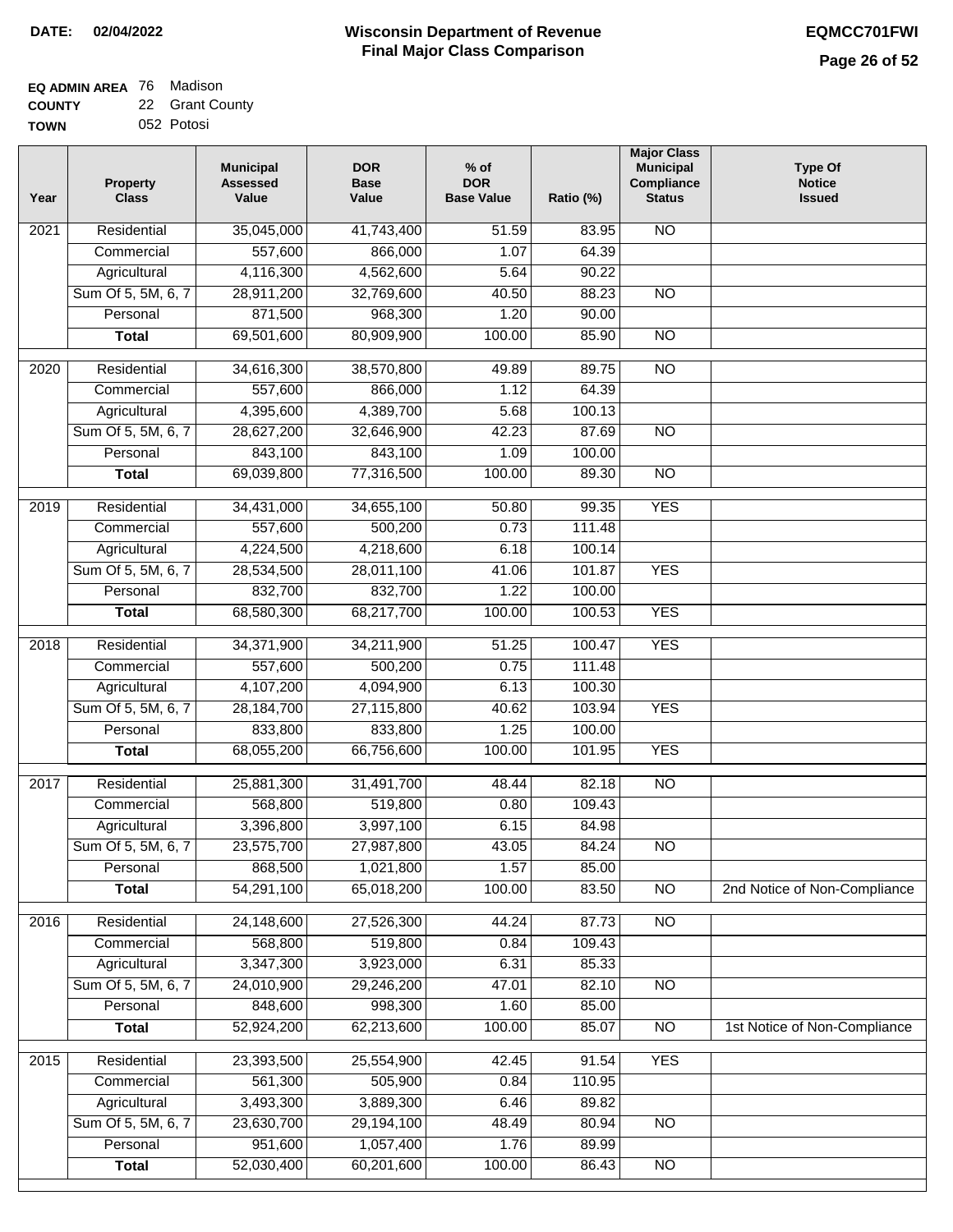| <b>EQ ADMIN AREA</b> 76 Madison |                 |
|---------------------------------|-----------------|
| <b>COUNTY</b>                   | 22 Grant County |
| <b>TOWN</b>                     | 054 Smelser     |

054 Smelser

| Year              | <b>Property</b><br><b>Class</b> | <b>Municipal</b><br><b>Assessed</b><br>Value | <b>DOR</b><br><b>Base</b><br>Value | % of<br><b>DOR</b><br><b>Base Value</b> | Ratio (%)       | <b>Major Class</b><br><b>Municipal</b><br>Compliance<br><b>Status</b> | <b>Type Of</b><br><b>Notice</b><br><b>Issued</b> |
|-------------------|---------------------------------|----------------------------------------------|------------------------------------|-----------------------------------------|-----------------|-----------------------------------------------------------------------|--------------------------------------------------|
| $\overline{202}1$ | Residential                     | 38,463,300                                   | 48,083,400                         | 61.70                                   | 79.99           | <b>NO</b>                                                             |                                                  |
|                   | Commercial                      | 3,186,200                                    | 3,495,500                          | 4.49                                    | 91.15           |                                                                       |                                                  |
|                   | Agricultural                    | 4,472,500                                    | 5,257,800                          | 6.75                                    | 85.06           |                                                                       |                                                  |
|                   | Sum Of 5, 5M, 6, 7              | 18,649,100                                   | 20,770,900                         | 26.65                                   | 89.78           | $\overline{NO}$                                                       |                                                  |
|                   | Personal                        | 276,100                                      | 324,800                            | 0.42                                    | 85.01           |                                                                       |                                                  |
|                   | <b>Total</b>                    | 65,047,200                                   | 77,932,400                         | 100.00                                  | 83.47           | $\overline{NO}$                                                       |                                                  |
| $\overline{2020}$ | Residential                     | 37,732,900                                   | 45,407,800                         | 60.75                                   | 83.10           | $\overline{NO}$                                                       |                                                  |
|                   | Commercial                      | 3,212,700                                    | 3,418,900                          | 4.57                                    | 93.97           |                                                                       |                                                  |
|                   | Agricultural                    | 4,807,700                                    | 5,056,900                          | 6.77                                    | 95.07           |                                                                       |                                                  |
|                   | Sum Of 5, 5M, 6, 7              | 18,647,600                                   | 20,575,700                         | 27.53                                   | 90.63           | <b>YES</b>                                                            |                                                  |
|                   | Personal                        | 276,100                                      | 290,700                            | 0.39                                    | 94.98           |                                                                       |                                                  |
|                   | <b>Total</b>                    | 64,677,000                                   | 74,750,000                         | 100.00                                  | 86.52           | $\overline{NO}$                                                       |                                                  |
| $\frac{1}{2019}$  | Residential                     | 37,299,000                                   | 42,824,600                         | 61.58                                   | 87.10           | $\overline{3}$                                                        |                                                  |
|                   | Commercial                      | 3,028,800                                    | 3,524,800                          | 5.07                                    | 85.93           |                                                                       |                                                  |
|                   | Agricultural                    | 4,370,200                                    | 4,856,000                          | 6.98                                    | 90.00           |                                                                       |                                                  |
|                   | Sum Of 5, 5M, 6, 7              | 18,675,500                                   | 18,039,400                         | 25.94                                   | 103.53          | <b>YES</b>                                                            |                                                  |
|                   | Personal                        | 271,400                                      | 301,500                            | 0.43                                    | 90.02           |                                                                       |                                                  |
|                   | <b>Total</b>                    | 63,644,900                                   | 69,546,300                         | 100.00                                  | 91.51           | $\overline{NO}$                                                       |                                                  |
| 2018              | Residential                     | 36,923,400                                   | 40,731,100                         | 61.09                                   | 90.65           | <b>YES</b>                                                            |                                                  |
|                   | Commercial                      | 2,967,700                                    | 3,456,900                          | 5.18                                    | 85.85           |                                                                       |                                                  |
|                   | Agricultural                    | 4,493,200                                    | 4,724,500                          | 7.09                                    | 95.10           |                                                                       |                                                  |
|                   | Sum Of 5, 5M, 6, 7              | 18,286,900                                   | 17,476,300                         | 26.21                                   | 104.64          | <b>YES</b>                                                            |                                                  |
|                   | Personal                        | 275,000                                      | 289,500                            | 0.43                                    | 94.99           |                                                                       |                                                  |
|                   | <b>Total</b>                    | 62,946,200                                   | 66,678,300                         | 100.00                                  | 94.40           | <b>YES</b>                                                            |                                                  |
| 2017              | Residential                     | 36,232,600                                   | 40,004,400                         | 60.48                                   | 90.57           | <b>YES</b>                                                            |                                                  |
|                   | Commercial                      | 2,953,000                                    | 3,373,900                          | 5.10                                    | 87.52           |                                                                       |                                                  |
|                   | Agricultural                    | 4,379,600                                    | 4,612,100                          | 6.97                                    | 94.96           |                                                                       |                                                  |
|                   | Sum Of 5, 5M, 6, 7              | 18,303,700                                   | 17,812,000                         | 26.93                                   | 102.76          | <b>YES</b>                                                            |                                                  |
|                   | Personal                        | 327,800                                      | 345,000                            | 0.52                                    | 95.01           |                                                                       |                                                  |
|                   | <b>Total</b>                    | 62,196,700                                   | 66, 147, 400                       | 100.00                                  | 94.03           | <b>YES</b>                                                            |                                                  |
| 2016              | Residential                     | 35,431,200                                   | 38,016,700                         | 59.01                                   | 93.20           | <b>YES</b>                                                            |                                                  |
|                   | Commercial                      | 2,847,000                                    | 3,174,900                          | 4.93                                    | 89.67           |                                                                       |                                                  |
|                   | Agricultural                    | 4,314,300                                    | 4,540,800                          | 7.05                                    | 95.01           |                                                                       |                                                  |
|                   | Sum Of 5, 5M, 6, 7              | 18,200,800                                   | 18,365,000                         | 28.51                                   | 99.11           | <b>YES</b>                                                            |                                                  |
|                   | Personal                        | 307,400                                      | 323,500                            | 0.50                                    | 95.02           |                                                                       |                                                  |
|                   | <b>Total</b>                    | 61,100,700                                   | 64,420,900                         | 100.00                                  | 94.85           | <b>YES</b>                                                            |                                                  |
|                   |                                 |                                              |                                    |                                         |                 |                                                                       |                                                  |
| 2015              | Residential                     | 34,989,500                                   | 36,083,900                         | 57.91                                   | 96.97           | <b>YES</b>                                                            |                                                  |
|                   | Commercial<br>Agricultural      | 2,732,400<br>4,494,300                       | 2,994,400<br>4,486,700             | 4.81<br>7.20                            | 91.25<br>100.17 |                                                                       |                                                  |
|                   | Sum Of 5, 5M, 6, 7              | 18,267,000                                   | 18,470,400                         | 29.64                                   | 98.90           | <b>YES</b>                                                            |                                                  |
|                   | Personal                        | 277,200                                      | 277,200                            | 0.44                                    | 100.00          |                                                                       |                                                  |
|                   | <b>Total</b>                    | 60,760,400                                   | 62,312,600                         | 100.00                                  | 97.51           | <b>YES</b>                                                            |                                                  |
|                   |                                 |                                              |                                    |                                         |                 |                                                                       |                                                  |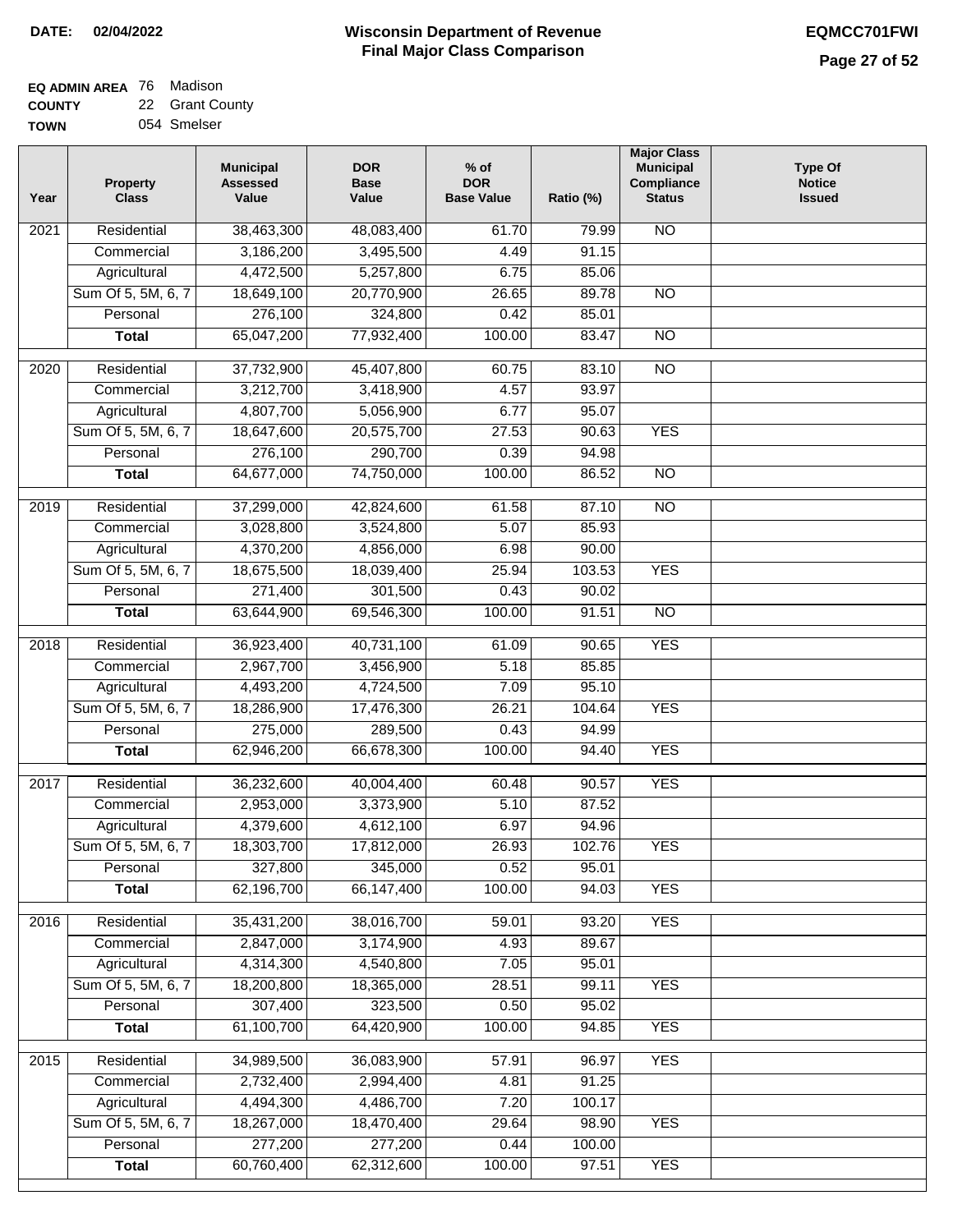#### **EQ ADMIN AREA** 76 Madison **COUNTY** 22 Grant County

**TOWN** 056 South Lancaster

| Year              | <b>Property</b><br><b>Class</b>    | <b>Municipal</b><br><b>Assessed</b><br>Value | <b>DOR</b><br>Base<br>Value | $%$ of<br><b>DOR</b><br><b>Base Value</b> | Ratio (%)      | <b>Major Class</b><br><b>Municipal</b><br>Compliance<br><b>Status</b> | <b>Type Of</b><br><b>Notice</b><br><b>Issued</b> |
|-------------------|------------------------------------|----------------------------------------------|-----------------------------|-------------------------------------------|----------------|-----------------------------------------------------------------------|--------------------------------------------------|
| $\overline{202}1$ | Residential                        | 29,692,400                                   | 36,459,100                  | 50.78                                     | 81.44          | N <sub>O</sub>                                                        |                                                  |
|                   | Commercial                         | 2,619,900                                    | 3,388,000                   | 4.72                                      | 77.33          |                                                                       |                                                  |
|                   | Agricultural                       | 3,575,300                                    | 4,205,700                   | 5.86                                      | 85.01          |                                                                       |                                                  |
|                   | Sum Of 5, 5M, 6, 7                 | 23,115,100                                   | 27,518,000                  | 38.33                                     | 84.00          | $\overline{NO}$                                                       |                                                  |
|                   | Personal                           | 187,500                                      | 220,600                     | 0.31                                      | 85.00          |                                                                       |                                                  |
|                   | <b>Total</b>                       | 59,190,200                                   | 71,791,400                  | 100.00                                    | 82.45          | <b>NO</b>                                                             |                                                  |
| $\overline{2020}$ | Residential                        | 28,404,100                                   | 32,662,900                  | 47.86                                     | 86.96          | $\overline{10}$                                                       |                                                  |
|                   | Commercial                         | 2,647,000                                    | 3,416,600                   | 5.01                                      | 77.47          |                                                                       |                                                  |
|                   | Agricultural                       | 3,629,400                                    | 4,033,500                   | 5.91                                      | 89.98          |                                                                       |                                                  |
|                   | Sum Of 5, 5M, 6, 7                 | 23,413,000                                   | 27,890,600                  | 40.87                                     | 83.95          | $\overline{NO}$                                                       |                                                  |
|                   | Personal                           | 219,200                                      | 243,600                     | 0.36                                      | 89.98          |                                                                       |                                                  |
|                   | <b>Total</b>                       | 58,312,700                                   | 68,247,200                  | 100.00                                    | 85.44          | $\overline{NO}$                                                       |                                                  |
| 2019              | Residential                        | 27,341,100                                   | 29,713,300                  | 48.53                                     | 92.02          | <b>YES</b>                                                            |                                                  |
|                   | Commercial                         | 2,563,100                                    | 2,818,400                   | 4.60                                      | 90.94          |                                                                       |                                                  |
|                   | Agricultural                       | 3,690,500                                    | 3,884,800                   | 6.34                                      | 95.00          |                                                                       |                                                  |
|                   | Sum Of 5, 5M, 6, 7                 | 23,904,100                                   | 24,570,800                  | 40.13                                     | 97.29          | <b>YES</b>                                                            |                                                  |
|                   | Personal                           | 229,000                                      | 241,100                     | 0.39                                      | 94.98          |                                                                       |                                                  |
|                   | <b>Total</b>                       | 57,727,800                                   | 61,228,400                  | 100.00                                    | 94.28          | <b>YES</b>                                                            |                                                  |
|                   |                                    |                                              |                             |                                           |                |                                                                       |                                                  |
| 2018              | Residential                        | 26,690,200                                   | 29,325,100                  | 48.90                                     | 91.01          | <b>YES</b>                                                            |                                                  |
|                   | Commercial                         | 2,397,800                                    | 2,642,700                   | 4.41                                      | 90.73          |                                                                       |                                                  |
|                   | Agricultural<br>Sum Of 5, 5M, 6, 7 | 3,589,400<br>23,475,000                      | 3,776,600<br>24,011,200     | 6.30<br>40.04                             | 95.04<br>97.77 | <b>YES</b>                                                            |                                                  |
|                   | Personal                           | 206,000                                      | 216,800                     | 0.36                                      | 95.02          |                                                                       |                                                  |
|                   | <b>Total</b>                       | 56,358,400                                   | 59,972,400                  | 100.00                                    | 93.97          | <b>YES</b>                                                            |                                                  |
|                   |                                    |                                              |                             |                                           |                |                                                                       |                                                  |
| 2017              | Residential                        | 26,059,500                                   | 27,826,400                  | 46.90                                     | 93.65          | <b>YES</b>                                                            |                                                  |
|                   | Commercial                         | 2,334,400                                    | 2,525,600                   | 4.26                                      | 92.43          |                                                                       |                                                  |
|                   | Agricultural                       | 3,494,200                                    | 3,675,900                   | 6.20                                      | 95.06          |                                                                       |                                                  |
|                   | Sum Of 5, 5M, 6, 7                 | 22,998,300                                   | 24,301,600                  | 40.96                                     | 94.64          | <b>YES</b>                                                            |                                                  |
|                   | Personal                           | 953,700                                      | 1,003,900                   | 1.69                                      | 95.00          |                                                                       |                                                  |
|                   | <b>Total</b>                       | 55,840,100                                   | 59,333,400                  | 100.00                                    | 94.11          | <b>YES</b>                                                            |                                                  |
| 2016              | Residential                        | 25,958,200                                   | 27,407,100                  | 46.99                                     | 94.71          | <b>YES</b>                                                            |                                                  |
|                   | Commercial                         | 1,679,300                                    | 1,831,400                   | 3.14                                      | 91.69          |                                                                       |                                                  |
|                   | Agricultural                       | 3,438,900                                    | 3,624,100                   | 6.21                                      | 94.89          |                                                                       |                                                  |
|                   | Sum Of 5, 5M, 6, 7                 | 22,688,600                                   | 24,580,500                  | 42.14                                     | 92.30          | <b>YES</b>                                                            |                                                  |
|                   | Personal                           | 842,200                                      | 886,500                     | 1.52                                      | 95.00          |                                                                       |                                                  |
|                   | <b>Total</b>                       | 54,607,200                                   | 58,329,600                  | 100.00                                    | 93.62          | <b>YES</b>                                                            |                                                  |
| 2015              | Residential                        | 25,856,900                                   | 25,473,400                  | 45.73                                     | 101.51         | <b>YES</b>                                                            |                                                  |
|                   | Commercial                         | 1,599,400                                    | 1,730,100                   | 3.11                                      | 92.45          |                                                                       |                                                  |
|                   | Agricultural                       | 3,396,400                                    | 3,573,000                   | 6.41                                      | 95.06          |                                                                       |                                                  |
|                   | Sum Of 5, 5M, 6, 7                 | 21,989,400                                   | 24,216,300                  | 43.47                                     | 90.80          | <b>YES</b>                                                            |                                                  |
|                   | Personal                           | 678,800                                      | 714,600                     | 1.28                                      | 94.99          |                                                                       |                                                  |
|                   | <b>Total</b>                       | 53,520,900                                   | 55,707,400                  | 100.00                                    | 96.08          | <b>YES</b>                                                            |                                                  |
|                   |                                    |                                              |                             |                                           |                |                                                                       |                                                  |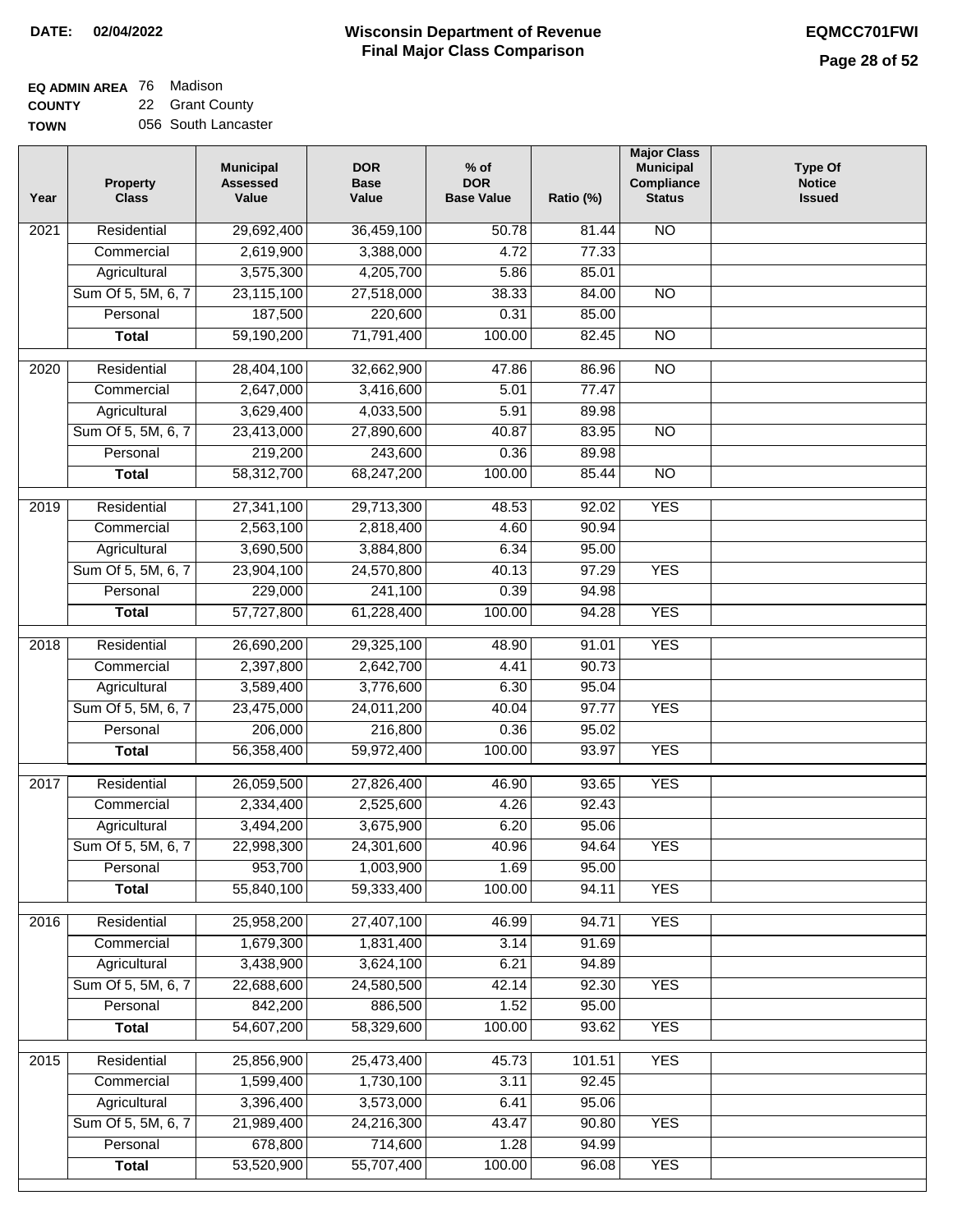| EQ ADMIN AREA 76 | Madison         |
|------------------|-----------------|
| <b>COUNTY</b>    | 22 Grant County |
| <b>TOWN</b>      | 058 Waterloo    |

058 Waterloo

| Year              | <b>Property</b><br><b>Class</b> | <b>Municipal</b><br><b>Assessed</b><br>Value | <b>DOR</b><br><b>Base</b><br>Value | $%$ of<br><b>DOR</b><br><b>Base Value</b> | Ratio (%) | <b>Major Class</b><br><b>Municipal</b><br>Compliance<br><b>Status</b> | <b>Type Of</b><br><b>Notice</b><br><b>Issued</b> |
|-------------------|---------------------------------|----------------------------------------------|------------------------------------|-------------------------------------------|-----------|-----------------------------------------------------------------------|--------------------------------------------------|
| 2021              | Residential                     | 26,177,100                                   | 35,946,600                         | 52.70                                     | 72.82     | N <sub>O</sub>                                                        |                                                  |
|                   | Commercial                      | 800,000                                      | 2,063,200                          | 3.03                                      | 38.77     |                                                                       |                                                  |
|                   | Agricultural                    | 2,952,700                                    | 3,073,600                          | 4.51                                      | 96.07     |                                                                       |                                                  |
|                   | Sum Of 5, 5M, 6, 7              | 21,245,600                                   | 26,884,500                         | 39.42                                     | 79.03     | $\overline{NO}$                                                       |                                                  |
|                   | Personal                        | 236,000                                      | 236,000                            | 0.35                                      | 100.00    |                                                                       |                                                  |
|                   | <b>Total</b>                    | 51,411,400                                   | 68,203,900                         | 100.00                                    | 75.38     | $\overline{NO}$                                                       |                                                  |
| 2020              | Residential                     | 25,484,700                                   | 31,418,300                         | 49.65                                     | 81.11     | $\overline{NO}$                                                       |                                                  |
|                   | Commercial                      | 800,000                                      | 2,063,200                          | 3.26                                      | 38.77     |                                                                       |                                                  |
|                   | Agricultural                    | 2,952,200                                    | 2,951,300                          | 4.66                                      | 100.03    |                                                                       |                                                  |
|                   | Sum Of 5, 5M, 6, 7              | 20,614,000                                   | 26,568,000                         | 41.99                                     | 77.59     | $\overline{NO}$                                                       |                                                  |
|                   | Personal                        | 272,600                                      | 272,600                            | 0.43                                      | 100.00    |                                                                       |                                                  |
|                   | <b>Total</b>                    | 50,123,500                                   | 63,273,400                         | 100.00                                    | 79.22     | $\overline{NO}$                                                       |                                                  |
|                   |                                 |                                              |                                    |                                           |           |                                                                       |                                                  |
| 2019              | Residential                     | 24,373,300                                   | 26,831,000                         | 51.19                                     | 90.84     | <b>YES</b>                                                            |                                                  |
|                   | Commercial                      | 800,000                                      | 948,600                            | 1.81                                      | 84.33     |                                                                       |                                                  |
|                   | Agricultural                    | 2,762,900                                    | 2,838,400                          | 5.42                                      | 97.34     |                                                                       |                                                  |
|                   | Sum Of 5, 5M, 6, 7              | 20,488,600                                   | 21,546,900                         | 41.11                                     | 95.09     | <b>YES</b>                                                            |                                                  |
|                   | Personal                        | 251,600                                      | 251,600                            | 0.48                                      | 100.00    |                                                                       |                                                  |
|                   | <b>Total</b>                    | 48,676,400                                   | 52,416,500                         | 100.00                                    | 92.86     | <b>YES</b>                                                            |                                                  |
| $\overline{2018}$ | Residential                     | 23,775,100                                   | 24,338,900                         | 49.67                                     | 97.68     | <b>YES</b>                                                            |                                                  |
|                   | Commercial                      | 800,000                                      | 948,600                            | 1.94                                      | 84.33     |                                                                       |                                                  |
|                   | Agricultural                    | 2,760,500                                    | 2,758,300                          | 5.63                                      | 100.08    |                                                                       |                                                  |
|                   | Sum Of 5, 5M, 6, 7              | 20,214,300                                   | 20,661,700                         | 42.17                                     | 97.83     | <b>YES</b>                                                            |                                                  |
|                   | Personal                        | 294,400                                      | 294,400                            | 0.60                                      | 100.00    |                                                                       |                                                  |
|                   | <b>Total</b>                    | 47,844,300                                   | 49,001,900                         | 100.00                                    | 97.64     | <b>YES</b>                                                            |                                                  |
| 2017              | Residential                     | 23,320,600                                   | 23,813,300                         | 48.35                                     | 97.93     | <b>YES</b>                                                            |                                                  |
|                   | Commercial                      | 800,000                                      | 930,000                            | 1.89                                      | 86.02     |                                                                       |                                                  |
|                   | Agricultural                    | 2,685,800                                    | 2,685,600                          | 5.45                                      | 100.01    |                                                                       |                                                  |
|                   | Sum Of 5, 5M, 6, 7              | 20,178,500                                   | 21,395,000                         | 43.44                                     | 94.31     | YES                                                                   |                                                  |
|                   | Personal                        | 426,600                                      | 426,600                            | 0.87                                      | 100.00    |                                                                       |                                                  |
|                   | <b>Total</b>                    | 47,411,500                                   | 49,250,500                         | 100.00                                    | 96.27     | <b>YES</b>                                                            |                                                  |
|                   |                                 |                                              |                                    |                                           |           |                                                                       |                                                  |
| 2016              | Residential                     | 22,762,500                                   | 22,357,900                         | 46.06                                     | 101.81    | <b>YES</b>                                                            |                                                  |
|                   | Commercial                      | 800,000                                      | 902,900                            | 1.86                                      | 88.60     |                                                                       |                                                  |
|                   | Agricultural                    | 2,611,100                                    | 2,645,500                          | 5.45                                      | 98.70     |                                                                       |                                                  |
|                   | Sum Of 5, 5M, 6, 7              | 20, 161, 200                                 | 22,223,200                         | 45.78                                     | 90.72     | <b>YES</b>                                                            |                                                  |
|                   | Personal                        | 411,200                                      | 411,200                            | 0.85                                      | 100.00    |                                                                       |                                                  |
|                   | <b>Total</b>                    | 46,746,000                                   | 48,540,700                         | 100.00                                    | 96.30     | <b>YES</b>                                                            |                                                  |
| $\overline{2015}$ | Residential                     | 22,850,600                                   | 22,670,500                         | 46.18                                     | 100.79    | <b>YES</b>                                                            |                                                  |
|                   | Commercial                      | 801,500                                      | 902,900                            | 1.84                                      | 88.77     |                                                                       |                                                  |
|                   | Agricultural                    | 2,609,500                                    | 2,610,400                          | 5.32                                      | 99.97     |                                                                       |                                                  |
|                   | Sum Of 5, 5M, 6, 7              | 19,994,100                                   | 22,565,600                         | 45.97                                     | 88.60     | <b>NO</b>                                                             |                                                  |
|                   | Personal                        | 341,400                                      | 341,400                            | 0.70                                      | 100.00    |                                                                       |                                                  |
|                   | <b>Total</b>                    | 46,597,100                                   | 49,090,800                         | 100.00                                    | 94.92     | $\overline{NO}$                                                       |                                                  |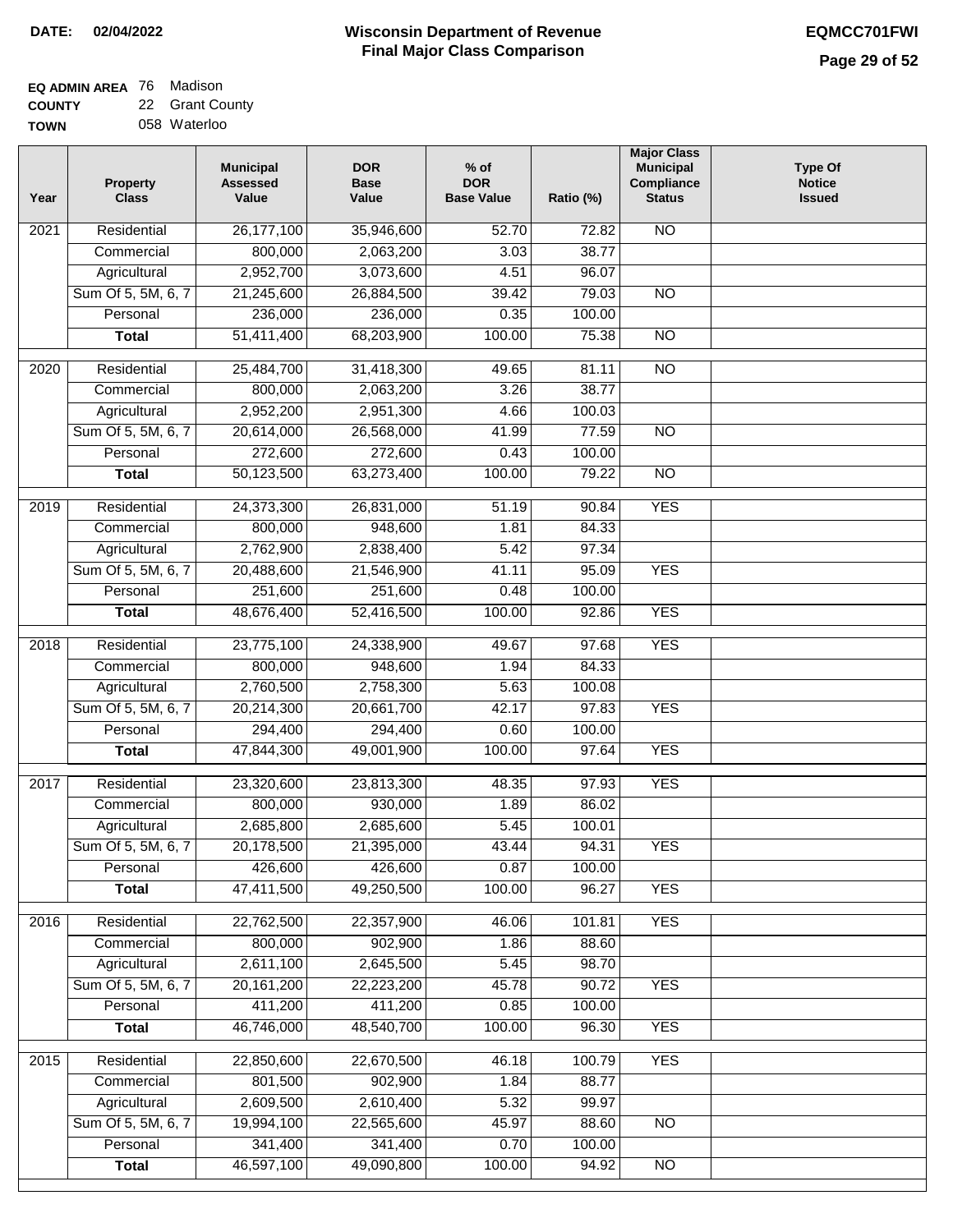٦

| <b>EQ ADMIN AREA 76 Madison</b> |                 |
|---------------------------------|-----------------|
| <b>COUNTY</b>                   | 22 Grant Count  |
| <b>TOWN</b>                     | 060 Watterstown |

| 22 Grant County |
|-----------------|
| 060 Watterstown |

| Year              | <b>Property</b><br><b>Class</b> | <b>Municipal</b><br><b>Assessed</b><br>Value | <b>DOR</b><br><b>Base</b><br>Value | $%$ of<br><b>DOR</b><br><b>Base Value</b> | Ratio (%) | <b>Major Class</b><br><b>Municipal</b><br>Compliance<br><b>Status</b> | <b>Type Of</b><br><b>Notice</b><br><b>Issued</b> |
|-------------------|---------------------------------|----------------------------------------------|------------------------------------|-------------------------------------------|-----------|-----------------------------------------------------------------------|--------------------------------------------------|
| 2021              | Residential                     | 13,951,800                                   | 17,209,900                         | 49.10                                     | 81.07     | $\overline{NO}$                                                       |                                                  |
|                   | Commercial                      | 372,000                                      | 429,400                            | 1.23                                      | 86.63     |                                                                       |                                                  |
|                   | Agricultural                    | 1,319,400                                    | 1,481,200                          | 4.23                                      | 89.08     |                                                                       |                                                  |
|                   | Sum Of 5, 5M, 6, 7              | 12,662,900                                   | 15,907,300                         | 45.38                                     | 79.60     | $\overline{NO}$                                                       |                                                  |
|                   | Personal                        | 20,200                                       | 22,700                             | 0.06                                      | 88.99     |                                                                       |                                                  |
|                   | <b>Total</b>                    | 28,326,300                                   | 35,050,500                         | 100.00                                    | 80.82     | $\overline{NO}$                                                       |                                                  |
| 2020              | Residential                     | 13,768,800                                   | 16,669,200                         | 49.63                                     | 82.60     | $\overline{NO}$                                                       |                                                  |
|                   | Commercial                      | 372,000                                      | 429,400                            | 1.28                                      | 86.63     |                                                                       |                                                  |
|                   | Agricultural                    | 1,309,600                                    | 1,421,700                          | 4.23                                      | 92.12     |                                                                       |                                                  |
|                   | Sum Of 5, 5M, 6, 7              | 12,265,800                                   | 15,033,200                         | 44.76                                     | 81.59     | $\overline{NO}$                                                       |                                                  |
|                   | Personal                        | 27,900                                       | 30,300                             | 0.09                                      | 92.08     |                                                                       |                                                  |
|                   | <b>Total</b>                    | 27,744,100                                   | 33,583,800                         | 100.00                                    | 82.61     | $\overline{NO}$                                                       |                                                  |
|                   |                                 |                                              |                                    |                                           |           |                                                                       |                                                  |
| 2019              | Residential                     | 13,036,800                                   | 14,480,000                         | 49.31                                     | 90.03     | <b>YES</b>                                                            |                                                  |
|                   | Commercial                      | 372,000                                      | 454,000                            | 1.55                                      | 81.94     |                                                                       |                                                  |
|                   | Agricultural                    | 1,297,400                                    | 1,362,100                          | 4.64                                      | 95.25     |                                                                       |                                                  |
|                   | Sum Of 5, 5M, 6, 7              | 11,992,700                                   | 12,711,000                         | 43.29                                     | 94.35     | <b>YES</b>                                                            |                                                  |
|                   | Personal                        | 337,700                                      | 355,500                            | 1.21                                      | 94.99     |                                                                       |                                                  |
|                   | <b>Total</b>                    | 27,036,600                                   | 29,362,600                         | 100.00                                    | 92.08     | <b>YES</b>                                                            |                                                  |
| $\overline{2018}$ | Residential                     | 13,046,500                                   | 13,752,500                         | 48.68                                     | 94.87     | <b>YES</b>                                                            |                                                  |
|                   | Commercial                      | 372,000                                      | 436,600                            | 1.55                                      | 85.20     |                                                                       |                                                  |
|                   | Agricultural                    | 1,187,500                                    | 1,318,800                          | 4.67                                      | 90.04     |                                                                       |                                                  |
|                   | Sum Of 5, 5M, 6, 7              | 11,983,400                                   | 12,360,000                         | 43.75                                     | 96.95     | <b>YES</b>                                                            |                                                  |
|                   | Personal                        | 346,900                                      | 385,500                            | 1.36                                      | 89.99     |                                                                       |                                                  |
|                   | <b>Total</b>                    | 26,936,300                                   | 28,253,400                         | 100.00                                    | 95.34     | <b>YES</b>                                                            |                                                  |
|                   |                                 |                                              | 13,129,400                         |                                           |           | <b>YES</b>                                                            |                                                  |
| 2017              | Residential                     | 12,645,400                                   |                                    | 47.54                                     | 96.31     |                                                                       |                                                  |
|                   | Commercial                      | 372,000<br>1,228,000                         | 428,100                            | 1.55                                      | 86.90     |                                                                       |                                                  |
|                   | Agricultural                    |                                              | 1,291,300                          | 4.68                                      | 95.10     |                                                                       |                                                  |
|                   | Sum Of 5, 5M, 6, 7              | 11,951,800                                   | 12,340,600                         | 44.68                                     | 96.85     | <b>YES</b>                                                            |                                                  |
|                   | Personal                        | 408,300                                      | 429,800                            | 1.56                                      | 95.00     |                                                                       |                                                  |
|                   | <b>Total</b>                    | 26,605,500                                   | 27,619,200                         | 100.00                                    | 96.33     | <b>YES</b>                                                            |                                                  |
| 2016              | Residential                     | 12,052,600                                   | 12,542,000                         | 46.19                                     | 96.10     | <b>YES</b>                                                            |                                                  |
|                   | Commercial                      | 372,000                                      | 419,700                            | 1.55                                      | 88.63     |                                                                       |                                                  |
|                   | Agricultural                    | 1,268,700                                    | 1,265,400                          | 4.66                                      | 100.26    |                                                                       |                                                  |
|                   | Sum Of 5, 5M, 6, 7              | 12,280,300                                   | 12,533,400                         | 46.16                                     | 97.98     | <b>YES</b>                                                            |                                                  |
|                   | Personal                        | 390,600                                      | 390,600                            | 1.44                                      | 100.00    |                                                                       |                                                  |
|                   | <b>Total</b>                    | 26,364,200                                   | 27, 151, 100                       | 100.00                                    | 97.10     | <b>YES</b>                                                            |                                                  |
| 2015              | Residential                     | 11,379,400                                   | 12,298,800                         | 45.02                                     | 92.52     | <b>YES</b>                                                            |                                                  |
|                   | Commercial                      | 372,000                                      | 419,700                            | 1.54                                      | 88.63     |                                                                       |                                                  |
|                   | Agricultural                    | 1,258,400                                    | 1,255,200                          | 4.60                                      | 100.25    |                                                                       |                                                  |
|                   | Sum Of 5, 5M, 6, 7              | 12,535,000                                   | 12,878,800                         | 47.15                                     | 97.33     | <b>YES</b>                                                            |                                                  |
|                   | Personal                        | 463,000                                      | 463,000                            | 1.70                                      | 100.00    |                                                                       |                                                  |
|                   | <b>Total</b>                    | 26,007,800                                   | 27,315,500                         | 100.00                                    | 95.21     | <b>YES</b>                                                            |                                                  |
|                   |                                 |                                              |                                    |                                           |           |                                                                       |                                                  |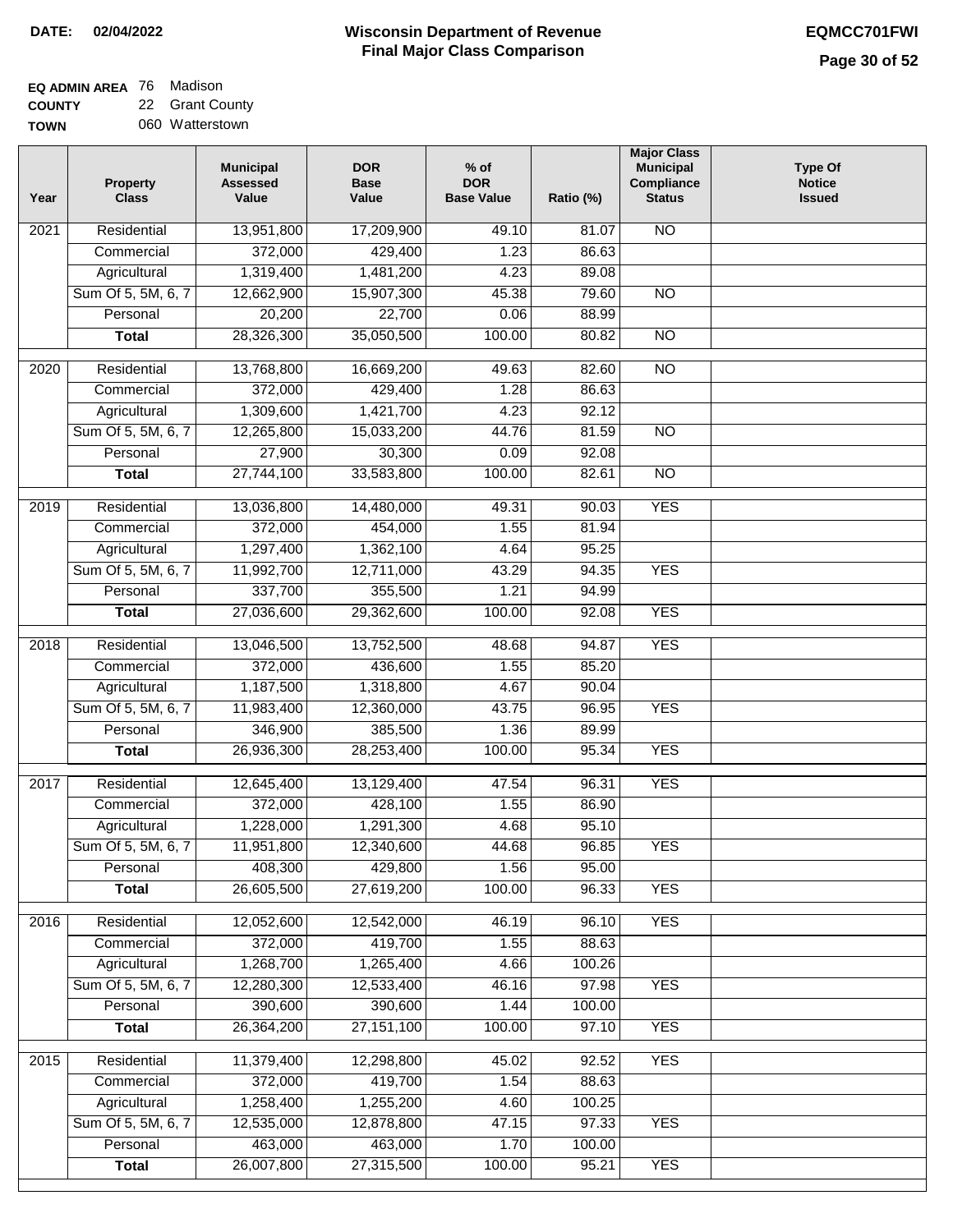#### **Wisconsin Department of Revenue Final Major Class Comparison DATE: 02/04/2022 EQMCC701FWI**

#### **EQ ADMIN AREA** 76 Madison **COUNTY** 22 Grant County

**TOWN** 062 Wingville

| Year             | <b>Property</b><br><b>Class</b> | <b>Municipal</b><br><b>Assessed</b><br>Value | <b>DOR</b><br><b>Base</b><br>Value | $%$ of<br><b>DOR</b><br><b>Base Value</b> | Ratio (%) | <b>Major Class</b><br><b>Municipal</b><br>Compliance<br><b>Status</b> | <b>Type Of</b><br><b>Notice</b><br><b>Issued</b> |
|------------------|---------------------------------|----------------------------------------------|------------------------------------|-------------------------------------------|-----------|-----------------------------------------------------------------------|--------------------------------------------------|
| 2021             | Residential                     | 9,684,400                                    | 12,681,700                         | 32.17                                     | 76.37     | $\overline{NO}$                                                       |                                                  |
|                  | Commercial                      | 250,300                                      | 474,300                            | 1.20                                      | 52.77     |                                                                       |                                                  |
|                  | Agricultural                    | 3,713,300                                    | 3,710,400                          | 9.41                                      | 100.08    |                                                                       |                                                  |
|                  | Sum Of 5, 5M, 6, 7              | 16,394,900                                   | 22,525,100                         | 57.15                                     | 72.79     | $\overline{NO}$                                                       |                                                  |
|                  | Personal                        | 25,461                                       | 25,500                             | 0.06                                      | 99.85     |                                                                       |                                                  |
|                  | <b>Total</b>                    | 30,068,361                                   | 39,417,000                         | 100.00                                    | 76.28     | $\overline{NO}$                                                       | 1st Notice of Non-Compliance                     |
| $\frac{1}{2020}$ | Residential                     | 9,723,000                                    | 11,946,100                         | 31.45                                     | 81.39     | $\overline{NO}$                                                       |                                                  |
|                  | Commercial                      | 253,500                                      | 486,900                            | 1.28                                      | 52.06     |                                                                       |                                                  |
|                  | Agricultural                    | 3,571,850                                    | 3,570,500                          | 9.40                                      | 100.04    |                                                                       |                                                  |
|                  | Sum Of 5, 5M, 6, 7              | 15,911,600                                   | 21,959,800                         | 57.80                                     | 72.46     | <b>NO</b>                                                             |                                                  |
|                  | Personal                        | 26,967                                       | 26,900                             | 0.07                                      | 100.25    |                                                                       |                                                  |
|                  | <b>Total</b>                    | 29,486,917                                   | 37,990,200                         | 100.00                                    | 77.62     | $\overline{NO}$                                                       |                                                  |
|                  |                                 |                                              |                                    |                                           |           |                                                                       |                                                  |
| $\frac{1}{2019}$ | Residential                     | 8,996,200                                    | 10,442,700                         | 33.82                                     | 86.15     | $\overline{NO}$                                                       |                                                  |
|                  | Commercial                      | 266,000                                      | 267,100                            | 0.86                                      | 99.59     |                                                                       |                                                  |
|                  | Agricultural                    | 3,453,200                                    | 3,452,400                          | 11.18                                     | 100.02    |                                                                       |                                                  |
|                  | Sum Of 5, 5M, 6, 7              | 16,256,800                                   | 16,670,000                         | 53.98                                     | 97.52     | <b>YES</b>                                                            |                                                  |
|                  | Personal                        | 47,905                                       | 47,900                             | 0.16                                      | 100.01    |                                                                       |                                                  |
|                  | <b>Total</b>                    | 29,020,105                                   | 30,880,100                         | 100.00                                    | 93.98     | $\overline{NO}$                                                       |                                                  |
| 2018             | Residential                     | 8,372,200                                    | 9,443,700                          | 31.71                                     | 88.65     | $\overline{NO}$                                                       |                                                  |
|                  | Commercial                      | 266,000                                      | 256,900                            | 0.86                                      | 103.54    |                                                                       |                                                  |
|                  | Agricultural                    | 3,360,650                                    | 3,358,000                          | 11.28                                     | 100.08    |                                                                       |                                                  |
|                  | Sum Of 5, 5M, 6, 7              | 16,368,400                                   | 16,671,000                         | 55.99                                     | 98.18     | <b>YES</b>                                                            |                                                  |
|                  | Personal                        | 48,025                                       | 48,000                             | 0.16                                      | 100.05    |                                                                       |                                                  |
|                  | <b>Total</b>                    | 28,415,275                                   | 29,777,600                         | 100.00                                    | 95.43     | <b>NO</b>                                                             |                                                  |
| 2017             | Residential                     | 8,324,200                                    | 8,948,300                          | 31.14                                     | 93.03     | <b>YES</b>                                                            |                                                  |
|                  | Commercial                      | 266,000                                      | 250,500                            | 0.87                                      | 106.19    |                                                                       |                                                  |
|                  | Agricultural                    | 3,274,850                                    | 3,275,700                          | 11.40                                     | 99.97     |                                                                       |                                                  |
|                  | Sum Of 5, 5M, 6, 7              | 15,535,900                                   | 16,178,300                         | 56.31                                     | 96.03     | <b>YES</b>                                                            |                                                  |
|                  | Personal                        | 79,819                                       | 79,800                             | 0.28                                      | 100.02    |                                                                       |                                                  |
|                  | <b>Total</b>                    | 27,480,769                                   | 28,732,600                         | 100.00                                    | 95.64     | <b>YES</b>                                                            |                                                  |
| 2016             | Residential                     | 7,942,900                                    | 8,317,500                          | 30.42                                     | 95.50     | <b>YES</b>                                                            |                                                  |
|                  | Commercial                      | 266,000                                      | 243,200                            | 0.89                                      | 109.38    |                                                                       |                                                  |
|                  | Agricultural                    | 3,227,050                                    | 3,224,600                          | 11.80                                     | 100.08    |                                                                       |                                                  |
|                  | Sum Of 5, 5M, 6, 7              | 14,510,655                                   | 15,545,100                         | 56.86                                     | 93.35     | <b>YES</b>                                                            |                                                  |
|                  | Personal                        | 7,641                                        | 7,600                              | 0.03                                      | 100.54    |                                                                       |                                                  |
|                  | <b>Total</b>                    | 25,954,246                                   | 27,338,000                         | 100.00                                    | 94.94     | <b>YES</b>                                                            |                                                  |
|                  |                                 |                                              |                                    |                                           |           |                                                                       |                                                  |
| 2015             | Residential                     | 7,701,700                                    | 7,478,400                          | 29.19                                     | 102.99    | <b>YES</b>                                                            |                                                  |
|                  | Commercial                      | 266,000                                      | 243,200                            | 0.95                                      | 109.38    |                                                                       |                                                  |
|                  | Agricultural                    | 3,181,100                                    | 3,182,000                          | 12.42                                     | 99.97     |                                                                       |                                                  |
|                  | Sum Of 5, 5M, 6, 7              | 13,355,200                                   | 14,668,900                         | 57.25                                     | 91.04     | <b>YES</b>                                                            |                                                  |
|                  | Personal                        | 49,896                                       | 49,900                             | 0.19                                      | 99.99     |                                                                       |                                                  |
|                  | <b>Total</b>                    | 24,553,896                                   | 25,622,400                         | 100.00                                    | 95.83     | <b>YES</b>                                                            |                                                  |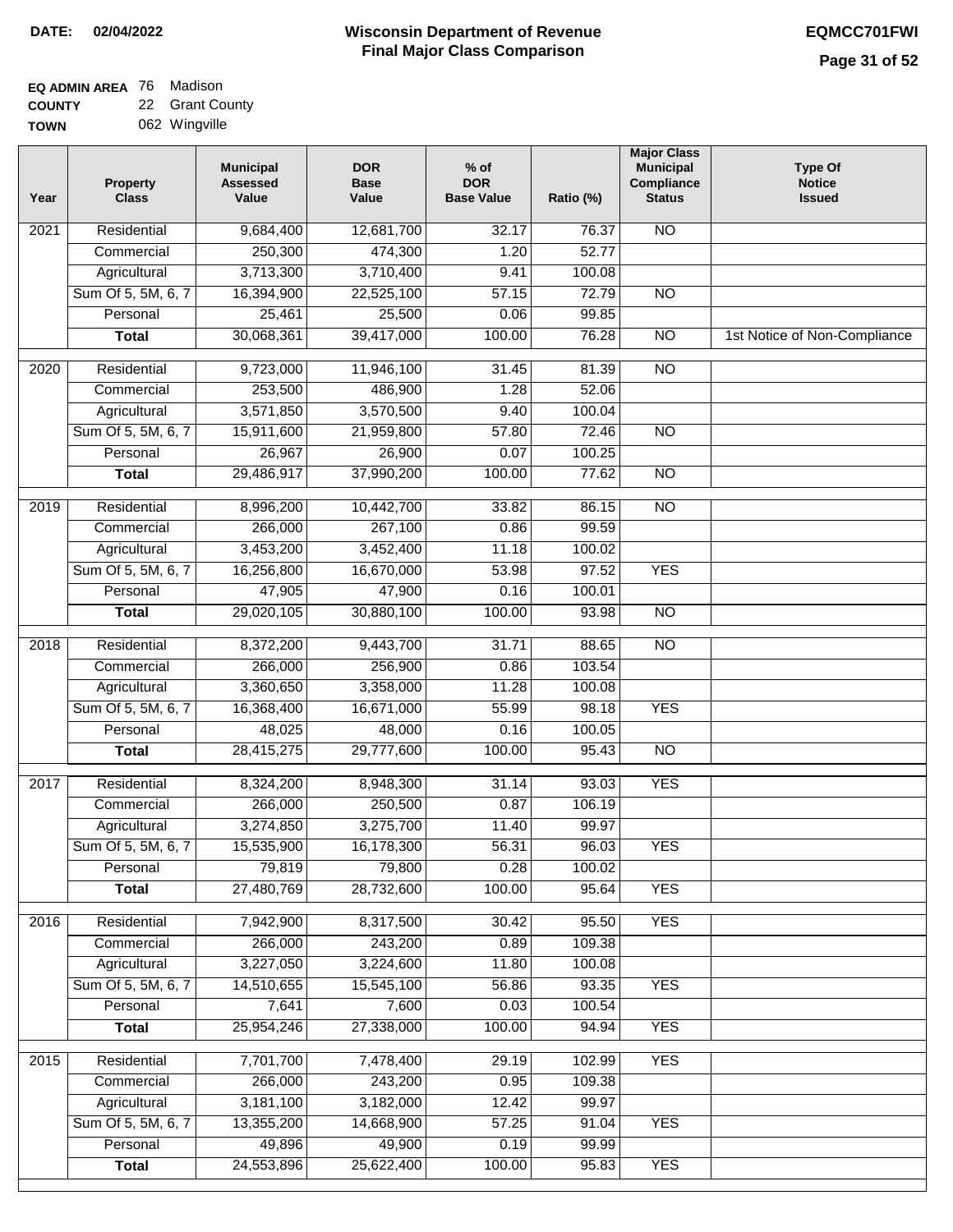| <b>EQ ADMIN AREA</b> 76 Madison |                 |
|---------------------------------|-----------------|
| <b>COUNTY</b>                   | 22 Grant County |

**TOWN** 064 Woodman

| Residential<br>7,385,100<br>9,172,000<br>$\overline{NO}$<br>2021<br>34.60<br>80.52<br>Commercial<br>0<br>$\Omega$<br>0.00<br>0.00<br>1,535,200<br>Agricultural<br>1,591,100<br>6.00<br>96.49<br>Sum Of 5, 5M, 6, 7<br>12,765,300<br>59.39<br>81.08<br>$\overline{NO}$<br>15,743,200<br>Personal<br>2,800<br>2,900<br>0.01<br>96.55<br>21,688,400<br>26,509,200<br>100.00<br>81.81<br>$\overline{NO}$<br><b>Total</b><br><b>YES</b><br>Residential<br>7,278,200<br>7,152,300<br>32.08<br>101.76<br>2020<br>Commercial<br>$\mathbf 0$<br>0.00<br>0.00<br>$\Omega$<br>1,526,900<br>Agricultural<br>1,524,300<br>6.85<br>99.83<br><b>YES</b><br>Sum Of 5, 5M, 6, 7<br>12,738,900<br>13,613,000<br>61.06<br>93.58<br>3,700<br>3,700<br>0.02<br>Personal<br>100.00<br>21,545,100<br><b>YES</b><br>22,295,900<br>100.00<br>96.63<br><b>Total</b><br>Residential<br><b>YES</b><br>2019<br>7,211,600<br>7,083,600<br>33.01<br>101.81<br>Commercial<br>0.00<br>0.00<br>0<br>$\Omega$<br>1,467,800<br>Agricultural<br>1,461,800<br>6.81<br>100.41<br>Sum Of 5, 5M, 6, 7<br>12,671,200<br>12,912,700<br>98.13<br><b>YES</b><br>60.17<br>Personal<br>3,500<br>3,500<br>0.02<br>100.00<br>21,354,100<br>100.00<br>99.50<br><b>YES</b><br><b>Total</b><br>21,461,600<br>$\overline{NO}$<br>2018<br>Residential<br>6,454,700<br>7,409,400<br>46.51<br>87.12<br>$\mathbf 0$<br>$\Omega$<br>0.00<br>Commercial<br>0.00<br>1,632,700<br>10.06<br>101.87<br>Agricultural<br>1,602,800<br>Sum Of 5, 5M, 6, 7<br>6,559,900<br>6,906,500<br>43.36<br>94.98<br><b>YES</b><br>10,400<br>11,000<br>0.07<br>94.55<br>Personal<br>14,657,700<br>15,929,700<br>100.00<br>92.01<br><b>NO</b><br><b>Total</b><br><b>YES</b><br>2017<br>Residential<br>6,282,700<br>6,887,000<br>44.62<br>91.23<br>0.00<br>Commercial<br>$\Omega$<br>$\Omega$<br>0.00<br>1,632,900<br>1,561,400<br>10.12<br>104.58<br>Agricultural<br>Sum Of 5, 5M, 6, 7<br>6,603,400<br>6,976,200<br>45.20<br>94.66<br>YES<br>10,000<br>0.06<br>95.00<br>Personal<br>9,500<br>14,528,500<br>15,434,600<br>100.00<br><b>YES</b><br><b>Total</b><br>94.13<br><b>YES</b><br>Residential<br>6,233,500<br>6,921,200<br>45.04<br>90.06<br>2016<br>0.00<br>Commercial<br>0<br>$\Omega$<br>0.00<br>1,633,000<br>1,539,800<br>10.02<br>106.05<br>Agricultural<br>Sum Of 5, 5M, 6, 7<br>6,588,200<br>6,887,200<br>44.82<br>95.66<br><b>YES</b><br>18,200<br>Personal<br>19,300<br>0.13<br>94.30<br>14,472,900<br>15,367,500<br>100.00<br><b>YES</b><br>94.18<br><b>Total</b><br>N <sub>O</sub><br>$\overline{2015}$<br>Residential<br>5,991,200<br>6,734,600<br>44.13<br>88.96<br>Commercial<br>0<br>$\Omega$<br>0.00<br>0.00<br>Agricultural<br>1,633,300<br>1,519,900<br>9.96<br>107.46<br>Sum Of 5, 5M, 6, 7<br>6,615,000<br>6,987,200<br>45.78<br>94.67<br><b>YES</b><br>Personal<br>19,100<br>20,100<br>0.13<br>95.02<br>14,258,600<br>15,261,800<br>100.00<br><b>Total</b><br>93.43<br><b>NO</b> | Year | <b>Property</b><br><b>Class</b> | <b>Municipal</b><br><b>Assessed</b><br>Value | <b>DOR</b><br><b>Base</b><br>Value | $%$ of<br><b>DOR</b><br><b>Base Value</b> | Ratio (%) | <b>Major Class</b><br><b>Municipal</b><br>Compliance<br><b>Status</b> | <b>Type Of</b><br><b>Notice</b><br><b>Issued</b> |
|-------------------------------------------------------------------------------------------------------------------------------------------------------------------------------------------------------------------------------------------------------------------------------------------------------------------------------------------------------------------------------------------------------------------------------------------------------------------------------------------------------------------------------------------------------------------------------------------------------------------------------------------------------------------------------------------------------------------------------------------------------------------------------------------------------------------------------------------------------------------------------------------------------------------------------------------------------------------------------------------------------------------------------------------------------------------------------------------------------------------------------------------------------------------------------------------------------------------------------------------------------------------------------------------------------------------------------------------------------------------------------------------------------------------------------------------------------------------------------------------------------------------------------------------------------------------------------------------------------------------------------------------------------------------------------------------------------------------------------------------------------------------------------------------------------------------------------------------------------------------------------------------------------------------------------------------------------------------------------------------------------------------------------------------------------------------------------------------------------------------------------------------------------------------------------------------------------------------------------------------------------------------------------------------------------------------------------------------------------------------------------------------------------------------------------------------------------------------------------------------------------------------------------------------------------------------------------------------------------------------------------------------------------------------------------------------------------------------------------------------------------------------------------------------------------------------------------------------------------------------------------------------------------------------------------|------|---------------------------------|----------------------------------------------|------------------------------------|-------------------------------------------|-----------|-----------------------------------------------------------------------|--------------------------------------------------|
|                                                                                                                                                                                                                                                                                                                                                                                                                                                                                                                                                                                                                                                                                                                                                                                                                                                                                                                                                                                                                                                                                                                                                                                                                                                                                                                                                                                                                                                                                                                                                                                                                                                                                                                                                                                                                                                                                                                                                                                                                                                                                                                                                                                                                                                                                                                                                                                                                                                                                                                                                                                                                                                                                                                                                                                                                                                                                                                               |      |                                 |                                              |                                    |                                           |           |                                                                       |                                                  |
|                                                                                                                                                                                                                                                                                                                                                                                                                                                                                                                                                                                                                                                                                                                                                                                                                                                                                                                                                                                                                                                                                                                                                                                                                                                                                                                                                                                                                                                                                                                                                                                                                                                                                                                                                                                                                                                                                                                                                                                                                                                                                                                                                                                                                                                                                                                                                                                                                                                                                                                                                                                                                                                                                                                                                                                                                                                                                                                               |      |                                 |                                              |                                    |                                           |           |                                                                       |                                                  |
|                                                                                                                                                                                                                                                                                                                                                                                                                                                                                                                                                                                                                                                                                                                                                                                                                                                                                                                                                                                                                                                                                                                                                                                                                                                                                                                                                                                                                                                                                                                                                                                                                                                                                                                                                                                                                                                                                                                                                                                                                                                                                                                                                                                                                                                                                                                                                                                                                                                                                                                                                                                                                                                                                                                                                                                                                                                                                                                               |      |                                 |                                              |                                    |                                           |           |                                                                       |                                                  |
|                                                                                                                                                                                                                                                                                                                                                                                                                                                                                                                                                                                                                                                                                                                                                                                                                                                                                                                                                                                                                                                                                                                                                                                                                                                                                                                                                                                                                                                                                                                                                                                                                                                                                                                                                                                                                                                                                                                                                                                                                                                                                                                                                                                                                                                                                                                                                                                                                                                                                                                                                                                                                                                                                                                                                                                                                                                                                                                               |      |                                 |                                              |                                    |                                           |           |                                                                       |                                                  |
|                                                                                                                                                                                                                                                                                                                                                                                                                                                                                                                                                                                                                                                                                                                                                                                                                                                                                                                                                                                                                                                                                                                                                                                                                                                                                                                                                                                                                                                                                                                                                                                                                                                                                                                                                                                                                                                                                                                                                                                                                                                                                                                                                                                                                                                                                                                                                                                                                                                                                                                                                                                                                                                                                                                                                                                                                                                                                                                               |      |                                 |                                              |                                    |                                           |           |                                                                       |                                                  |
|                                                                                                                                                                                                                                                                                                                                                                                                                                                                                                                                                                                                                                                                                                                                                                                                                                                                                                                                                                                                                                                                                                                                                                                                                                                                                                                                                                                                                                                                                                                                                                                                                                                                                                                                                                                                                                                                                                                                                                                                                                                                                                                                                                                                                                                                                                                                                                                                                                                                                                                                                                                                                                                                                                                                                                                                                                                                                                                               |      |                                 |                                              |                                    |                                           |           |                                                                       |                                                  |
|                                                                                                                                                                                                                                                                                                                                                                                                                                                                                                                                                                                                                                                                                                                                                                                                                                                                                                                                                                                                                                                                                                                                                                                                                                                                                                                                                                                                                                                                                                                                                                                                                                                                                                                                                                                                                                                                                                                                                                                                                                                                                                                                                                                                                                                                                                                                                                                                                                                                                                                                                                                                                                                                                                                                                                                                                                                                                                                               |      |                                 |                                              |                                    |                                           |           |                                                                       |                                                  |
|                                                                                                                                                                                                                                                                                                                                                                                                                                                                                                                                                                                                                                                                                                                                                                                                                                                                                                                                                                                                                                                                                                                                                                                                                                                                                                                                                                                                                                                                                                                                                                                                                                                                                                                                                                                                                                                                                                                                                                                                                                                                                                                                                                                                                                                                                                                                                                                                                                                                                                                                                                                                                                                                                                                                                                                                                                                                                                                               |      |                                 |                                              |                                    |                                           |           |                                                                       |                                                  |
|                                                                                                                                                                                                                                                                                                                                                                                                                                                                                                                                                                                                                                                                                                                                                                                                                                                                                                                                                                                                                                                                                                                                                                                                                                                                                                                                                                                                                                                                                                                                                                                                                                                                                                                                                                                                                                                                                                                                                                                                                                                                                                                                                                                                                                                                                                                                                                                                                                                                                                                                                                                                                                                                                                                                                                                                                                                                                                                               |      |                                 |                                              |                                    |                                           |           |                                                                       |                                                  |
|                                                                                                                                                                                                                                                                                                                                                                                                                                                                                                                                                                                                                                                                                                                                                                                                                                                                                                                                                                                                                                                                                                                                                                                                                                                                                                                                                                                                                                                                                                                                                                                                                                                                                                                                                                                                                                                                                                                                                                                                                                                                                                                                                                                                                                                                                                                                                                                                                                                                                                                                                                                                                                                                                                                                                                                                                                                                                                                               |      |                                 |                                              |                                    |                                           |           |                                                                       |                                                  |
|                                                                                                                                                                                                                                                                                                                                                                                                                                                                                                                                                                                                                                                                                                                                                                                                                                                                                                                                                                                                                                                                                                                                                                                                                                                                                                                                                                                                                                                                                                                                                                                                                                                                                                                                                                                                                                                                                                                                                                                                                                                                                                                                                                                                                                                                                                                                                                                                                                                                                                                                                                                                                                                                                                                                                                                                                                                                                                                               |      |                                 |                                              |                                    |                                           |           |                                                                       |                                                  |
|                                                                                                                                                                                                                                                                                                                                                                                                                                                                                                                                                                                                                                                                                                                                                                                                                                                                                                                                                                                                                                                                                                                                                                                                                                                                                                                                                                                                                                                                                                                                                                                                                                                                                                                                                                                                                                                                                                                                                                                                                                                                                                                                                                                                                                                                                                                                                                                                                                                                                                                                                                                                                                                                                                                                                                                                                                                                                                                               |      |                                 |                                              |                                    |                                           |           |                                                                       |                                                  |
|                                                                                                                                                                                                                                                                                                                                                                                                                                                                                                                                                                                                                                                                                                                                                                                                                                                                                                                                                                                                                                                                                                                                                                                                                                                                                                                                                                                                                                                                                                                                                                                                                                                                                                                                                                                                                                                                                                                                                                                                                                                                                                                                                                                                                                                                                                                                                                                                                                                                                                                                                                                                                                                                                                                                                                                                                                                                                                                               |      |                                 |                                              |                                    |                                           |           |                                                                       |                                                  |
|                                                                                                                                                                                                                                                                                                                                                                                                                                                                                                                                                                                                                                                                                                                                                                                                                                                                                                                                                                                                                                                                                                                                                                                                                                                                                                                                                                                                                                                                                                                                                                                                                                                                                                                                                                                                                                                                                                                                                                                                                                                                                                                                                                                                                                                                                                                                                                                                                                                                                                                                                                                                                                                                                                                                                                                                                                                                                                                               |      |                                 |                                              |                                    |                                           |           |                                                                       |                                                  |
|                                                                                                                                                                                                                                                                                                                                                                                                                                                                                                                                                                                                                                                                                                                                                                                                                                                                                                                                                                                                                                                                                                                                                                                                                                                                                                                                                                                                                                                                                                                                                                                                                                                                                                                                                                                                                                                                                                                                                                                                                                                                                                                                                                                                                                                                                                                                                                                                                                                                                                                                                                                                                                                                                                                                                                                                                                                                                                                               |      |                                 |                                              |                                    |                                           |           |                                                                       |                                                  |
|                                                                                                                                                                                                                                                                                                                                                                                                                                                                                                                                                                                                                                                                                                                                                                                                                                                                                                                                                                                                                                                                                                                                                                                                                                                                                                                                                                                                                                                                                                                                                                                                                                                                                                                                                                                                                                                                                                                                                                                                                                                                                                                                                                                                                                                                                                                                                                                                                                                                                                                                                                                                                                                                                                                                                                                                                                                                                                                               |      |                                 |                                              |                                    |                                           |           |                                                                       |                                                  |
|                                                                                                                                                                                                                                                                                                                                                                                                                                                                                                                                                                                                                                                                                                                                                                                                                                                                                                                                                                                                                                                                                                                                                                                                                                                                                                                                                                                                                                                                                                                                                                                                                                                                                                                                                                                                                                                                                                                                                                                                                                                                                                                                                                                                                                                                                                                                                                                                                                                                                                                                                                                                                                                                                                                                                                                                                                                                                                                               |      |                                 |                                              |                                    |                                           |           |                                                                       |                                                  |
|                                                                                                                                                                                                                                                                                                                                                                                                                                                                                                                                                                                                                                                                                                                                                                                                                                                                                                                                                                                                                                                                                                                                                                                                                                                                                                                                                                                                                                                                                                                                                                                                                                                                                                                                                                                                                                                                                                                                                                                                                                                                                                                                                                                                                                                                                                                                                                                                                                                                                                                                                                                                                                                                                                                                                                                                                                                                                                                               |      |                                 |                                              |                                    |                                           |           |                                                                       |                                                  |
|                                                                                                                                                                                                                                                                                                                                                                                                                                                                                                                                                                                                                                                                                                                                                                                                                                                                                                                                                                                                                                                                                                                                                                                                                                                                                                                                                                                                                                                                                                                                                                                                                                                                                                                                                                                                                                                                                                                                                                                                                                                                                                                                                                                                                                                                                                                                                                                                                                                                                                                                                                                                                                                                                                                                                                                                                                                                                                                               |      |                                 |                                              |                                    |                                           |           |                                                                       |                                                  |
|                                                                                                                                                                                                                                                                                                                                                                                                                                                                                                                                                                                                                                                                                                                                                                                                                                                                                                                                                                                                                                                                                                                                                                                                                                                                                                                                                                                                                                                                                                                                                                                                                                                                                                                                                                                                                                                                                                                                                                                                                                                                                                                                                                                                                                                                                                                                                                                                                                                                                                                                                                                                                                                                                                                                                                                                                                                                                                                               |      |                                 |                                              |                                    |                                           |           |                                                                       |                                                  |
|                                                                                                                                                                                                                                                                                                                                                                                                                                                                                                                                                                                                                                                                                                                                                                                                                                                                                                                                                                                                                                                                                                                                                                                                                                                                                                                                                                                                                                                                                                                                                                                                                                                                                                                                                                                                                                                                                                                                                                                                                                                                                                                                                                                                                                                                                                                                                                                                                                                                                                                                                                                                                                                                                                                                                                                                                                                                                                                               |      |                                 |                                              |                                    |                                           |           |                                                                       |                                                  |
|                                                                                                                                                                                                                                                                                                                                                                                                                                                                                                                                                                                                                                                                                                                                                                                                                                                                                                                                                                                                                                                                                                                                                                                                                                                                                                                                                                                                                                                                                                                                                                                                                                                                                                                                                                                                                                                                                                                                                                                                                                                                                                                                                                                                                                                                                                                                                                                                                                                                                                                                                                                                                                                                                                                                                                                                                                                                                                                               |      |                                 |                                              |                                    |                                           |           |                                                                       |                                                  |
|                                                                                                                                                                                                                                                                                                                                                                                                                                                                                                                                                                                                                                                                                                                                                                                                                                                                                                                                                                                                                                                                                                                                                                                                                                                                                                                                                                                                                                                                                                                                                                                                                                                                                                                                                                                                                                                                                                                                                                                                                                                                                                                                                                                                                                                                                                                                                                                                                                                                                                                                                                                                                                                                                                                                                                                                                                                                                                                               |      |                                 |                                              |                                    |                                           |           |                                                                       |                                                  |
|                                                                                                                                                                                                                                                                                                                                                                                                                                                                                                                                                                                                                                                                                                                                                                                                                                                                                                                                                                                                                                                                                                                                                                                                                                                                                                                                                                                                                                                                                                                                                                                                                                                                                                                                                                                                                                                                                                                                                                                                                                                                                                                                                                                                                                                                                                                                                                                                                                                                                                                                                                                                                                                                                                                                                                                                                                                                                                                               |      |                                 |                                              |                                    |                                           |           |                                                                       |                                                  |
|                                                                                                                                                                                                                                                                                                                                                                                                                                                                                                                                                                                                                                                                                                                                                                                                                                                                                                                                                                                                                                                                                                                                                                                                                                                                                                                                                                                                                                                                                                                                                                                                                                                                                                                                                                                                                                                                                                                                                                                                                                                                                                                                                                                                                                                                                                                                                                                                                                                                                                                                                                                                                                                                                                                                                                                                                                                                                                                               |      |                                 |                                              |                                    |                                           |           |                                                                       |                                                  |
|                                                                                                                                                                                                                                                                                                                                                                                                                                                                                                                                                                                                                                                                                                                                                                                                                                                                                                                                                                                                                                                                                                                                                                                                                                                                                                                                                                                                                                                                                                                                                                                                                                                                                                                                                                                                                                                                                                                                                                                                                                                                                                                                                                                                                                                                                                                                                                                                                                                                                                                                                                                                                                                                                                                                                                                                                                                                                                                               |      |                                 |                                              |                                    |                                           |           |                                                                       |                                                  |
|                                                                                                                                                                                                                                                                                                                                                                                                                                                                                                                                                                                                                                                                                                                                                                                                                                                                                                                                                                                                                                                                                                                                                                                                                                                                                                                                                                                                                                                                                                                                                                                                                                                                                                                                                                                                                                                                                                                                                                                                                                                                                                                                                                                                                                                                                                                                                                                                                                                                                                                                                                                                                                                                                                                                                                                                                                                                                                                               |      |                                 |                                              |                                    |                                           |           |                                                                       |                                                  |
|                                                                                                                                                                                                                                                                                                                                                                                                                                                                                                                                                                                                                                                                                                                                                                                                                                                                                                                                                                                                                                                                                                                                                                                                                                                                                                                                                                                                                                                                                                                                                                                                                                                                                                                                                                                                                                                                                                                                                                                                                                                                                                                                                                                                                                                                                                                                                                                                                                                                                                                                                                                                                                                                                                                                                                                                                                                                                                                               |      |                                 |                                              |                                    |                                           |           |                                                                       |                                                  |
|                                                                                                                                                                                                                                                                                                                                                                                                                                                                                                                                                                                                                                                                                                                                                                                                                                                                                                                                                                                                                                                                                                                                                                                                                                                                                                                                                                                                                                                                                                                                                                                                                                                                                                                                                                                                                                                                                                                                                                                                                                                                                                                                                                                                                                                                                                                                                                                                                                                                                                                                                                                                                                                                                                                                                                                                                                                                                                                               |      |                                 |                                              |                                    |                                           |           |                                                                       |                                                  |
|                                                                                                                                                                                                                                                                                                                                                                                                                                                                                                                                                                                                                                                                                                                                                                                                                                                                                                                                                                                                                                                                                                                                                                                                                                                                                                                                                                                                                                                                                                                                                                                                                                                                                                                                                                                                                                                                                                                                                                                                                                                                                                                                                                                                                                                                                                                                                                                                                                                                                                                                                                                                                                                                                                                                                                                                                                                                                                                               |      |                                 |                                              |                                    |                                           |           |                                                                       |                                                  |
|                                                                                                                                                                                                                                                                                                                                                                                                                                                                                                                                                                                                                                                                                                                                                                                                                                                                                                                                                                                                                                                                                                                                                                                                                                                                                                                                                                                                                                                                                                                                                                                                                                                                                                                                                                                                                                                                                                                                                                                                                                                                                                                                                                                                                                                                                                                                                                                                                                                                                                                                                                                                                                                                                                                                                                                                                                                                                                                               |      |                                 |                                              |                                    |                                           |           |                                                                       |                                                  |
|                                                                                                                                                                                                                                                                                                                                                                                                                                                                                                                                                                                                                                                                                                                                                                                                                                                                                                                                                                                                                                                                                                                                                                                                                                                                                                                                                                                                                                                                                                                                                                                                                                                                                                                                                                                                                                                                                                                                                                                                                                                                                                                                                                                                                                                                                                                                                                                                                                                                                                                                                                                                                                                                                                                                                                                                                                                                                                                               |      |                                 |                                              |                                    |                                           |           |                                                                       |                                                  |
|                                                                                                                                                                                                                                                                                                                                                                                                                                                                                                                                                                                                                                                                                                                                                                                                                                                                                                                                                                                                                                                                                                                                                                                                                                                                                                                                                                                                                                                                                                                                                                                                                                                                                                                                                                                                                                                                                                                                                                                                                                                                                                                                                                                                                                                                                                                                                                                                                                                                                                                                                                                                                                                                                                                                                                                                                                                                                                                               |      |                                 |                                              |                                    |                                           |           |                                                                       |                                                  |
|                                                                                                                                                                                                                                                                                                                                                                                                                                                                                                                                                                                                                                                                                                                                                                                                                                                                                                                                                                                                                                                                                                                                                                                                                                                                                                                                                                                                                                                                                                                                                                                                                                                                                                                                                                                                                                                                                                                                                                                                                                                                                                                                                                                                                                                                                                                                                                                                                                                                                                                                                                                                                                                                                                                                                                                                                                                                                                                               |      |                                 |                                              |                                    |                                           |           |                                                                       |                                                  |
|                                                                                                                                                                                                                                                                                                                                                                                                                                                                                                                                                                                                                                                                                                                                                                                                                                                                                                                                                                                                                                                                                                                                                                                                                                                                                                                                                                                                                                                                                                                                                                                                                                                                                                                                                                                                                                                                                                                                                                                                                                                                                                                                                                                                                                                                                                                                                                                                                                                                                                                                                                                                                                                                                                                                                                                                                                                                                                                               |      |                                 |                                              |                                    |                                           |           |                                                                       |                                                  |
|                                                                                                                                                                                                                                                                                                                                                                                                                                                                                                                                                                                                                                                                                                                                                                                                                                                                                                                                                                                                                                                                                                                                                                                                                                                                                                                                                                                                                                                                                                                                                                                                                                                                                                                                                                                                                                                                                                                                                                                                                                                                                                                                                                                                                                                                                                                                                                                                                                                                                                                                                                                                                                                                                                                                                                                                                                                                                                                               |      |                                 |                                              |                                    |                                           |           |                                                                       |                                                  |
|                                                                                                                                                                                                                                                                                                                                                                                                                                                                                                                                                                                                                                                                                                                                                                                                                                                                                                                                                                                                                                                                                                                                                                                                                                                                                                                                                                                                                                                                                                                                                                                                                                                                                                                                                                                                                                                                                                                                                                                                                                                                                                                                                                                                                                                                                                                                                                                                                                                                                                                                                                                                                                                                                                                                                                                                                                                                                                                               |      |                                 |                                              |                                    |                                           |           |                                                                       |                                                  |
|                                                                                                                                                                                                                                                                                                                                                                                                                                                                                                                                                                                                                                                                                                                                                                                                                                                                                                                                                                                                                                                                                                                                                                                                                                                                                                                                                                                                                                                                                                                                                                                                                                                                                                                                                                                                                                                                                                                                                                                                                                                                                                                                                                                                                                                                                                                                                                                                                                                                                                                                                                                                                                                                                                                                                                                                                                                                                                                               |      |                                 |                                              |                                    |                                           |           |                                                                       |                                                  |
|                                                                                                                                                                                                                                                                                                                                                                                                                                                                                                                                                                                                                                                                                                                                                                                                                                                                                                                                                                                                                                                                                                                                                                                                                                                                                                                                                                                                                                                                                                                                                                                                                                                                                                                                                                                                                                                                                                                                                                                                                                                                                                                                                                                                                                                                                                                                                                                                                                                                                                                                                                                                                                                                                                                                                                                                                                                                                                                               |      |                                 |                                              |                                    |                                           |           |                                                                       |                                                  |
|                                                                                                                                                                                                                                                                                                                                                                                                                                                                                                                                                                                                                                                                                                                                                                                                                                                                                                                                                                                                                                                                                                                                                                                                                                                                                                                                                                                                                                                                                                                                                                                                                                                                                                                                                                                                                                                                                                                                                                                                                                                                                                                                                                                                                                                                                                                                                                                                                                                                                                                                                                                                                                                                                                                                                                                                                                                                                                                               |      |                                 |                                              |                                    |                                           |           |                                                                       |                                                  |
|                                                                                                                                                                                                                                                                                                                                                                                                                                                                                                                                                                                                                                                                                                                                                                                                                                                                                                                                                                                                                                                                                                                                                                                                                                                                                                                                                                                                                                                                                                                                                                                                                                                                                                                                                                                                                                                                                                                                                                                                                                                                                                                                                                                                                                                                                                                                                                                                                                                                                                                                                                                                                                                                                                                                                                                                                                                                                                                               |      |                                 |                                              |                                    |                                           |           |                                                                       |                                                  |
|                                                                                                                                                                                                                                                                                                                                                                                                                                                                                                                                                                                                                                                                                                                                                                                                                                                                                                                                                                                                                                                                                                                                                                                                                                                                                                                                                                                                                                                                                                                                                                                                                                                                                                                                                                                                                                                                                                                                                                                                                                                                                                                                                                                                                                                                                                                                                                                                                                                                                                                                                                                                                                                                                                                                                                                                                                                                                                                               |      |                                 |                                              |                                    |                                           |           |                                                                       |                                                  |
|                                                                                                                                                                                                                                                                                                                                                                                                                                                                                                                                                                                                                                                                                                                                                                                                                                                                                                                                                                                                                                                                                                                                                                                                                                                                                                                                                                                                                                                                                                                                                                                                                                                                                                                                                                                                                                                                                                                                                                                                                                                                                                                                                                                                                                                                                                                                                                                                                                                                                                                                                                                                                                                                                                                                                                                                                                                                                                                               |      |                                 |                                              |                                    |                                           |           |                                                                       |                                                  |
|                                                                                                                                                                                                                                                                                                                                                                                                                                                                                                                                                                                                                                                                                                                                                                                                                                                                                                                                                                                                                                                                                                                                                                                                                                                                                                                                                                                                                                                                                                                                                                                                                                                                                                                                                                                                                                                                                                                                                                                                                                                                                                                                                                                                                                                                                                                                                                                                                                                                                                                                                                                                                                                                                                                                                                                                                                                                                                                               |      |                                 |                                              |                                    |                                           |           |                                                                       |                                                  |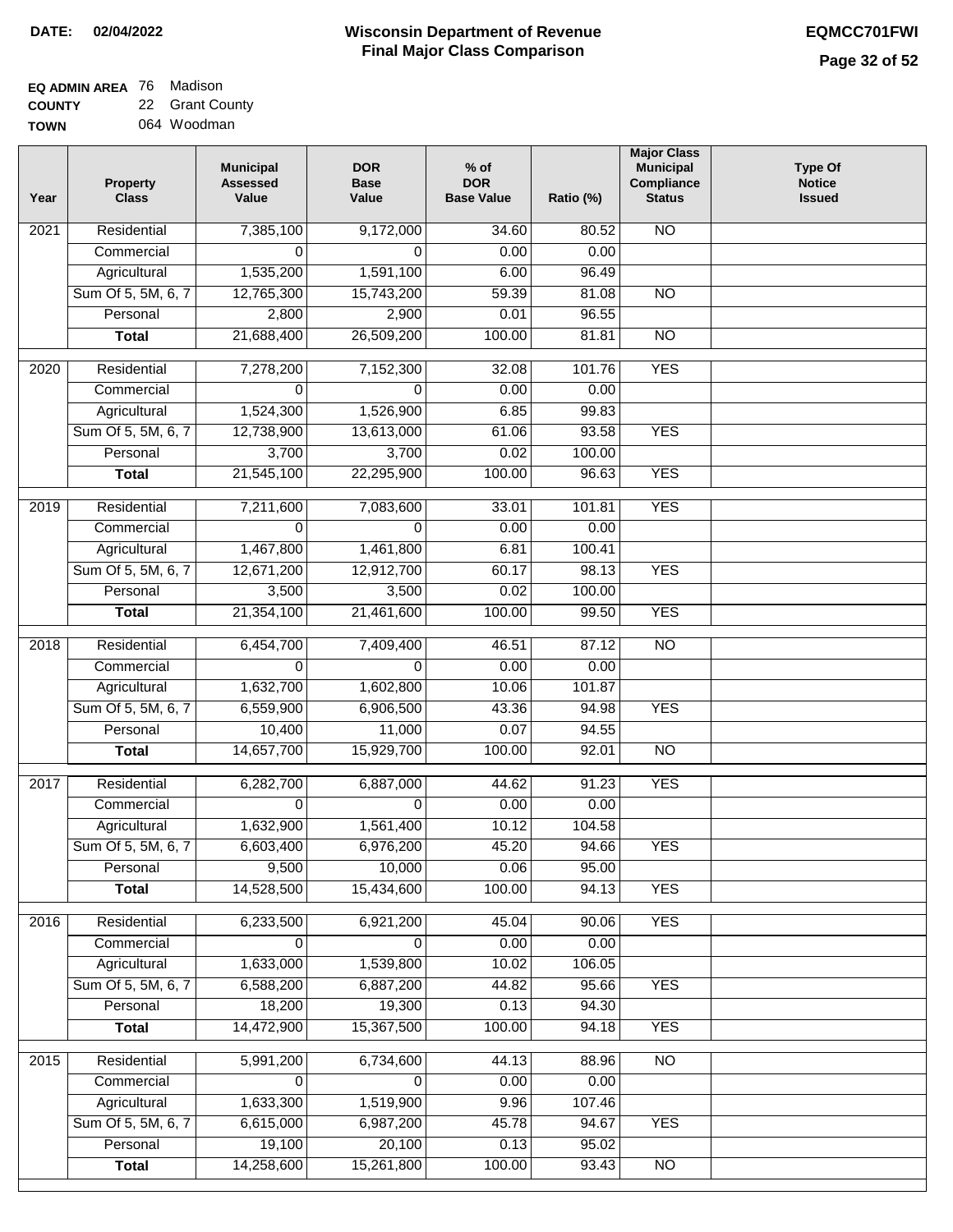#### **EQ ADMIN AREA** 76 Madison **COUNTY** 22 Grant County

**TOWN** 066 Wyalusing

| Year              | <b>Property</b><br><b>Class</b> | <b>Municipal</b><br><b>Assessed</b><br>Value | <b>DOR</b><br><b>Base</b><br>Value | $%$ of<br><b>DOR</b><br><b>Base Value</b> | Ratio (%) | <b>Major Class</b><br><b>Municipal</b><br>Compliance<br><b>Status</b> | <b>Type Of</b><br><b>Notice</b><br><b>Issued</b> |
|-------------------|---------------------------------|----------------------------------------------|------------------------------------|-------------------------------------------|-----------|-----------------------------------------------------------------------|--------------------------------------------------|
| 2021              | Residential                     | 13,013,700                                   | 14,622,800                         | 37.92                                     | 89.00     | <b>NO</b>                                                             |                                                  |
|                   | Commercial                      | 1,092,300                                    | 1,444,600                          | 3.75                                      | 75.61     |                                                                       |                                                  |
|                   | Agricultural                    | 2,067,800                                    | 2,067,200                          | 5.36                                      | 100.03    |                                                                       |                                                  |
|                   | Sum Of 5, 5M, 6, 7              | 15,010,500                                   | 19,655,900                         | 50.97                                     | 76.37     | $\overline{NO}$                                                       |                                                  |
|                   | Personal                        | 646,300                                      | 769,400                            | 2.00                                      | 84.00     |                                                                       |                                                  |
|                   | <b>Total</b>                    | 31,830,600                                   | 38,559,900                         | 100.00                                    | 82.55     | $\overline{NO}$                                                       |                                                  |
| $\overline{2020}$ | Residential                     | 12,927,200                                   | 14,842,300                         | 39.44                                     | 87.10     | $\overline{NO}$                                                       |                                                  |
|                   | Commercial                      | 1,047,900                                    | 1,391,700                          | 3.70                                      | 75.30     |                                                                       |                                                  |
|                   | Agricultural                    | 1,992,200                                    | 1,989,600                          | 5.29                                      | 100.13    |                                                                       |                                                  |
|                   | Sum Of 5, 5M, 6, 7              | 14,697,600                                   | 18,684,000                         | 49.65                                     | 78.66     | <b>NO</b>                                                             |                                                  |
|                   | Personal                        | 674,150                                      | 724,900                            | 1.93                                      | 93.00     |                                                                       |                                                  |
|                   | <b>Total</b>                    | 31,339,050                                   | 37,632,500                         | 100.00                                    | 83.28     | $\overline{NO}$                                                       |                                                  |
|                   |                                 |                                              |                                    |                                           |           |                                                                       |                                                  |
| $\frac{1}{2019}$  | Residential                     | 12,657,300                                   | 13,815,100                         | 41.41                                     | 91.62     | <b>YES</b>                                                            |                                                  |
|                   | Commercial                      | 1,018,800                                    | 1,233,500                          | 3.70                                      | 82.59     |                                                                       |                                                  |
|                   | Agricultural                    | 1,914,700                                    | 1,909,200                          | 5.72                                      | 100.29    |                                                                       |                                                  |
|                   | Sum Of 5, 5M, 6, 7              | 14,572,700                                   | 15,709,600                         | 47.08                                     | 92.76     | <b>YES</b>                                                            |                                                  |
|                   | Personal                        | 697,550                                      | 697,600                            | 2.09                                      | 99.99     |                                                                       |                                                  |
|                   | <b>Total</b>                    | 30,861,050                                   | 33,365,000                         | 100.00                                    | 92.50     | <b>YES</b>                                                            |                                                  |
| 2018              | Residential                     | 12,571,800                                   | 13,076,000                         | 40.69                                     | 96.14     | <b>YES</b>                                                            |                                                  |
|                   | Commercial                      | 1,018,800                                    | 1,233,500                          | 3.84                                      | 82.59     |                                                                       |                                                  |
|                   | Agricultural                    | 1,833,100                                    | 1,851,100                          | 5.76                                      | 99.03     |                                                                       |                                                  |
|                   | Sum Of 5, 5M, 6, 7              | 14,550,800                                   | 15,364,700                         | 47.81                                     | 94.70     | <b>YES</b>                                                            |                                                  |
|                   | Personal                        | 612,350                                      | 612,400                            | 1.91                                      | 99.99     |                                                                       |                                                  |
|                   | <b>Total</b>                    | 30,586,850                                   | 32,137,700                         | 100.00                                    | 95.17     | <b>YES</b>                                                            |                                                  |
| 2017              | Residential                     | 12,447,200                                   | 11,885,800                         | 39.32                                     | 104.72    | <b>YES</b>                                                            |                                                  |
|                   | Commercial                      | 1,018,800                                    | 1,209,300                          | 4.00                                      | 84.25     |                                                                       |                                                  |
|                   | Agricultural                    | 1,829,500                                    | 1,799,600                          | 5.95                                      | 101.66    |                                                                       |                                                  |
|                   | Sum Of 5, 5M, 6, 7              | 14,519,800                                   | 14,871,400                         | 49.20                                     | 97.64     | <b>YES</b>                                                            |                                                  |
|                   | Personal                        | 470,606                                      | 461,300                            | 1.53                                      | 102.02    |                                                                       |                                                  |
|                   | <b>Total</b>                    | 30,285,906                                   | 30,227,400                         | 100.00                                    | 100.19    | <b>YES</b>                                                            |                                                  |
|                   |                                 |                                              |                                    |                                           |           |                                                                       |                                                  |
| 2016              | Residential                     | 12,286,300                                   | 11,278,000                         | 37.76                                     | 108.94    | <b>YES</b>                                                            |                                                  |
|                   | Commercial                      | 1,018,800                                    | 1,209,300                          | 4.05                                      | 84.25     |                                                                       |                                                  |
|                   | Agricultural                    | 1,823,200                                    | 1,767,800                          | 5.92                                      | 103.13    |                                                                       |                                                  |
|                   | Sum Of 5, 5M, 6, 7              | 14,464,500                                   | 15,135,300                         | 50.67                                     | 95.57     | <b>YES</b>                                                            |                                                  |
|                   | Personal                        | 475,406                                      | 480,200                            | 1.61                                      | 99.00     |                                                                       |                                                  |
|                   | <b>Total</b>                    | 30,068,206                                   | 29,870,600                         | 100.00                                    | 100.66    | <b>YES</b>                                                            |                                                  |
| 2015              | Residential                     | 11,913,000                                   | 11,135,200                         | 37.42                                     | 106.99    | <b>YES</b>                                                            |                                                  |
|                   | Commercial                      | 1,018,800                                    | 1,209,300                          | 4.06                                      | 84.25     |                                                                       |                                                  |
|                   | Agricultural                    | 1,823,200                                    | 1,745,600                          | 5.87                                      | 104.45    |                                                                       |                                                  |
|                   | Sum Of 5, 5M, 6, 7              | 14,370,700                                   | 15,150,600                         | 50.92                                     | 94.85     | <b>YES</b>                                                            |                                                  |
|                   | Personal                        | 487,606                                      | 513,300                            | 1.73                                      | 94.99     |                                                                       |                                                  |
|                   | <b>Total</b>                    | 29,613,306                                   | 29,754,000                         | 100.00                                    | 99.53     | <b>YES</b>                                                            |                                                  |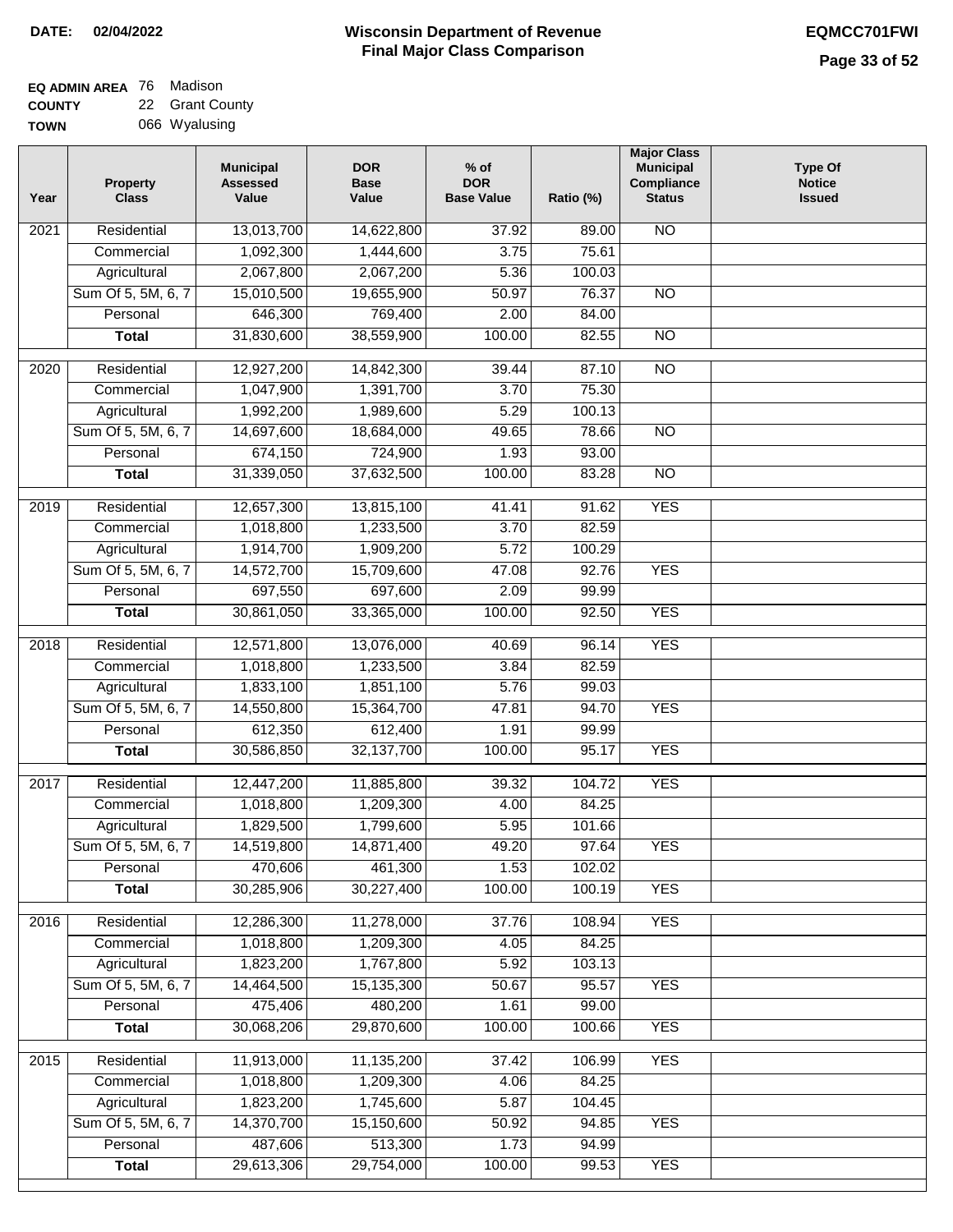#### **EQ ADMIN AREA** 76 Madison **COUNTY** 22 Grant County

**VILLAGE** 106 Bagley

| Year              | <b>Property</b><br><b>Class</b> | <b>Municipal</b><br><b>Assessed</b><br>Value | <b>DOR</b><br>Base<br>Value | $%$ of<br><b>DOR</b><br><b>Base Value</b> | Ratio (%) | <b>Major Class</b><br><b>Municipal</b><br>Compliance<br><b>Status</b> | <b>Type Of</b><br><b>Notice</b><br><b>Issued</b> |
|-------------------|---------------------------------|----------------------------------------------|-----------------------------|-------------------------------------------|-----------|-----------------------------------------------------------------------|--------------------------------------------------|
| $\overline{202}1$ | Residential                     | 22,056,900                                   | 21,939,500                  | 91.32                                     | 100.54    | <b>YES</b>                                                            |                                                  |
|                   | Commercial                      | 1,375,200                                    | 1,642,500                   | 6.84                                      | 83.73     |                                                                       |                                                  |
|                   | Agricultural                    | 54,000                                       | 53,900                      | 0.22                                      | 100.19    |                                                                       |                                                  |
|                   | Sum Of 5, 5M, 6, 7              | 317,200                                      | 364,600                     | 1.52                                      | 87.00     |                                                                       |                                                  |
|                   | Personal                        | 19,900                                       | 24,900                      | 0.10                                      | 79.92     |                                                                       |                                                  |
|                   | <b>Total</b>                    | 23,823,200                                   | 24,025,400                  | 100.00                                    | 99.16     | <b>YES</b>                                                            |                                                  |
| $\overline{2020}$ | Residential                     | 18,336,200                                   | 22,841,900                  | 91.82                                     | 80.27     | $\overline{10}$                                                       |                                                  |
|                   | Commercial                      | 1,123,400                                    | 1,601,200                   | 6.44                                      | 70.16     |                                                                       |                                                  |
|                   | Agricultural                    | 52,100                                       | 52,000                      | 0.21                                      | 100.19    |                                                                       |                                                  |
|                   | Sum Of 5, 5M, 6, 7              | 232,800                                      | 364,700                     | 1.47                                      | 63.83     |                                                                       |                                                  |
|                   | Personal                        | 16,450                                       | 16,700                      | 0.07                                      | 98.50     |                                                                       |                                                  |
|                   | <b>Total</b>                    | 19,760,950                                   | 24,876,500                  | 100.00                                    | 79.44     | $\overline{NO}$                                                       | 1st Notice of Non-Compliance                     |
| 2019              | Residential                     | 18,272,600                                   | 21,292,400                  | 93.43                                     | 85.82     | $\overline{10}$                                                       |                                                  |
|                   | Commercial                      | 1,123,900                                    | 1,240,400                   | 5.44                                      | 90.61     |                                                                       |                                                  |
|                   | Agricultural                    | 50,000                                       | 49,900                      | 0.22                                      | 100.20    |                                                                       |                                                  |
|                   | Sum Of 5, 5M, 6, 7              | 219,000                                      | 182,700                     | 0.80                                      | 119.87    |                                                                       |                                                  |
|                   | Personal                        | 22,150                                       | 25,400                      | 0.11                                      | 87.20     |                                                                       |                                                  |
|                   | <b>Total</b>                    | 19,687,650                                   | 22,790,800                  | 100.00                                    | 86.38     | $\overline{NO}$                                                       |                                                  |
| 2018              | Residential                     | 18,138,700                                   | 22,496,000                  | 93.77                                     | 80.63     | $\overline{10}$                                                       |                                                  |
|                   | Commercial                      | 1,123,900                                    | 1,240,400                   | 5.17                                      | 90.61     |                                                                       |                                                  |
|                   | Agricultural                    | 49,400                                       | 48,500                      | 0.20                                      | 101.86    |                                                                       |                                                  |
|                   | Sum Of 5, 5M, 6, 7              | 219,000                                      | 181,900                     | 0.76                                      | 120.40    |                                                                       |                                                  |
|                   | Personal                        | 20,060                                       | 23,000                      | 0.10                                      | 87.22     |                                                                       |                                                  |
|                   | <b>Total</b>                    | 19,551,060                                   | 23,989,800                  | 100.00                                    | 81.50     | <b>NO</b>                                                             |                                                  |
| 2017              | Residential                     | 17,881,300                                   | 20,559,700                  | 93.26                                     | 86.97     | $\overline{NO}$                                                       |                                                  |
|                   | Commercial                      | 1,160,800                                    | 1,217,200                   | 5.52                                      | 95.37     |                                                                       |                                                  |
|                   | Agricultural                    | 49,400                                       | 47,200                      | 0.21                                      | 104.66    |                                                                       |                                                  |
|                   | Sum Of 5, 5M, 6, 7              | 219,000                                      | 187,600                     | 0.85                                      | 116.74    |                                                                       |                                                  |
|                   | Personal                        | 32,700                                       | 34,100                      | 0.15                                      | 95.89     |                                                                       |                                                  |
|                   | <b>Total</b>                    | 19,343,200                                   | 22,045,800                  | 100.00                                    | 87.74     | <b>NO</b>                                                             |                                                  |
| 2016              | Residential                     | 17,804,900                                   | 19,701,600                  | 92.78                                     | 90.37     | <b>YES</b>                                                            |                                                  |
|                   | Commercial                      | 1,174,800                                    | 1,231,300                   | 5.80                                      | 95.41     |                                                                       |                                                  |
|                   | Agricultural                    | 49,400                                       | 46,600                      | 0.22                                      | 106.01    |                                                                       |                                                  |
|                   | Sum Of 5, 5M, 6, 7              | 219,000                                      | 202,800                     | 0.95                                      | 107.99    |                                                                       |                                                  |
|                   | Personal                        | 50,400                                       | 53,500                      | 0.25                                      | 94.21     |                                                                       |                                                  |
|                   | <b>Total</b>                    | 19,298,500                                   | 21,235,800                  | 100.00                                    | 90.88     | <b>YES</b>                                                            |                                                  |
| 2015              | Residential                     | 17,714,100                                   | 18,812,700                  | 92.32                                     | 94.16     | <b>YES</b>                                                            |                                                  |
|                   | Commercial                      | 1,014,900                                    | 1,255,100                   | 6.16                                      | 80.86     | N <sub>O</sub>                                                        |                                                  |
|                   | Agricultural                    | 49,400                                       | 45,900                      | 0.23                                      | 107.63    |                                                                       |                                                  |
|                   | Sum Of 5, 5M, 6, 7              | 218,900                                      | 205,900                     | 1.01                                      | 106.31    |                                                                       |                                                  |
|                   | Personal                        | 56,180                                       | 59,200                      | 0.29                                      | 94.90     |                                                                       |                                                  |
|                   | <b>Total</b>                    | 19,053,480                                   | 20,378,800                  | 100.00                                    | 93.50     | NO                                                                    | <b>Non-Compliance Notice</b>                     |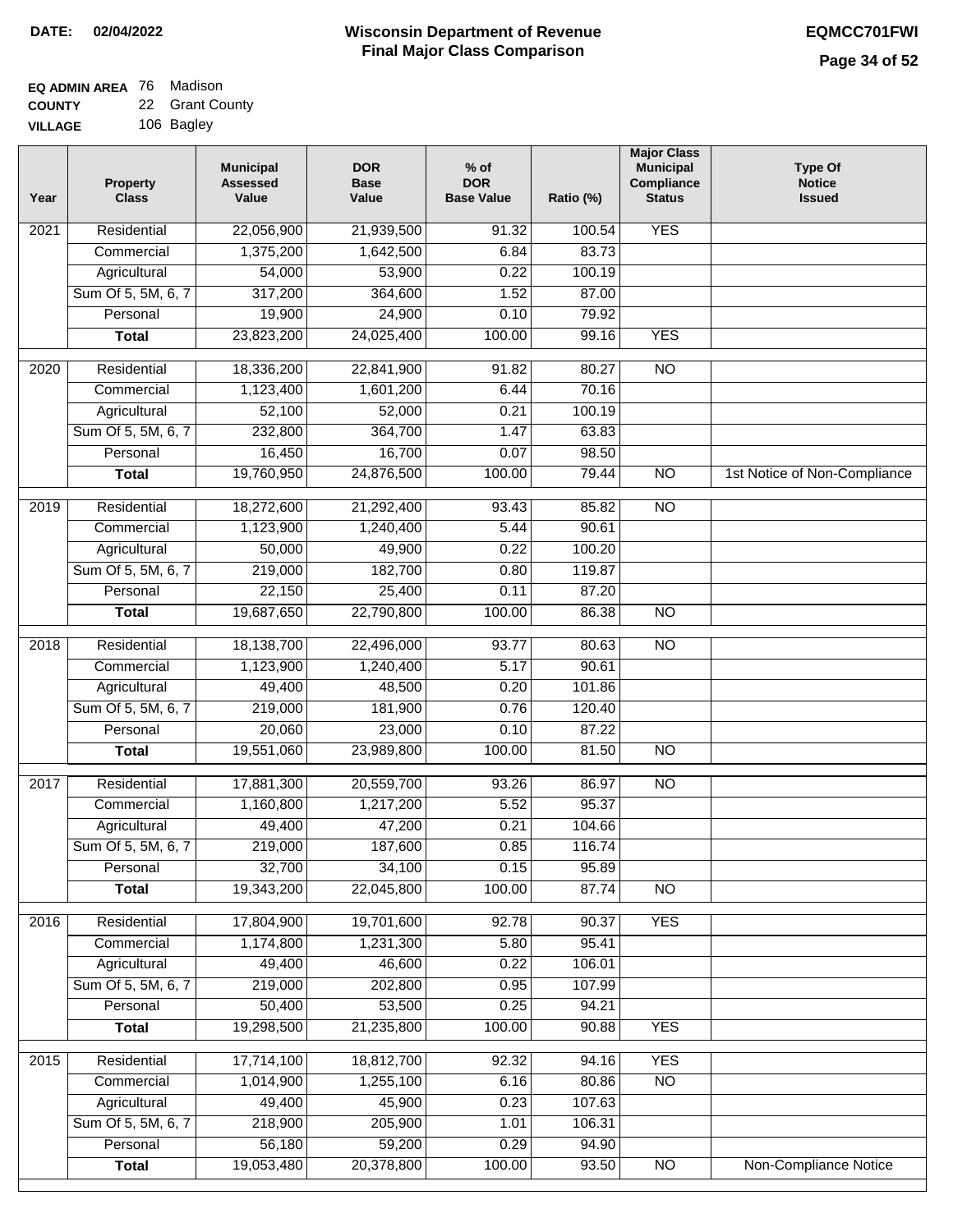| EQ ADMIN AREA 76 Madison |                 |
|--------------------------|-----------------|
| <b>COUNTY</b>            | 22 Grant County |

**VILLAGE** 107 Bloomington

| Year              | <b>Property</b><br><b>Class</b> | <b>Municipal</b><br><b>Assessed</b><br>Value | <b>DOR</b><br><b>Base</b><br>Value | $%$ of<br><b>DOR</b><br><b>Base Value</b> | Ratio (%)      | <b>Major Class</b><br><b>Municipal</b><br>Compliance<br><b>Status</b> | <b>Type Of</b><br><b>Notice</b><br><b>Issued</b> |
|-------------------|---------------------------------|----------------------------------------------|------------------------------------|-------------------------------------------|----------------|-----------------------------------------------------------------------|--------------------------------------------------|
| $\overline{202}1$ | Residential                     | 22,317,400                                   | 30,808,000                         | 83.04                                     | 72.44          | $\overline{NO}$                                                       |                                                  |
|                   | Commercial                      | 4,052,800                                    | 5,746,300                          | 15.49                                     | 70.53          | $\overline{NO}$                                                       |                                                  |
|                   | Agricultural                    | 86,100                                       | 79,000                             | 0.21                                      | 108.99         |                                                                       |                                                  |
|                   | Sum Of 5, 5M, 6, 7              | 112,500                                      | 159,000                            | 0.43                                      | 70.75          |                                                                       |                                                  |
|                   | Personal                        | 246,822                                      | 308,600                            | 0.83                                      | 79.98          |                                                                       |                                                  |
|                   | <b>Total</b>                    | 26,815,622                                   | 37,100,900                         | 100.00                                    | 72.28          | $\overline{NO}$                                                       |                                                  |
| $\overline{2020}$ | Residential                     | 22,033,700                                   | 27,725,400                         | 81.70                                     | 79.47          | $\overline{NO}$                                                       |                                                  |
|                   | Commercial                      | 3,997,400                                    | 5,689,400                          | 16.77                                     | 70.26          | $\overline{NO}$                                                       |                                                  |
|                   | Agricultural                    | 82,200                                       | 75,300                             | 0.22                                      | 109.16         |                                                                       |                                                  |
|                   | Sum Of 5, 5M, 6, 7              | 108,300                                      | 153,700                            | 0.45                                      | 70.46          |                                                                       |                                                  |
|                   | Personal                        | 254,050                                      | 292,000                            | 0.86                                      | 87.00          |                                                                       |                                                  |
|                   | <b>Total</b>                    | 26,475,650                                   | 33,935,800                         | 100.00                                    | 78.02          | $\overline{NO}$                                                       |                                                  |
|                   |                                 |                                              |                                    |                                           |                |                                                                       |                                                  |
| 2019              | Residential                     | 21,934,600                                   | 25,865,300                         | 84.81                                     | 84.80          | $\overline{10}$                                                       |                                                  |
|                   | Commercial                      | 3,901,300                                    | 4,174,300                          | 13.69                                     | 93.46          | <b>YES</b>                                                            |                                                  |
|                   | Agricultural                    | 81,100                                       | 72,300                             | 0.24                                      | 112.17         |                                                                       |                                                  |
|                   | Sum Of 5, 5M, 6, 7<br>Personal  | 108,300                                      | 175,100<br>209,700                 | 0.57<br>0.69                              | 61.85<br>97.02 |                                                                       |                                                  |
|                   | <b>Total</b>                    | 203,450<br>26,228,750                        | 30,496,700                         | 100.00                                    | 86.01          | $\overline{NO}$                                                       |                                                  |
|                   |                                 |                                              |                                    |                                           |                |                                                                       |                                                  |
| 2018              | Residential                     | 21,820,500                                   | 23,648,800                         | 84.14                                     | 92.27          | <b>YES</b>                                                            |                                                  |
|                   | Commercial                      | 3,762,300                                    | 4,032,300                          | 14.35                                     | 93.30          | <b>YES</b>                                                            |                                                  |
|                   | Agricultural                    | 110,900                                      | 70,300                             | 0.25                                      | 157.75         |                                                                       |                                                  |
|                   | Sum Of 5, 5M, 6, 7              | 108,300                                      | 175,100                            | 0.62                                      | 61.85          |                                                                       |                                                  |
|                   | Personal                        | 176,050                                      | 181,500                            | 0.65                                      | 97.00          |                                                                       |                                                  |
|                   | <b>Total</b>                    | 25,978,050                                   | 28,108,000                         | 100.00                                    | 92.42          | <b>YES</b>                                                            |                                                  |
| 2017              | Residential                     | 21,751,900                                   | 22,060,400                         | 82.38                                     | 98.60          | <b>YES</b>                                                            |                                                  |
|                   | Commercial                      | 3,743,800                                    | 3,934,600                          | 14.69                                     | 95.15          | <b>YES</b>                                                            |                                                  |
|                   | Agricultural                    | 110,900                                      | 68,500                             | 0.26                                      | 161.90         |                                                                       |                                                  |
|                   | Sum Of 5, 5M, 6, 7              | 108,300                                      | 181,700                            | 0.68                                      | 59.60          |                                                                       |                                                  |
|                   | Personal                        | 524,150                                      | 534,800                            | 2.00                                      | 98.01          |                                                                       |                                                  |
|                   | <b>Total</b>                    | 26,239,050                                   | 26,780,000                         | 100.00                                    | 97.98          | <b>YES</b>                                                            |                                                  |
| 2016              | Residential                     | 21,532,600                                   | 22,984,100                         | 82.73                                     | 93.68          | <b>YES</b>                                                            |                                                  |
|                   | Commercial                      | 3,743,800                                    | 3,934,600                          | 14.16                                     | 95.15          | <b>YES</b>                                                            |                                                  |
|                   | Agricultural                    | 110,900                                      | 67,600                             | 0.24                                      | 164.05         |                                                                       |                                                  |
|                   | Sum Of 5, 5M, 6, 7              | 108,300                                      | 189,000                            | 0.68                                      | 57.30          |                                                                       |                                                  |
|                   | Personal                        | 553,200                                      | 607,900                            | 2.19                                      | 91.00          |                                                                       |                                                  |
|                   | <b>Total</b>                    | 26,048,800                                   | 27,783,200                         | 100.00                                    | 93.76          | <b>YES</b>                                                            |                                                  |
|                   |                                 |                                              |                                    |                                           | 90.00          | <b>YES</b>                                                            |                                                  |
| 2015              | Residential<br>Commercial       | 21,538,500<br>3,721,300                      | 23,931,800<br>3,909,900            | 83.43<br>13.63                            | 95.18          | <b>YES</b>                                                            |                                                  |
|                   | Agricultural                    | 110,900                                      | 66,800                             | 0.23                                      | 166.02         |                                                                       |                                                  |
|                   | Sum Of 5, 5M, 6, 7              | 108,300                                      | 192,500                            | 0.67                                      | 56.26          |                                                                       |                                                  |
|                   | Personal                        | 556,270                                      | 585,600                            | 2.04                                      | 94.99          |                                                                       |                                                  |
|                   | <b>Total</b>                    | 26,035,270                                   | 28,686,600                         | 100.00                                    | 90.76          | <b>YES</b>                                                            |                                                  |
|                   |                                 |                                              |                                    |                                           |                |                                                                       |                                                  |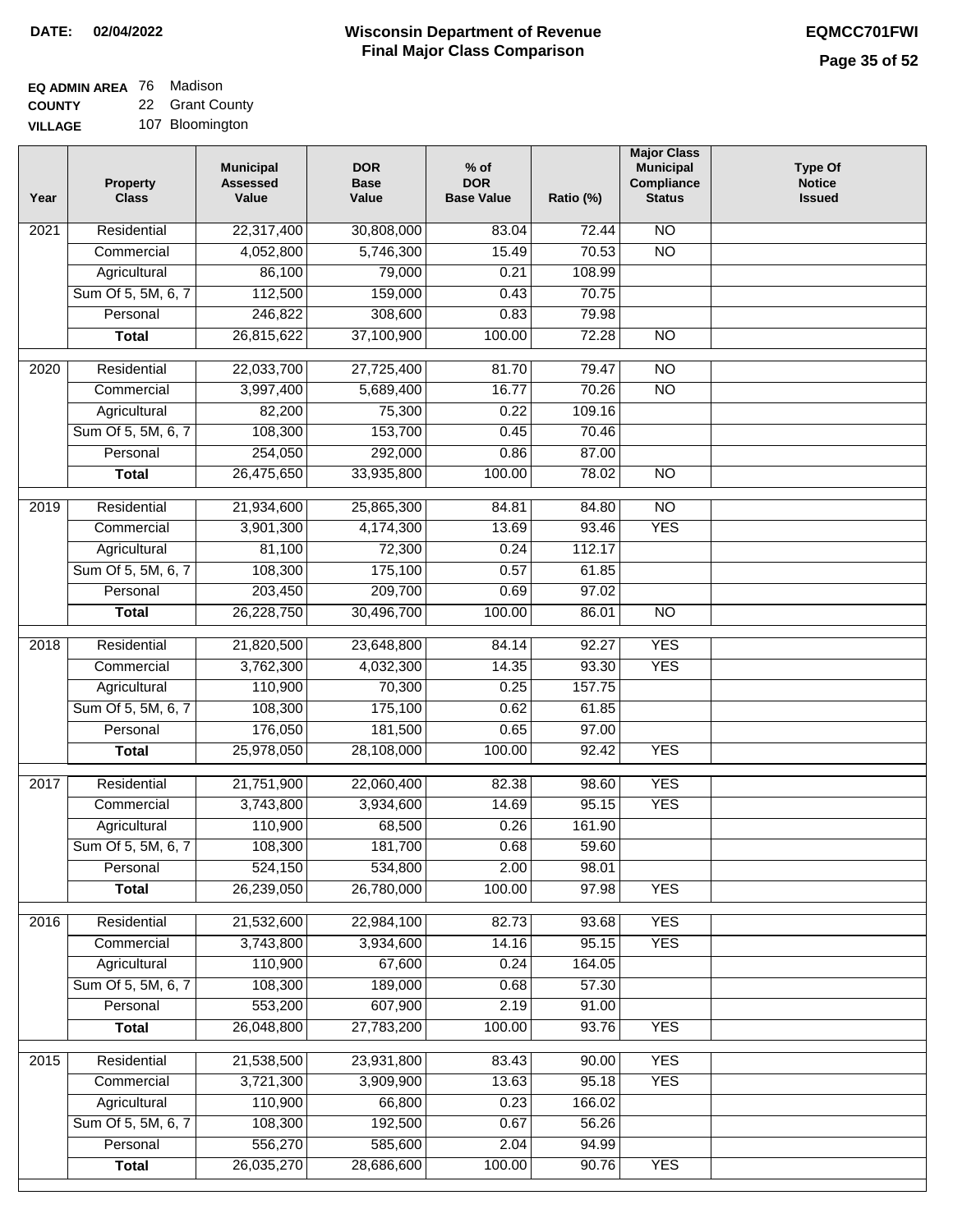#### **Wisconsin Department of Revenue Final Major Class Comparison DATE: 02/04/2022 EQMCC701FWI**

#### **EQ ADMIN AREA** 76 Madison **COUNTY** 22 Grant County

**VILLAGE** 108 Blue River

| Year             | <b>Property</b><br><b>Class</b> | <b>Municipal</b><br><b>Assessed</b><br>Value | <b>DOR</b><br><b>Base</b><br>Value | $%$ of<br><b>DOR</b><br><b>Base Value</b> | Ratio (%) | <b>Major Class</b><br><b>Municipal</b><br>Compliance<br><b>Status</b> | <b>Type Of</b><br><b>Notice</b><br><b>Issued</b> |
|------------------|---------------------------------|----------------------------------------------|------------------------------------|-------------------------------------------|-----------|-----------------------------------------------------------------------|--------------------------------------------------|
| 2021             | Residential                     | 13,043,000                                   | 14,051,500                         | 79.95                                     | 92.82     | <b>YES</b>                                                            |                                                  |
|                  | Commercial                      | 1,265,800                                    | 2,720,000                          | 15.48                                     | 46.54     | $\overline{NO}$                                                       |                                                  |
|                  | Agricultural                    | 68,100                                       | 67,800                             | 0.39                                      | 100.44    |                                                                       |                                                  |
|                  | Sum Of 5, 5M, 6, 7              | 478,300                                      | 661,100                            | 3.76                                      | 72.35     |                                                                       |                                                  |
|                  | Personal                        | 67,597                                       | 75,900                             | 0.43                                      | 89.06     |                                                                       |                                                  |
|                  | <b>Total</b>                    | 14,922,797                                   | 17,576,300                         | 100.00                                    | 84.90     | $\overline{NO}$                                                       |                                                  |
| $\frac{1}{2020}$ | Residential                     | 12,978,700                                   | 13,086,900                         | 79.01                                     | 99.17     | <b>YES</b>                                                            |                                                  |
|                  | Commercial                      | 1,265,800                                    | 2,720,000                          | 16.42                                     | 46.54     | $\overline{NO}$                                                       |                                                  |
|                  | Agricultural                    | 65,400                                       | 65,300                             | 0.39                                      | 100.15    |                                                                       |                                                  |
|                  | Sum Of 5, 5M, 6, 7              | 478,300                                      | 650,500                            | 3.93                                      | 73.53     |                                                                       |                                                  |
|                  | Personal                        | 38,830                                       | 40,000                             | 0.24                                      | 97.08     |                                                                       |                                                  |
|                  | <b>Total</b>                    | 14,827,030                                   | 16,562,700                         | 100.00                                    | 89.52     | $\overline{NO}$                                                       |                                                  |
|                  |                                 |                                              |                                    |                                           |           |                                                                       |                                                  |
| 2019             | Residential                     | 12,977,400                                   | 13,084,600                         | 85.68                                     | 99.18     | <b>YES</b>                                                            |                                                  |
|                  | Commercial                      | 1,287,700                                    | 1,510,700                          | 9.89                                      | 85.24     |                                                                       |                                                  |
|                  | Agricultural                    | 62,500                                       | 62,700                             | 0.41                                      | 99.68     |                                                                       |                                                  |
|                  | Sum Of 5, 5M, 6, 7              | 478,300                                      | 568,800                            | 3.72                                      | 84.09     |                                                                       |                                                  |
|                  | Personal                        | 47,210                                       | 44,900                             | 0.29                                      | 105.14    |                                                                       |                                                  |
|                  | <b>Total</b>                    | 14,853,110                                   | 15,271,700                         | 100.00                                    | 97.26     | <b>YES</b>                                                            |                                                  |
| 2018             | Residential                     | 12,728,100                                   | 12,160,400                         | 84.97                                     | 104.67    | <b>YES</b>                                                            |                                                  |
|                  | Commercial                      | 1,310,000                                    | 1,477,900                          | 10.33                                     | 88.64     | <b>NO</b>                                                             |                                                  |
|                  | Agricultural                    | 69,100                                       | 60,800                             | 0.42                                      | 113.65    |                                                                       |                                                  |
|                  | Sum Of 5, 5M, 6, 7              | 478,300                                      | 563,000                            | 3.93                                      | 84.96     |                                                                       |                                                  |
|                  | Personal                        | 51,910                                       | 49,400                             | 0.35                                      | 105.08    |                                                                       |                                                  |
|                  | <b>Total</b>                    | 14,637,410                                   | 14,311,500                         | 100.00                                    | 102.28    | $\overline{10}$                                                       |                                                  |
| 2017             | Residential                     | 12,690,000                                   | 11,798,900                         | 84.58                                     | 107.55    | <b>YES</b>                                                            |                                                  |
|                  | Commercial                      | 1,312,200                                    | 1,448,900                          | 10.39                                     | 90.57     | <b>YES</b>                                                            |                                                  |
|                  | Agricultural                    | 69,500                                       | 59,700                             | 0.43                                      | 116.42    |                                                                       |                                                  |
|                  | Sum Of 5, 5M, 6, 7              | 477,000                                      | 567,600                            | 4.07                                      | 84.04     |                                                                       |                                                  |
|                  | Personal                        | 80,200                                       | 75,700                             | 0.54                                      | 105.94    |                                                                       |                                                  |
|                  | <b>Total</b>                    | 14,628,900                                   | 13,950,800                         | 100.00                                    | 104.86    | <b>YES</b>                                                            |                                                  |
| 2016             | Residential                     | 12,754,200                                   | 11,718,200                         | 84.57                                     | 108.84    | <b>YES</b>                                                            |                                                  |
|                  | Commercial                      | 1,389,500                                    | 1,420,400                          | 10.25                                     | 97.82     | <b>YES</b>                                                            |                                                  |
|                  | Agricultural                    | 69,500                                       | 58,900                             | 0.43                                      | 118.00    |                                                                       |                                                  |
|                  | Sum Of 5, 5M, 6, 7              | 477,000                                      | 571,800                            | 4.13                                      | 83.42     |                                                                       |                                                  |
|                  | Personal                        | 89,850                                       | 87,200                             | 0.63                                      | 103.04    |                                                                       |                                                  |
|                  | <b>Total</b>                    | 14,780,050                                   | 13,856,500                         | 100.00                                    | 106.67    | <b>YES</b>                                                            |                                                  |
| 2015             | Residential                     | 12,734,900                                   | 12,061,100                         | 84.86                                     | 105.59    | <b>YES</b>                                                            |                                                  |
|                  | Commercial                      | 1,389,500                                    | 1,420,400                          | 9.99                                      | 97.82     | <b>YES</b>                                                            |                                                  |
|                  | Agricultural                    | 69,500                                       | 58,200                             | 0.41                                      | 119.42    |                                                                       |                                                  |
|                  | Sum Of 5, 5M, 6, 7              | 477,000                                      | 578,300                            | 4.07                                      | 82.48     |                                                                       |                                                  |
|                  | Personal                        | 90,660                                       | 95,400                             | 0.67                                      | 95.03     |                                                                       |                                                  |
|                  | <b>Total</b>                    | 14,761,560                                   | 14,213,400                         | 100.00                                    | 103.86    | <b>YES</b>                                                            |                                                  |
|                  |                                 |                                              |                                    |                                           |           |                                                                       |                                                  |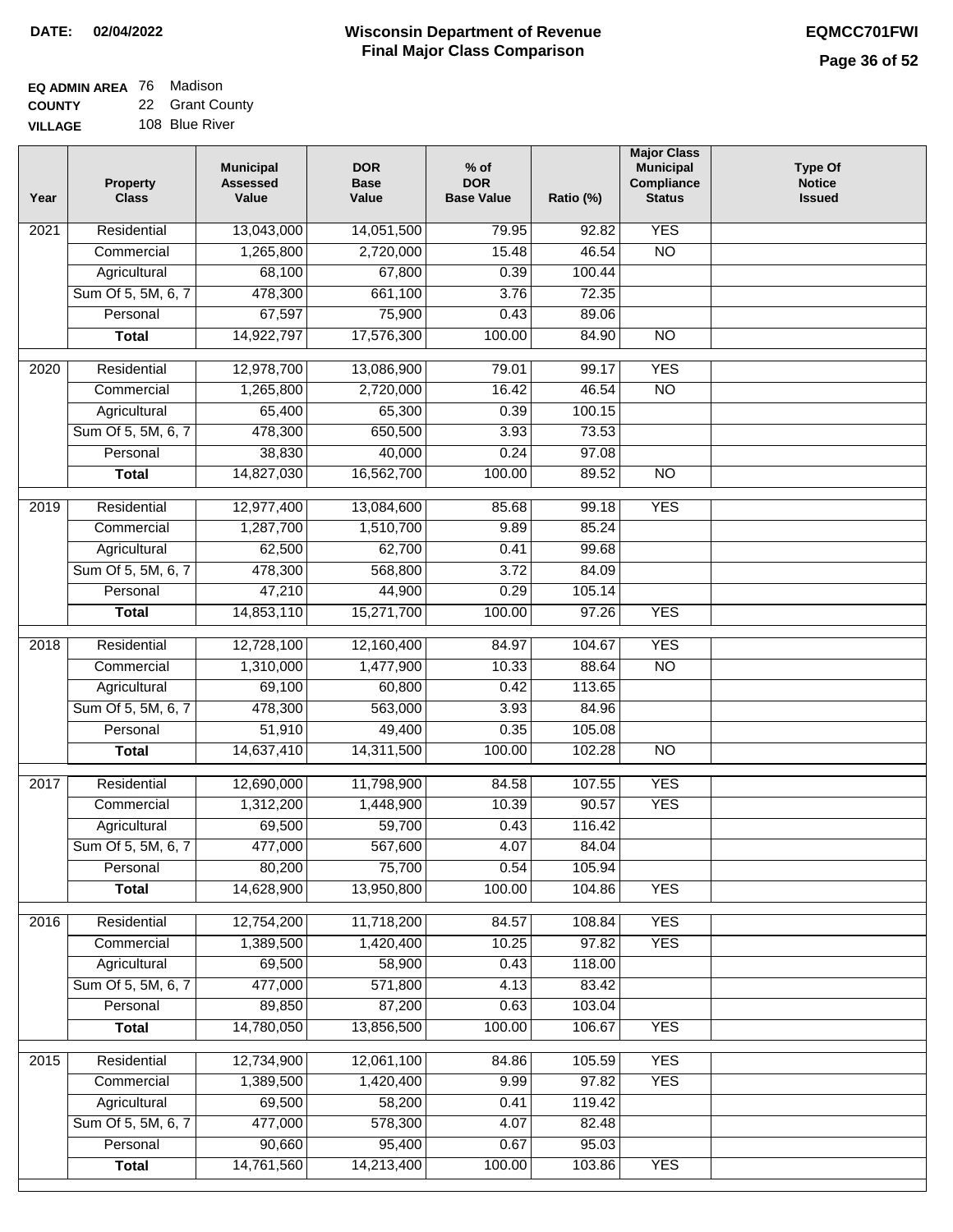#### **EQ ADMIN AREA** Madison

**COUNTY VILLAGE** 22 111 Cassville Grant County

**Total**

45,446,200

44,831,200

100.00

101.37

YES

YES YES

YES

 101.71 90.02 100.00 85.71 104.00 100.45

 87.44 10.93 0.01 0.10 1.52 100.00

 38,915,000 4,862,800 2,400 46,200 678,300 44,504,700

 39,580,900 4,377,300 2,400 39,600 705,400 44,705,600

**Residential Commercial Agricultural** Sum Of 5, 5M, 6, 7 **Personal Total**

2015

| Year              | <b>Property</b><br><b>Class</b> | <b>Municipal</b><br><b>Assessed</b><br>Value | <b>DOR</b><br><b>Base</b><br>Value | $%$ of<br><b>DOR</b><br><b>Base Value</b> | Ratio (%) | <b>Major Class</b><br><b>Municipal</b><br>Compliance<br>Status | <b>Type Of</b><br><b>Notice</b><br><b>Issued</b> |
|-------------------|---------------------------------|----------------------------------------------|------------------------------------|-------------------------------------------|-----------|----------------------------------------------------------------|--------------------------------------------------|
| $\overline{202}1$ | Residential                     | 51,919,000                                   | 44,801,400                         | 86.09                                     | 115.89    | $\overline{NO}$                                                |                                                  |
|                   | Commercial                      | 6,713,400                                    | 6,811,100                          | 13.09                                     | 98.57     | <b>YES</b>                                                     |                                                  |
|                   | Agricultural                    | 2,900                                        | 2,900                              | 0.01                                      | 100.00    |                                                                |                                                  |
|                   | Sum Of 5, 5M, 6, 7              | 116,000                                      | 86,300                             | 0.17                                      | 134.41    |                                                                |                                                  |
|                   | Personal                        | 341,000                                      | 341,000                            | 0.66                                      | 100.00    |                                                                |                                                  |
|                   | <b>Total</b>                    | 59,092,300                                   | 52,042,700                         | 100.00                                    | 113.55    | $\overline{NO}$                                                | 2nd Notice of Non-Compliance                     |
| 2020              | Residential                     | 40,386,500                                   | 41,690,700                         | 85.37                                     | 96.87     | <b>YES</b>                                                     |                                                  |
|                   | Commercial                      | 4,784,700                                    | 6,793,900                          | 13.91                                     | 70.43     | $\overline{NO}$                                                |                                                  |
|                   | Agricultural                    | 2,700                                        | 2,800                              | 0.01                                      | 96.43     |                                                                |                                                  |
|                   | Sum Of 5, 5M, 6, 7              | 39,600                                       | 42,900                             | 0.09                                      | 92.31     |                                                                |                                                  |
|                   | Personal                        | 296,300                                      | 302,400                            | 0.62                                      | 97.98     |                                                                |                                                  |
|                   | <b>Total</b>                    | 45,509,800                                   | 48,832,700                         | 100.00                                    | 93.20     | $\overline{NO}$                                                | 1st Notice of Non-Compliance                     |
| 2019              | Residential                     | 40,190,500                                   | 45,099,300                         | 88.02                                     | 89.12     | $\overline{NO}$                                                |                                                  |
|                   | Commercial                      | 5,037,300                                    | 5,819,300                          | 11.36                                     | 86.56     | $\overline{NO}$                                                |                                                  |
|                   | Agricultural                    | 2,600                                        | 2,600                              | 0.01                                      | 100.00    |                                                                |                                                  |
|                   | Sum Of 5, 5M, 6, 7              | 39,600                                       | 44,600                             | 0.09                                      | 88.79     |                                                                |                                                  |
|                   | Personal                        | 273,100                                      | 273,100                            | 0.53                                      | 100.00    |                                                                |                                                  |
|                   | <b>Total</b>                    | 45,543,100                                   | 51,238,900                         | 100.00                                    | 88.88     | $\overline{NO}$                                                |                                                  |
| 2018              | Residential                     | 39,975,700                                   | 41,608,600                         | 87.24                                     | 96.08     | <b>YES</b>                                                     |                                                  |
|                   | Commercial                      | 4,962,500                                    | 5,745,100                          | 12.05                                     | 86.38     | <b>NO</b>                                                      |                                                  |
|                   | Agricultural                    | 2,600                                        | 2,600                              | 0.01                                      | 100.00    |                                                                |                                                  |
|                   | Sum Of 5, 5M, 6, 7              | 39,600                                       | 41,300                             | 0.09                                      | 95.88     |                                                                |                                                  |
|                   | Personal                        | 296,500                                      | 296,500                            | 0.62                                      | 100.00    |                                                                |                                                  |
|                   | <b>Total</b>                    | 45,276,900                                   | 47,694,100                         | 100.00                                    | 94.93     | $\overline{NO}$                                                |                                                  |
| 2017              | Residential                     | 39,902,300                                   | 41,522,000                         | 86.77                                     | 96.10     | <b>YES</b>                                                     |                                                  |
|                   | Commercial                      | 5,002,100                                    | 5,671,400                          | 11.85                                     | 88.20     | $\overline{N}$                                                 |                                                  |
|                   | Agricultural                    | 2,600                                        | 2,500                              | 0.01                                      | 104.00    |                                                                |                                                  |
|                   | Sum Of 5, 5M, 6, 7              | 39,600                                       | 42,900                             | 0.09                                      | 92.31     |                                                                |                                                  |
|                   | Personal                        | 615,800                                      | 615,800                            | 1.29                                      | 100.00    |                                                                |                                                  |
|                   | <b>Total</b>                    | 45,562,400                                   | 47,854,600                         | 100.00                                    | 95.21     | $\overline{NO}$                                                |                                                  |
| 2016              | Residential                     | 39,715,700                                   | 38,616,500                         | 86.14                                     | 102.85    | <b>YES</b>                                                     |                                                  |
|                   | Commercial                      | 5,027,000                                    | 5,506,200                          | 12.28                                     | 91.30     | <b>YES</b>                                                     |                                                  |
|                   | Agricultural                    | 2,500                                        | 2,500                              | 0.01                                      | 100.00    |                                                                |                                                  |
|                   | Sum Of 5, 5M, 6, 7              | 39,600                                       | 44,600                             | 0.10                                      | 88.79     |                                                                |                                                  |
|                   | Personal                        | 661,400                                      | 661,400                            | 1.48                                      | 100.00    |                                                                |                                                  |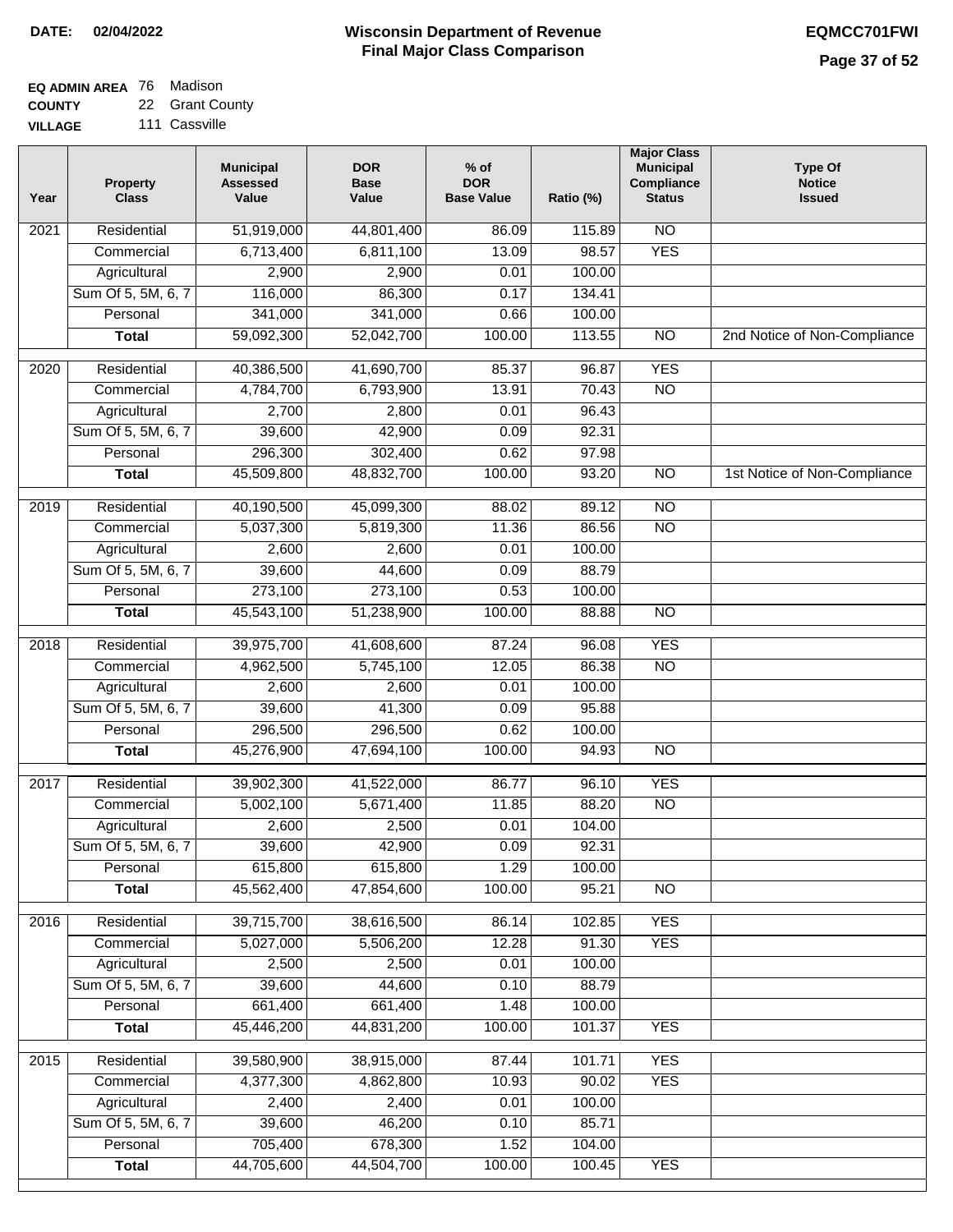#### **EQ ADMIN AREA** 76 Madison **COUNTY** 22 Grant County

**VILLAGE** 116 Dickeyville

| Year             | <b>Property</b><br><b>Class</b> | <b>Municipal</b><br><b>Assessed</b><br>Value | <b>DOR</b><br><b>Base</b><br>Value | $%$ of<br><b>DOR</b><br><b>Base Value</b> | Ratio (%) | <b>Major Class</b><br><b>Municipal</b><br>Compliance<br><b>Status</b> | <b>Type Of</b><br><b>Notice</b><br><b>Issued</b> |
|------------------|---------------------------------|----------------------------------------------|------------------------------------|-------------------------------------------|-----------|-----------------------------------------------------------------------|--------------------------------------------------|
| 2021             | Residential                     | 64,599,800                                   | 63,275,300                         | 88.99                                     | 102.09    | <b>YES</b>                                                            |                                                  |
|                  | Commercial                      | 7,008,200                                    | 7,019,300                          | 9.87                                      | 99.84     |                                                                       |                                                  |
|                  | Agricultural                    | 84,500                                       | 84,300                             | 0.12                                      | 100.24    |                                                                       |                                                  |
|                  | Sum Of 5, 5M, 6, 7              | 503,200                                      | 483,500                            | 0.68                                      | 104.07    |                                                                       |                                                  |
|                  | Personal                        | 240,100                                      | 240,100                            | 0.34                                      | 100.00    |                                                                       |                                                  |
|                  | <b>Total</b>                    | 72,435,800                                   | 71,102,500                         | 100.00                                    | 101.88    | <b>YES</b>                                                            |                                                  |
| $\frac{1}{2020}$ | Residential                     | 51,287,000                                   | 59,976,700                         | 88.69                                     | 85.51     | $\overline{NO}$                                                       |                                                  |
|                  | Commercial                      | 4,814,600                                    | 6,693,700                          | 9.90                                      | 71.93     |                                                                       |                                                  |
|                  | Agricultural                    | 88,700                                       | 104,400                            | 0.15                                      | 84.96     |                                                                       |                                                  |
|                  | Sum Of 5, 5M, 6, 7              | 469,500                                      | 514,400                            | 0.76                                      | 91.27     |                                                                       |                                                  |
|                  | Personal                        | 287,200                                      | 337,800                            | 0.50                                      | 85.02     |                                                                       |                                                  |
|                  | <b>Total</b>                    | 56,947,000                                   | 67,627,000                         | 100.00                                    | 84.21     | $\overline{NO}$                                                       |                                                  |
|                  |                                 |                                              |                                    |                                           |           |                                                                       |                                                  |
| $\frac{1}{2019}$ | Residential                     | 50,823,800                                   | 59,436,200                         | 90.57                                     | 85.51     | $\overline{NO}$                                                       |                                                  |
|                  | Commercial                      | 4,817,400                                    | 5,464,900                          | 8.33                                      | 88.15     |                                                                       |                                                  |
|                  | Agricultural                    | 78,900                                       | 85,600                             | 0.13                                      | 92.17     |                                                                       |                                                  |
|                  | Sum Of 5, 5M, 6, 7              | 246,400                                      | 249,800                            | 0.38                                      | 98.64     |                                                                       |                                                  |
|                  | Personal                        | 351,715                                      | 390,800                            | 0.60                                      | 90.00     |                                                                       |                                                  |
|                  | <b>Total</b>                    | 56,318,215                                   | 65,627,300                         | 100.00                                    | 85.82     | $\overline{NO}$                                                       |                                                  |
| 2018             | Residential                     | 50,405,100                                   | 57,814,700                         | 90.40                                     | 87.18     | $\overline{NO}$                                                       |                                                  |
|                  | Commercial                      | 4,844,000                                    | 5,495,800                          | 8.59                                      | 88.14     |                                                                       |                                                  |
|                  | Agricultural                    | 78,900                                       | 82,900                             | 0.13                                      | 95.17     |                                                                       |                                                  |
|                  | Sum Of 5, 5M, 6, 7              | 225,800                                      | 226,500                            | 0.35                                      | 99.69     |                                                                       |                                                  |
|                  | Personal                        | 331,792                                      | 331,800                            | 0.52                                      | 100.00    |                                                                       |                                                  |
|                  | <b>Total</b>                    | 55,885,592                                   | 63,951,700                         | 100.00                                    | 87.39     | $\overline{NO}$                                                       |                                                  |
| 2017             | Residential                     | 50,140,200                                   | 55,335,800                         | 89.98                                     | 90.61     | <b>YES</b>                                                            |                                                  |
|                  | Commercial                      | 4,842,800                                    | 5,407,800                          | 8.79                                      | 89.55     |                                                                       |                                                  |
|                  | Agricultural                    | 79,100                                       | 81,000                             | 0.13                                      | 97.65     |                                                                       |                                                  |
|                  | Sum Of 5, 5M, 6, 7              | 158,200                                      | 163,300                            | 0.27                                      | 96.88     |                                                                       |                                                  |
|                  | Personal                        | 478,224                                      | 508,800                            | 0.83                                      | 93.99     |                                                                       |                                                  |
|                  | <b>Total</b>                    | 55,698,524                                   | 61,496,700                         | 100.00                                    | 90.57     | <b>YES</b>                                                            |                                                  |
| 2016             | Residential                     | 49,872,500                                   | 53,457,700                         | 90.16                                     | 93.29     | <b>YES</b>                                                            |                                                  |
|                  | Commercial                      | 4,739,900                                    | 5,144,000                          | 8.68                                      | 92.14     |                                                                       |                                                  |
|                  | Agricultural                    | 77,300                                       | 78,300                             | 0.13                                      | 98.72     |                                                                       |                                                  |
|                  | Sum Of 5, 5M, 6, 7              | 158,200                                      | 167,900                            | 0.28                                      | 94.22     |                                                                       |                                                  |
|                  | Personal                        | 442,776                                      | 442,700                            | 0.75                                      | 100.02    |                                                                       |                                                  |
|                  | <b>Total</b>                    | 55,290,676                                   | 59,290,600                         | 100.00                                    | 93.25     | <b>YES</b>                                                            |                                                  |
| 2015             | Residential                     | 49,488,500                                   | 49,095,300                         | 89.41                                     | 100.80    | <b>YES</b>                                                            |                                                  |
|                  | Commercial                      | 4,740,900                                    | 5,044,200                          | 9.19                                      | 93.99     | <b>YES</b>                                                            |                                                  |
|                  | Agricultural                    | 79,300                                       | 79,100                             | 0.14                                      | 100.25    |                                                                       |                                                  |
|                  | Sum Of 5, 5M, 6, 7              | 117,400                                      | 131,100                            | 0.24                                      | 89.55     |                                                                       |                                                  |
|                  | Personal                        | 560,454                                      | 560,500                            | 1.02                                      | 99.99     |                                                                       |                                                  |
|                  | <b>Total</b>                    | 54,986,554                                   | 54,910,200                         | 100.00                                    | 100.14    | <b>YES</b>                                                            |                                                  |
|                  |                                 |                                              |                                    |                                           |           |                                                                       |                                                  |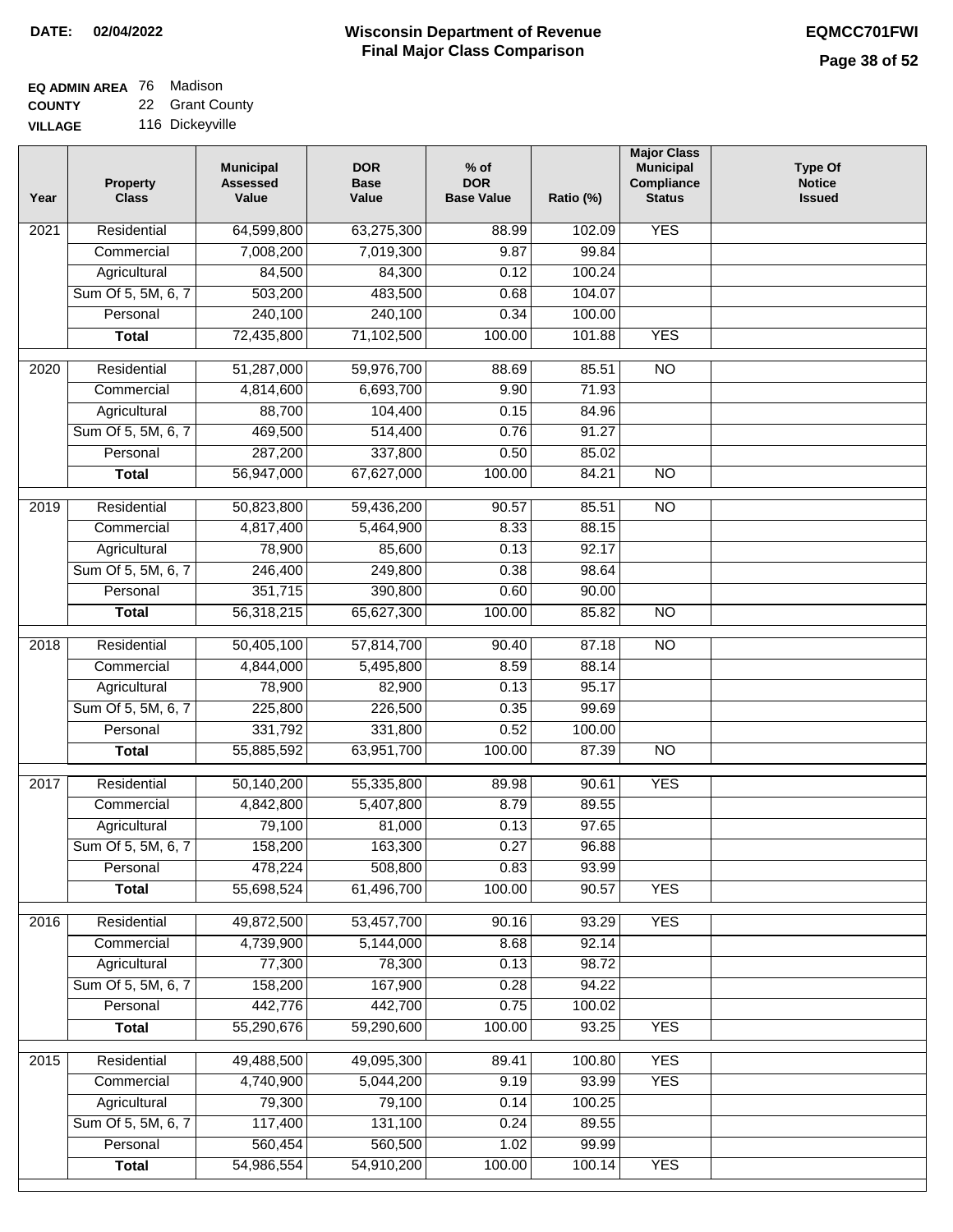# **Page 39 of 52**

| <b>EQ ADMIN AREA</b> 76 Madison |                 | 76 Madison          |
|---------------------------------|-----------------|---------------------|
| <b>COUNTY</b>                   | 22 Grant County | 33 Lafayette County |
| VILLAGE                         | 136 Hazel Green | 136 Hazel Green     |

76 Madison

| Year              | <b>Property</b><br><b>Class</b> | <b>Municipal</b><br><b>Assessed</b><br>Value | <b>DOR</b><br><b>Base</b><br>Value | $%$ of<br><b>DOR</b><br><b>Base Value</b> | Ratio (%) | <b>Major Class</b><br><b>Municipal</b><br>Compliance<br><b>Status</b> | <b>Type Of</b><br><b>Notice</b><br><b>Issued</b> |
|-------------------|---------------------------------|----------------------------------------------|------------------------------------|-------------------------------------------|-----------|-----------------------------------------------------------------------|--------------------------------------------------|
| $\overline{202}1$ | Residential                     | 45,522,600                                   | 58,958,700                         | 87.67                                     | 77.21     | $\overline{NO}$                                                       |                                                  |
|                   | Commercial                      | 5,385,500                                    | 7,184,300                          | 10.68                                     | 74.96     | $\overline{NO}$                                                       |                                                  |
|                   | Agricultural                    | 80,800                                       | 117,500                            | 0.17                                      | 68.77     |                                                                       |                                                  |
|                   | Sum Of 5, 5M, 6, 7              | 635,200                                      | 772,400                            | 1.15                                      | 82.24     |                                                                       |                                                  |
|                   | Personal                        | 150,700                                      | 218,400                            | 0.32                                      | 69.00     |                                                                       |                                                  |
|                   | <b>Total</b>                    | 51,774,800                                   | 67,251,300                         | 100.00                                    | 76.99     | $\overline{NO}$                                                       | 2nd Notice of Non-Compliance                     |
| $\frac{1}{2020}$  | Residential                     | 45,629,600                                   | 60,805,000                         | 88.82                                     | 75.04     | $\overline{NO}$                                                       |                                                  |
|                   | Commercial                      | 5,102,500                                    | 6,559,400                          | 9.58                                      | 77.79     |                                                                       |                                                  |
|                   | Agricultural                    | 89,600                                       | 111,300                            | 0.16                                      | 80.50     |                                                                       |                                                  |
|                   | Sum Of 5, 5M, 6, 7              | 645,700                                      | 782,700                            | 1.14                                      | 82.50     |                                                                       |                                                  |
|                   | Personal                        | 157,600                                      | 202,000                            | 0.30                                      | 78.02     |                                                                       |                                                  |
|                   | <b>Total</b>                    | 51,625,000                                   | 68,460,400                         | 100.00                                    | 75.41     | $\overline{NO}$                                                       | 1st Notice of Non-Compliance                     |
| 2019              | Residential                     | 45,067,700                                   | 56,136,300                         | 88.98                                     | 80.28     | $\overline{10}$                                                       |                                                  |
|                   | Commercial                      | 5,013,100                                    | 5,648,200                          | 8.95                                      | 88.76     |                                                                       |                                                  |
|                   | Agricultural                    | 78,700                                       | 83,500                             | 0.13                                      | 94.25     |                                                                       |                                                  |
|                   | Sum Of 5, 5M, 6, 7              | 652,500                                      | 765,200                            | 1.21                                      | 85.27     |                                                                       |                                                  |
|                   | Personal                        | 395,499                                      | 454,600                            | 0.72                                      | 87.00     |                                                                       |                                                  |
|                   | <b>Total</b>                    | 51,207,499                                   | 63,087,800                         | 100.00                                    | 81.17     | $\overline{NO}$                                                       |                                                  |
| 2018              | Residential                     | 44,752,700                                   | 51,643,200                         | 88.30                                     | 86.66     | $\overline{10}$                                                       |                                                  |
|                   | Commercial                      | 4,973,200                                    | 5,602,300                          | 9.58                                      | 88.77     |                                                                       |                                                  |
|                   | Agricultural                    | 78,700                                       | 81,500                             | 0.14                                      | 96.56     |                                                                       |                                                  |
|                   | Sum Of 5, 5M, 6, 7              | 652,500                                      | 742,600                            | 1.27                                      | 87.87     |                                                                       |                                                  |
|                   | Personal                        | 419,196                                      | 419,100                            | 0.72                                      | 100.02    |                                                                       |                                                  |
|                   | <b>Total</b>                    | 50,876,296                                   | 58,488,700                         | 100.00                                    | 86.98     | <b>NO</b>                                                             |                                                  |
| 2017              | Residential                     | 44,561,800                                   | 50,430,600                         | 87.02                                     | 88.36     | $\overline{NO}$                                                       |                                                  |
|                   | Commercial                      | 4,967,200                                    | 5,486,600                          | 9.47                                      | 90.53     |                                                                       |                                                  |
|                   | Agricultural                    | 78,700                                       | 78,900                             | 0.14                                      | 99.75     |                                                                       |                                                  |
|                   | Sum Of 5, 5M, 6, 7              | 635,000                                      | 730,200                            | 1.26                                      | 86.96     |                                                                       |                                                  |
|                   | Personal                        | 1,177,184                                    | 1,226,300                          | 2.12                                      | 95.99     |                                                                       |                                                  |
|                   | <b>Total</b>                    | 51,419,884                                   | 57,952,600                         | 100.00                                    | 88.73     | <b>NO</b>                                                             |                                                  |
| 2016              | Residential                     | 44,250,400                                   | 46,350,400                         | 86.26                                     | 95.47     | <b>YES</b>                                                            |                                                  |
|                   | Commercial                      | 4,961,200                                    | 5,320,800                          | 9.90                                      | 93.24     |                                                                       |                                                  |
|                   | Agricultural                    | 79,000                                       | 78,200                             | 0.15                                      | 101.02    |                                                                       |                                                  |
|                   | Sum Of 5, 5M, 6, 7              | 632,900                                      | 709,900                            | 1.32                                      | 89.15     |                                                                       |                                                  |
|                   | Personal                        | 1,275,394                                    | 1,275,400                          | 2.37                                      | 100.00    |                                                                       |                                                  |
|                   | <b>Total</b>                    | 51,198,894                                   | 53,734,700                         | 100.00                                    | 95.28     | <b>YES</b>                                                            |                                                  |
| 2015              | Residential                     | 44,133,000                                   | 44,492,300                         | 86.09                                     | 99.19     | <b>YES</b>                                                            |                                                  |
|                   | Commercial                      | 4,913,400                                    | 5,278,000                          | 10.21                                     | 93.09     | <b>YES</b>                                                            |                                                  |
|                   | Agricultural                    | 78,700                                       | 77,200                             | 0.15                                      | 101.94    |                                                                       |                                                  |
|                   | Sum Of 5, 5M, 6, 7              | 632,900                                      | 702,100                            | 1.36                                      | 90.14     |                                                                       |                                                  |
|                   | Personal                        | 1,134,351                                    | 1,134,400                          | 2.19                                      | 100.00    |                                                                       |                                                  |
|                   | <b>Total</b>                    | 50,892,351                                   | 51,684,000                         | 100.00                                    | 98.47     | <b>YES</b>                                                            |                                                  |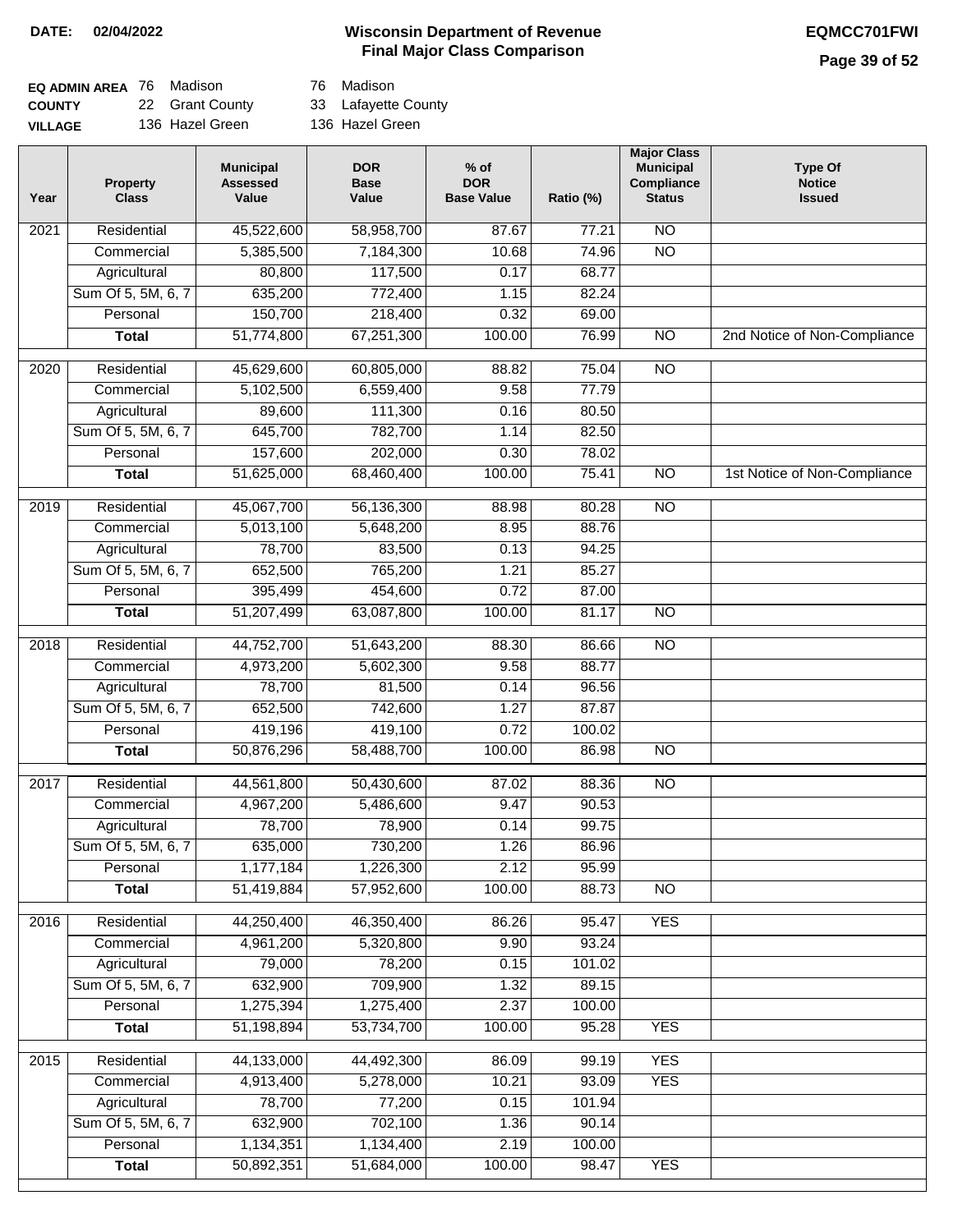# **Page 40 of 52**

| <b>EQ ADMIN AREA</b> 76 Madison |                 | 76 Madison    |
|---------------------------------|-----------------|---------------|
| <b>COUNTY</b>                   | 22 Grant County | 25 Iowa Co    |
| <b>VILLAGE</b>                  | 147 Livingston  | 147 Livingsto |

| Madison |  |  |
|---------|--|--|

owa County

Livingston

| Year | <b>Property</b><br><b>Class</b> | <b>Municipal</b><br><b>Assessed</b><br>Value | <b>DOR</b><br><b>Base</b><br>Value | $%$ of<br><b>DOR</b><br><b>Base Value</b> | Ratio (%) | <b>Major Class</b><br><b>Municipal</b><br>Compliance<br><b>Status</b> | <b>Type Of</b><br><b>Notice</b><br><b>Issued</b> |
|------|---------------------------------|----------------------------------------------|------------------------------------|-------------------------------------------|-----------|-----------------------------------------------------------------------|--------------------------------------------------|
| 2021 | Residential                     | 23,952,900                                   | 30,444,900                         | 87.66                                     | 78.68     | N <sub>O</sub>                                                        |                                                  |
|      | Commercial                      | 2,885,100                                    | 3,463,100                          | 9.97                                      | 83.31     |                                                                       |                                                  |
|      | Agricultural                    | 115,700                                      | 135,800                            | 0.39                                      | 85.20     |                                                                       |                                                  |
|      | Sum Of 5, 5M, 6, 7              | 490,700                                      | 549,800                            | 1.58                                      | 89.25     |                                                                       |                                                  |
|      | Personal                        | 115,300                                      | 135,600                            | 0.39                                      | 85.03     |                                                                       |                                                  |
|      | <b>Total</b>                    | 27,559,700                                   | 34,729,200                         | 100.00                                    | 79.36     | $\overline{NO}$                                                       |                                                  |
| 2020 | Residential                     | 23,763,900                                   | 27,988,200                         | 88.01                                     | 84.91     | $\overline{10}$                                                       |                                                  |
|      | Commercial                      | 2,426,300                                    | 2,923,300                          | 9.19                                      | 83.00     |                                                                       |                                                  |
|      | Agricultural                    | 117,900                                      | 130,700                            | 0.41                                      | 90.21     |                                                                       |                                                  |
|      | Sum Of 5, 5M, 6, 7              | 540,600                                      | 610,700                            | 1.92                                      | 88.52     |                                                                       |                                                  |
|      | Personal                        | 134,600                                      | 149,500                            | 0.47                                      | 90.03     |                                                                       |                                                  |
|      | <b>Total</b>                    | 26,983,300                                   | 31,802,400                         | 100.00                                    | 84.85     | $\overline{NO}$                                                       |                                                  |
|      |                                 |                                              |                                    |                                           |           |                                                                       |                                                  |
| 2019 | Residential                     | 23,509,400                                   | 26,387,700                         | 88.42                                     | 89.09     | $\overline{NO}$                                                       |                                                  |
|      | Commercial                      | 2,426,300                                    | 2,679,600                          | 8.98                                      | 90.55     |                                                                       |                                                  |
|      | Agricultural                    | 114,700                                      | 121,600                            | 0.41                                      | 94.33     |                                                                       |                                                  |
|      | Sum Of 5, 5M, 6, 7              | 540,600                                      | 505,200                            | 1.69                                      | 107.01    |                                                                       |                                                  |
|      | Personal                        | 141,978                                      | 149,400                            | 0.50                                      | 95.03     |                                                                       |                                                  |
|      | <b>Total</b>                    | 26,732,978                                   | 29,843,500                         | 100.00                                    | 89.58     | N <sub>O</sub>                                                        |                                                  |
| 2018 | Residential                     | 23,358,200                                   | 24,746,600                         | 87.78                                     | 94.39     | <b>YES</b>                                                            |                                                  |
|      | Commercial                      | 2,426,300                                    | 2,685,500                          | 9.53                                      | 90.35     |                                                                       |                                                  |
|      | Agricultural                    | 115,100                                      | 118,600                            | 0.42                                      | 97.05     |                                                                       |                                                  |
|      | Sum Of 5, 5M, 6, 7              | 540,600                                      | 505,000                            | 1.79                                      | 107.05    |                                                                       |                                                  |
|      | Personal                        | 134,954                                      | 134,900                            | 0.48                                      | 100.04    |                                                                       |                                                  |
|      | <b>Total</b>                    | 26,575,154                                   | 28,190,600                         | 100.00                                    | 94.27     | <b>YES</b>                                                            |                                                  |
| 2017 | Residential                     | 23,200,700                                   | 24,107,900                         | 83.36                                     | 96.24     | <b>YES</b>                                                            |                                                  |
|      | Commercial                      | 3,551,600                                    | 3,985,300                          | 13.78                                     | 89.12     | <b>NO</b>                                                             |                                                  |
|      | Agricultural                    | 115,100                                      | 115,700                            | 0.40                                      | 99.48     |                                                                       |                                                  |
|      | Sum Of 5, 5M, 6, 7              | 532,600                                      | 504,700                            | 1.75                                      | 105.53    |                                                                       |                                                  |
|      | Personal                        | 211,806                                      | 207,500                            | 0.72                                      | 102.08    |                                                                       |                                                  |
|      | <b>Total</b>                    | 27,611,806                                   | 28,921,100                         | 100.00                                    | 95.47     | $\overline{NO}$                                                       |                                                  |
| 2016 | Residential                     | 23,057,500                                   | 22,238,600                         | 82.71                                     | 103.68    | <b>YES</b>                                                            |                                                  |
|      | Commercial                      | 3,530,600                                    | 3,769,200                          | 14.02                                     | 93.67     | <b>YES</b>                                                            |                                                  |
|      | Agricultural                    | 115,100                                      | 114,000                            | 0.42                                      | 100.96    |                                                                       |                                                  |
|      | Sum Of 5, 5M, 6, 7              | 526,100                                      | 516,700                            | 1.92                                      | 101.82    |                                                                       |                                                  |
|      | Personal                        | 248,459                                      | 248,500                            | 0.92                                      | 99.98     |                                                                       |                                                  |
|      | <b>Total</b>                    | 27,477,759                                   | 26,887,000                         | 100.00                                    | 102.20    | <b>YES</b>                                                            |                                                  |
|      |                                 |                                              |                                    |                                           |           |                                                                       |                                                  |
| 2015 | Residential                     | 22,974,900                                   | 22,196,000                         | 83.50                                     | 103.51    | <b>YES</b>                                                            |                                                  |
|      | Commercial                      | 3,233,400                                    | 3,450,300                          | 12.98                                     | 93.71     | <b>YES</b>                                                            |                                                  |
|      | Agricultural                    | 115,100                                      | 112,600                            | 0.42                                      | 102.22    |                                                                       |                                                  |
|      | Sum Of 5, 5M, 6, 7              | 526,100                                      | 523,400                            | 1.97                                      | 100.52    |                                                                       |                                                  |
|      | Personal                        | 299,823                                      | 299,700                            | 1.13                                      | 100.04    | <b>YES</b>                                                            |                                                  |
|      | <b>Total</b>                    | 27,149,323                                   | 26,582,000                         | 100.00                                    | 102.13    |                                                                       |                                                  |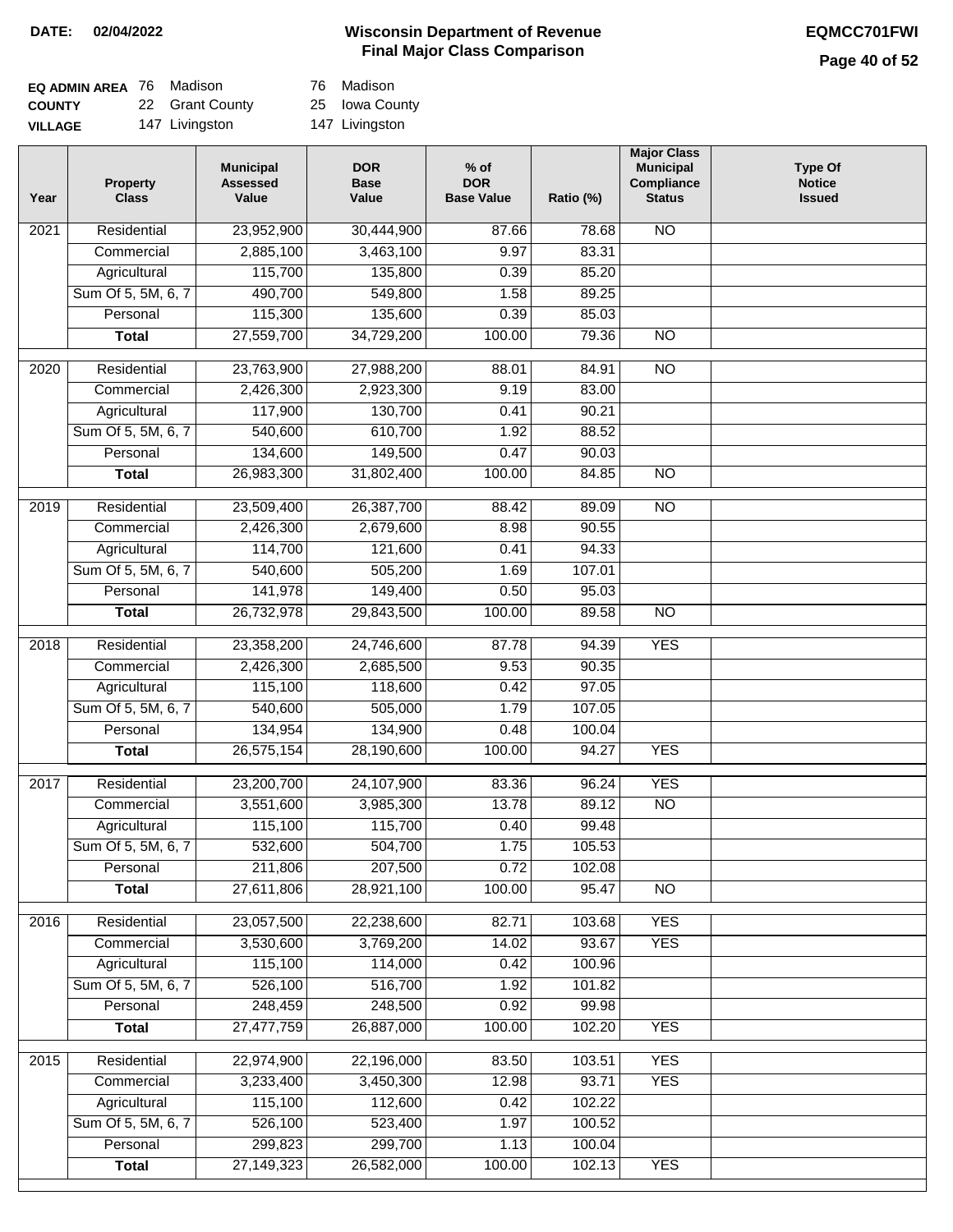Iowa County Montfort

Madison

# **Page 41 of 52**

| <b>EQ ADMIN AREA</b> 76 Madison |                 | 76  |
|---------------------------------|-----------------|-----|
| <b>COUNTY</b>                   | 22 Grant County | 25  |
| <b>VILLAGE</b>                  | 151 Montfort    | 151 |

| Year              | <b>Property</b><br><b>Class</b> | <b>Municipal</b><br><b>Assessed</b><br>Value | <b>DOR</b><br><b>Base</b><br>Value | $%$ of<br><b>DOR</b><br><b>Base Value</b> | Ratio (%) | <b>Major Class</b><br><b>Municipal</b><br>Compliance<br><b>Status</b> | <b>Type Of</b><br><b>Notice</b><br><b>Issued</b> |
|-------------------|---------------------------------|----------------------------------------------|------------------------------------|-------------------------------------------|-----------|-----------------------------------------------------------------------|--------------------------------------------------|
| 2021              | Residential                     | 31,453,200                                   | 35,286,800                         | 85.40                                     | 89.14     | $\overline{NO}$                                                       |                                                  |
|                   | Commercial                      | 5,029,200                                    | 5,709,700                          | 13.82                                     | 88.08     | $\overline{NO}$                                                       |                                                  |
|                   | Agricultural                    | 22,600                                       | 25,100                             | 0.06                                      | 90.04     |                                                                       |                                                  |
|                   | Sum Of 5, 5M, 6, 7              | 14,400                                       | 13,300                             | 0.03                                      | 108.27    |                                                                       |                                                  |
|                   | Personal                        | 255,300                                      | 283,700                            | 0.69                                      | 89.99     |                                                                       |                                                  |
|                   | <b>Total</b>                    | 36,774,700                                   | 41,318,600                         | 100.00                                    | 89.00     | $\overline{NO}$                                                       |                                                  |
| $\overline{2020}$ | Residential                     | 31,346,600                                   | 32,532,000                         | 83.68                                     | 96.36     | <b>YES</b>                                                            |                                                  |
|                   | Commercial                      | 5,230,400                                    | 5,936,400                          | 15.27                                     | 88.11     | $\overline{NO}$                                                       |                                                  |
|                   | Agricultural                    | 24,100                                       | 24,200                             | 0.06                                      | 99.59     |                                                                       |                                                  |
|                   | Sum Of 5, 5M, 6, 7              | 21,000                                       | 20,000                             | 0.05                                      | 105.00    |                                                                       |                                                  |
|                   | Personal                        | 364,600                                      | 364,600                            | 0.94                                      | 100.00    |                                                                       |                                                  |
|                   | <b>Total</b>                    | 36,986,700                                   | 38,877,200                         | 100.00                                    | 95.14     | $\overline{NO}$                                                       |                                                  |
| 2019              | Residential                     | 31,265,700                                   | 32,474,600                         | 85.89                                     | 96.28     | <b>YES</b>                                                            |                                                  |
|                   | Commercial                      | 5,178,600                                    | 4,969,400                          | 13.14                                     | 104.21    | <b>YES</b>                                                            |                                                  |
|                   | Agricultural                    | 23,200                                       | 23,300                             | 0.06                                      | 99.57     |                                                                       |                                                  |
|                   | Sum Of 5, 5M, 6, 7              | 21,000                                       | 19,700                             | 0.05                                      | 106.60    |                                                                       |                                                  |
|                   | Personal                        | 323,900                                      | 323,900                            | 0.86                                      | 100.00    |                                                                       |                                                  |
|                   | <b>Total</b>                    | 36,812,400                                   | 37,810,900                         | 100.00                                    | 97.36     | <b>YES</b>                                                            |                                                  |
| 2018              | Residential                     | 31,209,500                                   | 30,094,200                         | 85.13                                     | 103.71    | <b>YES</b>                                                            |                                                  |
|                   | Commercial                      | 5,111,700                                    | 4,903,000                          | 13.87                                     | 104.26    | <b>YES</b>                                                            |                                                  |
|                   | Agricultural                    | 24,500                                       | 24,700                             | 0.07                                      | 99.19     |                                                                       |                                                  |
|                   | Sum Of 5, 5M, 6, 7              | 20,800                                       | 18,300                             | 0.05                                      | 113.66    |                                                                       |                                                  |
|                   | Personal                        | 309,500                                      | 309,500                            | 0.88                                      | 100.00    |                                                                       |                                                  |
|                   | <b>Total</b>                    | 36,676,000                                   | 35,349,700                         | 100.00                                    | 103.75    | <b>YES</b>                                                            |                                                  |
| 2017              | Residential                     | 27,138,200                                   | 28,497,700                         | 84.13                                     | 95.23     | <b>YES</b>                                                            |                                                  |
|                   | Commercial                      | 4,179,800                                    | 4,802,200                          | 14.18                                     | 87.04     | <b>NO</b>                                                             |                                                  |
|                   | Agricultural                    | 20,700                                       | 21,400                             | 0.06                                      | 96.73     |                                                                       |                                                  |
|                   | Sum Of 5, 5M, 6, 7              | 6,600                                        | 25,100                             | 0.07                                      | 26.29     |                                                                       |                                                  |
|                   | Personal                        | 499,300                                      | 525,500                            | 1.55                                      | 95.01     |                                                                       |                                                  |
|                   | <b>Total</b>                    | 31,844,600                                   | 33,871,900                         | 100.00                                    | 94.01     | $\overline{NO}$                                                       | 2nd Notice of Non-Compliance                     |
| 2016              | Residential                     | 26,778,500                                   | 28,421,300                         | 84.33                                     | 94.22     | <b>YES</b>                                                            |                                                  |
|                   | Commercial                      | 4,144,700                                    | 4,765,600                          | 14.14                                     | 86.97     | $\overline{NO}$                                                       |                                                  |
|                   | Agricultural                    | 21,500                                       | 21,500                             | 0.06                                      | 100.00    |                                                                       |                                                  |
|                   | Sum Of 5, 5M, 6, 7              | 6,300                                        | 26,000                             | 0.08                                      | 24.23     |                                                                       |                                                  |
|                   | Personal                        | 467,800                                      | 467,800                            | 1.39                                      | 100.00    |                                                                       |                                                  |
|                   | <b>Total</b>                    | 31,418,800                                   | 33,702,200                         | 100.00                                    | 93.22     | N <sub>O</sub>                                                        | 1st Notice of Non-Compliance                     |
| 2015              | Residential                     | 26,717,200                                   | 26,694,100                         | 83.16                                     | 100.09    | <b>YES</b>                                                            |                                                  |
|                   | Commercial                      | 4,125,700                                    | 4,848,200                          | 15.10                                     | 85.10     | $\overline{NO}$                                                       |                                                  |
|                   | Agricultural                    | 22,400                                       | 22,300                             | 0.07                                      | 100.45    |                                                                       |                                                  |
|                   | Sum Of 5, 5M, 6, 7              | 4,500                                        | 21,600                             | 0.07                                      | 20.83     |                                                                       |                                                  |
|                   | Personal                        | 512,900                                      | 512,900                            | 1.60                                      | 100.00    |                                                                       |                                                  |
|                   | <b>Total</b>                    | 31,382,700                                   | 32,099,100                         | 100.00                                    | 97.77     | $\overline{NO}$                                                       |                                                  |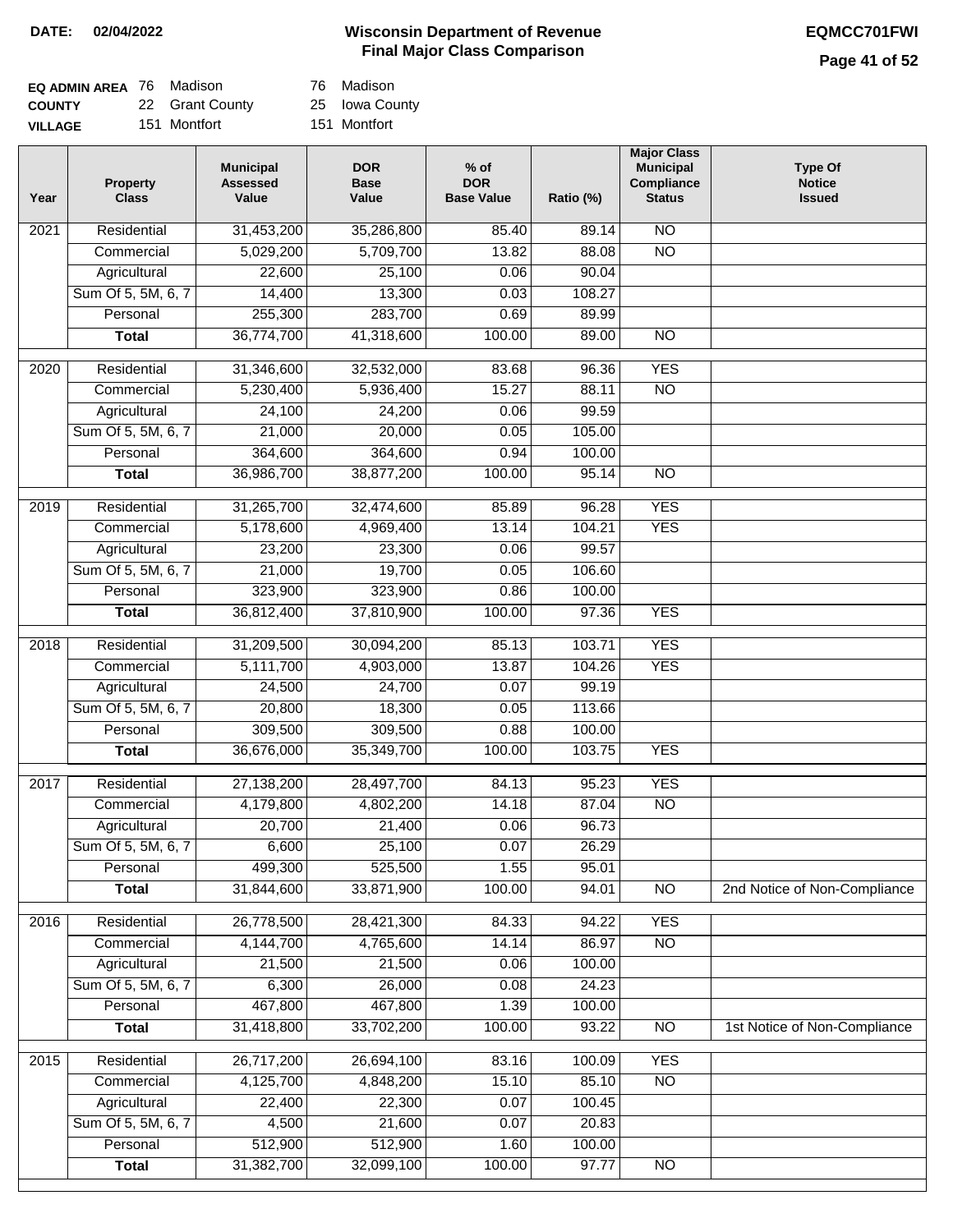| <b>EQ ADMIN AREA</b> 76 Madison |                 |
|---------------------------------|-----------------|
| <b>COUNTY</b>                   | 22 Grant County |

**VILLAGE** 152 Mount Hope

| Year              | <b>Property</b><br><b>Class</b> | <b>Municipal</b><br><b>Assessed</b><br>Value | <b>DOR</b><br><b>Base</b><br>Value | $%$ of<br><b>DOR</b><br><b>Base Value</b> | Ratio (%) | <b>Major Class</b><br><b>Municipal</b><br>Compliance<br><b>Status</b> | <b>Type Of</b><br><b>Notice</b><br><b>Issued</b> |
|-------------------|---------------------------------|----------------------------------------------|------------------------------------|-------------------------------------------|-----------|-----------------------------------------------------------------------|--------------------------------------------------|
| $\overline{202}1$ | Residential                     | 5,921,700                                    | 6,031,700                          | 75.24                                     | 98.18     | <b>YES</b>                                                            |                                                  |
|                   | Commercial                      | 1,271,800                                    | 1,516,700                          | 18.92                                     | 83.85     | $\overline{NO}$                                                       |                                                  |
|                   | Agricultural                    | 21,700                                       | 22,500                             | 0.28                                      | 96.44     |                                                                       |                                                  |
|                   | Sum Of 5, 5M, 6, 7              | 354,300                                      | 419,700                            | 5.24                                      | 84.42     |                                                                       |                                                  |
|                   | Personal                        | 24,500                                       | 25,800                             | 0.32                                      | 94.96     |                                                                       |                                                  |
|                   | <b>Total</b>                    | 7,594,000                                    | 8,016,400                          | 100.00                                    | 94.73     | $\overline{NO}$                                                       |                                                  |
| $\overline{2020}$ | Residential                     | 5,880,200                                    | 6,110,200                          | 75.53                                     | 96.24     | <b>YES</b>                                                            |                                                  |
|                   | Commercial                      | 1,266,800                                    | 1,511,400                          | 18.68                                     | 83.82     | $\overline{NO}$                                                       |                                                  |
|                   | Agricultural                    | 21,900                                       | 21,600                             | 0.27                                      | 101.39    |                                                                       |                                                  |
|                   | Sum Of 5, 5M, 6, 7              | 354,300                                      | 419,700                            | 5.19                                      | 84.42     |                                                                       |                                                  |
|                   | Personal                        | 27,300                                       | 27,300                             | 0.34                                      | 100.00    |                                                                       |                                                  |
|                   | <b>Total</b>                    | 7,550,500                                    | 8,090,200                          | 100.00                                    | 93.33     | $\overline{NO}$                                                       |                                                  |
| 2019              | Residential                     | 5,901,400                                    | 5,786,400                          | 77.10                                     | 101.99    | <b>YES</b>                                                            |                                                  |
|                   | Commercial                      | 1,260,300                                    | 1,330,900                          | 17.73                                     | 94.70     | <b>YES</b>                                                            |                                                  |
|                   | Agricultural                    | 20,900                                       | 20,700                             | 0.28                                      | 100.97    |                                                                       |                                                  |
|                   | Sum Of 5, 5M, 6, 7              | 354,300                                      | 341,900                            | 4.56                                      | 103.63    |                                                                       |                                                  |
|                   | Personal                        | 25,500                                       | 25,500                             | 0.34                                      | 100.00    |                                                                       |                                                  |
|                   | <b>Total</b>                    | 7,562,400                                    | 7,505,400                          | 100.00                                    | 100.76    | <b>YES</b>                                                            |                                                  |
|                   |                                 |                                              |                                    |                                           |           |                                                                       |                                                  |
| 2018              | Residential                     | 5,871,900                                    | 5,756,300                          | 78.02                                     | 102.01    | <b>YES</b>                                                            |                                                  |
|                   | Commercial                      | 1,164,700                                    | 1,235,300                          | 16.74                                     | 94.28     | <b>YES</b>                                                            |                                                  |
|                   | Agricultural                    | 19,400                                       | 19,000                             | 0.26                                      | 102.11    |                                                                       |                                                  |
|                   | Sum Of 5, 5M, 6, 7              | 359,900                                      | 341,900                            | 4.63                                      | 105.26    |                                                                       |                                                  |
|                   | Personal                        | 25,400                                       | 25,400                             | 0.34                                      | 100.00    |                                                                       |                                                  |
|                   | <b>Total</b>                    | 7,441,300                                    | 7,377,900                          | 100.00                                    | 100.86    | <b>YES</b>                                                            |                                                  |
| 2017              | Residential                     | 5,927,000                                    | 5,541,800                          | 82.88                                     | 106.95    | <b>YES</b>                                                            |                                                  |
|                   | Commercial                      | 676,300                                      | 732,200                            | 10.95                                     | 92.37     | <b>YES</b>                                                            |                                                  |
|                   | Agricultural                    | 19,700                                       | 19,900                             | 0.30                                      | 98.99     |                                                                       |                                                  |
|                   | Sum Of 5, 5M, 6, 7              | 354,300                                      | 355,400                            | 5.32                                      | 99.69     |                                                                       |                                                  |
|                   | Personal                        | 37,200                                       | 37,200                             | 0.56                                      | 100.00    |                                                                       |                                                  |
|                   | <b>Total</b>                    | 7,014,500                                    | 6,686,500                          | 100.00                                    | 104.91    | <b>YES</b>                                                            |                                                  |
| 2016              | Residential                     | 5,838,100                                    | 5,242,400                          | 81.95                                     | 111.36    | N <sub>O</sub>                                                        |                                                  |
|                   | Commercial                      | 663,300                                      | 719,200                            | 11.24                                     | 92.23     | <b>YES</b>                                                            |                                                  |
|                   | Agricultural                    | 19,600                                       | 19,500                             | 0.30                                      | 100.51    |                                                                       |                                                  |
|                   | Sum Of 5, 5M, 6, 7              | 354,300                                      | 369,900                            | 5.78                                      | 95.78     |                                                                       |                                                  |
|                   | Personal                        | 45,700                                       | 45,700                             | 0.71                                      | 100.00    |                                                                       |                                                  |
|                   | <b>Total</b>                    | 6,921,000                                    | 6,396,700                          | 100.00                                    | 108.20    | N <sub>O</sub>                                                        |                                                  |
| 2015              | Residential                     | 5,955,000                                    | 5,432,500                          | 82.47                                     | 109.62    | <b>YES</b>                                                            |                                                  |
|                   | Commercial                      | 659,300                                      | 718,500                            | 10.91                                     | 91.76     | <b>YES</b>                                                            |                                                  |
|                   | Agricultural                    | 17,600                                       | 17,600                             | 0.27                                      | 100.00    |                                                                       |                                                  |
|                   | Sum Of 5, 5M, 6, 7              | 355,100                                      | 377,900                            | 5.74                                      | 93.97     | <b>YES</b>                                                            |                                                  |
|                   | Personal                        | 40,400                                       | 40,400                             | 0.61                                      | 100.00    |                                                                       |                                                  |
|                   | <b>Total</b>                    | 7,027,400                                    | 6,586,900                          | 100.00                                    | 106.69    | <b>YES</b>                                                            |                                                  |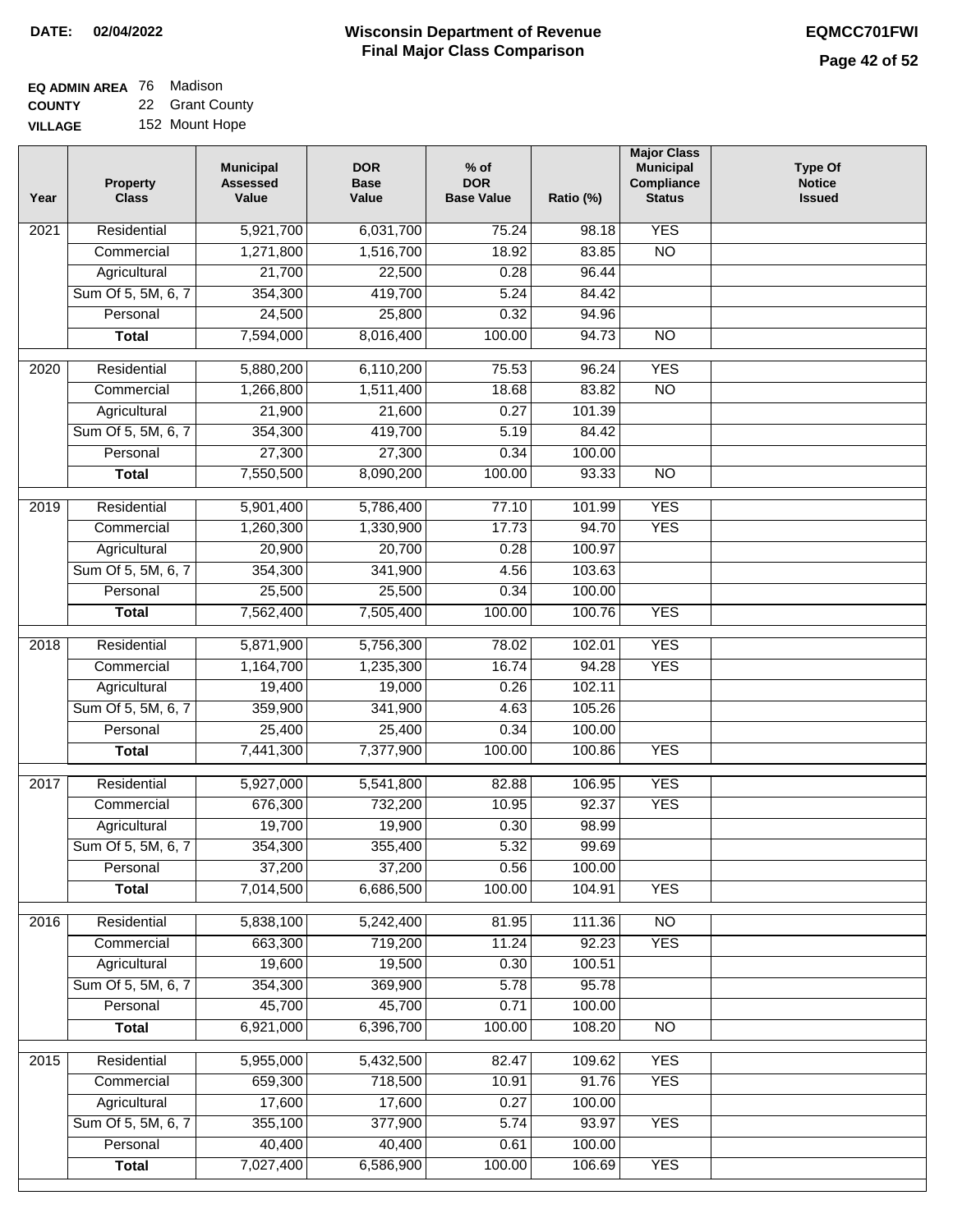# **Page 43 of 52**

| <b>EQ ADMIN AREA</b> 76 Madison |                 | 76 Madison     |
|---------------------------------|-----------------|----------------|
| <b>COUNTY</b>                   | 22 Grant County | 25 Iowa County |
| <b>VILLAGE</b>                  | 153 Muscoda     | 153 Muscoda    |

| Year              | <b>Property</b><br><b>Class</b> | <b>Municipal</b><br><b>Assessed</b><br>Value | <b>DOR</b><br><b>Base</b><br>Value | $%$ of<br><b>DOR</b><br><b>Base Value</b> | Ratio (%) | <b>Major Class</b><br><b>Municipal</b><br><b>Compliance</b><br><b>Status</b> | <b>Type Of</b><br><b>Notice</b><br><b>Issued</b> |
|-------------------|---------------------------------|----------------------------------------------|------------------------------------|-------------------------------------------|-----------|------------------------------------------------------------------------------|--------------------------------------------------|
| 2021              | Residential                     | 40,602,300                                   | 51,066,100                         | 74.61                                     | 79.51     | <b>NO</b>                                                                    |                                                  |
|                   | Commercial                      | 15, 151, 700                                 | 16,738,200                         | 24.46                                     | 90.52     | <b>YES</b>                                                                   |                                                  |
|                   | Agricultural                    | 2,700                                        | 3,100                              | 0.00                                      | 87.10     |                                                                              |                                                  |
|                   | Sum Of 5, 5M, 6, 7              | 106,900                                      | 147,100                            | 0.21                                      | 72.67     |                                                                              |                                                  |
|                   | Personal                        | 414,200                                      | 487,300                            | 0.71                                      | 85.00     |                                                                              |                                                  |
|                   | <b>Total</b>                    | 56,277,800                                   | 68,441,800                         | 100.00                                    | 82.23     | $\overline{NO}$                                                              |                                                  |
| $\overline{2020}$ | Residential                     | 40,387,600                                   | 47,574,100                         | 73.54                                     | 84.89     | $\overline{NO}$                                                              |                                                  |
|                   | Commercial                      | 15,444,600                                   | 16,485,200                         | 25.48                                     | 93.69     | <b>YES</b>                                                                   |                                                  |
|                   | Agricultural                    | 2,600                                        | 3,000                              | 0.00                                      | 86.67     |                                                                              |                                                  |
|                   | Sum Of 5, 5M, 6, 7              | 106,900                                      | 150,800                            | 0.23                                      | 70.89     |                                                                              |                                                  |
|                   | Personal                        | 412,800                                      | 474,400                            | 0.73                                      | 87.02     |                                                                              |                                                  |
|                   | <b>Total</b>                    | 56,354,500                                   | 64,687,500                         | 100.00                                    | 87.12     | <b>NO</b>                                                                    |                                                  |
|                   |                                 |                                              |                                    |                                           |           |                                                                              |                                                  |
| $\frac{1}{2019}$  | Residential                     | 40,118,700                                   | 44,576,400                         | 71.74                                     | 90.00     | <b>YES</b>                                                                   |                                                  |
|                   | Commercial                      | 15,671,600                                   | 16,924,400                         | 27.24                                     | 92.60     | <b>YES</b>                                                                   |                                                  |
|                   | Agricultural                    | 2,500                                        | 2,900                              | 0.00                                      | 86.21     |                                                                              |                                                  |
|                   | Sum Of 5, 5M, 6, 7              | 106,200                                      | 144,800                            | 0.23                                      | 73.34     |                                                                              |                                                  |
|                   | Personal                        | 440,600                                      | 489,600                            | 0.79                                      | 89.99     |                                                                              |                                                  |
|                   | <b>Total</b>                    | 56,339,600                                   | 62,138,100                         | 100.00                                    | 90.67     | <b>YES</b>                                                                   |                                                  |
| 2018              | Residential                     | 40,050,400                                   | 42,779,800                         | 77.82                                     | 93.62     | <b>YES</b>                                                                   |                                                  |
|                   | Commercial                      | 10,819,700                                   | 11,522,000                         | 20.96                                     | 93.90     | <b>YES</b>                                                                   |                                                  |
|                   | Agricultural                    | 2,700                                        | 2,800                              | 0.01                                      | 96.43     |                                                                              |                                                  |
|                   | Sum Of 5, 5M, 6, 7              | 106,200                                      | 145,800                            | 0.27                                      | 72.84     |                                                                              |                                                  |
|                   | Personal                        | 503,900                                      | 524,800                            | 0.95                                      | 96.02     |                                                                              |                                                  |
|                   | <b>Total</b>                    | 51,482,900                                   | 54,975,200                         | 100.00                                    | 93.65     | <b>YES</b>                                                                   |                                                  |
| 2017              | Residential                     | 39,912,400                                   | 39,836,600                         | 77.35                                     | 100.19    | <b>YES</b>                                                                   |                                                  |
|                   | Commercial                      | 10,280,100                                   | 10,659,100                         | 20.70                                     | 96.44     | <b>YES</b>                                                                   |                                                  |
|                   | Agricultural                    | 2,800                                        | 2,700                              | 0.01                                      | 103.70    |                                                                              |                                                  |
|                   | Sum Of 5, 5M, 6, 7              | 106,200                                      | 140,000                            | 0.27                                      | 75.86     |                                                                              |                                                  |
|                   | Personal                        | 864,800                                      | 864,800                            | 1.68                                      | 100.00    |                                                                              |                                                  |
|                   | <b>Total</b>                    | 51,166,300                                   | 51,503,200                         | 100.00                                    | 99.35     | <b>YES</b>                                                                   |                                                  |
| 2016              | Residential                     | 39,863,000                                   | 37,545,300                         | 76.70                                     | 106.17    | <b>YES</b>                                                                   |                                                  |
|                   | Commercial                      | 10,178,800                                   | 10,318,400                         | 21.08                                     | 98.65     | <b>YES</b>                                                                   |                                                  |
|                   | Agricultural                    | 2,700                                        | 2,700                              | 0.01                                      | 100.00    |                                                                              |                                                  |
|                   | Sum Of 5, 5M, 6, 7              | 106,200                                      | 132,000                            | 0.27                                      | 80.45     |                                                                              |                                                  |
|                   | Personal                        | 952,000                                      | 952,000                            | 1.94                                      | 100.00    |                                                                              |                                                  |
|                   | <b>Total</b>                    | 51,102,700                                   | 48,950,400                         | 100.00                                    | 104.40    | <b>YES</b>                                                                   |                                                  |
| 2015              | Residential                     | 37,624,100                                   | 40,000,900                         | 78.96                                     | 94.06     | <b>YES</b>                                                                   |                                                  |
|                   | Commercial                      | 10,329,000                                   | 9,578,500                          | 18.91                                     | 107.84    | <b>YES</b>                                                                   |                                                  |
|                   | Agricultural                    | 4,100                                        | 4,100                              | 0.01                                      | 100.00    |                                                                              |                                                  |
|                   | Sum Of 5, 5M, 6, 7              | 26,600                                       | 22,800                             | 0.05                                      | 116.67    |                                                                              |                                                  |
|                   | Personal                        | 1,050,300                                    | 1,050,300                          | 2.07                                      | 100.00    |                                                                              |                                                  |
|                   | <b>Total</b>                    | 49,034,100                                   | 50,656,600                         | 100.00                                    | 96.80     | <b>YES</b>                                                                   |                                                  |
|                   |                                 |                                              |                                    |                                           |           |                                                                              |                                                  |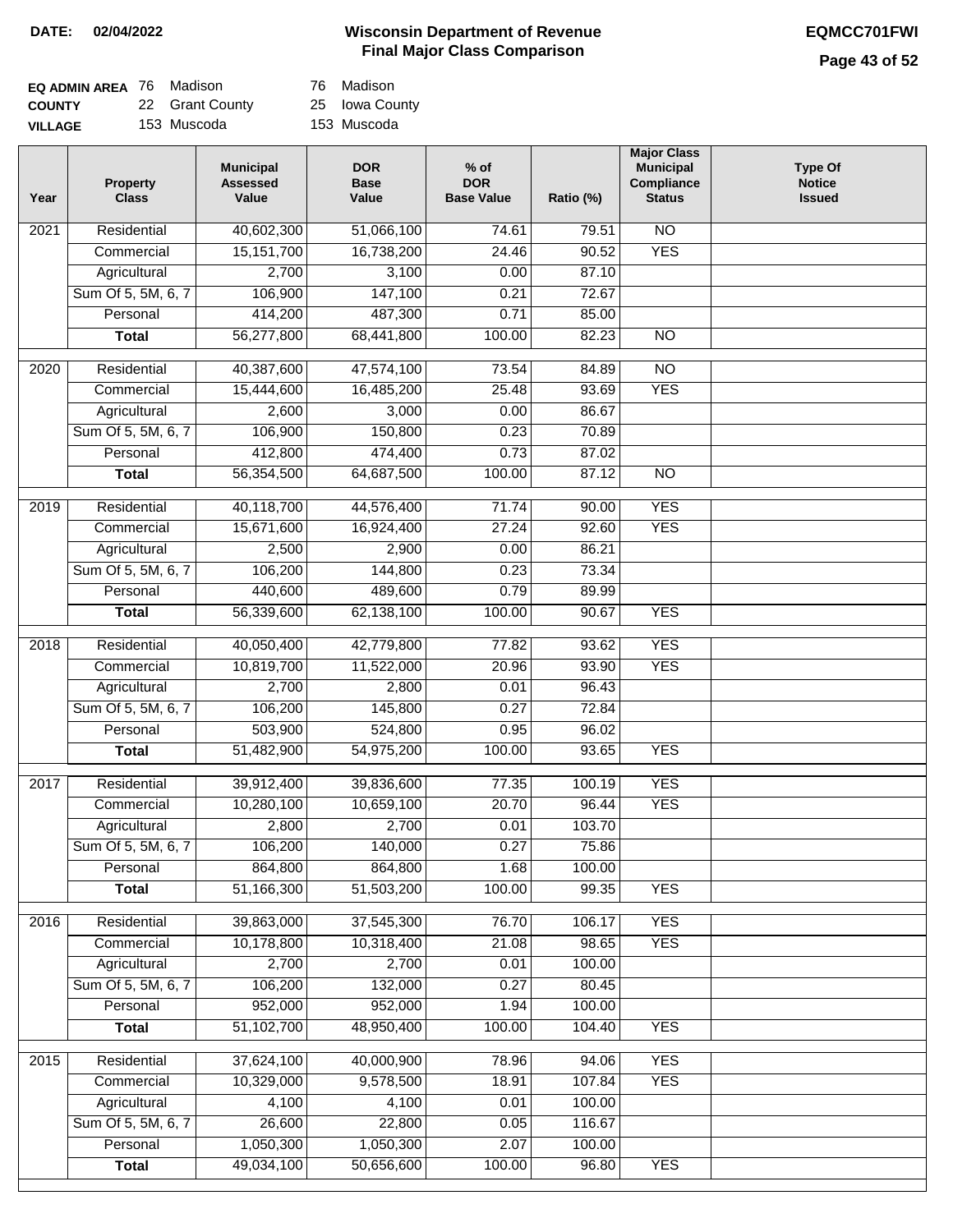| <b>EQ ADMIN AREA</b> 76 Madison |                 |
|---------------------------------|-----------------|
| <b>COUNTY</b>                   | 22 Grant County |

**VILLAGE** 171 Patch Grove

| Year | <b>Property</b><br><b>Class</b> | <b>Municipal</b><br><b>Assessed</b><br>Value | <b>DOR</b><br><b>Base</b><br>Value | $%$ of<br><b>DOR</b><br><b>Base Value</b> | Ratio (%) | <b>Major Class</b><br><b>Municipal</b><br>Compliance<br><b>Status</b> | <b>Type Of</b><br><b>Notice</b><br><b>Issued</b> |
|------|---------------------------------|----------------------------------------------|------------------------------------|-------------------------------------------|-----------|-----------------------------------------------------------------------|--------------------------------------------------|
| 2021 | Residential                     | 5,965,800                                    | 7,034,100                          | 76.70                                     | 84.81     | <b>NO</b>                                                             |                                                  |
|      | Commercial                      | 885,800                                      | 1,338,700                          | 14.60                                     | 66.17     | $\overline{NO}$                                                       |                                                  |
|      | Agricultural                    | 37,800                                       | 47,200                             | 0.51                                      | 80.08     |                                                                       |                                                  |
|      | Sum Of 5, 5M, 6, 7              | 600,000                                      | 663,300                            | 7.23                                      | 90.46     |                                                                       |                                                  |
|      | Personal                        | 70,300                                       | 87,900                             | 0.96                                      | 79.98     |                                                                       |                                                  |
|      | <b>Total</b>                    | 7,559,700                                    | 9,171,200                          | 100.00                                    | 82.43     | $\overline{NO}$                                                       |                                                  |
| 2020 | Residential                     | 5,963,500                                    | 7,174,700                          | 77.21                                     | 83.12     | $\overline{10}$                                                       |                                                  |
|      | Commercial                      | 885,800                                      | 1,338,700                          | 14.41                                     | 66.17     | $\overline{NO}$                                                       |                                                  |
|      | Agricultural                    | 37,800                                       | 44,300                             | 0.48                                      | 85.33     |                                                                       |                                                  |
|      | Sum Of 5, 5M, 6, 7              | 600,000                                      | 663,400                            | 7.14                                      | 90.44     |                                                                       |                                                  |
|      | Personal                        | 60,900                                       | 71,700                             | 0.77                                      | 84.94     |                                                                       |                                                  |
|      | <b>Total</b>                    | 7,548,000                                    | 9,292,800                          | 100.00                                    | 81.22     | <b>NO</b>                                                             |                                                  |
|      |                                 |                                              |                                    |                                           |           |                                                                       |                                                  |
| 2019 | Residential                     | 5,957,900                                    | 7,168,400                          | 81.51                                     | 83.11     | $\overline{NO}$                                                       |                                                  |
|      | Commercial                      | 885,800                                      | 948,300                            | 10.78                                     | 93.41     | <b>YES</b>                                                            |                                                  |
|      | Agricultural                    | 38,200                                       | 42,500                             | 0.48                                      | 89.88     |                                                                       |                                                  |
|      | Sum Of 5, 5M, 6, 7              | 600,000                                      | 582,000                            | 6.62                                      | 103.09    |                                                                       |                                                  |
|      | Personal                        | 48,000                                       | 53,300                             | 0.61                                      | 90.06     |                                                                       |                                                  |
|      | <b>Total</b>                    | 7,529,900                                    | 8,794,500                          | 100.00                                    | 85.62     | $\overline{NO}$                                                       |                                                  |
| 2018 | Residential                     | 5,963,500                                    | 6,586,400                          | 80.14                                     | 90.54     | <b>YES</b>                                                            |                                                  |
|      | Commercial                      | 885,200                                      | 947,600                            | 11.53                                     | 93.41     | <b>YES</b>                                                            |                                                  |
|      | Agricultural                    | 37,100                                       | 41,300                             | 0.50                                      | 89.83     |                                                                       |                                                  |
|      | Sum Of 5, 5M, 6, 7              | 600,000                                      | 582,000                            | 7.08                                      | 103.09    |                                                                       |                                                  |
|      | Personal                        | 55,000                                       | 61,100                             | 0.74                                      | 90.02     |                                                                       |                                                  |
|      | <b>Total</b>                    | 7,540,800                                    | 8,218,400                          | 100.00                                    | 91.76     | <b>YES</b>                                                            |                                                  |
| 2017 | Residential                     | 5,948,400                                    | 6,440,700                          | 79.44                                     | 92.36     | <b>YES</b>                                                            |                                                  |
|      | Commercial                      | 875,400                                      | 918,200                            | 11.32                                     | 95.34     | <b>YES</b>                                                            |                                                  |
|      | Agricultural                    | 38,200                                       | 40,300                             | 0.50                                      | 94.79     |                                                                       |                                                  |
|      | Sum Of 5, 5M, 6, 7              | 607,600                                      | 606,000                            | 7.47                                      | 100.26    |                                                                       |                                                  |
|      | Personal                        | 97,700                                       | 102,900                            | 1.27                                      | 94.95     |                                                                       |                                                  |
|      | <b>Total</b>                    | 7,567,300                                    | 8,108,100                          | 100.00                                    | 93.33     | <b>YES</b>                                                            |                                                  |
| 2016 | Residential                     | 5,948,300                                    | 6,192,900                          | 78.45                                     | 96.05     | <b>YES</b>                                                            |                                                  |
|      | Commercial                      | 875,400                                      | 918,200                            | 11.63                                     | 95.34     | <b>YES</b>                                                            |                                                  |
|      | Agricultural                    | 37,800                                       | 39,700                             | 0.50                                      | 95.21     |                                                                       |                                                  |
|      | Sum Of 5, 5M, 6, 7              | 607,600                                      | 630,500                            | 7.99                                      | 96.37     |                                                                       |                                                  |
|      | Personal                        | 107,500                                      | 113,200                            | 1.43                                      | 94.96     |                                                                       |                                                  |
|      | <b>Total</b>                    | 7,576,600                                    | 7,894,500                          | 100.00                                    | 95.97     | <b>YES</b>                                                            |                                                  |
| 2015 | Residential                     | 5,850,000                                    | 6,264,500                          | 78.20                                     | 93.38     | <b>YES</b>                                                            |                                                  |
|      | Commercial                      | 876,900                                      | 918,200                            | 11.46                                     | 95.50     | <b>YES</b>                                                            |                                                  |
|      | Agricultural                    | 37,400                                       | 39,200                             | 0.49                                      | 95.41     |                                                                       |                                                  |
|      | Sum Of 5, 5M, 6, 7              | 607,600                                      | 642,500                            | 8.02                                      | 94.57     | <b>YES</b>                                                            |                                                  |
|      | Personal                        | 139,000                                      | 146,300                            | 1.83                                      | 95.01     |                                                                       |                                                  |
|      | <b>Total</b>                    | 7,510,900                                    | 8,010,700                          | 100.00                                    | 93.76     | <b>YES</b>                                                            |                                                  |
|      |                                 |                                              |                                    |                                           |           |                                                                       |                                                  |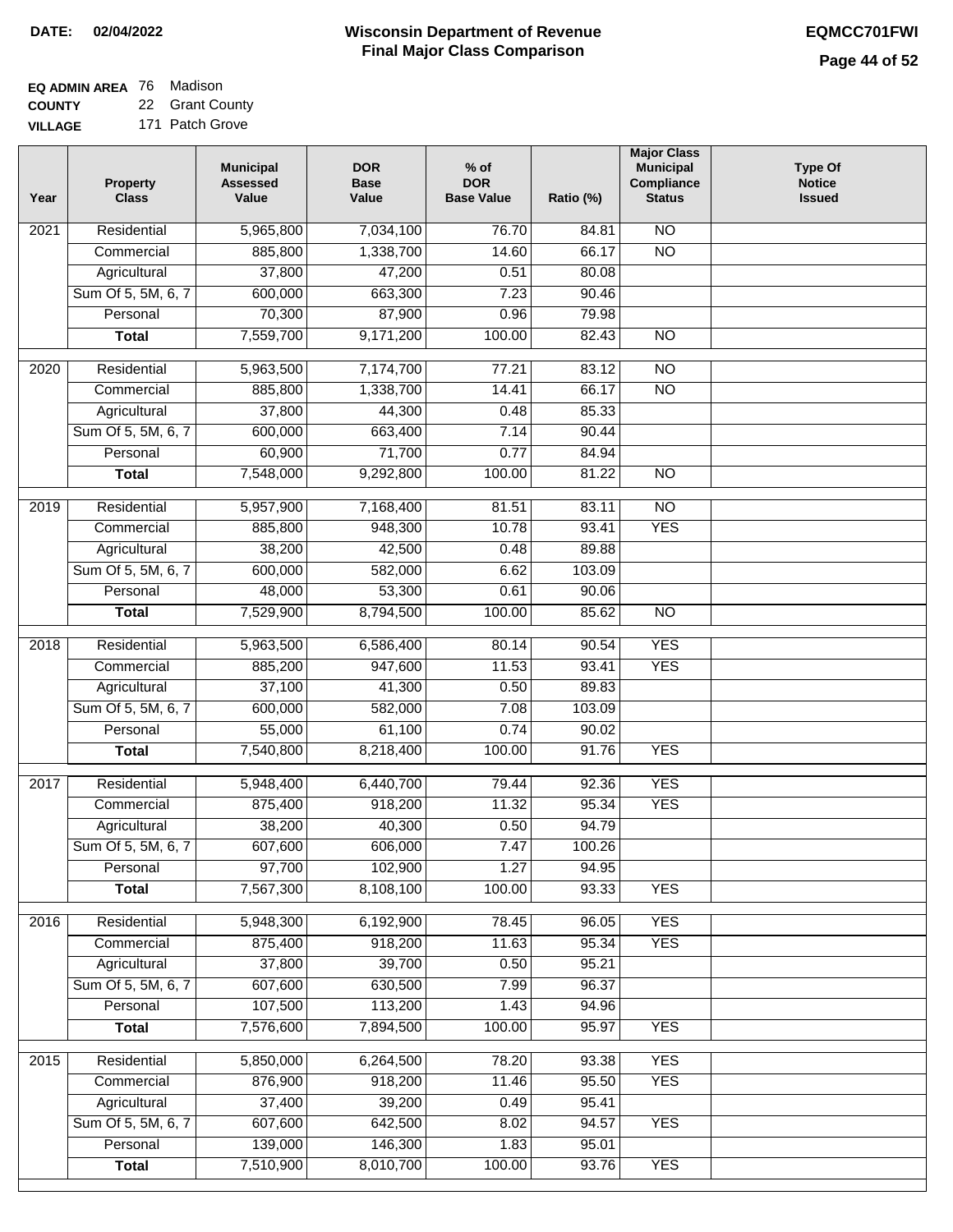### **EQ ADMIN AREA** 76 Madison **COUNTY**

**VILLAGE** 22 Grant County 172 Potosi

| Year              | <b>Property</b><br><b>Class</b> | <b>Municipal</b><br><b>Assessed</b><br>Value | <b>DOR</b><br><b>Base</b><br>Value | % of<br><b>DOR</b><br><b>Base Value</b> | Ratio (%) | <b>Major Class</b><br><b>Municipal</b><br>Compliance<br><b>Status</b> | <b>Type Of</b><br><b>Notice</b><br><b>Issued</b> |
|-------------------|---------------------------------|----------------------------------------------|------------------------------------|-----------------------------------------|-----------|-----------------------------------------------------------------------|--------------------------------------------------|
| $\overline{202}1$ | Residential                     | 30,551,800                                   | 37,198,100                         | 84.87                                   | 82.13     | $\overline{NO}$                                                       |                                                  |
|                   | Commercial                      | 4,429,500                                    | 5,191,200                          | 11.84                                   | 85.33     | $\overline{NO}$                                                       |                                                  |
|                   | Agricultural                    | 93,900                                       | 110,100                            | 0.25                                    | 85.29     |                                                                       |                                                  |
|                   | Sum Of 5, 5M, 6, 7              | 1,272,800                                    | 1,230,600                          | 2.81                                    | 103.43    |                                                                       |                                                  |
|                   | Personal                        | 84,100                                       | 98,900                             | 0.23                                    | 85.04     |                                                                       |                                                  |
|                   | <b>Total</b>                    | 36,432,100                                   | 43,828,900                         | 100.00                                  | 83.12     | $\overline{NO}$                                                       |                                                  |
| $\overline{2020}$ | Residential                     | 30,370,300                                   | 34,892,800                         | 83.58                                   | 87.04     | $\overline{NO}$                                                       |                                                  |
|                   | Commercial                      | 4,502,400                                    | 5,276,500                          | 12.64                                   | 85.33     | $\overline{NO}$                                                       |                                                  |
|                   | Agricultural                    | 95,100                                       | 105,800                            | 0.25                                    | 89.89     |                                                                       |                                                  |
|                   | Sum Of 5, 5M, 6, 7              | 1,272,800                                    | 1,249,300                          | 2.99                                    | 101.88    |                                                                       |                                                  |
|                   | Personal                        | 198,900                                      | 221,000                            | 0.53                                    | 90.00     |                                                                       |                                                  |
|                   | <b>Total</b>                    | 36,439,500                                   | 41,745,400                         | 100.00                                  | 87.29     | $\overline{NO}$                                                       |                                                  |
| 2019              | Residential                     | 29,985,300                                   | 32,514,600                         | 84.87                                   | 92.22     | <b>YES</b>                                                            |                                                  |
|                   | Commercial                      | 4,516,700                                    | 4,627,800                          | 12.08                                   | 97.60     | <b>YES</b>                                                            |                                                  |
|                   | Agricultural                    | 63,100                                       | 66,400                             | 0.17                                    | 95.03     |                                                                       |                                                  |
|                   | Sum Of 5, 5M, 6, 7              | 1,272,800                                    | 911,900                            | 2.38                                    | 139.58    |                                                                       |                                                  |
|                   | Personal                        | 188,573                                      | 188,600                            | 0.49                                    | 99.99     |                                                                       |                                                  |
|                   | <b>Total</b>                    | 36,026,473                                   | 38,309,300                         | 100.00                                  | 94.04     | <b>YES</b>                                                            |                                                  |
|                   |                                 |                                              |                                    |                                         |           |                                                                       |                                                  |
| 2018              | Residential                     | 29,705,400                                   | 29,847,700                         | 84.08                                   | 99.52     | <b>YES</b>                                                            |                                                  |
|                   | Commercial                      | 4,509,900                                    | 4,627,800                          | 13.04                                   | 97.45     | <b>YES</b>                                                            |                                                  |
|                   | Agricultural                    | 63,000                                       | 64,200                             | 0.18                                    | 98.13     |                                                                       |                                                  |
|                   | Sum Of 5, 5M, 6, 7              | 1,284,000                                    | 883,800                            | 2.49                                    | 145.28    |                                                                       |                                                  |
|                   | Personal                        | 74,178                                       | 74,200                             | 0.21                                    | 99.97     |                                                                       |                                                  |
|                   | <b>Total</b>                    | 35,636,478                                   | 35,497,700                         | 100.00                                  | 100.39    | <b>YES</b>                                                            |                                                  |
| 2017              | Residential                     | 29,477,100                                   | 29,619,600                         | 84.12                                   | 99.52     | <b>YES</b>                                                            |                                                  |
|                   | Commercial                      | 4,425,000                                    | 4,370,000                          | 12.41                                   | 101.26    | <b>YES</b>                                                            |                                                  |
|                   | Agricultural                    | 63,200                                       | 63,100                             | 0.18                                    | 100.16    |                                                                       |                                                  |
|                   | Sum Of 5, 5M, 6, 7              | 1,123,200                                    | 929,000                            | 2.64                                    | 120.90    |                                                                       |                                                  |
|                   | Personal                        | 228,398                                      | 228,300                            | 0.65                                    | 100.04    |                                                                       |                                                  |
|                   | <b>Total</b>                    | 35,316,898                                   | 35,210,000                         | 100.00                                  | 100.30    | <b>YES</b>                                                            |                                                  |
| 2016              | Residential                     | 30,932,200                                   | 28,134,900                         | 83.48                                   | 109.94    | <b>YES</b>                                                            |                                                  |
|                   | Commercial                      | 3,715,400                                    | 4,370,000                          | 12.97                                   | 85.02     | $\overline{NO}$                                                       |                                                  |
|                   | Agricultural                    | 61,800                                       | 62,100                             | 0.18                                    | 99.52     |                                                                       |                                                  |
|                   | Sum Of 5, 5M, 6, 7              | 1,301,600                                    | 964,300                            | 2.86                                    | 134.98    |                                                                       |                                                  |
|                   | Personal                        | 172,750                                      | 172,800                            | 0.51                                    | 99.97     |                                                                       |                                                  |
|                   | <b>Total</b>                    | 36, 183, 750                                 | 33,704,100                         | 100.00                                  | 107.36    | $\overline{NO}$                                                       | 2nd Notice of Non-Compliance                     |
| 2015              | Residential                     | 30,849,000                                   | 28,262,900                         | 83.33                                   | 109.15    | <b>YES</b>                                                            |                                                  |
|                   | Commercial                      | 3,715,400                                    | 4,420,000                          | 13.03                                   | 84.06     | $\overline{NO}$                                                       |                                                  |
|                   | Agricultural                    | 61,800                                       | 61,500                             | 0.18                                    | 100.49    |                                                                       |                                                  |
|                   | Sum Of 5, 5M, 6, 7              | 1,301,600                                    | 984,600                            | 2.90                                    | 132.20    |                                                                       |                                                  |
|                   | Personal                        | 186,565                                      | 186,500                            | 0.55                                    | 100.03    |                                                                       |                                                  |
|                   | <b>Total</b>                    | 36,114,365                                   | 33,915,500                         | 100.00                                  | 106.48    | N <sub>O</sub>                                                        | <b>Training Notice</b>                           |
|                   |                                 |                                              |                                    |                                         |           |                                                                       |                                                  |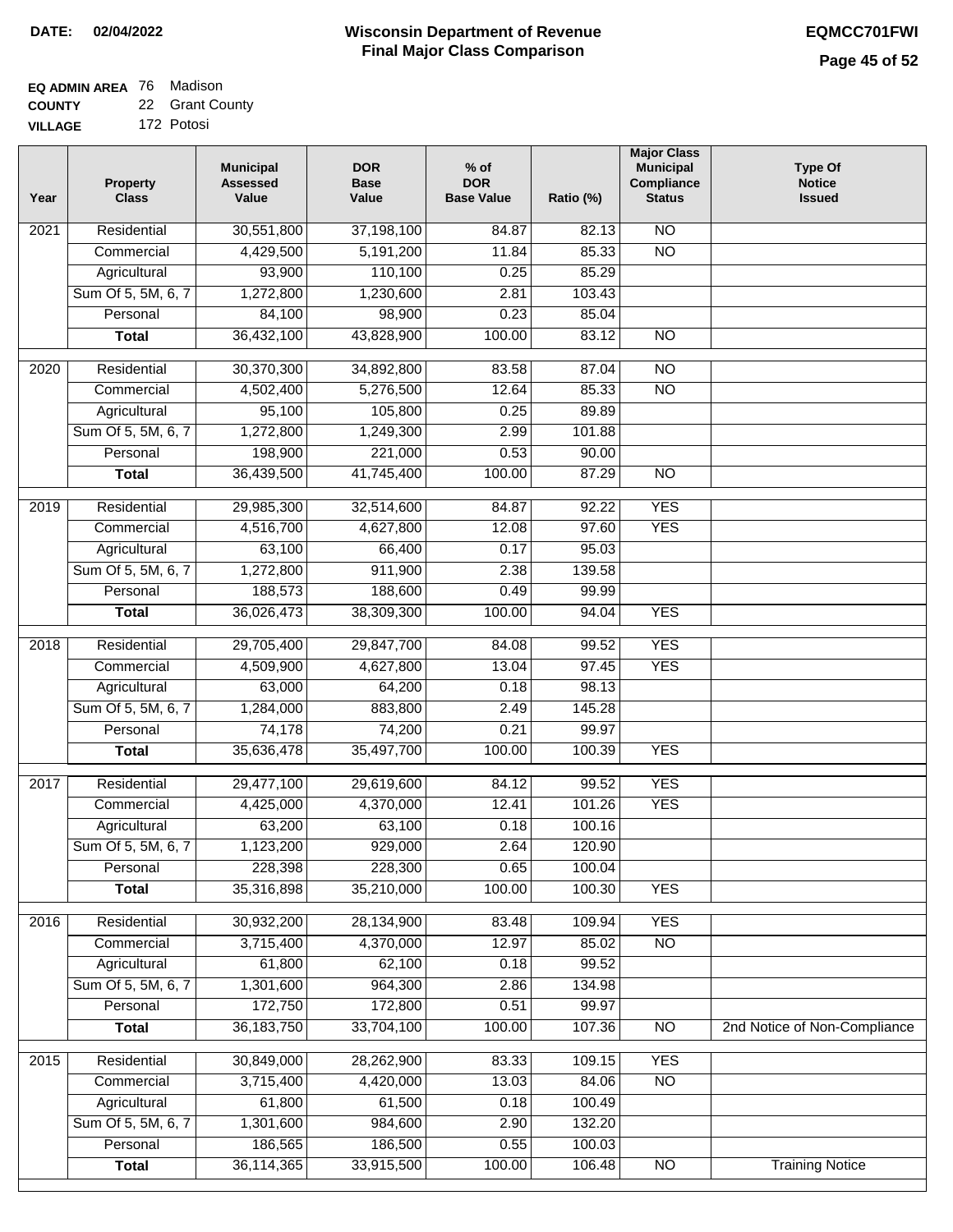#### **EQ ADMIN AREA** 76 Madison **COUNTY** 22 Grant County

**VILLAGE** 186 Tennyson

| Year              | <b>Property</b><br><b>Class</b> | <b>Municipal</b><br><b>Assessed</b><br>Value | <b>DOR</b><br><b>Base</b><br>Value | % of<br><b>DOR</b><br><b>Base Value</b> | Ratio (%)      | <b>Major Class</b><br><b>Municipal</b><br>Compliance<br><b>Status</b> | <b>Type Of</b><br><b>Notice</b><br><b>Issued</b> |
|-------------------|---------------------------------|----------------------------------------------|------------------------------------|-----------------------------------------|----------------|-----------------------------------------------------------------------|--------------------------------------------------|
| $\overline{202}1$ | Residential                     | 17,200,800                                   | 18,702,200                         | 83.36                                   | 91.97          | <b>YES</b>                                                            |                                                  |
|                   | Commercial                      | 1,931,100                                    | 3,022,900                          | 13.47                                   | 63.88          | $\overline{NO}$                                                       |                                                  |
|                   | Agricultural                    | 24,600                                       | 25,400                             | 0.11                                    | 96.85          |                                                                       |                                                  |
|                   | Sum Of 5, 5M, 6, 7              | 536,900                                      | 560,800                            | 2.50                                    | 95.74          |                                                                       |                                                  |
|                   | Personal                        | 118,000                                      | 124,200                            | 0.55                                    | 95.01          |                                                                       |                                                  |
|                   | <b>Total</b>                    | 19,811,400                                   | 22,435,500                         | 100.00                                  | 88.30          | $\overline{NO}$                                                       |                                                  |
| $\overline{2020}$ | Residential                     | 17,134,500                                   | 17,556,900                         | 81.95                                   | 97.59          | <b>YES</b>                                                            |                                                  |
|                   | Commercial                      | 2,028,300                                    | 3,152,100                          | 14.71                                   | 64.35          | $\overline{NO}$                                                       |                                                  |
|                   | Agricultural                    | 24,800                                       | 24,400                             | 0.11                                    | 101.64         |                                                                       |                                                  |
|                   | Sum Of 5, 5M, 6, 7              | 542,500                                      | 566,300                            | 2.64                                    | 95.80          |                                                                       |                                                  |
|                   | Personal                        | 125,000                                      | 125,000                            | 0.58                                    | 100.00         |                                                                       |                                                  |
|                   | <b>Total</b>                    | 19,855,100                                   | 21,424,700                         | 100.00                                  | 92.67          | $\overline{NO}$                                                       |                                                  |
| 2019              | Residential                     | 17,183,700                                   | 16,785,000                         | 86.69                                   | 102.38         | <b>YES</b>                                                            |                                                  |
|                   | Commercial                      | 2,028,300                                    | 2,000,900                          | 10.33                                   | 101.37         | <b>YES</b>                                                            |                                                  |
|                   | Agricultural                    | 23,700                                       | 23,400                             | 0.12                                    | 101.28         |                                                                       |                                                  |
|                   | Sum Of 5, 5M, 6, 7              | 542,500                                      | 435,700                            | 2.25                                    | 124.51         |                                                                       |                                                  |
|                   | Personal                        | 117,800                                      | 117,800                            | 0.61                                    | 100.00         |                                                                       |                                                  |
|                   | <b>Total</b>                    | 19,896,000                                   | 19,362,800                         | 100.00                                  | 102.75         | <b>YES</b>                                                            |                                                  |
|                   | Residential                     |                                              |                                    | 85.32                                   |                | N <sub>O</sub>                                                        |                                                  |
| 2018              | Commercial                      | 12,906,900<br>1,722,100                      | 15,384,300<br>1,939,800            | 10.76                                   | 83.90<br>88.78 | <b>NO</b>                                                             |                                                  |
|                   | Agricultural                    | 21,800                                       | 25,300                             | 0.14                                    | 86.17          |                                                                       |                                                  |
|                   | Sum Of 5, 5M, 6, 7              | 601,900                                      | 602,000                            | 3.34                                    | 99.98          |                                                                       |                                                  |
|                   | Personal                        | 67,700                                       | 79,600                             | 0.44                                    | 85.05          |                                                                       |                                                  |
|                   | <b>Total</b>                    | 15,320,400                                   | 18,031,000                         | 100.00                                  | 84.97          | $\overline{NO}$                                                       | 2nd Notice of Non-Compliance                     |
|                   |                                 |                                              |                                    |                                         |                |                                                                       |                                                  |
| 2017              | Residential                     | 12,800,600                                   | 15,251,600                         | 84.40                                   | 83.93          | N <sub>O</sub>                                                        |                                                  |
|                   | Commercial                      | 1,765,100                                    | 1,946,800                          | 10.77                                   | 90.67          | <b>YES</b>                                                            |                                                  |
|                   | Agricultural                    | 20,800                                       | 24,800                             | 0.14                                    | 83.87          |                                                                       |                                                  |
|                   | Sum Of 5, 5M, 6, 7              | 596,200                                      | 615,900                            | 3.41                                    | 96.80          |                                                                       |                                                  |
|                   | Personal                        | 196,300                                      | 230,900                            | 1.28                                    | 85.02          |                                                                       |                                                  |
|                   | <b>Total</b>                    | 15,379,000                                   | 18,070,000                         | 100.00                                  | 85.11          | <b>NO</b>                                                             | 1st Notice of Non-Compliance                     |
| 2016              | Residential                     | 12,700,700                                   | 14,688,600                         | 84.02                                   | 86.47          | $\overline{NO}$                                                       |                                                  |
|                   | Commercial                      | 1,793,700                                    | 1,917,500                          | 10.97                                   | 93.54          | <b>YES</b>                                                            |                                                  |
|                   | Agricultural                    | 20,800                                       | 24,200                             | 0.14                                    | 85.95          |                                                                       |                                                  |
|                   | Sum Of 5, 5M, 6, 7              | 595,200                                      | 639,100                            | 3.66                                    | 93.13          |                                                                       |                                                  |
|                   | Personal                        | 181,500                                      | 213,600                            | 1.22                                    | 84.97          |                                                                       |                                                  |
|                   | <b>Total</b>                    | 15,291,900                                   | 17,483,000                         | 100.00                                  | 87.47          | $\overline{NO}$                                                       |                                                  |
| 2015              | Residential                     | 12,624,100                                   | 14,745,800                         | 84.91                                   | 85.61          | $\overline{NO}$                                                       |                                                  |
|                   | Commercial                      | 1,793,700                                    | 1,917,500                          | 11.04                                   | 93.54          | <b>YES</b>                                                            |                                                  |
|                   | Agricultural                    | 21,300                                       | 23,600                             | 0.14                                    | 90.25          |                                                                       |                                                  |
|                   | Sum Of 5, 5M, 6, 7              | 448,900                                      | 489,000                            | 2.82                                    | 91.80          |                                                                       |                                                  |
|                   | Personal                        | 171,300                                      | 190,400                            | 1.10                                    | 89.97          |                                                                       |                                                  |
|                   | <b>Total</b>                    | 15,059,300                                   | 17,366,300                         | 100.00                                  | 86.72          | NO                                                                    |                                                  |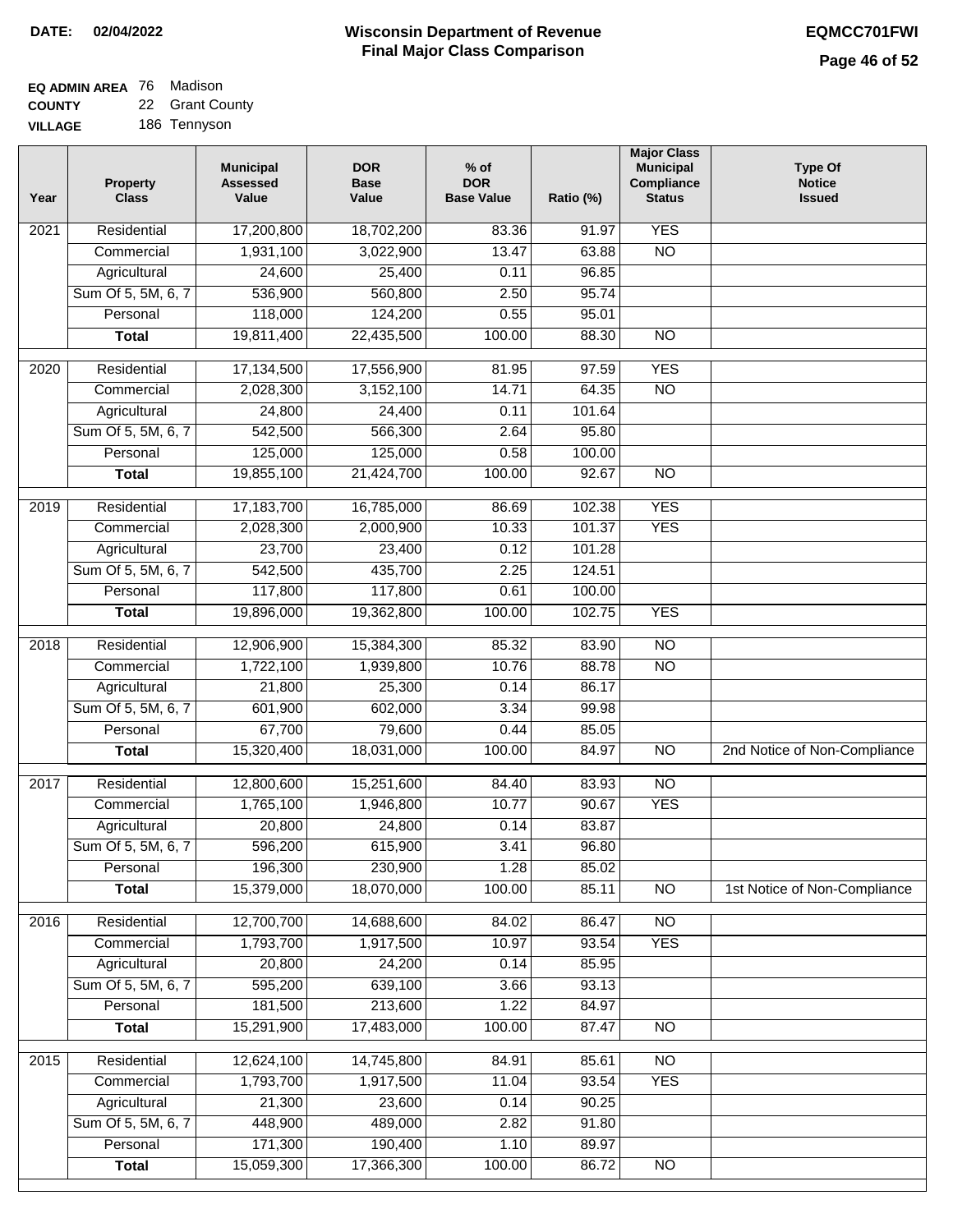| <b>EQ ADMIN AREA</b> 76 Madison |                 |
|---------------------------------|-----------------|
| <b>COUNTY</b>                   | 22 Grant County |

**VILLAGE** 191 Woodman

| 237,700<br>250,300<br>4.98<br>94.97<br>Commercial<br>Agricultural<br>5,800<br>5,900<br>0.12<br>98.31<br>Sum Of 5, 5M, 6, 7<br>341,300<br>337,000<br>6.71<br>101.28<br>Personal<br>6,100<br>6,100<br>0.12<br>100.00<br>4,856,600<br>5,024,500<br><b>YES</b><br>100.00<br>96.66<br><b>Total</b><br>Residential<br>3,566,200<br>4,204,900<br>93.36<br>84.81<br>$\overline{NO}$<br>2020<br>204,500<br>250,300<br>5.56<br>81.70<br>Commercial<br>5,200<br>5,900<br>0.13<br>88.14<br>Agricultural<br>Sum Of 5, 5M, 6, 7<br>25,500<br>35,400<br>0.79<br>72.03<br>6,700<br>7,700<br>Personal<br>0.17<br>87.01<br>3,808,100<br>4,504,200<br>100.00<br>$\overline{NO}$<br>84.55<br><b>Total</b><br>Residential<br>3,546,900<br>4,065,700<br>93.89<br>87.24<br><b>NO</b><br>2019<br>218,700<br>Commercial<br>204,500<br>5.05<br>93.51<br>5,600<br>96.43<br>Agricultural<br>5,400<br>0.13<br>25,500<br>33,800<br>Sum Of 5, 5M, 6, 7<br>0.78<br>75.44<br>Personal<br>6,200<br>6,600<br>0.15<br>93.94<br>3,788,500<br>4,330,400<br>100.00<br>87.49<br>$\overline{NO}$<br><b>Total</b><br>$\overline{2018}$<br>Residential<br>3,560,000<br>3,781,600<br>93.97<br>94.14<br><b>YES</b><br>Commercial<br>201,300<br>199,400<br>4.96<br>100.95<br>Agricultural<br>5,500<br>5,500<br>0.14<br>100.00<br>Sum Of 5, 5M, 6, 7<br>25,500<br>32,800<br>0.82<br>77.74<br>4,800<br>Personal<br>4,800<br>0.12<br>100.00<br><b>YES</b><br>3,797,100<br>4,024,100<br>100.00<br>94.36<br><b>Total</b><br><b>YES</b><br>2017<br>Residential<br>3,529,000<br>3,556,300<br>99.23<br>94.01<br>4.77<br>186,100<br>180,500<br>103.10<br>Commercial<br>5,200<br>Agricultural<br>5,300<br>0.14<br>98.11<br>Sum Of 5, 5M, 6, 7<br>26,300<br>0.86<br>32,700<br>80.43<br>7,700<br>0.21<br>8,100<br>95.06<br>Personal<br>100.00<br><b>YES</b><br>3,754,300<br>3,782,900<br>99.24<br><b>Total</b><br><b>YES</b><br>Residential<br>3,583,600<br>3,787,700<br>94.40<br>94.61<br>2016<br>181,700<br>172,400<br>4.30<br>105.39<br>Commercial<br>5,400<br>5,200<br>Agricultural<br>0.13<br>103.85<br>Sum Of 5, 5M, 6, 7<br>26,300<br>32,700<br>0.81<br>80.43<br>14,700<br>14,600<br>Personal<br>0.36<br>100.68<br>3,811,700<br>100.00<br>4,012,600<br><b>YES</b><br><b>Total</b><br>94.99<br>3,587,500<br>3,751,500<br><b>YES</b><br>2015<br>Residential<br>94.24<br>95.63<br>172,400<br>Commercial<br>178,200<br>4.33<br>103.36<br>5,300<br>5,200<br>Agricultural<br>0.13<br>101.92<br>Sum Of 5, 5M, 6, 7<br>26,300<br>32,200<br>0.81<br>81.68<br>Personal<br>19,300<br>19,500<br>0.48<br>101.04<br>3,816,800<br>3,980,600<br><b>YES</b><br>100.00<br>95.89<br><b>Total</b> | Year | <b>Property</b><br><b>Class</b> | <b>Municipal</b><br><b>Assessed</b><br>Value | <b>DOR</b><br><b>Base</b><br>Value | $%$ of<br><b>DOR</b><br><b>Base Value</b> | Ratio (%) | <b>Major Class</b><br><b>Municipal</b><br>Compliance<br><b>Status</b> | <b>Type Of</b><br><b>Notice</b><br><b>Issued</b> |
|----------------------------------------------------------------------------------------------------------------------------------------------------------------------------------------------------------------------------------------------------------------------------------------------------------------------------------------------------------------------------------------------------------------------------------------------------------------------------------------------------------------------------------------------------------------------------------------------------------------------------------------------------------------------------------------------------------------------------------------------------------------------------------------------------------------------------------------------------------------------------------------------------------------------------------------------------------------------------------------------------------------------------------------------------------------------------------------------------------------------------------------------------------------------------------------------------------------------------------------------------------------------------------------------------------------------------------------------------------------------------------------------------------------------------------------------------------------------------------------------------------------------------------------------------------------------------------------------------------------------------------------------------------------------------------------------------------------------------------------------------------------------------------------------------------------------------------------------------------------------------------------------------------------------------------------------------------------------------------------------------------------------------------------------------------------------------------------------------------------------------------------------------------------------------------------------------------------------------------------------------------------------------------------------------------------------------------------------------------------------------------------------------------------------------------------------------------------------------------------------------------------------------------------------------------------------------------------------------------------------------|------|---------------------------------|----------------------------------------------|------------------------------------|-------------------------------------------|-----------|-----------------------------------------------------------------------|--------------------------------------------------|
|                                                                                                                                                                                                                                                                                                                                                                                                                                                                                                                                                                                                                                                                                                                                                                                                                                                                                                                                                                                                                                                                                                                                                                                                                                                                                                                                                                                                                                                                                                                                                                                                                                                                                                                                                                                                                                                                                                                                                                                                                                                                                                                                                                                                                                                                                                                                                                                                                                                                                                                                                                                                                            | 2021 | Residential                     | 4,265,700                                    | 4,425,200                          | 88.07                                     | 96.40     | <b>YES</b>                                                            |                                                  |
|                                                                                                                                                                                                                                                                                                                                                                                                                                                                                                                                                                                                                                                                                                                                                                                                                                                                                                                                                                                                                                                                                                                                                                                                                                                                                                                                                                                                                                                                                                                                                                                                                                                                                                                                                                                                                                                                                                                                                                                                                                                                                                                                                                                                                                                                                                                                                                                                                                                                                                                                                                                                                            |      |                                 |                                              |                                    |                                           |           |                                                                       |                                                  |
|                                                                                                                                                                                                                                                                                                                                                                                                                                                                                                                                                                                                                                                                                                                                                                                                                                                                                                                                                                                                                                                                                                                                                                                                                                                                                                                                                                                                                                                                                                                                                                                                                                                                                                                                                                                                                                                                                                                                                                                                                                                                                                                                                                                                                                                                                                                                                                                                                                                                                                                                                                                                                            |      |                                 |                                              |                                    |                                           |           |                                                                       |                                                  |
|                                                                                                                                                                                                                                                                                                                                                                                                                                                                                                                                                                                                                                                                                                                                                                                                                                                                                                                                                                                                                                                                                                                                                                                                                                                                                                                                                                                                                                                                                                                                                                                                                                                                                                                                                                                                                                                                                                                                                                                                                                                                                                                                                                                                                                                                                                                                                                                                                                                                                                                                                                                                                            |      |                                 |                                              |                                    |                                           |           |                                                                       |                                                  |
|                                                                                                                                                                                                                                                                                                                                                                                                                                                                                                                                                                                                                                                                                                                                                                                                                                                                                                                                                                                                                                                                                                                                                                                                                                                                                                                                                                                                                                                                                                                                                                                                                                                                                                                                                                                                                                                                                                                                                                                                                                                                                                                                                                                                                                                                                                                                                                                                                                                                                                                                                                                                                            |      |                                 |                                              |                                    |                                           |           |                                                                       |                                                  |
|                                                                                                                                                                                                                                                                                                                                                                                                                                                                                                                                                                                                                                                                                                                                                                                                                                                                                                                                                                                                                                                                                                                                                                                                                                                                                                                                                                                                                                                                                                                                                                                                                                                                                                                                                                                                                                                                                                                                                                                                                                                                                                                                                                                                                                                                                                                                                                                                                                                                                                                                                                                                                            |      |                                 |                                              |                                    |                                           |           |                                                                       |                                                  |
|                                                                                                                                                                                                                                                                                                                                                                                                                                                                                                                                                                                                                                                                                                                                                                                                                                                                                                                                                                                                                                                                                                                                                                                                                                                                                                                                                                                                                                                                                                                                                                                                                                                                                                                                                                                                                                                                                                                                                                                                                                                                                                                                                                                                                                                                                                                                                                                                                                                                                                                                                                                                                            |      |                                 |                                              |                                    |                                           |           |                                                                       |                                                  |
|                                                                                                                                                                                                                                                                                                                                                                                                                                                                                                                                                                                                                                                                                                                                                                                                                                                                                                                                                                                                                                                                                                                                                                                                                                                                                                                                                                                                                                                                                                                                                                                                                                                                                                                                                                                                                                                                                                                                                                                                                                                                                                                                                                                                                                                                                                                                                                                                                                                                                                                                                                                                                            |      |                                 |                                              |                                    |                                           |           |                                                                       |                                                  |
|                                                                                                                                                                                                                                                                                                                                                                                                                                                                                                                                                                                                                                                                                                                                                                                                                                                                                                                                                                                                                                                                                                                                                                                                                                                                                                                                                                                                                                                                                                                                                                                                                                                                                                                                                                                                                                                                                                                                                                                                                                                                                                                                                                                                                                                                                                                                                                                                                                                                                                                                                                                                                            |      |                                 |                                              |                                    |                                           |           |                                                                       |                                                  |
|                                                                                                                                                                                                                                                                                                                                                                                                                                                                                                                                                                                                                                                                                                                                                                                                                                                                                                                                                                                                                                                                                                                                                                                                                                                                                                                                                                                                                                                                                                                                                                                                                                                                                                                                                                                                                                                                                                                                                                                                                                                                                                                                                                                                                                                                                                                                                                                                                                                                                                                                                                                                                            |      |                                 |                                              |                                    |                                           |           |                                                                       |                                                  |
|                                                                                                                                                                                                                                                                                                                                                                                                                                                                                                                                                                                                                                                                                                                                                                                                                                                                                                                                                                                                                                                                                                                                                                                                                                                                                                                                                                                                                                                                                                                                                                                                                                                                                                                                                                                                                                                                                                                                                                                                                                                                                                                                                                                                                                                                                                                                                                                                                                                                                                                                                                                                                            |      |                                 |                                              |                                    |                                           |           |                                                                       |                                                  |
|                                                                                                                                                                                                                                                                                                                                                                                                                                                                                                                                                                                                                                                                                                                                                                                                                                                                                                                                                                                                                                                                                                                                                                                                                                                                                                                                                                                                                                                                                                                                                                                                                                                                                                                                                                                                                                                                                                                                                                                                                                                                                                                                                                                                                                                                                                                                                                                                                                                                                                                                                                                                                            |      |                                 |                                              |                                    |                                           |           |                                                                       |                                                  |
|                                                                                                                                                                                                                                                                                                                                                                                                                                                                                                                                                                                                                                                                                                                                                                                                                                                                                                                                                                                                                                                                                                                                                                                                                                                                                                                                                                                                                                                                                                                                                                                                                                                                                                                                                                                                                                                                                                                                                                                                                                                                                                                                                                                                                                                                                                                                                                                                                                                                                                                                                                                                                            |      |                                 |                                              |                                    |                                           |           |                                                                       |                                                  |
|                                                                                                                                                                                                                                                                                                                                                                                                                                                                                                                                                                                                                                                                                                                                                                                                                                                                                                                                                                                                                                                                                                                                                                                                                                                                                                                                                                                                                                                                                                                                                                                                                                                                                                                                                                                                                                                                                                                                                                                                                                                                                                                                                                                                                                                                                                                                                                                                                                                                                                                                                                                                                            |      |                                 |                                              |                                    |                                           |           |                                                                       |                                                  |
|                                                                                                                                                                                                                                                                                                                                                                                                                                                                                                                                                                                                                                                                                                                                                                                                                                                                                                                                                                                                                                                                                                                                                                                                                                                                                                                                                                                                                                                                                                                                                                                                                                                                                                                                                                                                                                                                                                                                                                                                                                                                                                                                                                                                                                                                                                                                                                                                                                                                                                                                                                                                                            |      |                                 |                                              |                                    |                                           |           |                                                                       |                                                  |
|                                                                                                                                                                                                                                                                                                                                                                                                                                                                                                                                                                                                                                                                                                                                                                                                                                                                                                                                                                                                                                                                                                                                                                                                                                                                                                                                                                                                                                                                                                                                                                                                                                                                                                                                                                                                                                                                                                                                                                                                                                                                                                                                                                                                                                                                                                                                                                                                                                                                                                                                                                                                                            |      |                                 |                                              |                                    |                                           |           |                                                                       |                                                  |
|                                                                                                                                                                                                                                                                                                                                                                                                                                                                                                                                                                                                                                                                                                                                                                                                                                                                                                                                                                                                                                                                                                                                                                                                                                                                                                                                                                                                                                                                                                                                                                                                                                                                                                                                                                                                                                                                                                                                                                                                                                                                                                                                                                                                                                                                                                                                                                                                                                                                                                                                                                                                                            |      |                                 |                                              |                                    |                                           |           |                                                                       |                                                  |
|                                                                                                                                                                                                                                                                                                                                                                                                                                                                                                                                                                                                                                                                                                                                                                                                                                                                                                                                                                                                                                                                                                                                                                                                                                                                                                                                                                                                                                                                                                                                                                                                                                                                                                                                                                                                                                                                                                                                                                                                                                                                                                                                                                                                                                                                                                                                                                                                                                                                                                                                                                                                                            |      |                                 |                                              |                                    |                                           |           |                                                                       |                                                  |
|                                                                                                                                                                                                                                                                                                                                                                                                                                                                                                                                                                                                                                                                                                                                                                                                                                                                                                                                                                                                                                                                                                                                                                                                                                                                                                                                                                                                                                                                                                                                                                                                                                                                                                                                                                                                                                                                                                                                                                                                                                                                                                                                                                                                                                                                                                                                                                                                                                                                                                                                                                                                                            |      |                                 |                                              |                                    |                                           |           |                                                                       |                                                  |
|                                                                                                                                                                                                                                                                                                                                                                                                                                                                                                                                                                                                                                                                                                                                                                                                                                                                                                                                                                                                                                                                                                                                                                                                                                                                                                                                                                                                                                                                                                                                                                                                                                                                                                                                                                                                                                                                                                                                                                                                                                                                                                                                                                                                                                                                                                                                                                                                                                                                                                                                                                                                                            |      |                                 |                                              |                                    |                                           |           |                                                                       |                                                  |
|                                                                                                                                                                                                                                                                                                                                                                                                                                                                                                                                                                                                                                                                                                                                                                                                                                                                                                                                                                                                                                                                                                                                                                                                                                                                                                                                                                                                                                                                                                                                                                                                                                                                                                                                                                                                                                                                                                                                                                                                                                                                                                                                                                                                                                                                                                                                                                                                                                                                                                                                                                                                                            |      |                                 |                                              |                                    |                                           |           |                                                                       |                                                  |
|                                                                                                                                                                                                                                                                                                                                                                                                                                                                                                                                                                                                                                                                                                                                                                                                                                                                                                                                                                                                                                                                                                                                                                                                                                                                                                                                                                                                                                                                                                                                                                                                                                                                                                                                                                                                                                                                                                                                                                                                                                                                                                                                                                                                                                                                                                                                                                                                                                                                                                                                                                                                                            |      |                                 |                                              |                                    |                                           |           |                                                                       |                                                  |
|                                                                                                                                                                                                                                                                                                                                                                                                                                                                                                                                                                                                                                                                                                                                                                                                                                                                                                                                                                                                                                                                                                                                                                                                                                                                                                                                                                                                                                                                                                                                                                                                                                                                                                                                                                                                                                                                                                                                                                                                                                                                                                                                                                                                                                                                                                                                                                                                                                                                                                                                                                                                                            |      |                                 |                                              |                                    |                                           |           |                                                                       |                                                  |
|                                                                                                                                                                                                                                                                                                                                                                                                                                                                                                                                                                                                                                                                                                                                                                                                                                                                                                                                                                                                                                                                                                                                                                                                                                                                                                                                                                                                                                                                                                                                                                                                                                                                                                                                                                                                                                                                                                                                                                                                                                                                                                                                                                                                                                                                                                                                                                                                                                                                                                                                                                                                                            |      |                                 |                                              |                                    |                                           |           |                                                                       |                                                  |
|                                                                                                                                                                                                                                                                                                                                                                                                                                                                                                                                                                                                                                                                                                                                                                                                                                                                                                                                                                                                                                                                                                                                                                                                                                                                                                                                                                                                                                                                                                                                                                                                                                                                                                                                                                                                                                                                                                                                                                                                                                                                                                                                                                                                                                                                                                                                                                                                                                                                                                                                                                                                                            |      |                                 |                                              |                                    |                                           |           |                                                                       |                                                  |
|                                                                                                                                                                                                                                                                                                                                                                                                                                                                                                                                                                                                                                                                                                                                                                                                                                                                                                                                                                                                                                                                                                                                                                                                                                                                                                                                                                                                                                                                                                                                                                                                                                                                                                                                                                                                                                                                                                                                                                                                                                                                                                                                                                                                                                                                                                                                                                                                                                                                                                                                                                                                                            |      |                                 |                                              |                                    |                                           |           |                                                                       |                                                  |
|                                                                                                                                                                                                                                                                                                                                                                                                                                                                                                                                                                                                                                                                                                                                                                                                                                                                                                                                                                                                                                                                                                                                                                                                                                                                                                                                                                                                                                                                                                                                                                                                                                                                                                                                                                                                                                                                                                                                                                                                                                                                                                                                                                                                                                                                                                                                                                                                                                                                                                                                                                                                                            |      |                                 |                                              |                                    |                                           |           |                                                                       |                                                  |
|                                                                                                                                                                                                                                                                                                                                                                                                                                                                                                                                                                                                                                                                                                                                                                                                                                                                                                                                                                                                                                                                                                                                                                                                                                                                                                                                                                                                                                                                                                                                                                                                                                                                                                                                                                                                                                                                                                                                                                                                                                                                                                                                                                                                                                                                                                                                                                                                                                                                                                                                                                                                                            |      |                                 |                                              |                                    |                                           |           |                                                                       |                                                  |
|                                                                                                                                                                                                                                                                                                                                                                                                                                                                                                                                                                                                                                                                                                                                                                                                                                                                                                                                                                                                                                                                                                                                                                                                                                                                                                                                                                                                                                                                                                                                                                                                                                                                                                                                                                                                                                                                                                                                                                                                                                                                                                                                                                                                                                                                                                                                                                                                                                                                                                                                                                                                                            |      |                                 |                                              |                                    |                                           |           |                                                                       |                                                  |
|                                                                                                                                                                                                                                                                                                                                                                                                                                                                                                                                                                                                                                                                                                                                                                                                                                                                                                                                                                                                                                                                                                                                                                                                                                                                                                                                                                                                                                                                                                                                                                                                                                                                                                                                                                                                                                                                                                                                                                                                                                                                                                                                                                                                                                                                                                                                                                                                                                                                                                                                                                                                                            |      |                                 |                                              |                                    |                                           |           |                                                                       |                                                  |
|                                                                                                                                                                                                                                                                                                                                                                                                                                                                                                                                                                                                                                                                                                                                                                                                                                                                                                                                                                                                                                                                                                                                                                                                                                                                                                                                                                                                                                                                                                                                                                                                                                                                                                                                                                                                                                                                                                                                                                                                                                                                                                                                                                                                                                                                                                                                                                                                                                                                                                                                                                                                                            |      |                                 |                                              |                                    |                                           |           |                                                                       |                                                  |
|                                                                                                                                                                                                                                                                                                                                                                                                                                                                                                                                                                                                                                                                                                                                                                                                                                                                                                                                                                                                                                                                                                                                                                                                                                                                                                                                                                                                                                                                                                                                                                                                                                                                                                                                                                                                                                                                                                                                                                                                                                                                                                                                                                                                                                                                                                                                                                                                                                                                                                                                                                                                                            |      |                                 |                                              |                                    |                                           |           |                                                                       |                                                  |
|                                                                                                                                                                                                                                                                                                                                                                                                                                                                                                                                                                                                                                                                                                                                                                                                                                                                                                                                                                                                                                                                                                                                                                                                                                                                                                                                                                                                                                                                                                                                                                                                                                                                                                                                                                                                                                                                                                                                                                                                                                                                                                                                                                                                                                                                                                                                                                                                                                                                                                                                                                                                                            |      |                                 |                                              |                                    |                                           |           |                                                                       |                                                  |
|                                                                                                                                                                                                                                                                                                                                                                                                                                                                                                                                                                                                                                                                                                                                                                                                                                                                                                                                                                                                                                                                                                                                                                                                                                                                                                                                                                                                                                                                                                                                                                                                                                                                                                                                                                                                                                                                                                                                                                                                                                                                                                                                                                                                                                                                                                                                                                                                                                                                                                                                                                                                                            |      |                                 |                                              |                                    |                                           |           |                                                                       |                                                  |
|                                                                                                                                                                                                                                                                                                                                                                                                                                                                                                                                                                                                                                                                                                                                                                                                                                                                                                                                                                                                                                                                                                                                                                                                                                                                                                                                                                                                                                                                                                                                                                                                                                                                                                                                                                                                                                                                                                                                                                                                                                                                                                                                                                                                                                                                                                                                                                                                                                                                                                                                                                                                                            |      |                                 |                                              |                                    |                                           |           |                                                                       |                                                  |
|                                                                                                                                                                                                                                                                                                                                                                                                                                                                                                                                                                                                                                                                                                                                                                                                                                                                                                                                                                                                                                                                                                                                                                                                                                                                                                                                                                                                                                                                                                                                                                                                                                                                                                                                                                                                                                                                                                                                                                                                                                                                                                                                                                                                                                                                                                                                                                                                                                                                                                                                                                                                                            |      |                                 |                                              |                                    |                                           |           |                                                                       |                                                  |
|                                                                                                                                                                                                                                                                                                                                                                                                                                                                                                                                                                                                                                                                                                                                                                                                                                                                                                                                                                                                                                                                                                                                                                                                                                                                                                                                                                                                                                                                                                                                                                                                                                                                                                                                                                                                                                                                                                                                                                                                                                                                                                                                                                                                                                                                                                                                                                                                                                                                                                                                                                                                                            |      |                                 |                                              |                                    |                                           |           |                                                                       |                                                  |
|                                                                                                                                                                                                                                                                                                                                                                                                                                                                                                                                                                                                                                                                                                                                                                                                                                                                                                                                                                                                                                                                                                                                                                                                                                                                                                                                                                                                                                                                                                                                                                                                                                                                                                                                                                                                                                                                                                                                                                                                                                                                                                                                                                                                                                                                                                                                                                                                                                                                                                                                                                                                                            |      |                                 |                                              |                                    |                                           |           |                                                                       |                                                  |
|                                                                                                                                                                                                                                                                                                                                                                                                                                                                                                                                                                                                                                                                                                                                                                                                                                                                                                                                                                                                                                                                                                                                                                                                                                                                                                                                                                                                                                                                                                                                                                                                                                                                                                                                                                                                                                                                                                                                                                                                                                                                                                                                                                                                                                                                                                                                                                                                                                                                                                                                                                                                                            |      |                                 |                                              |                                    |                                           |           |                                                                       |                                                  |
|                                                                                                                                                                                                                                                                                                                                                                                                                                                                                                                                                                                                                                                                                                                                                                                                                                                                                                                                                                                                                                                                                                                                                                                                                                                                                                                                                                                                                                                                                                                                                                                                                                                                                                                                                                                                                                                                                                                                                                                                                                                                                                                                                                                                                                                                                                                                                                                                                                                                                                                                                                                                                            |      |                                 |                                              |                                    |                                           |           |                                                                       |                                                  |
|                                                                                                                                                                                                                                                                                                                                                                                                                                                                                                                                                                                                                                                                                                                                                                                                                                                                                                                                                                                                                                                                                                                                                                                                                                                                                                                                                                                                                                                                                                                                                                                                                                                                                                                                                                                                                                                                                                                                                                                                                                                                                                                                                                                                                                                                                                                                                                                                                                                                                                                                                                                                                            |      |                                 |                                              |                                    |                                           |           |                                                                       |                                                  |
|                                                                                                                                                                                                                                                                                                                                                                                                                                                                                                                                                                                                                                                                                                                                                                                                                                                                                                                                                                                                                                                                                                                                                                                                                                                                                                                                                                                                                                                                                                                                                                                                                                                                                                                                                                                                                                                                                                                                                                                                                                                                                                                                                                                                                                                                                                                                                                                                                                                                                                                                                                                                                            |      |                                 |                                              |                                    |                                           |           |                                                                       |                                                  |
|                                                                                                                                                                                                                                                                                                                                                                                                                                                                                                                                                                                                                                                                                                                                                                                                                                                                                                                                                                                                                                                                                                                                                                                                                                                                                                                                                                                                                                                                                                                                                                                                                                                                                                                                                                                                                                                                                                                                                                                                                                                                                                                                                                                                                                                                                                                                                                                                                                                                                                                                                                                                                            |      |                                 |                                              |                                    |                                           |           |                                                                       |                                                  |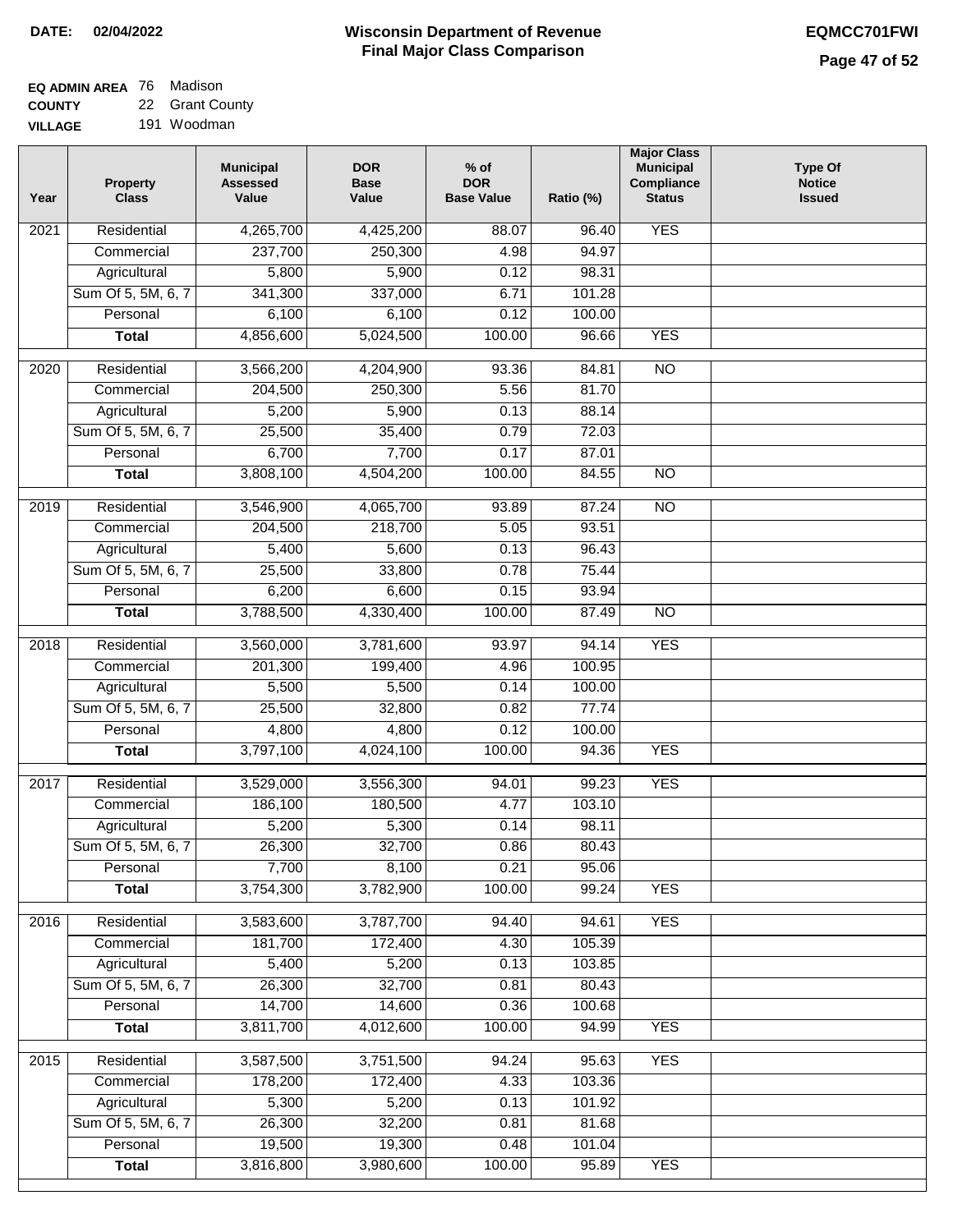### **EQ ADMIN AREA** 76 Madison **COUNTY**

**CITY** 22 Grant County 206 Boscobel

| Year | <b>Property</b><br><b>Class</b> | <b>Municipal</b><br><b>Assessed</b><br>Value | <b>DOR</b><br><b>Base</b><br>Value | $%$ of<br><b>DOR</b><br><b>Base Value</b> | Ratio (%) | <b>Major Class</b><br><b>Municipal</b><br>Compliance<br><b>Status</b> | <b>Type Of</b><br><b>Notice</b><br><b>Issued</b> |
|------|---------------------------------|----------------------------------------------|------------------------------------|-------------------------------------------|-----------|-----------------------------------------------------------------------|--------------------------------------------------|
| 2021 | Residential                     | 85,794,700                                   | 103,974,100                        | 77.88                                     | 82.52     | $\overline{NO}$                                                       |                                                  |
|      | Commercial                      | 23,104,700                                   | 27,363,800                         | 20.50                                     | 84.44     | $\overline{NO}$                                                       |                                                  |
|      | Agricultural                    | 18,350                                       | 21,200                             | 0.02                                      | 86.56     |                                                                       |                                                  |
|      | Sum Of 5, 5M, 6, 7              | 59,300                                       | 93,700                             | 0.07                                      | 63.29     |                                                                       |                                                  |
|      | Personal                        | 1,768,514                                    | 2,056,400                          | 1.54                                      | 86.00     |                                                                       |                                                  |
|      | <b>Total</b>                    | 110,745,564                                  | 133,509,200                        | 100.00                                    | 82.95     | N <sub>O</sub>                                                        |                                                  |
| 2020 | Residential                     | 85,281,600                                   | 98,428,700                         | 75.74                                     | 86.64     | $\overline{NO}$                                                       |                                                  |
|      | Commercial                      | 23,902,700                                   | 29,442,100                         | 22.66                                     | 81.19     | $\overline{NO}$                                                       |                                                  |
|      | Agricultural                    | 18,400                                       | 20,400                             | 0.02                                      | 90.20     |                                                                       |                                                  |
|      | Sum Of 5, 5M, 6, 7              | 59,300                                       | 89,900                             | 0.07                                      | 65.96     |                                                                       |                                                  |
|      | Personal                        | 1,776,049                                    | 1,973,400                          | 1.52                                      | 90.00     |                                                                       |                                                  |
|      | <b>Total</b>                    | 111,038,049                                  | 129,954,500                        | 100.00                                    | 85.44     | $\overline{NO}$                                                       |                                                  |
|      |                                 |                                              |                                    |                                           |           |                                                                       |                                                  |
| 2019 | Residential                     | 83,053,300                                   | 91,329,300                         | 75.36                                     | 90.94     | <b>YES</b>                                                            |                                                  |
|      | Commercial                      | 23,399,200                                   | 27,463,500                         | 22.66                                     | 85.20     | $\overline{NO}$                                                       |                                                  |
|      | Agricultural                    | 17,800                                       | 19,100                             | 0.02                                      | 93.19     |                                                                       |                                                  |
|      | Sum Of 5, 5M, 6, 7              | 59,300                                       | 85,800                             | 0.07                                      | 69.11     |                                                                       |                                                  |
|      | Personal                        | 2,154,719                                    | 2,292,300                          | 1.89                                      | 94.00     |                                                                       |                                                  |
|      | <b>Total</b>                    | 108,684,319                                  | 121,190,000                        | 100.00                                    | 89.68     | $\overline{NO}$                                                       |                                                  |
| 2018 | Residential                     | 81,712,700                                   | 86,207,900                         | 75.46                                     | 94.79     | <b>YES</b>                                                            |                                                  |
|      | Commercial                      | 23,482,400                                   | 25,655,400                         | 22.46                                     | 91.53     | <b>YES</b>                                                            |                                                  |
|      | Agricultural                    | 18,550                                       | 18,500                             | 0.02                                      | 100.27    |                                                                       |                                                  |
|      | Sum Of 5, 5M, 6, 7              | 59,300                                       | 83,000                             | 0.07                                      | 71.45     |                                                                       |                                                  |
|      | Personal                        | 2,258,653                                    | 2,281,400                          | 2.00                                      | 99.00     |                                                                       |                                                  |
|      | <b>Total</b>                    | 107,531,603                                  | 114,246,200                        | 100.00                                    | 94.12     | <b>YES</b>                                                            |                                                  |
| 2017 | Residential                     | 80,301,200                                   | 79,944,300                         | 73.88                                     | 100.45    | <b>YES</b>                                                            |                                                  |
|      | Commercial                      | 22,890,100                                   | 24,416,200                         | 22.56                                     | 93.75     | <b>YES</b>                                                            |                                                  |
|      | Agricultural                    | 18,050                                       | 18,000                             | 0.02                                      | 100.28    |                                                                       |                                                  |
|      | Sum Of 5, 5M, 6, 7              | 59,300                                       | 82,600                             | 0.08                                      | 71.79     |                                                                       |                                                  |
|      | Personal                        | 3,631,471                                    | 3,743,700                          | 3.46                                      | 97.00     |                                                                       |                                                  |
|      | <b>Total</b>                    | 106,900,121                                  | 108,204,800                        | 100.00                                    | 98.79     | <b>YES</b>                                                            |                                                  |
| 2016 | Residential                     | 80,008,400                                   | 82,186,000                         | 75.25                                     | 97.35     | <b>YES</b>                                                            |                                                  |
|      | Commercial                      | 22,413,800                                   | 23,629,100                         | 21.64                                     | 94.86     | <b>YES</b>                                                            |                                                  |
|      | Agricultural                    | 18,000                                       | 17,900                             | 0.02                                      | 100.56    |                                                                       |                                                  |
|      | Sum Of 5, 5M, 6, 7              | 58,100                                       | 82,600                             | 0.08                                      | 70.34     |                                                                       |                                                  |
|      | Personal                        | 3,131,898                                    | 3,296,800                          | 3.02                                      | 95.00     |                                                                       |                                                  |
|      | <b>Total</b>                    | 105,630,198                                  | 109,212,400                        | 100.00                                    | 96.72     | <b>YES</b>                                                            |                                                  |
|      |                                 |                                              |                                    |                                           |           |                                                                       |                                                  |
| 2015 | Residential                     | 79,708,600                                   | 83,594,900                         | 75.46                                     | 95.35     | <b>YES</b>                                                            |                                                  |
|      | Commercial                      | 22,400,400                                   | 23,602,600                         | 21.31                                     | 94.91     | <b>YES</b>                                                            |                                                  |
|      | Agricultural                    | 17,800                                       | 17,700                             | 0.02                                      | 100.56    |                                                                       |                                                  |
|      | Sum Of 5, 5M, 6, 7              | 58,100                                       | 78,200                             | 0.07                                      | 74.30     |                                                                       |                                                  |
|      | Personal                        | 3,489,138                                    | 3,489,200                          | 3.15                                      | 100.00    |                                                                       |                                                  |
|      | <b>Total</b>                    | 105,674,038                                  | 110,782,600                        | 100.00                                    | 95.39     | <b>YES</b>                                                            |                                                  |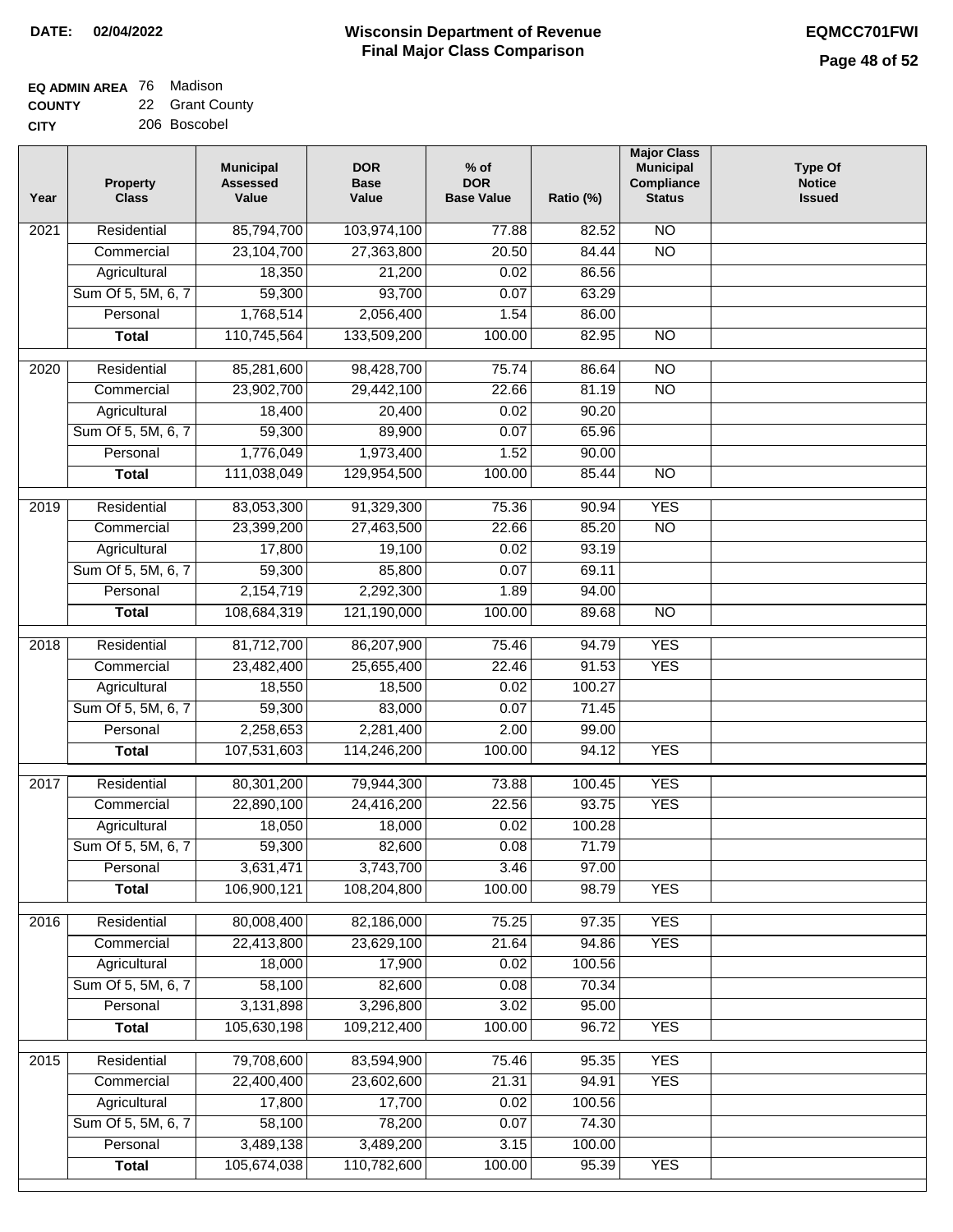| <b>EQ ADMIN AREA 76 Madison</b> |                 | 76 Madison          |
|---------------------------------|-----------------|---------------------|
| <b>COUNTY</b>                   | 22 Grant County | 33 Lafayette County |
| <b>CITY</b>                     | 211 Cuba City   | 211 Cuba City       |

76 Madison

| Year              | <b>Property</b><br><b>Class</b> | <b>Municipal</b><br><b>Assessed</b><br>Value | <b>DOR</b><br><b>Base</b><br>Value | $%$ of<br><b>DOR</b><br><b>Base Value</b> | Ratio (%) | <b>Major Class</b><br><b>Municipal</b><br>Compliance<br><b>Status</b> | <b>Type Of</b><br><b>Notice</b><br><b>Issued</b> |
|-------------------|---------------------------------|----------------------------------------------|------------------------------------|-------------------------------------------|-----------|-----------------------------------------------------------------------|--------------------------------------------------|
| $\overline{202}1$ | Residential                     | 114,959,200                                  | 118,169,500                        | 83.57                                     | 97.28     | <b>YES</b>                                                            |                                                  |
|                   | Commercial                      | 20, 161, 100                                 | 19,713,200                         | 13.94                                     | 102.27    | <b>YES</b>                                                            |                                                  |
|                   | Agricultural                    | 52,400                                       | 51,900                             | 0.04                                      | 100.96    |                                                                       |                                                  |
|                   | Sum Of 5, 5M, 6, 7              | 2,335,400                                    | 2,625,200                          | 1.86                                      | 88.96     |                                                                       |                                                  |
|                   | Personal                        | 845,100                                      | 845,100                            | 0.60                                      | 100.00    |                                                                       |                                                  |
|                   | <b>Total</b>                    | 138,353,200                                  | 141,404,900                        | 100.00                                    | 97.84     | <b>YES</b>                                                            |                                                  |
| 2020              | Residential                     | 113,101,700                                  | 112,223,200                        | 83.49                                     | 100.78    | <b>YES</b>                                                            |                                                  |
|                   | Commercial                      | 20,061,200                                   | 19,094,500                         | 14.20                                     | 105.06    | <b>YES</b>                                                            |                                                  |
|                   | Agricultural                    | 51,800                                       | 51,300                             | 0.04                                      | 100.97    |                                                                       |                                                  |
|                   | Sum Of 5, 5M, 6, 7              | 2,335,200                                    | 2,296,800                          | 1.71                                      | 101.67    |                                                                       |                                                  |
|                   | Personal                        | 755,900                                      | 755,900                            | 0.56                                      | 100.00    |                                                                       |                                                  |
|                   | <b>Total</b>                    | 136,305,800                                  | 134,421,700                        | 100.00                                    | 101.40    | <b>YES</b>                                                            |                                                  |
| 2019              | Residential                     | 91,217,100                                   | 111,250,500                        | 85.18                                     | 81.99     | $\overline{NO}$                                                       |                                                  |
|                   | Commercial                      | 15,123,700                                   | 16,835,800                         | 12.89                                     | 89.83     | $\overline{NO}$                                                       |                                                  |
|                   | Agricultural                    | 40,600                                       | 49,600                             | 0.04                                      | 81.85     |                                                                       |                                                  |
|                   | Sum Of 5, 5M, 6, 7              | 1,596,100                                    | 1,503,500                          | 1.15                                      | 106.16    |                                                                       |                                                  |
|                   | Personal                        | 769,000                                      | 961,300                            | 0.74                                      | 80.00     |                                                                       |                                                  |
|                   | <b>Total</b>                    | 108,746,500                                  | 130,600,700                        | 100.00                                    | 83.27     | $\overline{NO}$                                                       |                                                  |
|                   |                                 |                                              |                                    |                                           |           |                                                                       |                                                  |
| 2018              | Residential                     | 90,326,600                                   | 105,898,600                        | 84.71                                     | 85.30     | $\overline{10}$                                                       |                                                  |
|                   | Commercial                      | 14,983,200                                   | 16,647,100                         | 13.32                                     | 90.00     | <b>YES</b>                                                            |                                                  |
|                   | Agricultural                    | 41,600                                       | 48,300                             | 0.04                                      | 86.13     |                                                                       |                                                  |
|                   | Sum Of 5, 5M, 6, 7              | 1,596,100                                    | 1,489,200                          | 1.19                                      | 107.18    |                                                                       |                                                  |
|                   | Personal                        | 787,500                                      | 926,500                            | 0.74                                      | 85.00     |                                                                       |                                                  |
|                   | <b>Total</b>                    | 107,735,000                                  | 125,009,700                        | 100.00                                    | 86.18     | $\overline{NO}$                                                       |                                                  |
| $\overline{2017}$ | Residential                     | 89,823,400                                   | 100,417,000                        | 84.36                                     | 89.45     | $\overline{NO}$                                                       |                                                  |
|                   | Commercial                      | 13,733,500                                   | 15,236,700                         | 12.80                                     | 90.13     | <b>YES</b>                                                            |                                                  |
|                   | Agricultural                    | 41,800                                       | 43,700                             | 0.04                                      | 95.65     |                                                                       |                                                  |
|                   | Sum Of 5, 5M, 6, 7              | 1,596,100                                    | 1,547,800                          | 1.30                                      | 103.12    |                                                                       |                                                  |
|                   | Personal                        | 1,687,700                                    | 1,782,300                          | 1.50                                      | 94.69     |                                                                       |                                                  |
|                   | <b>Total</b>                    | 106,882,500                                  | 119,027,500                        | 100.00                                    | 89.80     | <b>NO</b>                                                             |                                                  |
| 2016              | Residential                     | 89,071,000                                   | 95,734,700                         | 83.92                                     | 93.04     | <b>YES</b>                                                            |                                                  |
|                   | Commercial                      | 13,785,100                                   | 14,842,300                         | 13.01                                     | 92.88     | <b>YES</b>                                                            |                                                  |
|                   | Agricultural                    | 41,500                                       | 42,900                             | 0.04                                      | 96.74     |                                                                       |                                                  |
|                   | Sum Of 5, 5M, 6, 7              | 1,596,100                                    | 1,642,800                          | 1.44                                      | 97.16     |                                                                       |                                                  |
|                   | Personal                        | 1,719,200                                    | 1,809,600                          | 1.59                                      | 95.00     |                                                                       |                                                  |
|                   | <b>Total</b>                    | 106,212,900                                  | 114,072,300                        | 100.00                                    | 93.11     | <b>YES</b>                                                            |                                                  |
| 2015              | Residential                     | 87,961,400                                   | 87,614,300                         | 83.21                                     | 100.40    | <b>YES</b>                                                            |                                                  |
|                   | Commercial                      | 13,263,300                                   | 14,132,800                         | 13.42                                     | 93.85     | <b>YES</b>                                                            |                                                  |
|                   | Agricultural                    | 42,600                                       | 42,300                             | 0.04                                      | 100.71    |                                                                       |                                                  |
|                   | Sum Of 5, 5M, 6, 7              | 1,486,100                                    | 1,602,000                          | 1.52                                      | 92.77     |                                                                       |                                                  |
|                   | Personal                        | 1,904,000                                    | 1,904,000                          | 1.81                                      | 100.00    |                                                                       |                                                  |
|                   | <b>Total</b>                    | 104,657,400                                  | 105,295,400                        | 100.00                                    | 99.39     | <b>YES</b>                                                            |                                                  |
|                   |                                 |                                              |                                    |                                           |           |                                                                       |                                                  |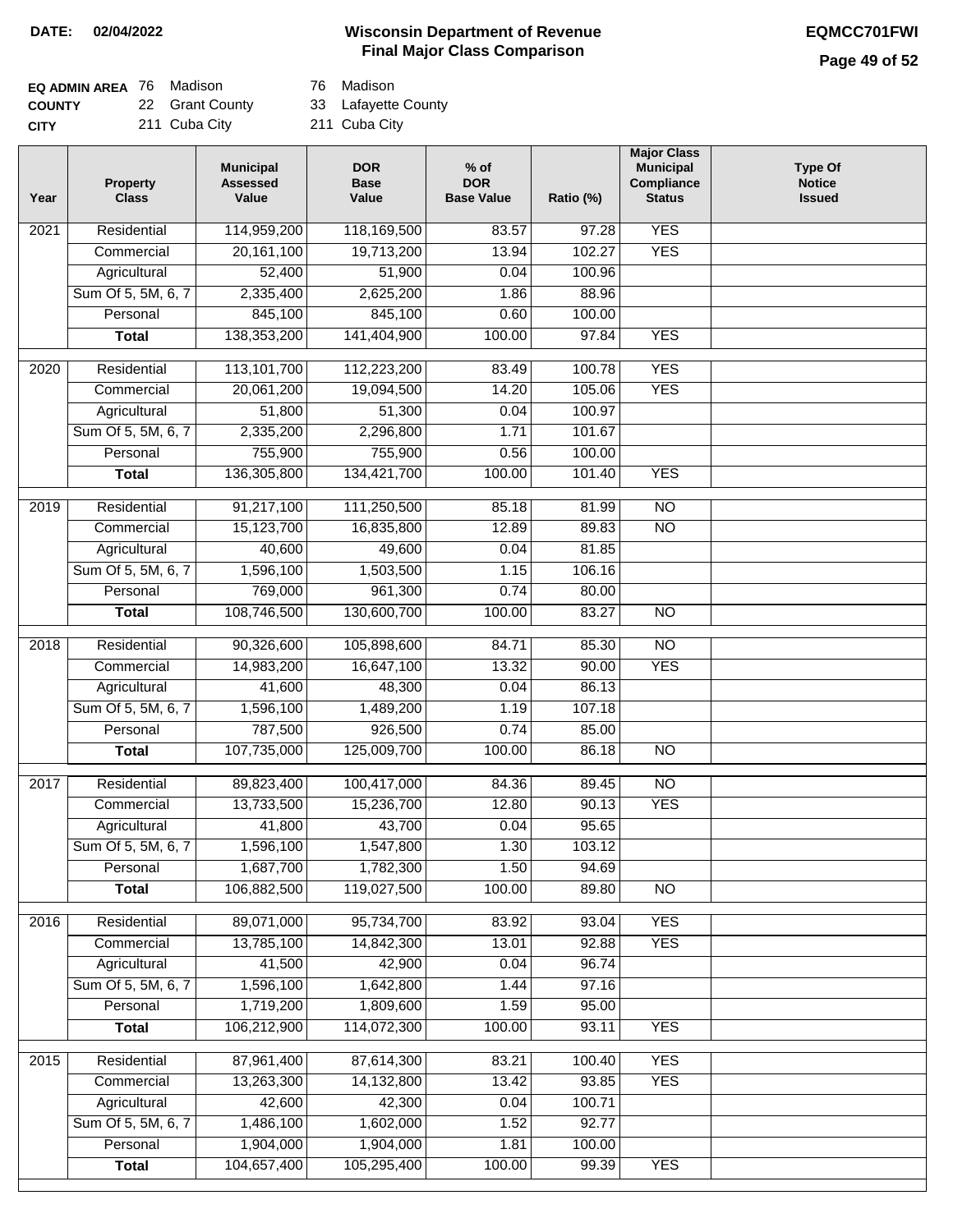# **EQ ADMIN AREA** 76 Madison

**COUNTY CITY** 22 Grant County

226 Fennimore

| Year | <b>Property</b><br><b>Class</b> | <b>Municipal</b><br><b>Assessed</b><br>Value | <b>DOR</b><br><b>Base</b><br>Value | $%$ of<br><b>DOR</b><br><b>Base Value</b> | Ratio (%) | <b>Major Class</b><br><b>Municipal</b><br>Compliance<br><b>Status</b> | <b>Type Of</b><br><b>Notice</b><br><b>Issued</b> |
|------|---------------------------------|----------------------------------------------|------------------------------------|-------------------------------------------|-----------|-----------------------------------------------------------------------|--------------------------------------------------|
| 2021 | Residential                     | 105,980,950                                  | 102,617,300                        | 77.56                                     | 103.28    | <b>YES</b>                                                            |                                                  |
|      | Commercial                      | 28,304,300                                   | 28,287,800                         | 21.38                                     | 100.06    | <b>YES</b>                                                            |                                                  |
|      | Agricultural                    | 51,400                                       | 50,900                             | 0.04                                      | 100.98    |                                                                       |                                                  |
|      | Sum Of 5, 5M, 6, 7              | 160,300                                      | 285,300                            | 0.22                                      | 56.19     |                                                                       |                                                  |
|      | Personal                        | 1,072,700                                    | 1,072,700                          | 0.81                                      | 100.00    |                                                                       |                                                  |
|      | <b>Total</b>                    | 135,569,650                                  | 132,314,000                        | 100.00                                    | 102.46    | <b>YES</b>                                                            |                                                  |
| 2020 | Residential                     | 82,706,400                                   | 104,168,200                        | 78.46                                     | 79.40     | $\overline{NO}$                                                       |                                                  |
|      | Commercial                      | 20,216,400                                   | 27,240,900                         | 20.52                                     | 74.21     | $\overline{NO}$                                                       |                                                  |
|      | Agricultural                    | 60,700                                       | 72,900                             | 0.05                                      | 83.26     |                                                                       |                                                  |
|      | Sum Of 5, 5M, 6, 7              | 222,400                                      | 329,000                            | 0.25                                      | 67.60     |                                                                       |                                                  |
|      | Personal                        | 751,100                                      | 962,900                            | 0.73                                      | 78.00     |                                                                       |                                                  |
|      | <b>Total</b>                    | 103,957,000                                  | 132,773,900                        | 100.00                                    | 78.30     | $\overline{NO}$                                                       |                                                  |
| 2019 | Residential                     | 82,185,200                                   | 99,558,900                         | 81.51                                     | 82.55     | $\overline{10}$                                                       |                                                  |
|      | Commercial                      | 19,469,300                                   | 21,462,500                         | 17.57                                     | 90.71     | <b>YES</b>                                                            |                                                  |
|      | Agricultural                    | 59,600                                       | 69,600                             | 0.06                                      | 85.63     |                                                                       |                                                  |
|      | Sum Of 5, 5M, 6, 7              | 220,400                                      | 202,200                            | 0.17                                      | 109.00    |                                                                       |                                                  |
|      | Personal                        | 743,700                                      | 845,100                            | 0.69                                      | 88.00     |                                                                       |                                                  |
|      | <b>Total</b>                    | 102,678,200                                  | 122,138,300                        | 100.00                                    | 84.07     | $\overline{NO}$                                                       |                                                  |
|      |                                 |                                              |                                    |                                           |           |                                                                       |                                                  |
| 2018 | Residential                     | 81,612,100                                   | 93,356,800                         | 82.21                                     | 87.42     | $\overline{10}$                                                       |                                                  |
|      | Commercial                      | 17,504,500                                   | 19,229,800                         | 16.93                                     | 91.03     | <b>YES</b>                                                            |                                                  |
|      | Agricultural                    | 68,500                                       | 46,100                             | 0.04                                      | 148.59    |                                                                       |                                                  |
|      | Sum Of 5, 5M, 6, 7              | 195,500                                      | 173,700                            | 0.15                                      | 112.55    |                                                                       |                                                  |
|      | Personal                        | 692,670                                      | 752,900                            | 0.66                                      | 92.00     |                                                                       |                                                  |
|      | <b>Total</b>                    | 100,073,270                                  | 113,559,300                        | 100.00                                    | 88.12     | <b>NO</b>                                                             |                                                  |
| 2017 | Residential                     | 81,180,700                                   | 89,386,600                         | 81.97                                     | 90.82     | <b>YES</b>                                                            |                                                  |
|      | Commercial                      | 17,490,800                                   | 18,301,300                         | 16.78                                     | 95.57     | <b>YES</b>                                                            |                                                  |
|      | Agricultural                    | 68,800                                       | 45,300                             | 0.04                                      | 151.88    |                                                                       |                                                  |
|      | Sum Of 5, 5M, 6, 7              | 195,500                                      | 179,000                            | 0.16                                      | 109.22    |                                                                       |                                                  |
|      | Personal                        | 1,190,900                                    | 1,134,200                          | 1.04                                      | 105.00    |                                                                       |                                                  |
|      | <b>Total</b>                    | 100,126,700                                  | 109,046,400                        | 100.00                                    | 91.82     | <b>YES</b>                                                            |                                                  |
| 2016 | Residential                     | 80,827,600                                   | 84,004,700                         | 81.28                                     | 96.22     | <b>YES</b>                                                            |                                                  |
|      | Commercial                      | 17,461,000                                   | 17,741,000                         | 17.17                                     | 98.42     | <b>YES</b>                                                            |                                                  |
|      | Agricultural                    | 68,900                                       | 44,600                             | 0.04                                      | 154.48    |                                                                       |                                                  |
|      | Sum Of 5, 5M, 6, 7              | 195,500                                      | 185,700                            | 0.18                                      | 105.28    |                                                                       |                                                  |
|      | Personal                        | 1,401,344                                    | 1,373,800                          | 1.33                                      | 102.00    |                                                                       |                                                  |
|      | <b>Total</b>                    | 99,954,344                                   | 103,349,800                        | 100.00                                    | 96.71     | <b>YES</b>                                                            |                                                  |
| 2015 | Residential                     | 80,129,700                                   | 77,108,800                         | 79.87                                     | 103.92    | <b>YES</b>                                                            |                                                  |
|      | Commercial                      | 17,284,600                                   | 17,568,100                         | 18.20                                     | 98.39     | <b>YES</b>                                                            |                                                  |
|      | Agricultural                    | 68,900                                       | 44,100                             | 0.05                                      | 156.24    |                                                                       |                                                  |
|      | Sum Of 5, 5M, 6, 7              | 195,500                                      | 189,100                            | 0.20                                      | 103.38    |                                                                       |                                                  |
|      | Personal                        | 1,546,370                                    | 1,627,700                          | 1.69                                      | 95.00     |                                                                       |                                                  |
|      | <b>Total</b>                    | 99,225,070                                   | 96,537,800                         | 100.00                                    | 102.78    | <b>YES</b>                                                            |                                                  |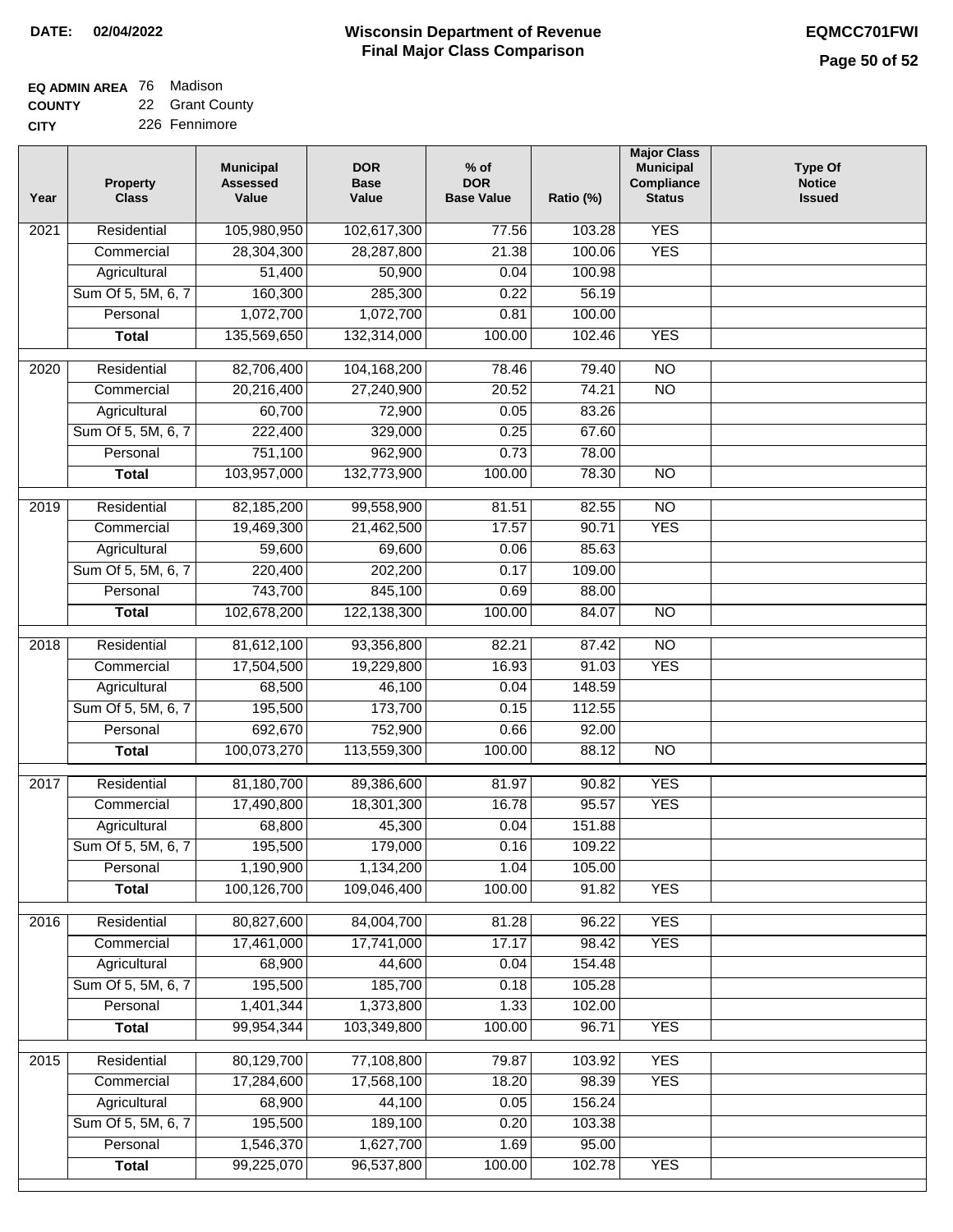# **EQ ADMIN AREA** 76 Madison

**COUNTY CITY** 22 Grant County 246 Lancaster

| Year | <b>Property</b><br><b>Class</b> | <b>Municipal</b><br><b>Assessed</b><br>Value | <b>DOR</b><br><b>Base</b><br>Value | $%$ of<br><b>DOR</b><br><b>Base Value</b> | Ratio (%) | <b>Major Class</b><br><b>Municipal</b><br>Compliance<br><b>Status</b> | <b>Type Of</b><br><b>Notice</b><br><b>Issued</b> |
|------|---------------------------------|----------------------------------------------|------------------------------------|-------------------------------------------|-----------|-----------------------------------------------------------------------|--------------------------------------------------|
| 2021 | Residential                     | 161,374,900                                  | 205,109,700                        | 74.96                                     | 78.68     | $\overline{NO}$                                                       |                                                  |
|      | Commercial                      | 49,508,800                                   | 65,399,700                         | 23.90                                     | 75.70     | $\overline{NO}$                                                       |                                                  |
|      | Agricultural                    | 96,400                                       | 125,800                            | 0.05                                      | 76.63     |                                                                       |                                                  |
|      | Sum Of 5, 5M, 6, 7              | 303,300                                      | 381,300                            | 0.14                                      | 79.54     |                                                                       |                                                  |
|      | Personal                        | 2,008,900                                    | 2,609,000                          | 0.95                                      | 77.00     |                                                                       |                                                  |
|      | <b>Total</b>                    | 213,292,300                                  | 273,625,500                        | 100.00                                    | 77.95     | $\overline{NO}$                                                       | 1st Notice of Non-Compliance                     |
| 2020 | Residential                     | 160,580,000                                  | 192,492,400                        | 74.59                                     | 83.42     | $\overline{NO}$                                                       |                                                  |
|      | Commercial                      | 47,291,500                                   | 62,414,300                         | 24.18                                     | 75.77     | $\overline{NO}$                                                       |                                                  |
|      | Agricultural                    | 105,100                                      | 122,000                            | 0.05                                      | 86.15     |                                                                       |                                                  |
|      | Sum Of 5, 5M, 6, 7              | 300,100                                      | 361,100                            | 0.14                                      | 83.11     |                                                                       |                                                  |
|      | Personal                        | 2,308,900                                    | 2,684,800                          | 1.04                                      | 86.00     |                                                                       |                                                  |
|      | <b>Total</b>                    | 210,585,600                                  | 258,074,600                        | 100.00                                    | 81.60     | $\overline{NO}$                                                       |                                                  |
| 2019 | Residential                     | 159,235,600                                  | 183,650,000                        | 78.20                                     | 86.71     | $\overline{NO}$                                                       |                                                  |
|      | Commercial                      | 45,618,500                                   | 48,578,600                         | 20.68                                     | 93.91     | <b>YES</b>                                                            |                                                  |
|      | Agricultural                    | 102,300                                      | 117,200                            | 0.05                                      | 87.29     |                                                                       |                                                  |
|      | Sum Of 5, 5M, 6, 7              | 300,100                                      | 298,600                            | 0.13                                      | 100.50    |                                                                       |                                                  |
|      | Personal                        | 1,924,500                                    | 2,212,000                          | 0.94                                      | 87.00     |                                                                       |                                                  |
|      | <b>Total</b>                    | 207,181,000                                  | 234,856,400                        | 100.00                                    | 88.22     | $\overline{NO}$                                                       |                                                  |
| 2018 | Residential                     | 158,538,300                                  | 184,708,100                        | 78.45                                     | 85.83     | $\overline{10}$                                                       |                                                  |
|      | Commercial                      | 44,888,700                                   | 47,832,900                         | 20.32                                     | 93.84     | <b>YES</b>                                                            |                                                  |
|      | Agricultural                    | 105,900                                      | 115,100                            | 0.05                                      | 92.01     |                                                                       |                                                  |
|      | Sum Of 5, 5M, 6, 7              | 300,100                                      | 295,300                            | 0.13                                      | 101.63    |                                                                       |                                                  |
|      | Personal                        | 2,295,900                                    | 2,495,500                          | 1.06                                      | 92.00     |                                                                       |                                                  |
|      | <b>Total</b>                    | 206,128,900                                  | 235,446,900                        | 100.00                                    | 87.55     | <b>NO</b>                                                             |                                                  |
| 2017 | Residential                     | 157,252,800                                  | 172,910,300                        | 77.41                                     | 90.94     | <b>YES</b>                                                            |                                                  |
|      | Commercial                      | 44,517,600                                   | 45,086,700                         | 20.18                                     | 98.74     | <b>YES</b>                                                            |                                                  |
|      | Agricultural                    | 108,100                                      | 111,900                            | 0.05                                      | 96.60     |                                                                       |                                                  |
|      | Sum Of 5, 5M, 6, 7              | 300,100                                      | 298,800                            | 0.13                                      | 100.44    |                                                                       |                                                  |
|      | Personal                        | 4,670,100                                    | 4,968,200                          | 2.22                                      | 94.00     |                                                                       |                                                  |
|      | <b>Total</b>                    | 206,848,700                                  | 223,375,900                        | 100.00                                    | 92.60     | <b>YES</b>                                                            |                                                  |
| 2016 | Residential                     | 157,313,500                                  | 164,724,800                        | 77.21                                     | 95.50     | <b>YES</b>                                                            |                                                  |
|      | Commercial                      | 43,010,600                                   | 43,387,700                         | 20.34                                     | 99.13     | <b>YES</b>                                                            |                                                  |
|      | Agricultural                    | 106,200                                      | 109,100                            | 0.05                                      | 97.34     |                                                                       |                                                  |
|      | Sum Of 5, 5M, 6, 7              | 287,100                                      | 321,100                            | 0.15                                      | 89.41     |                                                                       |                                                  |
|      | Personal                        | 4,799,000                                    | 4,799,000                          | 2.25                                      | 100.00    |                                                                       |                                                  |
|      | <b>Total</b>                    | 205,516,400                                  | 213,341,700                        | 100.00                                    | 96.33     | <b>YES</b>                                                            |                                                  |
| 2015 | Residential                     | 156,872,900                                  | 161,030,400                        | 77.73                                     | 97.42     | <b>YES</b>                                                            |                                                  |
|      | Commercial                      | 41,099,000                                   | 40,866,300                         | 19.73                                     | 100.57    | <b>YES</b>                                                            |                                                  |
|      | Agricultural                    | 108,300                                      | 102,000                            | 0.05                                      | 106.18    |                                                                       |                                                  |
|      | Sum Of 5, 5M, 6, 7              | 273,100                                      | 303,800                            | 0.15                                      | 89.89     |                                                                       |                                                  |
|      | Personal                        | 4,788,000                                    | 4,856,000                          | 2.34                                      | 98.60     |                                                                       |                                                  |
|      | <b>Total</b>                    | 203,141,300                                  | 207, 158, 500                      | 100.00                                    | 98.06     | <b>YES</b>                                                            |                                                  |
|      |                                 |                                              |                                    |                                           |           |                                                                       |                                                  |